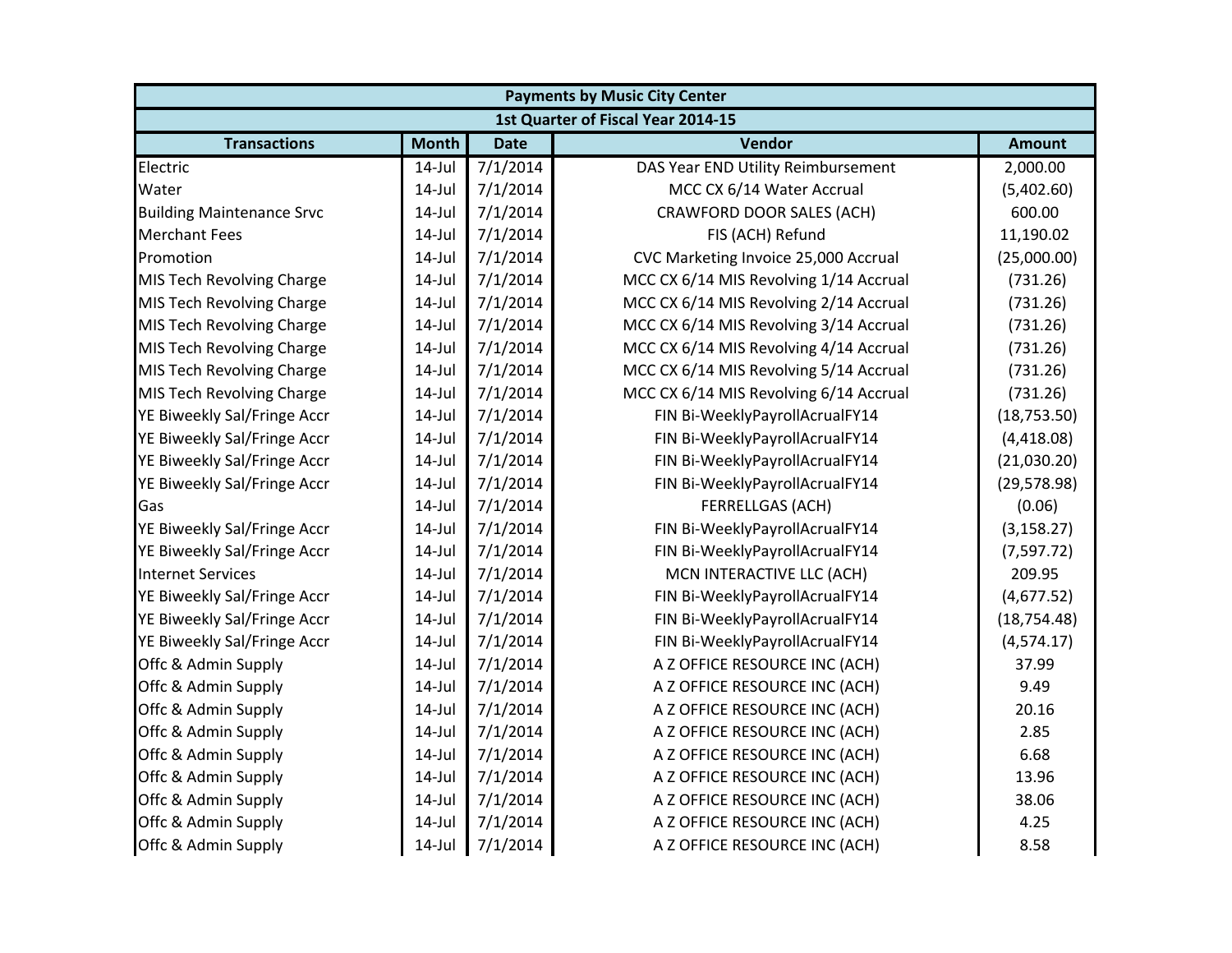| <b>Payments by Music City Center</b> |              |             |                                    |               |  |  |
|--------------------------------------|--------------|-------------|------------------------------------|---------------|--|--|
|                                      |              |             | 1st Quarter of Fiscal Year 2014-15 |               |  |  |
| <b>Transactions</b>                  | <b>Month</b> | <b>Date</b> | Vendor                             | <b>Amount</b> |  |  |
| Offc & Admin Supply                  | $14$ -Jul    | 7/1/2014    | A Z OFFICE RESOURCE INC (ACH)      | 8.33          |  |  |
| Offc & Admin Supply                  | $14$ -Jul    | 7/1/2014    | A Z OFFICE RESOURCE INC (ACH)      | 5.38          |  |  |
| Offc & Admin Supply                  | $14$ -Jul    | 7/1/2014    | A Z OFFICE RESOURCE INC (ACH)      | 18.64         |  |  |
| Offc & Admin Supply                  | $14$ -Jul    | 7/1/2014    | A Z OFFICE RESOURCE INC (ACH)      | 37.16         |  |  |
| Offc & Admin Supply                  | $14$ -Jul    | 7/1/2014    | A Z OFFICE RESOURCE INC (ACH)      | 2.67          |  |  |
| Offc & Admin Supply                  | $14$ -Jul    | 7/1/2014    | A Z OFFICE RESOURCE INC (ACH)      | 69.98         |  |  |
| Offc & Admin Supply                  | $14$ -Jul    | 7/1/2014    | A Z OFFICE RESOURCE INC (ACH)      | 4.42          |  |  |
| YE Biweekly Sal/Fringe Accr          | $14$ -Jul    | 7/1/2014    | FIN Bi-WeeklyPayrollAcrualFY14     | (5,068.56)    |  |  |
| <b>Other Special Pay</b>             | $14$ -Jul    | 7/1/2014    | MCC 06/14 Sales Bonus Accrual      | (11, 355.14)  |  |  |
| YE Biweekly Sal/Fringe Accr          | $14$ -Jul    | 7/1/2014    | FIN Bi-WeeklyPayrollAcrualFY14     | (13, 875.53)  |  |  |
| <b>Employer OASDI</b>                | $14$ -Jul    | 7/1/2014    | MCC 06/14 Sales Bonus Accrual      | (704.02)      |  |  |
| <b>Employer SSN Medical</b>          | $14$ -Jul    | 7/1/2014    | MCC 06/14 Sales Bonus Accrual      | (164.65)      |  |  |
| <b>Employer Pension</b>              | $14$ -Jul    | 7/1/2014    | MCC 06/14 Sales Bonus Accrual      | (2,042.45)    |  |  |
| YE Biweekly Sal/Fringe Accr          | $14$ -Jul    | 7/1/2014    | FIN Bi-WeeklyPayrollAcrualFY14     | (3,260.75)    |  |  |
| Advertising & Promot'n               | $14$ -Jul    | 7/1/2014    | MCC 06/14 Aerial Imp Accrual       | (249.00)      |  |  |
| <b>Regular Pay</b>                   | $14$ -Jul    | 7/1/2014    | MCC - 6/14 FY14 LEAVE ACCRUAL      | (145, 563.54) |  |  |
| YE Biweekly Sal/Fringe Accr          | $14$ -Jul    | 7/1/2014    | FIN Bi-WeeklyPayrollAcrualFY14     | (10,065.49)   |  |  |
| <b>Employer OASDI</b>                | $14$ -Jul    | 7/1/2014    | MCC - 6/14 FY14 LEAVE ACCRUAL      | (9,024.94)    |  |  |
| <b>Employer SSN Medical</b>          | $14$ -Jul    | 7/1/2014    | MCC - 6/14 FY14 LEAVE ACCRUAL      | (2, 110.67)   |  |  |
| <b>Employer Group Health</b>         | $14$ -Jul    | 7/1/2014    | MCC - 6/14 FY14 LEAVE ACCRUAL      | (21, 441.51)  |  |  |
| <b>Employer Dental Group</b>         | $14$ -Jul    | 7/1/2014    | MCC - 6/14 FY14 LEAVE ACCRUAL      | (815.16)      |  |  |
| <b>Employer Group Life</b>           | $14$ -Jul    | 7/1/2014    | MCC - 6/14 FY14 LEAVE ACCRUAL      | (320.24)      |  |  |
| <b>Employer Pension</b>              | $14$ -Jul    | 7/1/2014    | MCC - 6/14 FY14 LEAVE ACCRUAL      | (14, 682.50)  |  |  |
| <b>FSA Pre-Tax Savings</b>           | $14$ -Jul    | 7/1/2014    | MCC - 6/14 FY14 LEAVE ACCRUAL      | (50.95)       |  |  |
| Cafe Plan Pre-Tax Savings            | $14$ -Jul    | 7/1/2014    | MCC - 6/14 FY14 LEAVE ACCRUAL      | (582.25)      |  |  |
| CCA Employer 401K Plan               | $14$ -Jul    | 7/1/2014    | MCC - 6/14 FY14 LEAVE ACCRUAL      | (2,557.41)    |  |  |
| Insurance-Buildings                  | $14$ -Jul    | 7/1/2014    | MCC 06/14 INS ACCRUAL              | (50,000.00)   |  |  |
| Insurance-Buildings                  | $14$ -Jul    | 7/1/2014    | MCC 06/14 INS ACCRUAL              | (50,000.00)   |  |  |
| Insurance-Vehicles                   | $14$ -Jul    | 7/1/2014    | MCC 07/14 INSURANCE RCLS           | 1,251.25      |  |  |
| Insurance-Workman's Comp             | $14$ -Jul    | 7/1/2014    | MCC 07/14 INSURANCE RCLS           | 8,142.58      |  |  |
| Insurance-Liability/PropDmg          | 14-Jul       | 7/1/2014    | MCC 07/14 INSURANCE RCLS           | 11,175.17     |  |  |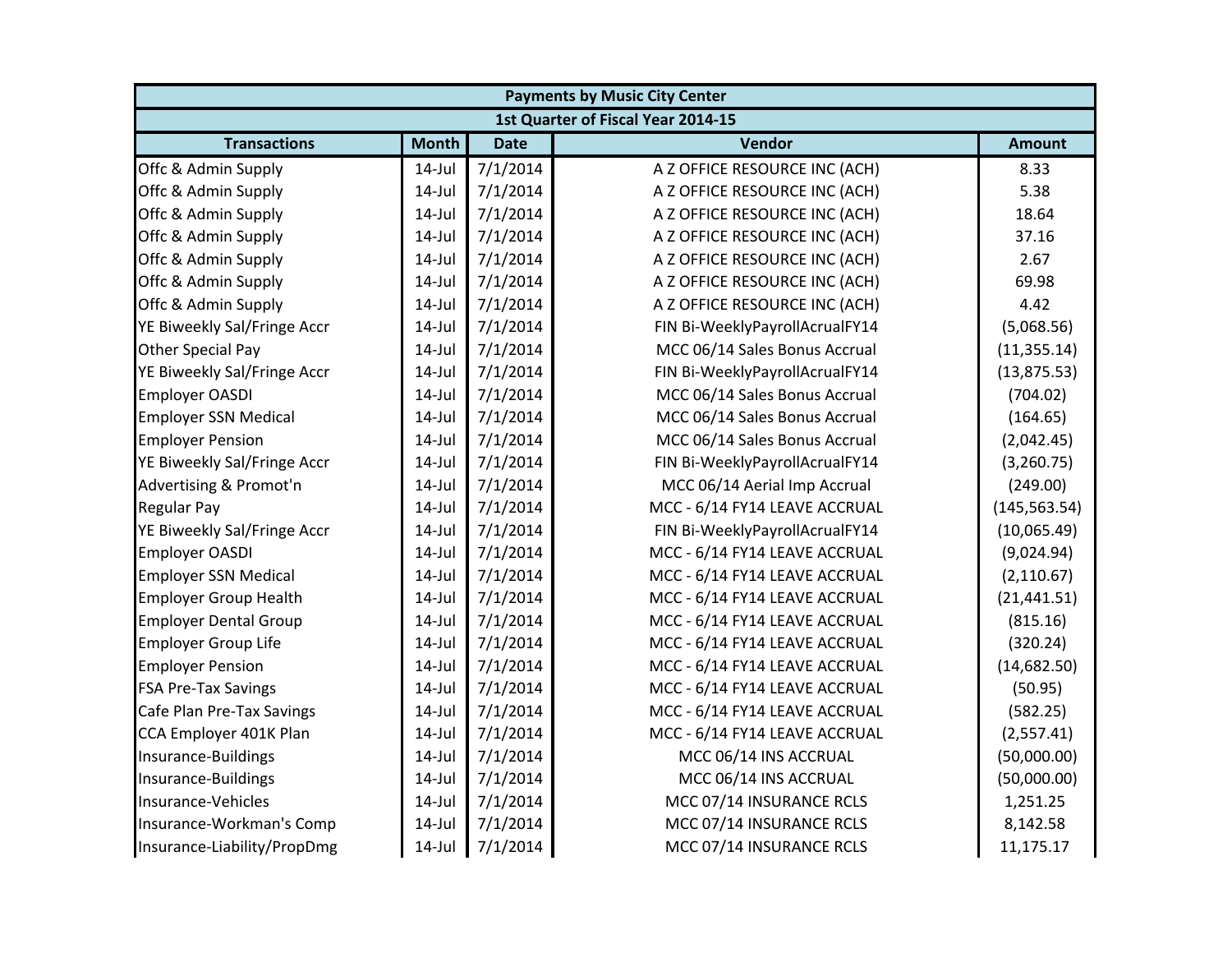| <b>Payments by Music City Center</b> |              |             |                                    |               |  |  |
|--------------------------------------|--------------|-------------|------------------------------------|---------------|--|--|
|                                      |              |             | 1st Quarter of Fiscal Year 2014-15 |               |  |  |
| <b>Transactions</b>                  | <b>Month</b> | <b>Date</b> | Vendor                             | <b>Amount</b> |  |  |
| Insurance-Liability/PropDmg          | $14$ -Jul    | 7/1/2014    | MCC 07/14 INSURANCE RCLS           | 2,234.33      |  |  |
| Insurance-Liability/PropDmg          | $14$ -Jul    | 7/1/2014    | MCC 07/14 INSURANCE RCLS           | 3,329.58      |  |  |
| Insurance-Liability/PropDmg          | $14$ -Jul    | 7/1/2014    | MCC 07/14 INSURANCE RCLS           | 3,050.83      |  |  |
| Insurance-Liability/PropDmg          | $14$ -Jul    | 7/1/2014    | MCC 07/14 INSURANCE RCLS           | 2,091.67      |  |  |
| Insurance-Liability/PropDmg          | $14$ -Jul    | 7/1/2014    | MCC 07/14 INSURANCE RCLS           | 2,125.25      |  |  |
| Insurance-Liability/PropDmg          | $14$ -Jul    | 7/1/2014    | MCC 07/14 INSURANCE RCLS           | 7,039.75      |  |  |
| Insurance-Liability/PropDmg          | $14$ -Jul    | 7/1/2014    | MCC 07/14 INSURANCE RCLS           | 570.50        |  |  |
| Insurance-Liability/PropDmg          | $14$ -Jul    | 7/1/2014    | MCC 07/14 INSURANCE RCLS           | 382.67        |  |  |
| Insurance-Liability/PropDmg          | $14$ -Jul    | 7/1/2014    | MCC 07/14 INSURANCE RCLS           | 2,494.75      |  |  |
| Insurance-Liability/PropDmg          | $14$ -Jul    | 7/1/2014    | MCC 07/14 INSURANCE RCLS           | 2,194.00      |  |  |
| Insurance-Liability/PropDmg          | 14-Jul       | 7/1/2014    | MCC 07/14 INSURANCE RCLS           | 682.08        |  |  |
| Transfer LOCAP reimbursement         | 14-Jul       | 7/1/2014    | ADM 07/14 FY15 LOCAP               | 58.33         |  |  |
| YE Biweekly Sal/Fringe Accr          | $14$ -Jul    | 7/1/2014    | FIN Bi-WeeklyPayrollAcrualFY14     | (5,867.03)    |  |  |
| YE Biweekly Sal/Fringe Accr          | $14$ -Jul    | 7/1/2014    | FIN Bi-WeeklyPayrollAcrualFY14     | (5, 148.22)   |  |  |
| <b>Mngt Cnsltnt Srvc</b>             | $14$ -Jul    | 7/1/2014    | <b>CUSHION EMPLOYER SER (ACH)</b>  | 875.00        |  |  |
| YE Biweekly Sal/Fringe Accr          | $14$ -Jul    | 7/1/2014    | FIN Bi-WeeklyPayrollAcrualFY14     | (13,025.79)   |  |  |
| YE Biweekly Sal/Fringe Accr          | $14$ -Jul    | 7/1/2014    | FIN Bi-WeeklyPayrollAcrualFY14     | (5,382.36)    |  |  |
| Rpr & Maint Srvc Access Ctrl         | $14$ -Jul    | 7/1/2014    | MCC - 7/14 SRVC CONTRACT RCLS      | 3,166.67      |  |  |
| Rpr & Maint Srvc CCTV                | $14$ -Jul    | 7/1/2014    | MCC - 7/14 SRVC CONTRACT RCLS      | 4,250.00      |  |  |
| Rpr & Maint Srvc Air Walls           | $14$ -Jul    | 7/1/2014    | MCC - 7/14 SRVC CONTRACT RCLS      | 3,000.00      |  |  |
| Rpr & Maint Srvc Solar Panel         | $14$ -Jul    | 7/1/2014    | MCC - 7/14 SRVC CONTRACT RCLS      | 450.00        |  |  |
| <b>HHold &amp; Jnitr Supply</b>      | $14$ -Jul    | 7/2/2014    | A Z OFFICE RESOURCE INC (ACH)      | 565.95        |  |  |
| Offc & Admin Supply                  | $14$ -Jul    | 7/3/2014    | A Z OFFICE RESOURCE INC (ACH)      | 6.60          |  |  |
| Offc & Admin Supply                  | $14$ -Jul    | 7/3/2014    | A Z OFFICE RESOURCE INC (ACH)      | 101.96        |  |  |
| Offc & Admin Supply                  | $14$ -Jul    | 7/3/2014    | A Z OFFICE RESOURCE INC (ACH)      | 16.92         |  |  |
| Offc & Admin Supply                  | $14$ -Jul    | 7/3/2014    | A Z OFFICE RESOURCE INC (ACH)      | 9.05          |  |  |
| Offc & Admin Supply                  | $14$ -Jul    | 7/3/2014    | A Z OFFICE RESOURCE INC (ACH)      | 2.00          |  |  |
| Offc & Admin Supply                  | $14$ -Jul    | 7/3/2014    | A Z OFFICE RESOURCE INC (ACH)      | 22.94         |  |  |
| Offc & Admin Supply                  | $14$ -Jul    | 7/3/2014    | A Z OFFICE RESOURCE INC (ACH)      | 12.46         |  |  |
| Offc & Admin Supply                  | $14$ -Jul    | 7/3/2014    | A Z OFFICE RESOURCE INC (ACH)      | 15.58         |  |  |
| Offc & Admin Supply                  | $14$ -Jul    | 7/3/2014    | A Z OFFICE RESOURCE INC (ACH)      | 6.99          |  |  |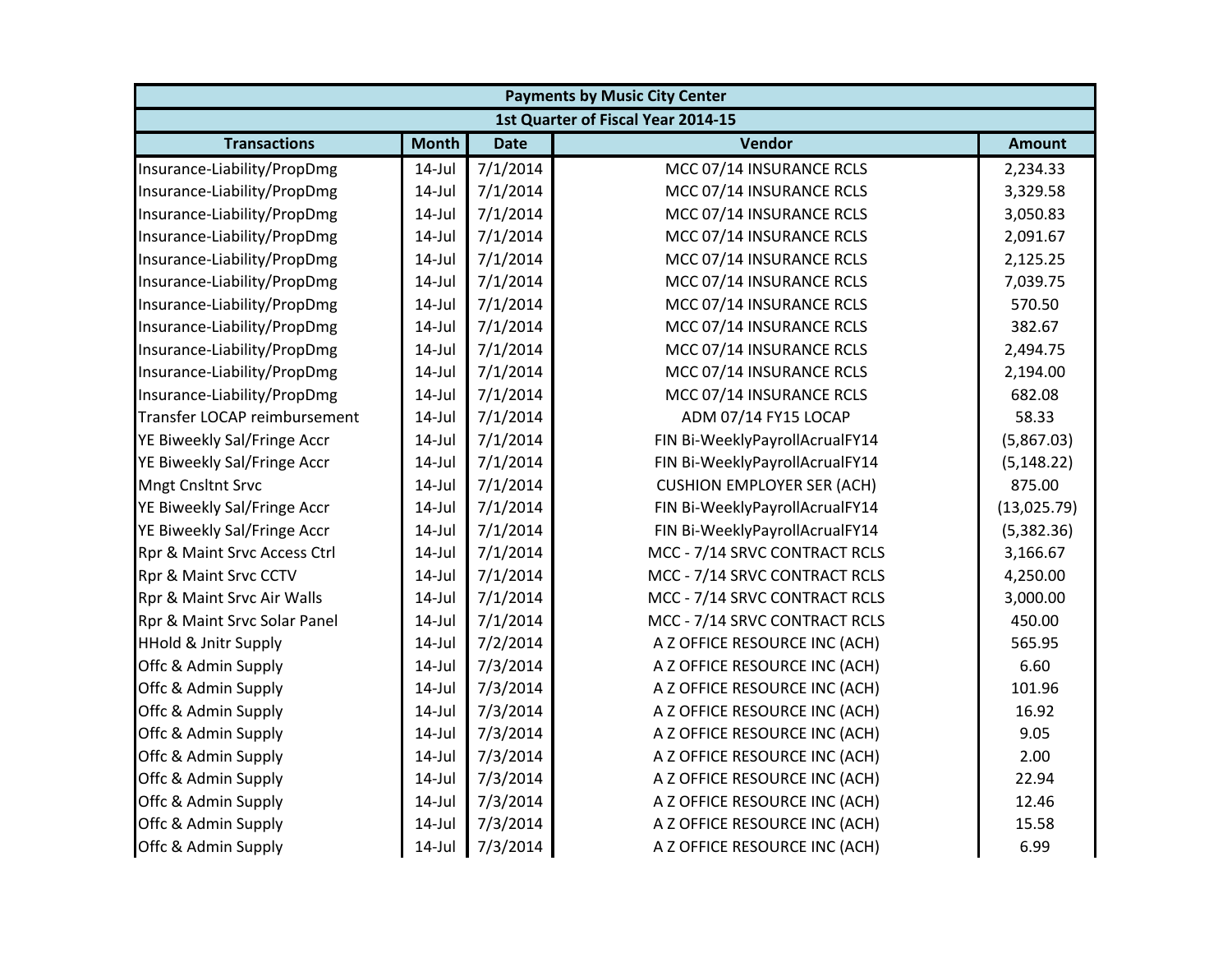|                               | <b>Payments by Music City Center</b> |             |                                      |               |  |  |  |
|-------------------------------|--------------------------------------|-------------|--------------------------------------|---------------|--|--|--|
|                               |                                      |             | 1st Quarter of Fiscal Year 2014-15   |               |  |  |  |
| <b>Transactions</b>           | <b>Month</b>                         | <b>Date</b> | Vendor                               | <b>Amount</b> |  |  |  |
| Offc & Admin Supply           | $14$ -Jul                            | 7/3/2014    | A Z OFFICE RESOURCE INC (ACH)        | 7.57          |  |  |  |
| Offc & Admin Supply           | $14$ -Jul                            | 7/3/2014    | A Z OFFICE RESOURCE INC (ACH)        | 21.87         |  |  |  |
| Offc & Admin Supply           | $14$ -Jul                            | 7/3/2014    | A Z OFFICE RESOURCE INC (ACH)        | 7.73          |  |  |  |
| Offc & Admin Supply           | $14$ -Jul                            | 7/3/2014    | A Z OFFICE RESOURCE INC (ACH)        | 30.75         |  |  |  |
| Offc & Admin Supply           | $14$ -Jul                            | 7/3/2014    | A Z OFFICE RESOURCE INC (ACH)        | 1.99          |  |  |  |
| Offc & Admin Supply           | $14$ -Jul                            | 7/3/2014    | A Z OFFICE RESOURCE INC (ACH)        | 17.99         |  |  |  |
| Offc & Admin Supply           | $14$ -Jul                            | 7/3/2014    | A Z OFFICE RESOURCE INC (ACH)        | 9.87          |  |  |  |
| Offc & Admin Supply           | $14$ -Jul                            | 7/3/2014    | A Z OFFICE RESOURCE INC (ACH)        | 5.74          |  |  |  |
| Repair & Maint Supply         | $14$ -Jul                            | 7/3/2014    | W W GRAINGER (P#)                    | 5.96          |  |  |  |
| Repair & Maint Supply         | $14$ -Jul                            | 7/3/2014    | W W GRAINGER (P#)                    | 129.96        |  |  |  |
| Offc & Admin Supply           | $14$ -Jul                            | 7/3/2014    | A Z OFFICE RESOURCE INC (ACH)        | 333.44        |  |  |  |
| <b>Regular Pay</b>            | $14$ -Jul                            | 7/4/2014    | Payroll Labor Distribution           | 22,222.36     |  |  |  |
| Leave Pay                     | $14$ -Jul                            | 7/4/2014    | Payroll Labor Distribution           | 1,369.88      |  |  |  |
| <b>Holiday Pay</b>            | $14$ -Jul                            | 7/4/2014    | Payroll Labor Distribution           | 1,691.54      |  |  |  |
| <b>Overtime Pay</b>           | $14$ -Jul                            | 7/4/2014    | Payroll Labor Distribution           | 62.26         |  |  |  |
| <b>Employer OASDI</b>         | $14$ -Jul                            | 7/4/2014    | <b>Actual Burden Journal Entries</b> | 1,512.17      |  |  |  |
| <b>Employer SSN Medical</b>   | $14$ -Jul                            | 7/4/2014    | <b>Actual Burden Journal Entries</b> | 353.65        |  |  |  |
| <b>Employer Group Health</b>  | $14$ -Jul                            | 7/4/2014    | <b>Actual Burden Journal Entries</b> | 3,582.19      |  |  |  |
| <b>Employer Dental Group</b>  | $14$ -Jul                            | 7/4/2014    | <b>Actual Burden Journal Entries</b> | 165.43        |  |  |  |
| <b>Employer Group Life</b>    | $14$ -Jul                            | 7/4/2014    | <b>Actual Burden Journal Entries</b> | 197.39        |  |  |  |
| Cafe Plan Pre-Tax Savings     | $14$ -Jul                            | 7/4/2014    | <b>Actual Burden Journal Entries</b> | 98.97         |  |  |  |
| CCA Employer 401K Plan        | $14$ -Jul                            | 7/4/2014    | <b>Actual Burden Journal Entries</b> | 559.49        |  |  |  |
| Allowance-Cell/Mobile Devices | $14$ -Jul                            | 7/4/2014    | Payroll Labor Distribution           | 354.33        |  |  |  |
| <b>Regular Pay</b>            | $14$ -Jul                            | 7/4/2014    | Payroll Labor Distribution           | 3,718.40      |  |  |  |
| Leave Pay                     | $14$ -Jul                            | 7/4/2014    | Payroll Labor Distribution           | 962.20        |  |  |  |
| <b>Holiday Pay</b>            | $14$ -Jul                            | 7/4/2014    | Payroll Labor Distribution           | 319.84        |  |  |  |
| Overtime Pay                  | $14$ -Jul                            | 7/4/2014    | Payroll Labor Distribution           | 25.12         |  |  |  |
| <b>Employer OASDI</b>         | $14$ -Jul                            | 7/4/2014    | <b>Actual Burden Journal Entries</b> | 293.72        |  |  |  |
| <b>Employer SSN Medical</b>   | $14$ -Jul                            | 7/4/2014    | <b>Actual Burden Journal Entries</b> | 68.70         |  |  |  |
| <b>Employer Group Health</b>  | $14$ -Jul                            | 7/4/2014    | <b>Actual Burden Journal Entries</b> | 983.46        |  |  |  |
| <b>Employer Dental Group</b>  | $14$ -Jul                            | 7/4/2014    | <b>Actual Burden Journal Entries</b> | 24.79         |  |  |  |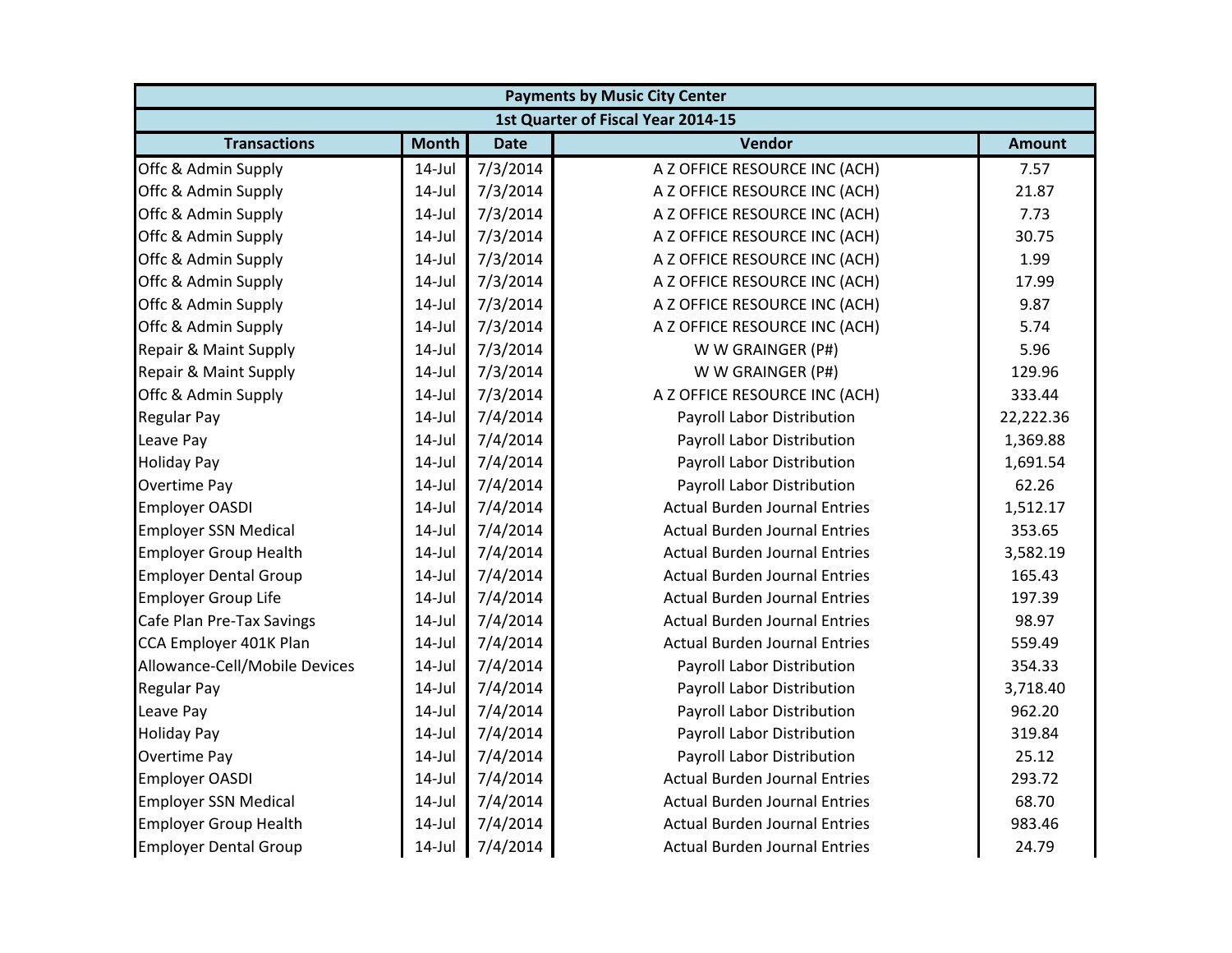| <b>Payments by Music City Center</b> |              |             |                                      |               |  |  |
|--------------------------------------|--------------|-------------|--------------------------------------|---------------|--|--|
|                                      |              |             | 1st Quarter of Fiscal Year 2014-15   |               |  |  |
| <b>Transactions</b>                  | <b>Month</b> | <b>Date</b> | Vendor                               | <b>Amount</b> |  |  |
| <b>Employer Group Life</b>           | $14$ -Jul    | 7/4/2014    | <b>Actual Burden Journal Entries</b> | 35.61         |  |  |
| <b>Employer Pension</b>              | $14$ -Jul    | 7/4/2014    | <b>Actual Burden Journal Entries</b> | 903.94        |  |  |
| Cafe Plan Pre-Tax Savings            | $14$ -Jul    | 7/4/2014    | <b>Actual Burden Journal Entries</b> | 27.68         |  |  |
| Allowance-Cell/Mobile Devices        | $14$ -Jul    | 7/4/2014    | Payroll Labor Distribution           | 78.74         |  |  |
| <b>Regular Pay</b>                   | $14$ -Jul    | 7/4/2014    | Payroll Labor Distribution           | 21,698.58     |  |  |
| Leave Pay                            | $14$ -Jul    | 7/4/2014    | Payroll Labor Distribution           | 2,568.70      |  |  |
| <b>Holiday Pay</b>                   | $14$ -Jul    | 7/4/2014    | Payroll Labor Distribution           | 2,799.93      |  |  |
| <b>Overtime Pay</b>                  | $14$ -Jul    | 7/4/2014    | Payroll Labor Distribution           | 1,727.17      |  |  |
| <b>Employer OASDI</b>                | $14$ -Jul    | 7/4/2014    | <b>Actual Burden Journal Entries</b> | 1,715.10      |  |  |
| <b>Employer SSN Medical</b>          | $14$ -Jul    | 7/4/2014    | <b>Actual Burden Journal Entries</b> | 401.13        |  |  |
| <b>Employer Group Health</b>         | $14$ -Jul    | 7/4/2014    | <b>Actual Burden Journal Entries</b> | 3,636.22      |  |  |
| <b>Employer Dental Group</b>         | $14$ -Jul    | 7/4/2014    | <b>Actual Burden Journal Entries</b> | 193.71        |  |  |
| <b>Employer Group Life</b>           | $14$ -Jul    | 7/4/2014    | <b>Actual Burden Journal Entries</b> | 211.59        |  |  |
| Cafe Plan Pre-Tax Savings            | $14$ -Jul    | 7/4/2014    | <b>Actual Burden Journal Entries</b> | 98.20         |  |  |
| CCA Employer 401K Plan               | $14$ -Jul    | 7/4/2014    | <b>Actual Burden Journal Entries</b> | 706.27        |  |  |
| Allowance-Cell/Mobile Devices        | $14$ -Jul    | 7/4/2014    | <b>Payroll Labor Distribution</b>    | 162.74        |  |  |
| <b>Regular Pay</b>                   | $14$ -Jul    | 7/4/2014    | Payroll Labor Distribution           | 32,525.70     |  |  |
| Leave Pay                            | $14$ -Jul    | 7/4/2014    | Payroll Labor Distribution           | 1,478.60      |  |  |
| <b>Holiday Pay</b>                   | $14$ -Jul    | 7/4/2014    | Payroll Labor Distribution           | 3,717.23      |  |  |
| <b>Overtime Pay</b>                  | $14$ -Jul    | 7/4/2014    | Payroll Labor Distribution           | 149.50        |  |  |
| <b>Employer OASDI</b>                | $14$ -Jul    | 7/4/2014    | <b>Actual Burden Journal Entries</b> | 2,183.33      |  |  |
| <b>Employer SSN Medical</b>          | $14$ -Jul    | 7/4/2014    | <b>Actual Burden Journal Entries</b> | 510.60        |  |  |
| <b>Employer Group Health</b>         | $14$ -Jul    | 7/4/2014    | <b>Actual Burden Journal Entries</b> | 7,763.11      |  |  |
| <b>Employer Dental Group</b>         | $14$ -Jul    | 7/4/2014    | <b>Actual Burden Journal Entries</b> | 349.27        |  |  |
| <b>Employer Group Life</b>           | $14$ -Jul    | 7/4/2014    | <b>Actual Burden Journal Entries</b> | 410.38        |  |  |
| Cafe Plan Pre-Tax Savings            | $14$ -Jul    | 7/4/2014    | <b>Actual Burden Journal Entries</b> | 210.58        |  |  |
| CCA Employer 401K Plan               | $14$ -Jul    | 7/4/2014    | <b>Actual Burden Journal Entries</b> | 888.63        |  |  |
| Allowance-Cell/Mobile Devices        | $14$ -Jul    | 7/4/2014    | Payroll Labor Distribution           | 118.11        |  |  |
| <b>Regular Pay</b>                   | $14$ -Jul    | 7/4/2014    | Payroll Labor Distribution           | 3,438.36      |  |  |
| <b>Holiday Pay</b>                   | $14$ -Jul    | 7/4/2014    | Payroll Labor Distribution           | 380.00        |  |  |
| <b>Overtime Pay</b>                  | $14$ -Jul    | 7/4/2014    | Payroll Labor Distribution           | 19.94         |  |  |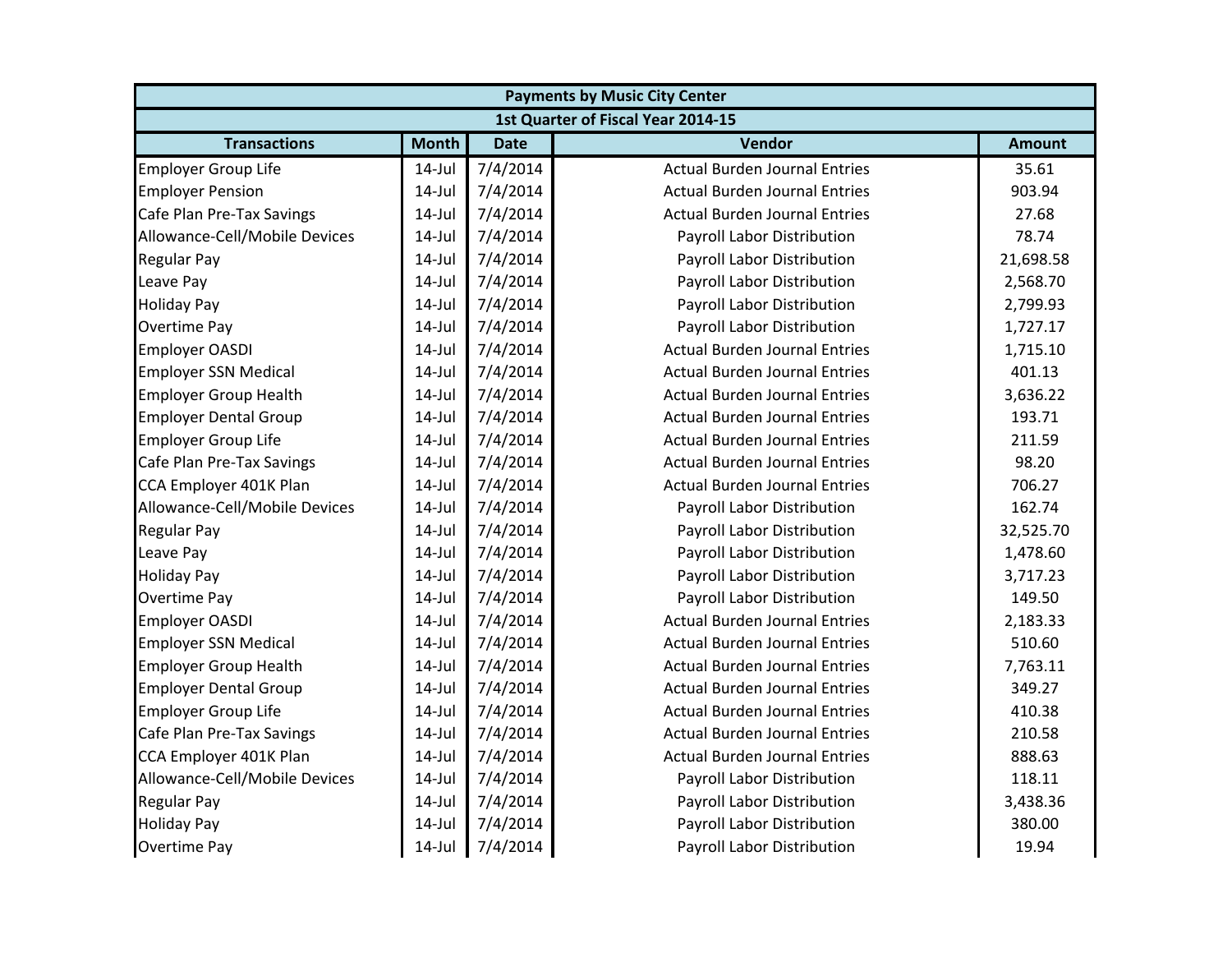|                               |              |             | <b>Payments by Music City Center</b> |               |
|-------------------------------|--------------|-------------|--------------------------------------|---------------|
|                               |              |             | 1st Quarter of Fiscal Year 2014-15   |               |
| <b>Transactions</b>           | <b>Month</b> | <b>Date</b> | Vendor                               | <b>Amount</b> |
| Employer OASDI                | $14$ -Jul    | 7/4/2014    | <b>Actual Burden Journal Entries</b> | 219.79        |
| <b>Employer SSN Medical</b>   | $14$ -Jul    | 7/4/2014    | <b>Actual Burden Journal Entries</b> | 51.39         |
| <b>Employer Group Health</b>  | $14$ -Jul    | 7/4/2014    | <b>Actual Burden Journal Entries</b> | 831.67        |
| <b>Employer Dental Group</b>  | $14$ -Jul    | 7/4/2014    | <b>Actual Burden Journal Entries</b> | 35.34         |
| <b>Employer Group Life</b>    | $14$ -Jul    | 7/4/2014    | <b>Actual Burden Journal Entries</b> | 35.49         |
| <b>Employer Pension</b>       | $14$ -Jul    | 7/4/2014    | <b>Actual Burden Journal Entries</b> | 229.51        |
| Cafe Plan Pre-Tax Savings     | $14$ -Jul    | 7/4/2014    | <b>Actual Burden Journal Entries</b> | 22.29         |
| CCA Employer 401K Plan        | $14$ -Jul    | 7/4/2014    | <b>Actual Burden Journal Entries</b> | 51.17         |
| <b>Regular Pay</b>            | $14$ -Jul    | 7/4/2014    | Payroll Labor Distribution           | 7,960.90      |
| Leave Pay                     | $14$ -Jul    | 7/4/2014    | Payroll Labor Distribution           | 794.00        |
| <b>Holiday Pay</b>            | $14$ -Jul    | 7/4/2014    | Payroll Labor Distribution           | 969.23        |
| Overtime Pay                  | $14$ -Jul    | 7/4/2014    | Payroll Labor Distribution           | 35.54         |
| <b>Employer OASDI</b>         | $14$ -Jul    | 7/4/2014    | <b>Actual Burden Journal Entries</b> | 574.64        |
| <b>Employer SSN Medical</b>   | $14$ -Jul    | 7/4/2014    | <b>Actual Burden Journal Entries</b> | 134.38        |
| <b>Employer Group Health</b>  | $14$ -Jul    | 7/4/2014    | <b>Actual Burden Journal Entries</b> | 2,003.85      |
| <b>Employer Dental Group</b>  | $14$ -Jul    | 7/4/2014    | <b>Actual Burden Journal Entries</b> | 66.47         |
| <b>Employer Group Life</b>    | $14$ -Jul    | 7/4/2014    | <b>Actual Burden Journal Entries</b> | 83.78         |
| Cafe Plan Pre-Tax Savings     | $14$ -Jul    | 7/4/2014    | <b>Actual Burden Journal Entries</b> | 40.07         |
| CCA Employer 401K Plan        | $14$ -Jul    | 7/4/2014    | <b>Actual Burden Journal Entries</b> | 328.60        |
| Allowance-Cell/Mobile Devices | $14$ -Jul    | 7/4/2014    | Payroll Labor Distribution           | 39.37         |
| <b>Regular Pay</b>            | $14$ -Jul    | 7/4/2014    | Payroll Labor Distribution           | 4,984.47      |
| <b>Holiday Pay</b>            | $14$ -Jul    | 7/4/2014    | Payroll Labor Distribution           | 539.23        |
| <b>Employer OASDI</b>         | $14$ -Jul    | 7/4/2014    | <b>Actual Burden Journal Entries</b> | 326.78        |
| <b>Employer SSN Medical</b>   | $14$ -Jul    | 7/4/2014    | <b>Actual Burden Journal Entries</b> | 76.42         |
| <b>Employer Group Health</b>  | $14$ -Jul    | 7/4/2014    | <b>Actual Burden Journal Entries</b> | 793.50        |
| <b>Employer Dental Group</b>  | $14$ -Jul    | 7/4/2014    | <b>Actual Burden Journal Entries</b> | 28.28         |
| <b>Employer Group Life</b>    | $14$ -Jul    | 7/4/2014    | <b>Actual Burden Journal Entries</b> | 28.40         |
| <b>Employer Pension</b>       | $14$ -Jul    | 7/4/2014    | <b>Actual Burden Journal Entries</b> | 993.55        |
| <b>FSA Pre-Tax Savings</b>    | $14$ -Jul    | 7/4/2014    | <b>Actual Burden Journal Entries</b> | 3.19          |
| Cafe Plan Pre-Tax Savings     | $14$ -Jul    | 7/4/2014    | <b>Actual Burden Journal Entries</b> | 22.04         |
| Allowance-Cell/Mobile Devices | $14$ -Jul    | 7/4/2014    | Payroll Labor Distribution           | 78.74         |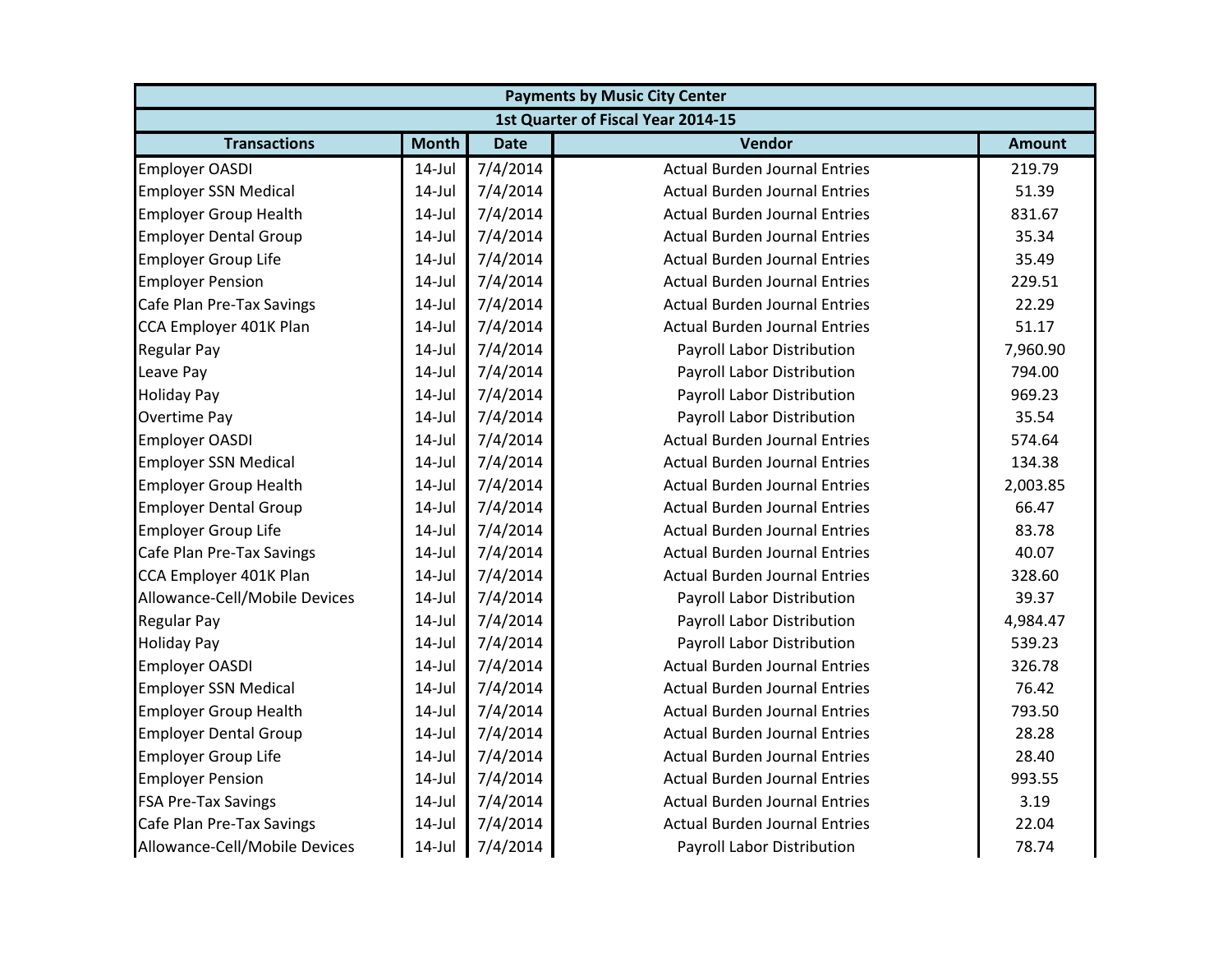| <b>Payments by Music City Center</b> |              |             |                                      |               |  |  |
|--------------------------------------|--------------|-------------|--------------------------------------|---------------|--|--|
|                                      |              |             | 1st Quarter of Fiscal Year 2014-15   |               |  |  |
| <b>Transactions</b>                  | <b>Month</b> | <b>Date</b> | Vendor                               | <b>Amount</b> |  |  |
| <b>Regular Pay</b>                   | $14$ -Jul    | 7/4/2014    | Payroll Labor Distribution           | 20,166.36     |  |  |
| Leave Pay                            | $14$ -Jul    | 7/4/2014    | Payroll Labor Distribution           | 1,996.06      |  |  |
| <b>Holiday Pay</b>                   | $14$ -Jul    | 7/4/2014    | Payroll Labor Distribution           | 1,116.79      |  |  |
| <b>Overtime Pay</b>                  | $14$ -Jul    | 7/4/2014    | Payroll Labor Distribution           | 225.53        |  |  |
| <b>Employer OASDI</b>                | $14$ -Jul    | 7/4/2014    | <b>Actual Burden Journal Entries</b> | 1,344.34      |  |  |
| <b>Employer SSN Medical</b>          | $14$ -Jul    | 7/4/2014    | <b>Actual Burden Journal Entries</b> | 314.48        |  |  |
| <b>Employer Group Health</b>         | $14$ -Jul    | 7/4/2014    | <b>Actual Burden Journal Entries</b> | 5,297.10      |  |  |
| <b>Employer Dental Group</b>         | $14$ -Jul    | 7/4/2014    | <b>Actual Burden Journal Entries</b> | 214.92        |  |  |
| <b>Employer Group Life</b>           | $14$ -Jul    | 7/4/2014    | <b>Actual Burden Journal Entries</b> | 242.07        |  |  |
| <b>Employer Pension</b>              | $14$ -Jul    | 7/4/2014    | <b>Actual Burden Journal Entries</b> | 193.61        |  |  |
| Cafe Plan Pre-Tax Savings            | $14$ -Jul    | 7/4/2014    | <b>Actual Burden Journal Entries</b> | 146.21        |  |  |
| CCA Employer 401K Plan               | $14$ -Jul    | 7/4/2014    | <b>Actual Burden Journal Entries</b> | 406.91        |  |  |
| Allowance-Cell/Mobile Devices        | $14$ -Jul    | 7/4/2014    | Payroll Labor Distribution           | 118.11        |  |  |
| <b>Regular Pay</b>                   | $14$ -Jul    | 7/4/2014    | Payroll Labor Distribution           | 4,608.25      |  |  |
| Leave Pay                            | $14$ -Jul    | 7/4/2014    | Payroll Labor Distribution           | 171.00        |  |  |
| <b>Holiday Pay</b>                   | $14$ -Jul    | 7/4/2014    | Payroll Labor Distribution           | 152.00        |  |  |
| <b>Overtime Pay</b>                  | $14$ -Jul    | 7/4/2014    | Payroll Labor Distribution           | 49.31         |  |  |
| <b>Employer OASDI</b>                | $14$ -Jul    | 7/4/2014    | <b>Actual Burden Journal Entries</b> | 277.49        |  |  |
| <b>Employer SSN Medical</b>          | $14$ -Jul    | 7/4/2014    | <b>Actual Burden Journal Entries</b> | 64.90         |  |  |
| <b>Employer Group Health</b>         | $14$ -Jul    | 7/4/2014    | <b>Actual Burden Journal Entries</b> | 1,354.50      |  |  |
| <b>Employer Dental Group</b>         | $14$ -Jul    | 7/4/2014    | <b>Actual Burden Journal Entries</b> | 42.42         |  |  |
| <b>Employer Group Life</b>           | $14$ -Jul    | 7/4/2014    | <b>Actual Burden Journal Entries</b> | 42.60         |  |  |
| <b>Employer Pension</b>              | $14$ -Jul    | 7/4/2014    | <b>Actual Burden Journal Entries</b> | 823.71        |  |  |
| Cafe Plan Pre-Tax Savings            | $14$ -Jul    | 7/4/2014    | <b>Actual Burden Journal Entries</b> | 37.43         |  |  |
| <b>Regular Pay</b>                   | $14$ -Jul    | 7/4/2014    | Payroll Labor Distribution           | 5,258.18      |  |  |
| Leave Pay                            | $14$ -Jul    | 7/4/2014    | Payroll Labor Distribution           | 1,084.02      |  |  |
| <b>Holiday Pay</b>                   | $14$ -Jul    | 7/4/2014    | Payroll Labor Distribution           | 695.62        |  |  |
| <b>Employer OASDI</b>                | $14$ -Jul    | 7/4/2014    | <b>Actual Burden Journal Entries</b> | 423.21        |  |  |
| <b>Employer SSN Medical</b>          | $14$ -Jul    | 7/4/2014    | <b>Actual Burden Journal Entries</b> | 98.97         |  |  |
| <b>Employer Group Health</b>         | $14$ -Jul    | 7/4/2014    | <b>Actual Burden Journal Entries</b> | 795.00        |  |  |
| <b>Employer Dental Group</b>         | $14$ -Jul    | 7/4/2014    | <b>Actual Burden Journal Entries</b> | 28.28         |  |  |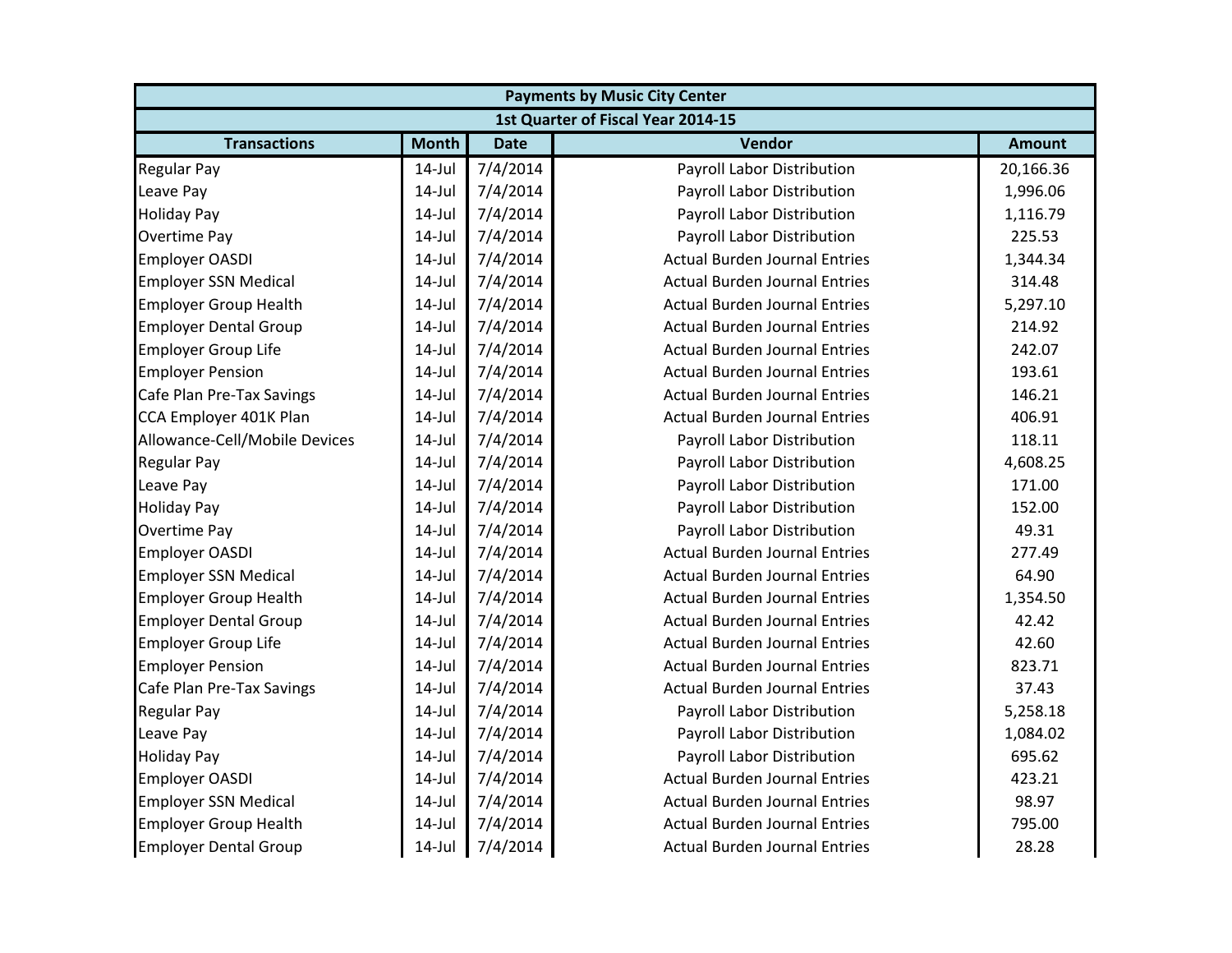|                               |              | <b>Payments by Music City Center</b> |                                      |               |  |  |  |  |
|-------------------------------|--------------|--------------------------------------|--------------------------------------|---------------|--|--|--|--|
|                               |              |                                      | 1st Quarter of Fiscal Year 2014-15   |               |  |  |  |  |
| <b>Transactions</b>           | <b>Month</b> | <b>Date</b>                          | Vendor                               | <b>Amount</b> |  |  |  |  |
| <b>Employer Group Life</b>    | $14$ -Jul    | 7/4/2014                             | <b>Actual Burden Journal Entries</b> | 42.60         |  |  |  |  |
| Cafe Plan Pre-Tax Savings     | $14$ -Jul    | 7/4/2014                             | <b>Actual Burden Journal Entries</b> | 21.72         |  |  |  |  |
| CCA Employer 401K Plan        | $14$ -Jul    | 7/4/2014                             | <b>Actual Burden Journal Entries</b> | 278.23        |  |  |  |  |
| Allowance-Cell/Mobile Devices | $14$ -Jul    | 7/4/2014                             | Payroll Labor Distribution           | 78.74         |  |  |  |  |
| <b>Regular Pay</b>            | $14$ -Jul    | 7/4/2014                             | Payroll Labor Distribution           | 14,789.57     |  |  |  |  |
| Leave Pay                     | $14$ -Jul    | 7/4/2014                             | Payroll Labor Distribution           | 759.71        |  |  |  |  |
| <b>Holiday Pay</b>            | $14$ -Jul    | 7/4/2014                             | Payroll Labor Distribution           | 1,711.69      |  |  |  |  |
| <b>Employer OASDI</b>         | $14$ -Jul    | 7/4/2014                             | <b>Actual Burden Journal Entries</b> | 1,046.71      |  |  |  |  |
| <b>Employer SSN Medical</b>   | $14$ -Jul    | 7/4/2014                             | <b>Actual Burden Journal Entries</b> | 244.81        |  |  |  |  |
| <b>Employer Group Health</b>  | $14$ -Jul    | 7/4/2014                             | <b>Actual Burden Journal Entries</b> | 1,266.00      |  |  |  |  |
| <b>Employer Dental Group</b>  | 14-Jul       | 7/4/2014                             | <b>Actual Burden Journal Entries</b> | 70.70         |  |  |  |  |
| <b>Employer Group Life</b>    | $14$ -Jul    | 7/4/2014                             | <b>Actual Burden Journal Entries</b> | 85.20         |  |  |  |  |
| <b>Employer Pension</b>       | $14$ -Jul    | 7/4/2014                             | <b>Actual Burden Journal Entries</b> | 3,104.73      |  |  |  |  |
| <b>FSA Pre-Tax Savings</b>    | $14$ -Jul    | 7/4/2014                             | <b>Actual Burden Journal Entries</b> | 11.47         |  |  |  |  |
| Cafe Plan Pre-Tax Savings     | $14$ -Jul    | 7/4/2014                             | <b>Actual Burden Journal Entries</b> | 35.30         |  |  |  |  |
| Allowance-Cell/Mobile Devices | $14$ -Jul    | 7/4/2014                             | Payroll Labor Distribution           | 241.48        |  |  |  |  |
| <b>Regular Pay</b>            | $14$ -Jul    | 7/4/2014                             | Payroll Labor Distribution           | 3,008.42      |  |  |  |  |
| Leave Pay                     | $14$ -Jul    | 7/4/2014                             | Payroll Labor Distribution           | 115.38        |  |  |  |  |
| <b>Holiday Pay</b>            | $14$ -Jul    | 7/4/2014                             | <b>Payroll Labor Distribution</b>    | 346.15        |  |  |  |  |
| <b>Employer OASDI</b>         | $14$ -Jul    | 7/4/2014                             | <b>Actual Burden Journal Entries</b> | 205.45        |  |  |  |  |
| <b>Employer SSN Medical</b>   | $14$ -Jul    | 7/4/2014                             | <b>Actual Burden Journal Entries</b> | 48.05         |  |  |  |  |
| <b>Employer Group Health</b>  | $14$ -Jul    | 7/4/2014                             | <b>Actual Burden Journal Entries</b> | 1,639.50      |  |  |  |  |
| <b>Employer Dental Group</b>  | $14$ -Jul    | 7/4/2014                             | <b>Actual Burden Journal Entries</b> | 28.28         |  |  |  |  |
| <b>Employer Group Life</b>    | $14$ -Jul    | 7/4/2014                             | <b>Actual Burden Journal Entries</b> | 28.40         |  |  |  |  |
| Cafe Plan Pre-Tax Savings     | $14$ -Jul    | 7/4/2014                             | <b>Actual Burden Journal Entries</b> | 14.96         |  |  |  |  |
| CCA Employer 401K Plan        | $14$ -Jul    | 7/4/2014                             | <b>Actual Burden Journal Entries</b> | 138.23        |  |  |  |  |
| Allowance-Cell/Mobile Devices | $14$ -Jul    | 7/4/2014                             | Payroll Labor Distribution           | 39.37         |  |  |  |  |
| <b>Regular Pay</b>            | $14$ -Jul    | 7/4/2014                             | Payroll Labor Distribution           | 10,431.84     |  |  |  |  |
| Leave Pay                     | $14$ -Jul    | 7/4/2014                             | Payroll Labor Distribution           | 911.57        |  |  |  |  |
| <b>Holiday Pay</b>            | $14$ -Jul    | 7/4/2014                             | Payroll Labor Distribution           | 1,286.92      |  |  |  |  |
| <b>Overtime Pay</b>           | $14$ -Jul    | 7/4/2014                             | Payroll Labor Distribution           | 61.02         |  |  |  |  |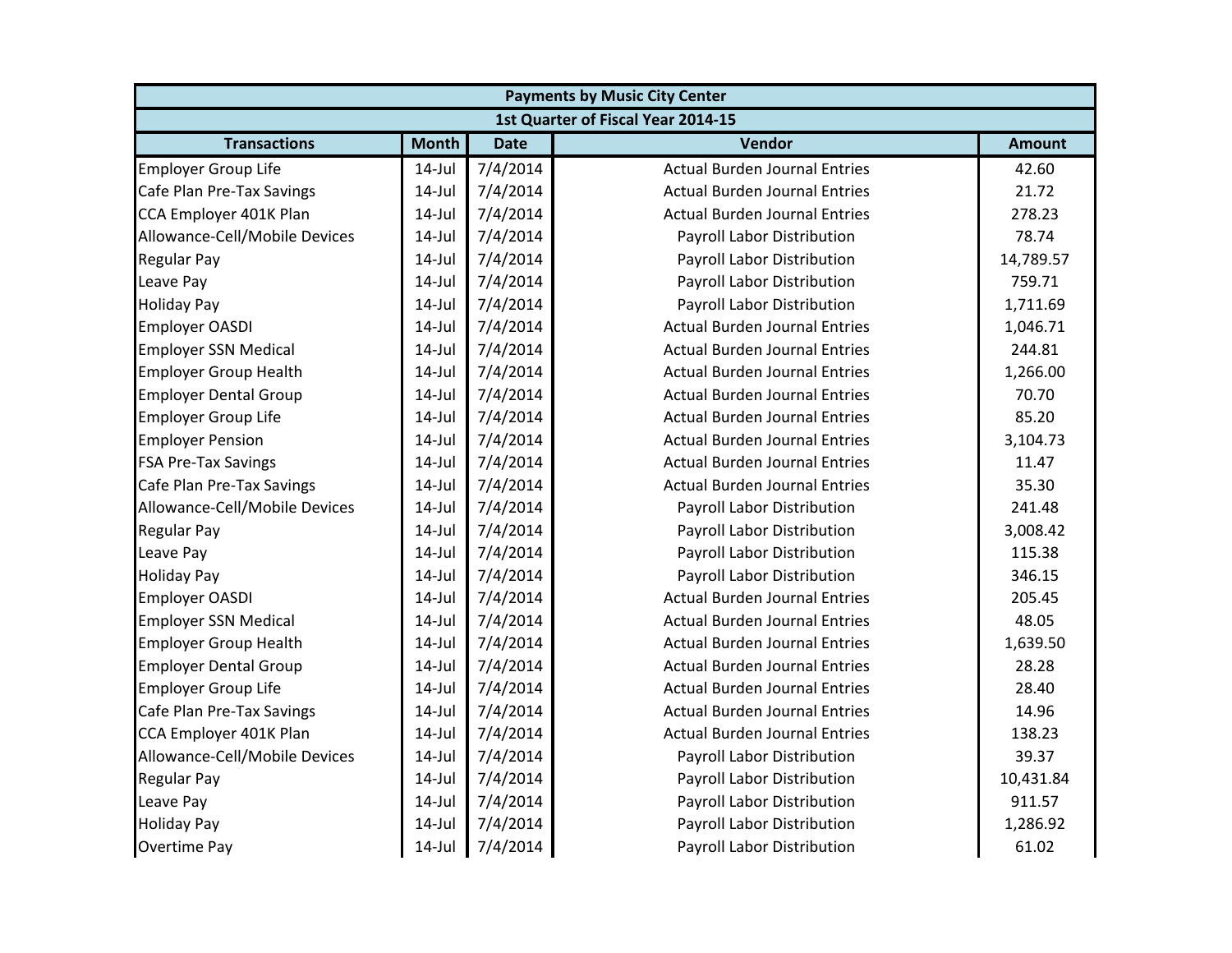|                               | <b>Payments by Music City Center</b> |             |                                      |               |  |  |  |  |
|-------------------------------|--------------------------------------|-------------|--------------------------------------|---------------|--|--|--|--|
|                               |                                      |             | 1st Quarter of Fiscal Year 2014-15   |               |  |  |  |  |
| <b>Transactions</b>           | <b>Month</b>                         | <b>Date</b> | Vendor                               | <b>Amount</b> |  |  |  |  |
| <b>Employer OASDI</b>         | $14$ -Jul                            | 7/4/2014    | <b>Actual Burden Journal Entries</b> | 741.10        |  |  |  |  |
| <b>Employer SSN Medical</b>   | $14$ -Jul                            | 7/4/2014    | <b>Actual Burden Journal Entries</b> | 173.34        |  |  |  |  |
| <b>Employer Group Health</b>  | $14$ -Jul                            | 7/4/2014    | <b>Actual Burden Journal Entries</b> | 2,853.00      |  |  |  |  |
| <b>Employer Dental Group</b>  | $14$ -Jul                            | 7/4/2014    | <b>Actual Burden Journal Entries</b> | 127.26        |  |  |  |  |
| <b>Employer Group Life</b>    | $14$ -Jul                            | 7/4/2014    | <b>Actual Burden Journal Entries</b> | 127.80        |  |  |  |  |
| Cafe Plan Pre-Tax Savings     | $14$ -Jul                            | 7/4/2014    | <b>Actual Burden Journal Entries</b> | 61.96         |  |  |  |  |
| CCA Employer 401K Plan        | $14$ -Jul                            | 7/4/2014    | <b>Actual Burden Journal Entries</b> | 303.67        |  |  |  |  |
| Allowance-Cell/Mobile Devices | $14$ -Jul                            | 7/4/2014    | Payroll Labor Distribution           | 78.74         |  |  |  |  |
| <b>Regular Pay</b>            | $14$ -Jul                            | 7/4/2014    | Payroll Labor Distribution           | 6,209.16      |  |  |  |  |
| <b>Holiday Pay</b>            | $14$ -Jul                            | 7/4/2014    | Payroll Labor Distribution           | 829.67        |  |  |  |  |
| <b>Overtime Pay</b>           | $14$ -Jul                            | 7/4/2014    | Payroll Labor Distribution           | 39.53         |  |  |  |  |
| <b>Employer OASDI</b>         | $14$ -Jul                            | 7/4/2014    | <b>Actual Burden Journal Entries</b> | 425.58        |  |  |  |  |
| <b>Employer SSN Medical</b>   | $14$ -Jul                            | 7/4/2014    | <b>Actual Burden Journal Entries</b> | 99.52         |  |  |  |  |
| <b>Employer Group Health</b>  | $14$ -Jul                            | 7/4/2014    | <b>Actual Burden Journal Entries</b> | 795.00        |  |  |  |  |
| <b>Employer Dental Group</b>  | $14$ -Jul                            | 7/4/2014    | <b>Actual Burden Journal Entries</b> | 42.42         |  |  |  |  |
| <b>Employer Group Life</b>    | $14$ -Jul                            | 7/4/2014    | <b>Actual Burden Journal Entries</b> | 42.60         |  |  |  |  |
| <b>Employer Pension</b>       | $14$ -Jul                            | 7/4/2014    | <b>Actual Burden Journal Entries</b> | 1,273.18      |  |  |  |  |
| Cafe Plan Pre-Tax Savings     | $14$ -Jul                            | 7/4/2014    | <b>Actual Burden Journal Entries</b> | 21.72         |  |  |  |  |
| Allowance-Cell/Mobile Devices | $14$ -Jul                            | 7/4/2014    | Payroll Labor Distribution           | 78.74         |  |  |  |  |
| <b>Regular Pay</b>            | $14$ -Jul                            | 7/4/2014    | Payroll Labor Distribution           | 6,443.59      |  |  |  |  |
| Leave Pay                     | $14$ -Jul                            | 7/4/2014    | Payroll Labor Distribution           | 346.15        |  |  |  |  |
| <b>Holiday Pay</b>            | $14$ -Jul                            | 7/4/2014    | Payroll Labor Distribution           | 852.38        |  |  |  |  |
| <b>Overtime Pay</b>           | $14$ -Jul                            | 7/4/2014    | Payroll Labor Distribution           | 22.51         |  |  |  |  |
| Employer OASDI                | $14$ -Jul                            | 7/4/2014    | <b>Actual Burden Journal Entries</b> | 477.44        |  |  |  |  |
| <b>Employer SSN Medical</b>   | $14$ -Jul                            | 7/4/2014    | <b>Actual Burden Journal Entries</b> | 111.65        |  |  |  |  |
| <b>Employer Group Health</b>  | $14$ -Jul                            | 7/4/2014    | <b>Actual Burden Journal Entries</b> | 235.50        |  |  |  |  |
| <b>Employer Dental Group</b>  | $14$ -Jul                            | 7/4/2014    | <b>Actual Burden Journal Entries</b> | 42.42         |  |  |  |  |
| <b>Employer Group Life</b>    | $14$ -Jul                            | 7/4/2014    | <b>Actual Burden Journal Entries</b> | 42.60         |  |  |  |  |
| Cafe Plan Pre-Tax Savings     | $14$ -Jul                            | 7/4/2014    | <b>Actual Burden Journal Entries</b> | 6.12          |  |  |  |  |
| CCA Employer 401K Plan        | $14$ -Jul                            | 7/4/2014    | <b>Actual Burden Journal Entries</b> | 264.12        |  |  |  |  |
| Allowance-Cell/Mobile Devices | $14$ -Jul                            | 7/4/2014    | Payroll Labor Distribution           | 118.11        |  |  |  |  |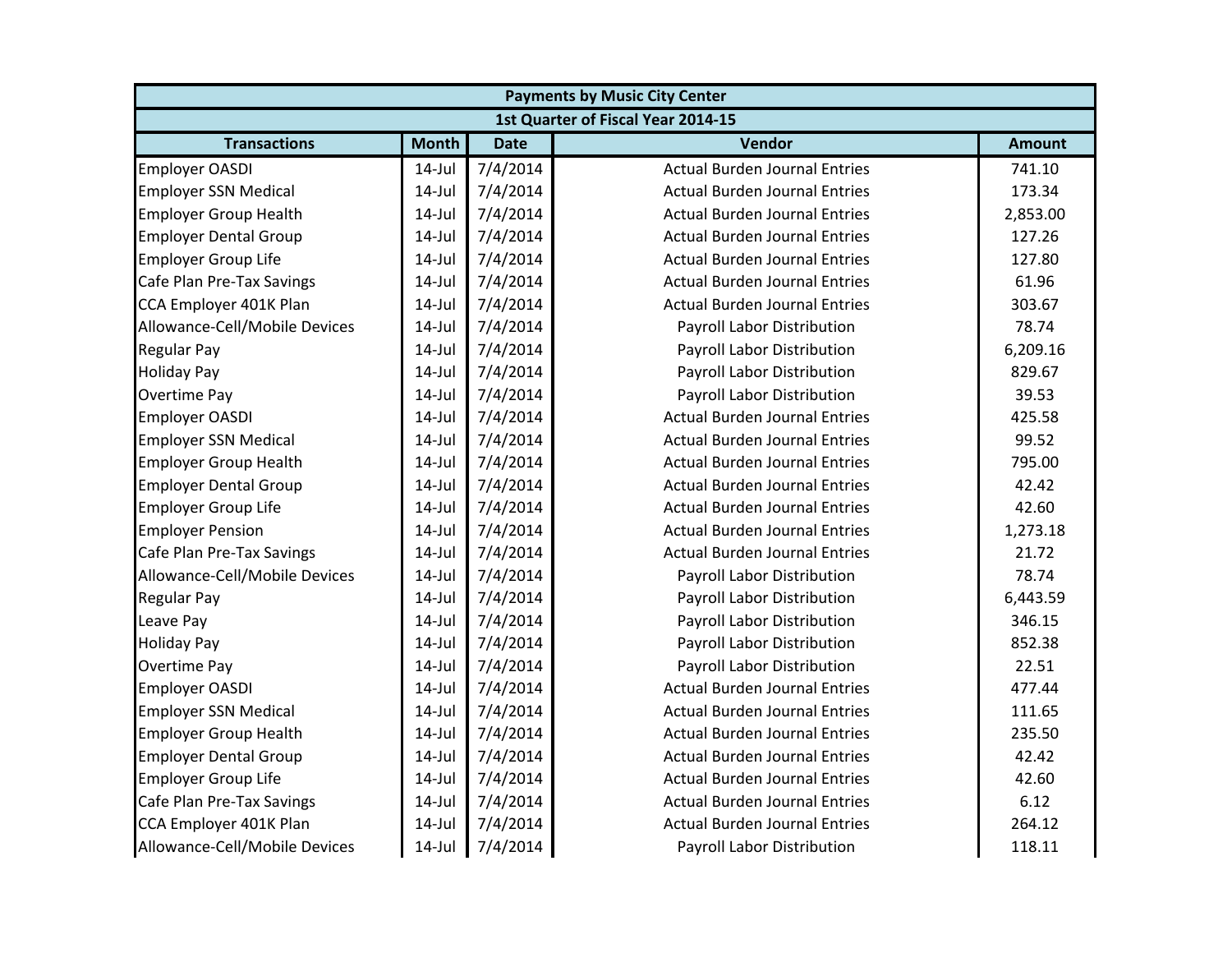| <b>Payments by Music City Center</b> |              |             |                                           |               |  |  |
|--------------------------------------|--------------|-------------|-------------------------------------------|---------------|--|--|
|                                      |              |             | 1st Quarter of Fiscal Year 2014-15        |               |  |  |
| <b>Transactions</b>                  | <b>Month</b> | <b>Date</b> | Vendor                                    | <b>Amount</b> |  |  |
| <b>Regular Pay</b>                   | $14$ -Jul    | 7/4/2014    | Payroll Labor Distribution                | 13,884.59     |  |  |
| Leave Pay                            | $14$ -Jul    | 7/4/2014    | Payroll Labor Distribution                | 1,028.84      |  |  |
| <b>Holiday Pay</b>                   | $14$ -Jul    | 7/4/2014    | Payroll Labor Distribution                | 1,614.22      |  |  |
| <b>Employer OASDI</b>                | $14$ -Jul    | 7/4/2014    | <b>Actual Burden Journal Entries</b>      | 487.41        |  |  |
| <b>Employer SSN Medical</b>          | $14$ -Jul    | 7/4/2014    | <b>Actual Burden Journal Entries</b>      | 233.40        |  |  |
| <b>Employer Group Health</b>         | $14$ -Jul    | 7/4/2014    | <b>Actual Burden Journal Entries</b>      | 1,357.50      |  |  |
| <b>Employer Dental Group</b>         | $14$ -Jul    | 7/4/2014    | <b>Actual Burden Journal Entries</b>      | 42.42         |  |  |
| <b>Employer Group Life</b>           | $14$ -Jul    | 7/4/2014    | <b>Actual Burden Journal Entries</b>      | 42.60         |  |  |
| <b>Employer Pension</b>              | $14$ -Jul    | 7/4/2014    | <b>Actual Burden Journal Entries</b>      | 2,972.83      |  |  |
| <b>FSA Pre-Tax Savings</b>           | $14$ -Jul    | 7/4/2014    | <b>Actual Burden Journal Entries</b>      | 7.97          |  |  |
| Cafe Plan Pre-Tax Savings            | $14$ -Jul    | 7/4/2014    | <b>Actual Burden Journal Entries</b>      | 37.87         |  |  |
| Allowance-Cell/Mobile Devices        | $14$ -Jul    | 7/4/2014    | Payroll Labor Distribution                | 168.00        |  |  |
| <b>Regular Pay</b>                   | $14$ -Jul    | 7/4/2014    | Payroll Labor Distribution                | 5,806.72      |  |  |
| Leave Pay                            | $14$ -Jul    | 7/4/2014    | Payroll Labor Distribution                | 269.23        |  |  |
| <b>Holiday Pay</b>                   | $14$ -Jul    | 7/4/2014    | Payroll Labor Distribution                | 667.23        |  |  |
| <b>Employer OASDI</b>                | $14$ -Jul    | 7/4/2014    | <b>Actual Burden Journal Entries</b>      | 389.22        |  |  |
| <b>Employer SSN Medical</b>          | $14$ -Jul    | 7/4/2014    | <b>Actual Burden Journal Entries</b>      | 91.04         |  |  |
| <b>Employer Group Health</b>         | $14$ -Jul    | 7/4/2014    | <b>Actual Burden Journal Entries</b>      | 1,590.00      |  |  |
| <b>Employer Dental Group</b>         | $14$ -Jul    | 7/4/2014    | <b>Actual Burden Journal Entries</b>      | 56.56         |  |  |
| <b>Employer Group Life</b>           | $14$ -Jul    | 7/4/2014    | <b>Actual Burden Journal Entries</b>      | 56.80         |  |  |
| Cafe Plan Pre-Tax Savings            | $14$ -Jul    | 7/4/2014    | <b>Actual Burden Journal Entries</b>      | 43.80         |  |  |
| CCA Employer 401K Plan               | $14$ -Jul    | 7/4/2014    | <b>Actual Burden Journal Entries</b>      | 121.64        |  |  |
| Allowance-Cell/Mobile Devices        | $14$ -Jul    | 7/4/2014    | Payroll Labor Distribution                | 118.11        |  |  |
| Offc & Admin Supply                  | $14$ -Jul    | 7/7/2014    | W W GRAINGER (P#)                         | 110.10        |  |  |
| <b>HHold &amp; Jnitr Supply</b>      | $14$ -Jul    | 7/7/2014    | A Z OFFICE RESOURCE INC (ACH)             | 257.25        |  |  |
| <b>Mngt Cnsltnt Srvc</b>             | $14$ -Jul    | 7/7/2014    | <b>RESOURCE INFORMATION &amp; CONTROL</b> | 2,322.76      |  |  |
| Printing/Binding                     | $14$ -Jul    | 7/7/2014    | SOUTHLAND PRINTING CO INC (ACH            | 1,004.80      |  |  |
| Printing/Binding                     | $14$ -Jul    | 7/7/2014    | SOUTHLAND PRINTING CO INC (ACH            | 70.00         |  |  |
| Printing/Binding                     | $14$ -Jul    | 7/7/2014    | SOUTHLAND PRINTING CO INC (ACH            | 91.35         |  |  |
| Offc & Admin Supply                  | $14$ -Jul    | 7/7/2014    | A Z OFFICE RESOURCE INC (ACH)             | 23.99         |  |  |
| <b>Membership Dues</b>               | $14$ -Jul    | 7/7/2014    | NASHVILLE SPORTS COUNCIL (ACH)            | 550.00        |  |  |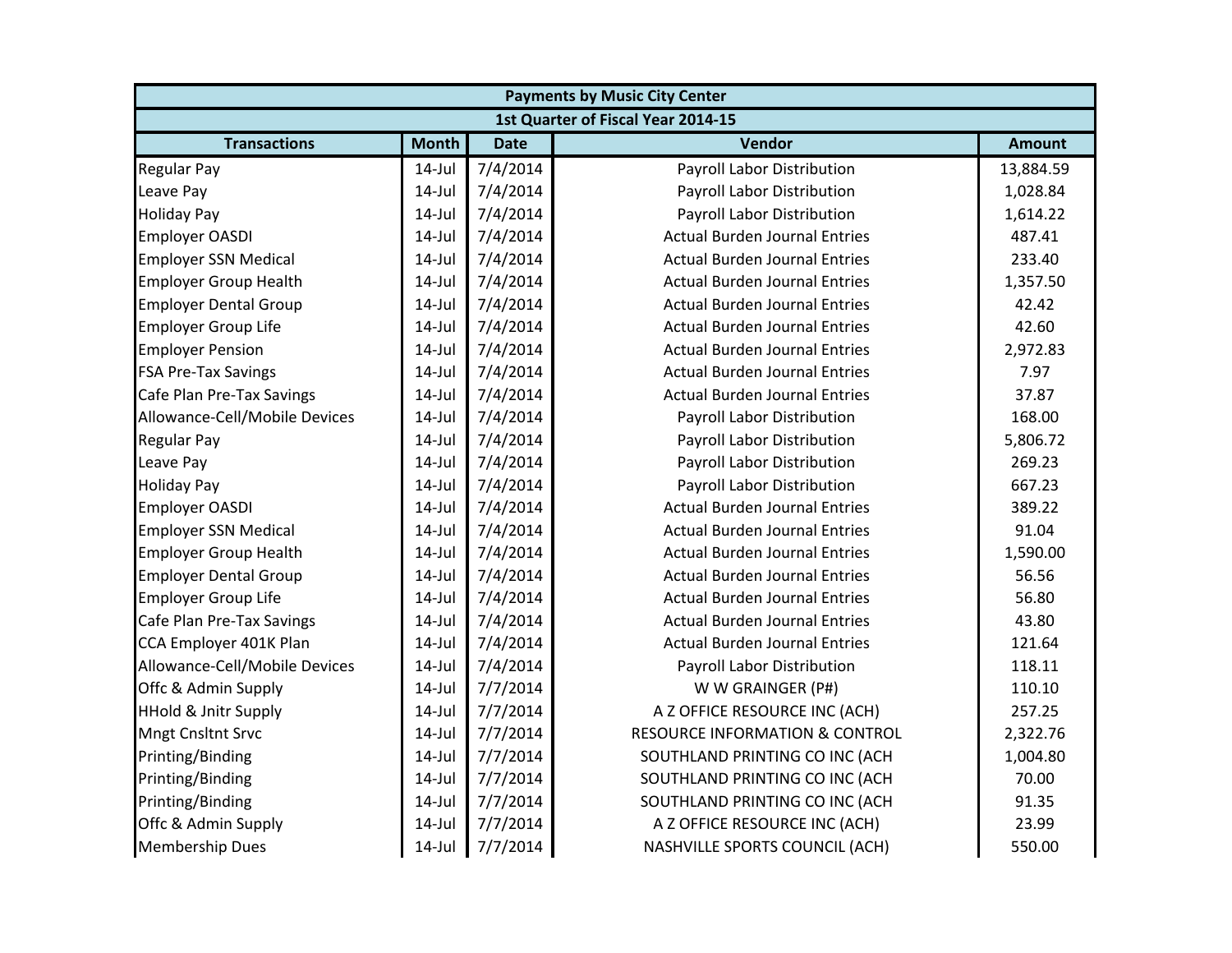|                                  | <b>Payments by Music City Center</b> |             |                                       |               |  |  |
|----------------------------------|--------------------------------------|-------------|---------------------------------------|---------------|--|--|
|                                  |                                      |             | 1st Quarter of Fiscal Year 2014-15    |               |  |  |
| <b>Transactions</b>              | <b>Month</b>                         | <b>Date</b> | Vendor                                | <b>Amount</b> |  |  |
| Offc & Admin Supply              | $14$ -Jul                            | 7/8/2014    | A Z OFFICE RESOURCE INC (ACH)         | 6.99          |  |  |
| Landscaping Srvc                 | $14$ -Jul                            | 7/8/2014    | REED LANDSCAPING INC (ACH)            | 2,262.00      |  |  |
| Computer Hardware < \$5000       | $14$ -Jul                            | 7/8/2014    | DELL MARKETING LP(ROUNDROCK TX        | 112.49        |  |  |
| <b>Security Services</b>         | $14$ -Jul                            | 7/8/2014    | <b>BRANTLEY SECURITY SERVICES INC</b> | 4,656.35      |  |  |
| <b>Temporary Service</b>         | $14$ -Jul                            | 7/8/2014    | <b>BRANTLEY SECURITY SERVICES INC</b> | 982.00        |  |  |
| Offc & Admin Supply              | $14$ -Jul                            | 7/8/2014    | <b>TOLEDO TICKET CO (ACH)</b>         | 860.48        |  |  |
| <b>Building Maintenance Srvc</b> | $14$ -Jul                            | 7/8/2014    | <b>ATECH INC</b>                      | (948.51)      |  |  |
| <b>Host &amp; Hostess</b>        | $14$ -Jul                            | 7/8/2014    | W W GRAINGER (P#)                     | 248.14        |  |  |
| <b>Legal Services</b>            | $14$ -Jul                            | 7/8/2014    | <b>BONE MCALLESTER NORTON PLLC</b>    | 10,000.00     |  |  |
| Repair & Maint Supply            | $14$ -Jul                            | 7/9/2014    | W W GRAINGER (P#)                     | 166.88        |  |  |
| <b>HHold &amp; Jnitr Supply</b>  | $14$ -Jul                            | 7/9/2014    | W W GRAINGER (P#)                     | (652.80)      |  |  |
| <b>HHold &amp; Jnitr Supply</b>  | $14$ -Jul                            | 7/9/2014    | W W GRAINGER (P#)                     | (926.10)      |  |  |
| Offc & Admin Supply              | $14$ -Jul                            | 7/9/2014    | A Z OFFICE RESOURCE INC (ACH)         | 7.99          |  |  |
| Offc & Admin Supply              | $14$ -Jul                            | 7/9/2014    | A Z OFFICE RESOURCE INC (ACH)         | 21.05         |  |  |
| Offc & Admin Supply              | $14$ -Jul                            | 7/9/2014    | A Z OFFICE RESOURCE INC (ACH)         | 14.17         |  |  |
| Offc & Admin Supply              | $14$ -Jul                            | 7/9/2014    | A Z OFFICE RESOURCE INC (ACH)         | 12.62         |  |  |
| Offc & Admin Supply              | $14$ -Jul                            | 7/10/2014   | A Z OFFICE RESOURCE INC (ACH)         | 21.96         |  |  |
| Offc & Admin Supply              | $14$ -Jul                            | 7/10/2014   | A Z OFFICE RESOURCE INC (ACH)         | 25.48         |  |  |
| Offc & Admin Supply              | $14$ -Jul                            | 7/10/2014   | W W GRAINGER (P#)                     | 137.88        |  |  |
| <b>Host &amp; Hostess</b>        | $14$ -Jul                            | 7/10/2014   | <b>BLINK MARKETING INC (ACH)</b>      | 575.00        |  |  |
| <b>Host &amp; Hostess</b>        | $14$ -Jul                            | 7/10/2014   | <b>BLINK MARKETING INC (ACH)</b>      | 50.00         |  |  |
| Insurance-Unemployment Comp      | $14$ -Jul                            | 7/10/2014   | TN DEPT OF LABOR/WORKFORCE DEV        | 4,402.07      |  |  |
| Pest Control Srvc                | $14$ -Jul                            | 7/14/2014   | COOKS PEST CONTROL INC COMMERC        | 1,207.50      |  |  |
| <b>Electrical Supply</b>         | $14$ -Jul                            | 7/14/2014   | W W GRAINGER (P#)                     | 56.30         |  |  |
| <b>Electrical Supply</b>         | $14$ -Jul                            | 7/14/2014   | W W GRAINGER (P#)                     | 49.44         |  |  |
| <b>Electrical Supply</b>         | $14$ -Jul                            | 7/14/2014   | W W GRAINGER (P#)                     | 28.00         |  |  |
| <b>Electrical Supply</b>         | $14$ -Jul                            | 7/14/2014   | CAN DO NATIONAL TAPE (ACH)            | 690.30        |  |  |
| <b>Electrical Supply</b>         | $14$ -Jul                            | 7/14/2014   | CAN DO NATIONAL TAPE (ACH)            | 232.35        |  |  |
| <b>HVAC Supply</b>               | $14$ -Jul                            | 7/14/2014   | W W GRAINGER (P#)                     | 130.70        |  |  |
| <b>Small Equipment Supply</b>    | $14$ -Jul                            | 7/14/2014   | W W GRAINGER (P#)                     | 54.09         |  |  |
| <b>HHold &amp; Jnitr Supply</b>  | $14$ -Jul                            | 7/14/2014   | A Z OFFICE RESOURCE INC (ACH)         | (565.95)      |  |  |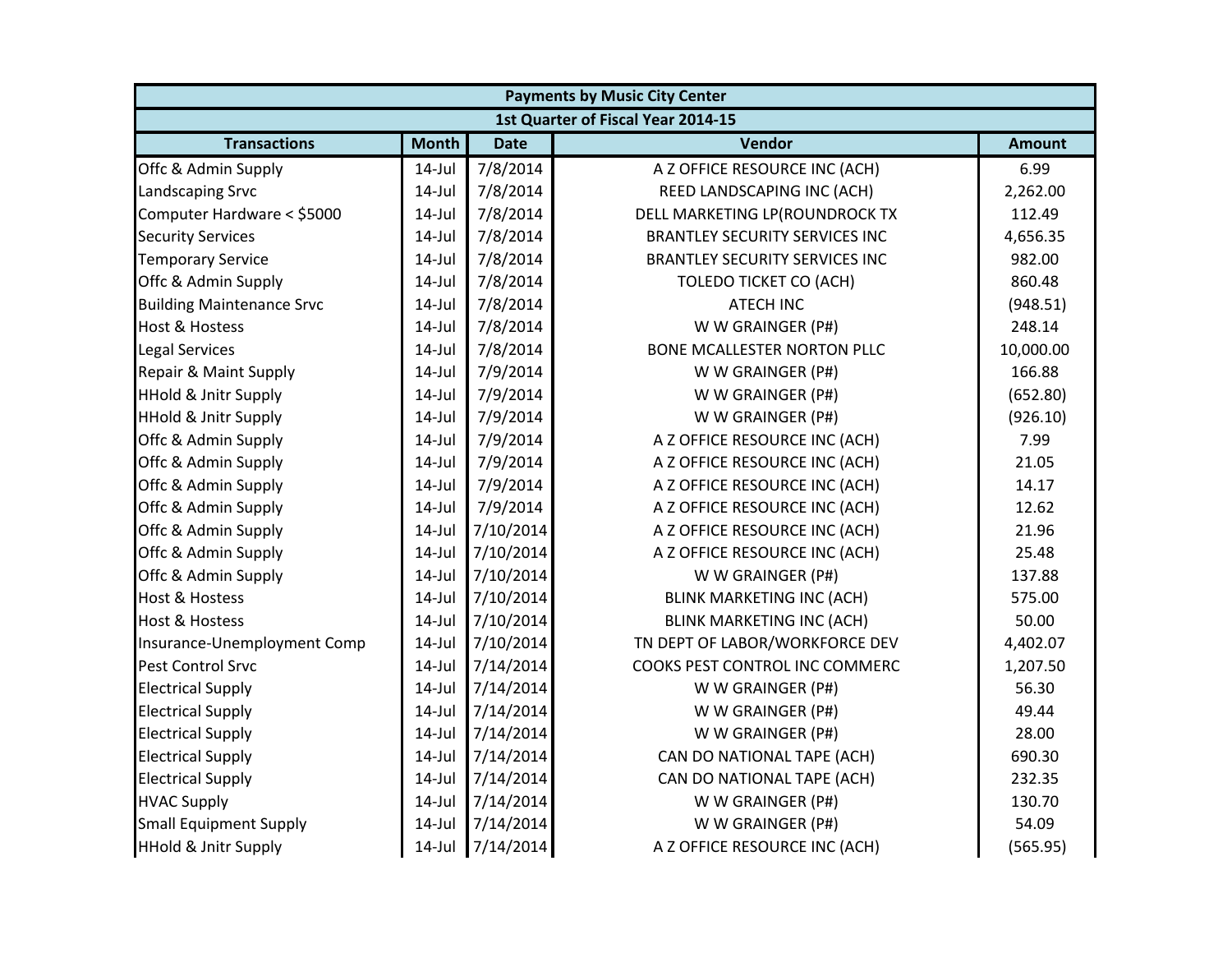| <b>Payments by Music City Center</b> |              |             |                                    |               |  |  |
|--------------------------------------|--------------|-------------|------------------------------------|---------------|--|--|
|                                      |              |             | 1st Quarter of Fiscal Year 2014-15 |               |  |  |
| <b>Transactions</b>                  | <b>Month</b> | <b>Date</b> | Vendor                             | <b>Amount</b> |  |  |
| <b>Uniform Cleaning Service</b>      | $14$ -Jul    | 7/14/2014   | <b>COYNE TEXTILE SVCS</b>          | 529.38        |  |  |
| Offc & Admin Supply                  | $14$ -Jul    | 7/14/2014   | W W GRAINGER (P#)                  | 84.30         |  |  |
| Other Rpr & Maint Srvc               | $14$ -Jul    | 7/14/2014   | <b>ATECH INC</b>                   | 397.55        |  |  |
| <b>Temporary Service</b>             | $14$ -Jul    | 7/14/2014   | LOOMIS FARGO & CO                  | 690.72        |  |  |
| <b>Temporary Service</b>             | $14$ -Jul    | 7/14/2014   | RANDSTAD USA LP (ACH)              | 795.77        |  |  |
| <b>Membership Dues</b>               | $14$ -Jul    | 7/14/2014   | SOCIETY FOR HUMAN RESOURCES MG     | 185.00        |  |  |
| Landscaping Srvc-Indoor              | $14$ -Jul    | 7/14/2014   | PLANTS ALIVE (ACH)                 | 510.00        |  |  |
| Printing/Binding                     | $14$ -Jul    | 7/15/2014   | RICOH USA INC (ACH)                | 551.48        |  |  |
| Printing/Binding                     | $14$ -Jul    | 7/15/2014   | RICOH USA INC (ACH)                | 551.48        |  |  |
| Printing/Binding                     | $14$ -Jul    | 7/15/2014   | RICOH USA INC (ACH)                | 914.26        |  |  |
| <b>HHold &amp; Jnitr Supply</b>      | $14$ -Jul    | 7/15/2014   | AMERICAN PAPER & TWINE CO (ACH     | 930.00        |  |  |
| <b>HHold &amp; Jnitr Supply</b>      | $14$ -Jul    | 7/15/2014   | AMERICAN PAPER & TWINE CO (ACH     | 1,751.70      |  |  |
| <b>HHold &amp; Jnitr Supply</b>      | $14$ -Jul    | 7/15/2014   | AMERICAN PAPER & TWINE CO (ACH     | 1,197.00      |  |  |
| <b>HHold &amp; Jnitr Supply</b>      | $14$ -Jul    | 7/15/2014   | AMERICAN PAPER & TWINE CO (ACH     | 1,906.80      |  |  |
| <b>HHold &amp; Jnitr Supply</b>      | $14$ -Jul    | 7/15/2014   | MERCURY SUPPLY CO INC (ACH)        | 866.25        |  |  |
| <b>HHold &amp; Jnitr Supply</b>      | $14$ -Jul    | 7/15/2014   | MERCURY SUPPLY CO INC (ACH)        | 992.50        |  |  |
| <b>HHold &amp; Jnitr Supply</b>      | $14$ -Jul    | 7/15/2014   | A Z OFFICE RESOURCE INC (ACH)      | 236.00        |  |  |
| Printing/Binding                     | $14$ -Jul    | 7/15/2014   | RICOH USA INC (ACH)                | 914.26        |  |  |
| <b>Medical Services</b>              | $14$ -Jul    | 7/15/2014   | MED STAR MEDICAL STAFFING INC      | 596.63        |  |  |
| <b>Medical Services</b>              | $14$ -Jul    | 7/15/2014   | MED STAR MEDICAL STAFFING INC      | 3,595.88      |  |  |
| Printing/Binding                     | $14$ -Jul    | 7/15/2014   | RICOH USA INC (ACH)                | 551.48        |  |  |
| <b>Membership Dues</b>               | $14$ -Jul    | 7/15/2014   | MCC 7/14 FY15 MEMBERSHIP RCLS      | 375.00        |  |  |
| <b>Electrical Supply</b>             | $14$ -Jul    | 7/16/2014   | BRADFIELD CO LLC, THE (ACH)        | 120.00        |  |  |
| <b>Electrical Supply</b>             | $14$ -Jul    | 7/16/2014   | BRADFIELD CO LLC, THE (ACH)        | 360.00        |  |  |
| <b>Electrical Supply</b>             | $14$ -Jul    | 7/16/2014   | BRADFIELD CO LLC, THE (ACH)        | 290.00        |  |  |
| <b>Electrical Supply</b>             | $14$ -Jul    | 7/16/2014   | BRADFIELD CO LLC, THE (ACH)        | 170.00        |  |  |
| Offc & Admin Supply                  | $14$ -Jul    | 7/16/2014   | A Z OFFICE RESOURCE INC (ACH)      | 8.45          |  |  |
| Offc & Admin Supply                  | $14$ -Jul    | 7/16/2014   | A Z OFFICE RESOURCE INC (ACH)      | 13.95         |  |  |
| Offc & Admin Supply                  | $14$ -Jul    | 7/16/2014   | A Z OFFICE RESOURCE INC (ACH)      | 4.14          |  |  |
| Offc & Admin Supply                  | $14$ -Jul    | 7/16/2014   | A Z OFFICE RESOURCE INC (ACH)      | 20.25         |  |  |
| Offc & Admin Supply                  | 14-Jul       | 7/16/2014   | A Z OFFICE RESOURCE INC (ACH)      | 20.25         |  |  |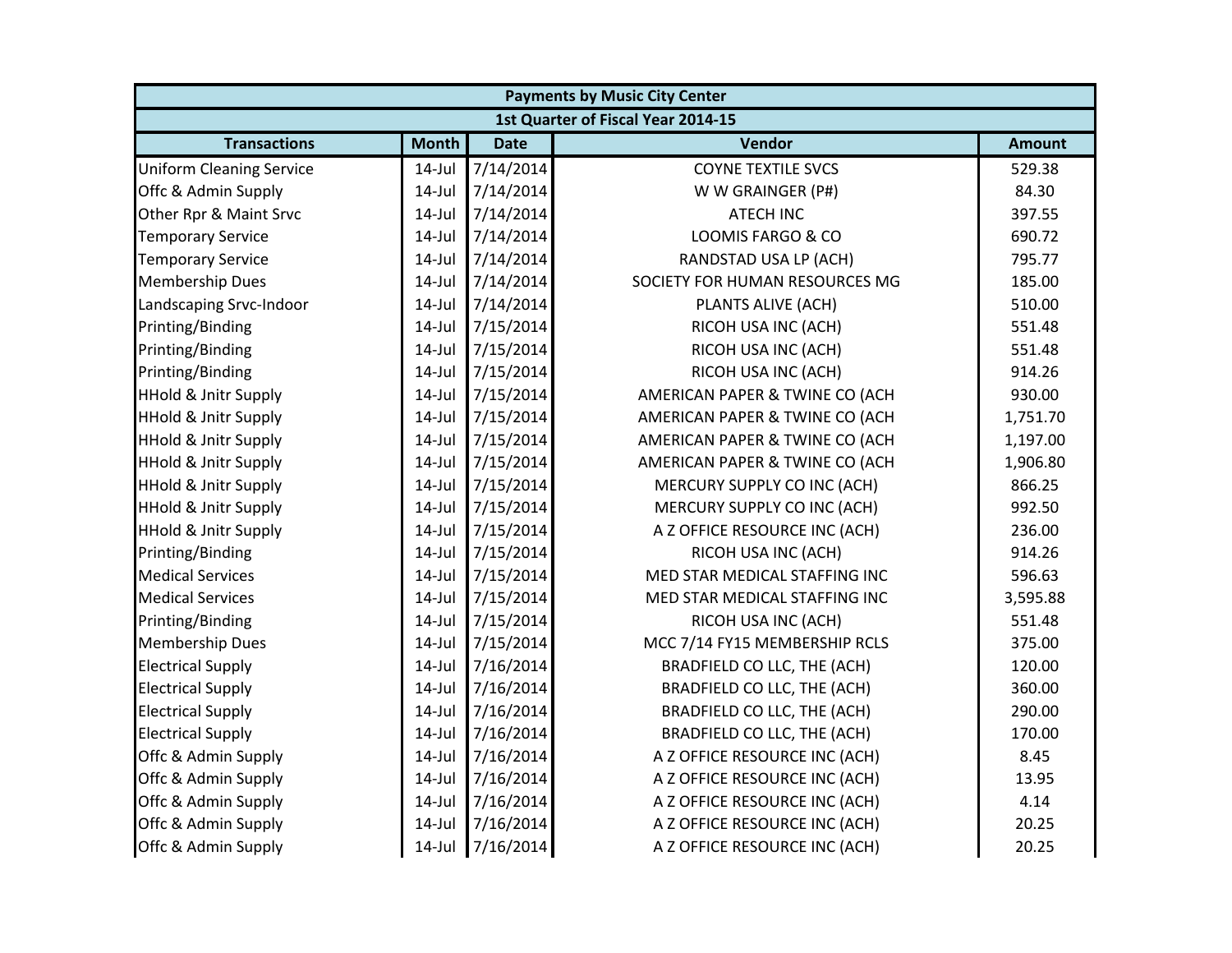| <b>Payments by Music City Center</b> |              |             |                                      |               |  |  |  |  |
|--------------------------------------|--------------|-------------|--------------------------------------|---------------|--|--|--|--|
| 1st Quarter of Fiscal Year 2014-15   |              |             |                                      |               |  |  |  |  |
| <b>Transactions</b>                  | <b>Month</b> | <b>Date</b> | Vendor                               | <b>Amount</b> |  |  |  |  |
| Offc & Admin Supply                  | $14$ -Jul    | 7/16/2014   | A Z OFFICE RESOURCE INC (ACH)        | 59.25         |  |  |  |  |
| Offc & Admin Supply                  | $14$ -Jul    | 7/16/2014   | A Z OFFICE RESOURCE INC (ACH)        | 13.49         |  |  |  |  |
| <b>HVAC Supply-Filter</b>            | $14$ -Jul    | 7/16/2014   | <b>LLOVET FILTRATION CO</b>          | 120.00        |  |  |  |  |
| Repair & Maint Supply                | $14$ -Jul    | 7/17/2014   | <b>FERGUSON ENTERPRISES (ACH)</b>    | 2,308.74      |  |  |  |  |
| <b>Electrical Supply</b>             | $14$ -Jul    | 7/17/2014   | <b>BSE / HARRIS ELECTRIC (ACH)</b>   | 990.00        |  |  |  |  |
| <b>HHold &amp; Jnitr Supply</b>      | $14$ -Jul    | 7/17/2014   | AMERICAN PAPER & TWINE CO (ACH       | 720.00        |  |  |  |  |
| <b>HHold &amp; Jnitr Supply</b>      | $14$ -Jul    | 7/17/2014   | AMERICAN PAPER & TWINE CO (ACH       | 750.00        |  |  |  |  |
| <b>HHold &amp; Jnitr Supply</b>      | $14$ -Jul    | 7/17/2014   | AMERICAN PAPER & TWINE CO (ACH       | 974.40        |  |  |  |  |
| <b>Regular Pay</b>                   | $14$ -Jul    | 7/18/2014   | Payroll Labor Distribution           | 22,014.81     |  |  |  |  |
| Leave Pay                            | $14$ -Jul    | 7/18/2014   | Payroll Labor Distribution           | 1,891.52      |  |  |  |  |
| <b>Holiday Pay</b>                   | 14-Jul       | 7/18/2014   | Payroll Labor Distribution           | 439.12        |  |  |  |  |
| Overtime Pay                         | $14$ -Jul    | 7/18/2014   | Payroll Labor Distribution           | 510.33        |  |  |  |  |
| <b>Employer OASDI</b>                | $14$ -Jul    | 7/18/2014   | <b>Actual Burden Journal Entries</b> | 1,459.93      |  |  |  |  |
| <b>Employer SSN Medical</b>          | $14$ -Jul    | 7/18/2014   | <b>Actual Burden Journal Entries</b> | 341.41        |  |  |  |  |
| <b>Employer Group Health</b>         | $14$ -Jul    | 7/18/2014   | <b>Actual Burden Journal Entries</b> | 3,582.24      |  |  |  |  |
| <b>Employer Dental Group</b>         | $14$ -Jul    | 7/18/2014   | <b>Actual Burden Journal Entries</b> | 151.30        |  |  |  |  |
| Cafe Plan Pre-Tax Savings            | $14$ -Jul    | 7/18/2014   | <b>Actual Burden Journal Entries</b> | 98.85         |  |  |  |  |
| CCA Employer 401K Plan               | $14$ -Jul    | 7/18/2014   | <b>Actual Burden Journal Entries</b> | 574.63        |  |  |  |  |
| <b>Regular Pay</b>                   | $14$ -Jul    | 7/18/2014   | Payroll Labor Distribution           | 4,882.96      |  |  |  |  |
| <b>Holiday Pay</b>                   | $14$ -Jul    | 7/18/2014   | <b>Payroll Labor Distribution</b>    | 179.64        |  |  |  |  |
| <b>Overtime Pay</b>                  | $14$ -Jul    | 7/18/2014   | Payroll Labor Distribution           | 17.33         |  |  |  |  |
| <b>Employer OASDI</b>                | $14$ -Jul    | 7/18/2014   | <b>Actual Burden Journal Entries</b> | 292.31        |  |  |  |  |
| <b>Employer SSN Medical</b>          | $14$ -Jul    | 7/18/2014   | <b>Actual Burden Journal Entries</b> | 68.36         |  |  |  |  |
| <b>Employer Group Health</b>         | $14$ -Jul    | 7/18/2014   | <b>Actual Burden Journal Entries</b> | 981.38        |  |  |  |  |
| <b>Employer Dental Group</b>         | $14$ -Jul    | 7/18/2014   | <b>Actual Burden Journal Entries</b> | 24.75         |  |  |  |  |
| <b>Employer Pension</b>              | $14$ -Jul    | 7/18/2014   | <b>Actual Burden Journal Entries</b> | 913.73        |  |  |  |  |
| Cafe Plan Pre-Tax Savings            | $14$ -Jul    | 7/18/2014   | <b>Actual Burden Journal Entries</b> | 27.56         |  |  |  |  |
| <b>Regular Pay</b>                   | $14$ -Jul    | 7/18/2014   | Payroll Labor Distribution           | 26,954.68     |  |  |  |  |
| Overtime Pay                         | $14$ -Jul    | 7/18/2014   | Payroll Labor Distribution           | 3,135.06      |  |  |  |  |
| <b>Employer OASDI</b>                | $14$ -Jul    | 7/18/2014   | <b>Actual Burden Journal Entries</b> | 1,785.32      |  |  |  |  |
| <b>Employer SSN Medical</b>          | $14$ -Jul    | 7/18/2014   | <b>Actual Burden Journal Entries</b> | 417.52        |  |  |  |  |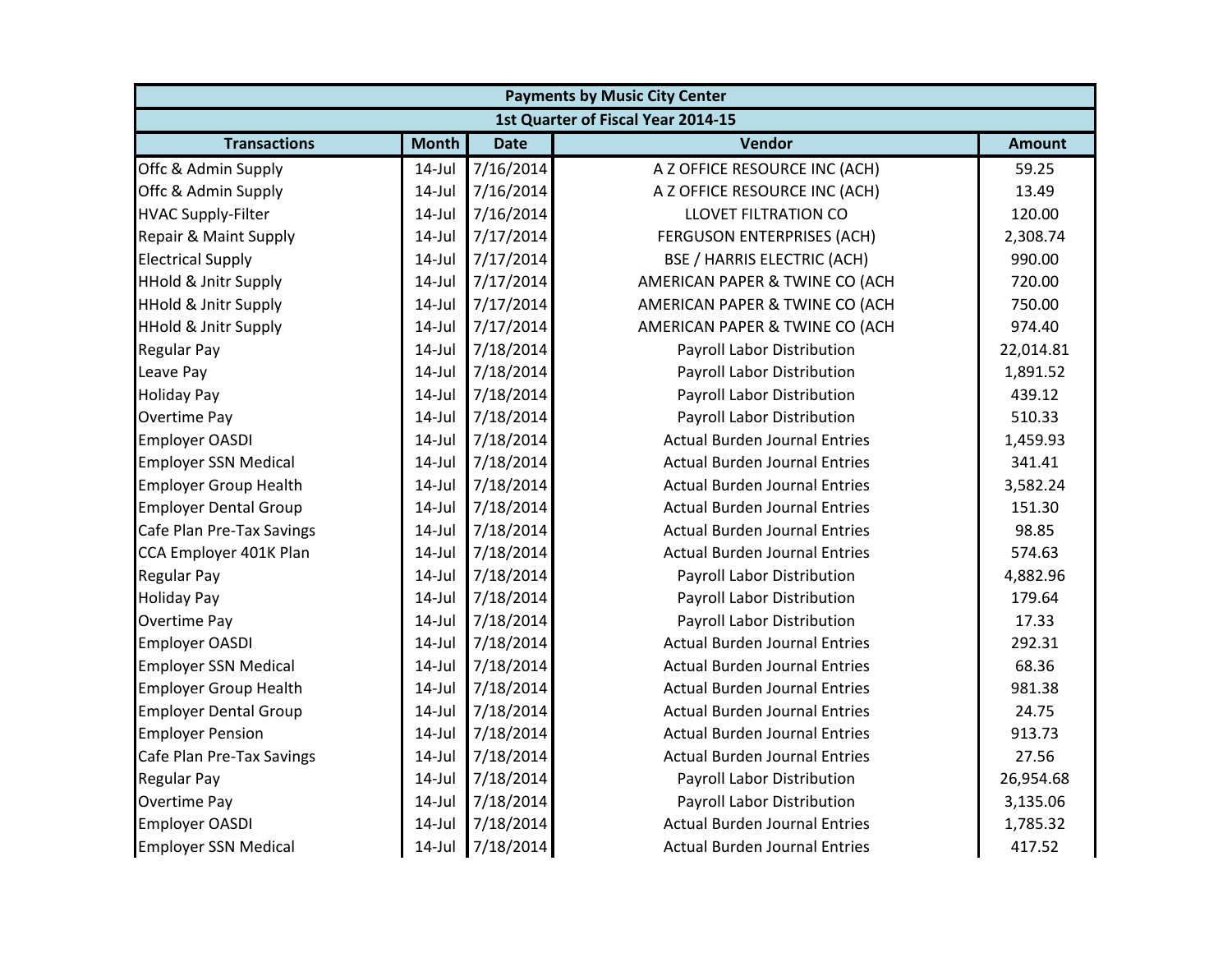| <b>Payments by Music City Center</b> |              |             |                                      |               |  |  |  |
|--------------------------------------|--------------|-------------|--------------------------------------|---------------|--|--|--|
|                                      |              |             | 1st Quarter of Fiscal Year 2014-15   |               |  |  |  |
| <b>Transactions</b>                  | <b>Month</b> | <b>Date</b> | Vendor                               | <b>Amount</b> |  |  |  |
| <b>Employer Group Health</b>         | $14$ -Jul    | 7/18/2014   | <b>Actual Burden Journal Entries</b> | 3,636.22      |  |  |  |
| <b>Employer Dental Group</b>         | $14$ -Jul    | 7/18/2014   | <b>Actual Burden Journal Entries</b> | 193.73        |  |  |  |
| Cafe Plan Pre-Tax Savings            | $14$ -Jul    | 7/18/2014   | <b>Actual Burden Journal Entries</b> | 98.18         |  |  |  |
| CCA Employer 401K Plan               | $14$ -Jul    | 7/18/2014   | <b>Actual Burden Journal Entries</b> | 763.83        |  |  |  |
| <b>Regular Pay</b>                   | $14$ -Jul    | 7/18/2014   | Payroll Labor Distribution           | 36,993.40     |  |  |  |
| Leave Pay                            | $14$ -Jul    | 7/18/2014   | Payroll Labor Distribution           | 562.87        |  |  |  |
| <b>Overtime Pay</b>                  | $14$ -Jul    | 7/18/2014   | Payroll Labor Distribution           | 640.00        |  |  |  |
| <b>Employer OASDI</b>                | $14$ -Jul    | 7/18/2014   | <b>Actual Burden Journal Entries</b> | 2,178.23      |  |  |  |
| <b>Employer SSN Medical</b>          | $14$ -Jul    | 7/18/2014   | <b>Actual Burden Journal Entries</b> | 509.40        |  |  |  |
| <b>Employer Group Health</b>         | $14$ -Jul    | 7/18/2014   | <b>Actual Burden Journal Entries</b> | 8,792.07      |  |  |  |
| <b>Employer Dental Group</b>         | $14$ -Jul    | 7/18/2014   | <b>Actual Burden Journal Entries</b> | 377.53        |  |  |  |
| Cafe Plan Pre-Tax Savings            | $14$ -Jul    | 7/18/2014   | <b>Actual Burden Journal Entries</b> | 232.52        |  |  |  |
| CCA Employer 401K Plan               | $14$ -Jul    | 7/18/2014   | <b>Actual Burden Journal Entries</b> | 923.53        |  |  |  |
| <b>Temporary Service</b>             | $14$ -Jul    | 7/18/2014   | INDUSTRIAL STAFFING OF TN (ACH       | 5,975.26      |  |  |  |
| <b>Laundry Services</b>              | $14$ -Jul    | 7/18/2014   | <b>ALSCO</b>                         | 1,191.56      |  |  |  |
| <b>Laundry Services</b>              | $14$ -Jul    | 7/18/2014   | <b>ALSCO</b>                         | 541.61        |  |  |  |
| <b>Laundry Services</b>              | $14$ -Jul    | 7/18/2014   | <b>ALSCO</b>                         | 541.61        |  |  |  |
| <b>HHold &amp; Jnitr Supply</b>      | $14$ -Jul    | 7/18/2014   | A Z OFFICE RESOURCE INC (ACH)        | 59.00         |  |  |  |
| <b>HHold &amp; Jnitr Supply</b>      | $14$ -Jul    | 7/18/2014   | MERCURY SUPPLY CO INC (ACH)          | 73.50         |  |  |  |
| <b>Regular Pay</b>                   | $14$ -Jul    | 7/18/2014   | Payroll Labor Distribution           | 3,373.26      |  |  |  |
| Leave Pay                            | $14$ -Jul    | 7/18/2014   | Payroll Labor Distribution           | 450.77        |  |  |  |
| <b>Overtime Pay</b>                  | $14$ -Jul    | 7/18/2014   | Payroll Labor Distribution           | 127.68        |  |  |  |
| <b>Employer OASDI</b>                | $14$ -Jul    | 7/18/2014   | <b>Actual Burden Journal Entries</b> | 226.80        |  |  |  |
| <b>Employer SSN Medical</b>          | 14-Jul       | 7/18/2014   | <b>Actual Burden Journal Entries</b> | 53.04         |  |  |  |
| <b>Employer Group Health</b>         | $14$ -Jul    | 7/18/2014   | <b>Actual Burden Journal Entries</b> | 831.78        |  |  |  |
| <b>Employer Dental Group</b>         | $14$ -Jul    | 7/18/2014   | <b>Actual Burden Journal Entries</b> | 35.34         |  |  |  |
| <b>Employer Pension</b>              | $14$ -Jul    | 7/18/2014   | <b>Actual Burden Journal Entries</b> | 244.25        |  |  |  |
| Cafe Plan Pre-Tax Savings            | $14$ -Jul    | 7/18/2014   | <b>Actual Burden Journal Entries</b> | 22.30         |  |  |  |
| CCA Employer 401K Plan               | $14$ -Jul    | 7/18/2014   | <b>Actual Burden Journal Entries</b> | 50.92         |  |  |  |
| <b>Regular Pay</b>                   | $14$ -Jul    | 7/18/2014   | Payroll Labor Distribution           | 9,550.08      |  |  |  |
| Leave Pay                            | $14$ -Jul    | 7/18/2014   | Payroll Labor Distribution           | 257.84        |  |  |  |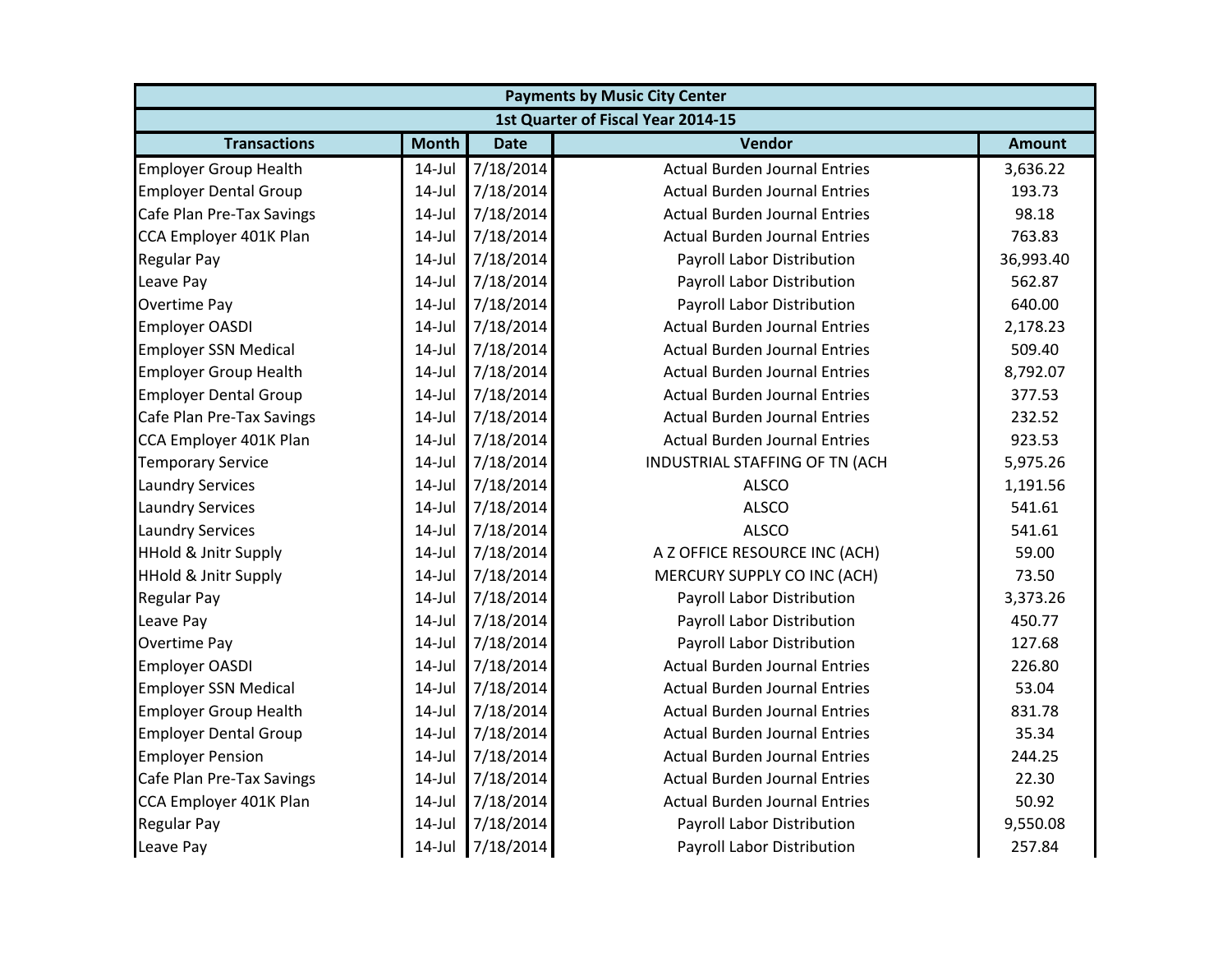| <b>Payments by Music City Center</b> |              |             |                                       |               |  |  |  |  |
|--------------------------------------|--------------|-------------|---------------------------------------|---------------|--|--|--|--|
| 1st Quarter of Fiscal Year 2014-15   |              |             |                                       |               |  |  |  |  |
| <b>Transactions</b>                  | <b>Month</b> | <b>Date</b> | Vendor                                | <b>Amount</b> |  |  |  |  |
| <b>Overtime Pay</b>                  | $14$ -Jul    | 7/18/2014   | Payroll Labor Distribution            | 66.10         |  |  |  |  |
| <b>Employer OASDI</b>                | $14$ -Jul    | 7/18/2014   | <b>Actual Burden Journal Entries</b>  | 579.31        |  |  |  |  |
| <b>Employer SSN Medical</b>          | $14$ -Jul    | 7/18/2014   | <b>Actual Burden Journal Entries</b>  | 135.48        |  |  |  |  |
| <b>Employer Group Health</b>         | $14$ -Jul    | 7/18/2014   | <b>Actual Burden Journal Entries</b>  | 2,003.87      |  |  |  |  |
| <b>Employer Dental Group</b>         | $14$ -Jul    | 7/18/2014   | <b>Actual Burden Journal Entries</b>  | 66.46         |  |  |  |  |
| Cafe Plan Pre-Tax Savings            | $14$ -Jul    | 7/18/2014   | <b>Actual Burden Journal Entries</b>  | 40.06         |  |  |  |  |
| CCA Employer 401K Plan               | $14$ -Jul    | 7/18/2014   | <b>Actual Burden Journal Entries</b>  | 334.31        |  |  |  |  |
| <b>Regular Pay</b>                   | $14$ -Jul    | 7/18/2014   | Payroll Labor Distribution            | 5,720.80      |  |  |  |  |
| <b>Employer OASDI</b>                | $14$ -Jul    | 7/18/2014   | <b>Actual Burden Journal Entries</b>  | 334.12        |  |  |  |  |
| <b>Employer SSN Medical</b>          | $14$ -Jul    | 7/18/2014   | <b>Actual Burden Journal Entries</b>  | 78.14         |  |  |  |  |
| <b>Employer Group Health</b>         | $14$ -Jul    | 7/18/2014   | <b>Actual Burden Journal Entries</b>  | 793.50        |  |  |  |  |
| <b>Employer Dental Group</b>         | $14$ -Jul    | 7/18/2014   | <b>Actual Burden Journal Entries</b>  | 28.28         |  |  |  |  |
| <b>Employer Pension</b>              | $14$ -Jul    | 7/18/2014   | <b>Actual Burden Journal Entries</b>  | 1,029.00      |  |  |  |  |
| <b>FSA Pre-Tax Savings</b>           | $14$ -Jul    | 7/18/2014   | <b>Actual Burden Journal Entries</b>  | 3.19          |  |  |  |  |
| Cafe Plan Pre-Tax Savings            | $14$ -Jul    | 7/18/2014   | <b>Actual Burden Journal Entries</b>  | 22.04         |  |  |  |  |
| <b>Regular Pay</b>                   | $14$ -Jul    | 7/18/2014   | Payroll Labor Distribution            | 23,643.41     |  |  |  |  |
| Leave Pay                            | $14$ -Jul    | 7/18/2014   | Payroll Labor Distribution            | 1,069.04      |  |  |  |  |
| <b>Holiday Pay</b>                   | $14$ -Jul    | 7/18/2014   | Payroll Labor Distribution            | 738.40        |  |  |  |  |
| <b>Overtime Pay</b>                  | $14$ -Jul    | 7/18/2014   | Payroll Labor Distribution            | 505.04        |  |  |  |  |
| <b>Employer OASDI</b>                | $14$ -Jul    | 7/18/2014   | <b>Actual Burden Journal Entries</b>  | 1,493.97      |  |  |  |  |
| <b>Employer SSN Medical</b>          | $14$ -Jul    | 7/18/2014   | <b>Actual Burden Journal Entries</b>  | 349.39        |  |  |  |  |
| <b>Employer Group Health</b>         | $14$ -Jul    | 7/18/2014   | <b>Actual Burden Journal Entries</b>  | 5,297.06      |  |  |  |  |
| <b>Employer Dental Group</b>         | $14$ -Jul    | 7/18/2014   | <b>Actual Burden Journal Entries</b>  | 214.92        |  |  |  |  |
| <b>Employer Pension</b>              | 14-Jul       | 7/18/2014   | <b>Actual Burden Journal Entries</b>  | 222.21        |  |  |  |  |
| Cafe Plan Pre-Tax Savings            | $14$ -Jul    | 7/18/2014   | <b>Actual Burden Journal Entries</b>  | 140.24        |  |  |  |  |
| CCA Employer 401K Plan               | $14$ -Jul    | 7/18/2014   | <b>Actual Burden Journal Entries</b>  | 459.30        |  |  |  |  |
| <b>Security Services</b>             | $14$ -Jul    | 7/18/2014   | <b>BRANTLEY SECURITY SERVICES INC</b> | 1,822.88      |  |  |  |  |
| <b>Regular Pay</b>                   | $14$ -Jul    | 7/18/2014   | Payroll Labor Distribution            | 4,307.12      |  |  |  |  |
| Leave Pay                            | $14$ -Jul    | 7/18/2014   | Payroll Labor Distribution            | 427.50        |  |  |  |  |
| <b>Holiday Pay</b>                   | $14$ -Jul    | 7/18/2014   | Payroll Labor Distribution            | 304.00        |  |  |  |  |
| <b>Overtime Pay</b>                  | $14$ -Jul    | 7/18/2014   | Payroll Labor Distribution            | 5.13          |  |  |  |  |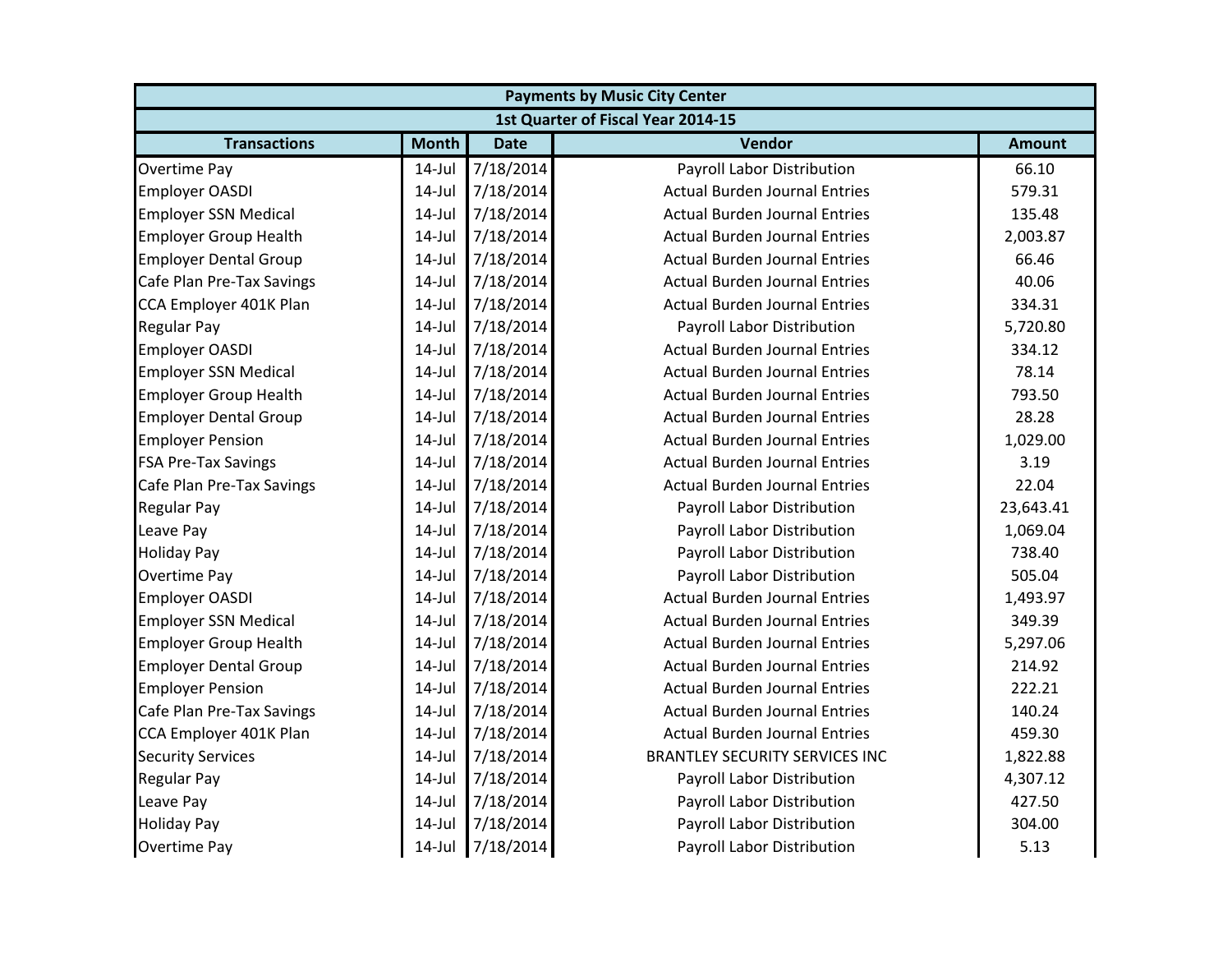| <b>Payments by Music City Center</b> |              |             |                                      |               |  |  |  |  |
|--------------------------------------|--------------|-------------|--------------------------------------|---------------|--|--|--|--|
| 1st Quarter of Fiscal Year 2014-15   |              |             |                                      |               |  |  |  |  |
| <b>Transactions</b>                  | <b>Month</b> | <b>Date</b> | Vendor                               | <b>Amount</b> |  |  |  |  |
| <b>Employer OASDI</b>                | $14$ -Jul    | 7/18/2014   | <b>Actual Burden Journal Entries</b> | 281.41        |  |  |  |  |
| <b>Employer SSN Medical</b>          | $14$ -Jul    | 7/18/2014   | <b>Actual Burden Journal Entries</b> | 65.82         |  |  |  |  |
| <b>Employer Group Health</b>         | $14$ -Jul    | 7/18/2014   | <b>Actual Burden Journal Entries</b> | 1,354.50      |  |  |  |  |
| <b>Employer Dental Group</b>         | $14$ -Jul    | 7/18/2014   | <b>Actual Burden Journal Entries</b> | 42.42         |  |  |  |  |
| <b>Employer Pension</b>              | $14$ -Jul    | 7/18/2014   | <b>Actual Burden Journal Entries</b> | 828.95        |  |  |  |  |
| Cafe Plan Pre-Tax Savings            | 14-Jul       | 7/18/2014   | <b>Actual Burden Journal Entries</b> | 37.43         |  |  |  |  |
| <b>Regular Pay</b>                   | 14-Jul       | 7/18/2014   | Payroll Labor Distribution           | 5,188.03      |  |  |  |  |
| Leave Pay                            | $14$ -Jul    | 7/18/2014   | Payroll Labor Distribution           | 1,748.16      |  |  |  |  |
| <b>Holiday Pay</b>                   | $14$ -Jul    | 7/18/2014   | Payroll Labor Distribution           | 225.92        |  |  |  |  |
| <b>Overtime Pay</b>                  | $14$ -Jul    | 7/18/2014   | Payroll Labor Distribution           | 4.34          |  |  |  |  |
| <b>Employer OASDI</b>                | $14$ -Jul    | 7/18/2014   | <b>Actual Burden Journal Entries</b> | 426.30        |  |  |  |  |
| <b>Employer SSN Medical</b>          | 14-Jul       | 7/18/2014   | <b>Actual Burden Journal Entries</b> | 99.71         |  |  |  |  |
| <b>Employer Group Health</b>         | $14$ -Jul    | 7/18/2014   | <b>Actual Burden Journal Entries</b> | 795.00        |  |  |  |  |
| <b>Employer Dental Group</b>         | $14$ -Jul    | 7/18/2014   | <b>Actual Burden Journal Entries</b> | 28.28         |  |  |  |  |
| Cafe Plan Pre-Tax Savings            | $14$ -Jul    | 7/18/2014   | <b>Actual Burden Journal Entries</b> | 21.72         |  |  |  |  |
| CCA Employer 401K Plan               | $14$ -Jul    | 7/18/2014   | <b>Actual Burden Journal Entries</b> | 286.66        |  |  |  |  |
| <b>Regular Pay</b>                   | $14$ -Jul    | 7/18/2014   | Payroll Labor Distribution           | 14,193.31     |  |  |  |  |
| Leave Pay                            | 14-Jul       | 7/18/2014   | Payroll Labor Distribution           | 3,007.54      |  |  |  |  |
| <b>Holiday Pay</b>                   | $14$ -Jul    | 7/18/2014   | Payroll Labor Distribution           | 154.00        |  |  |  |  |
| <b>Other Special Pay</b>             | $14$ -Jul    | 7/18/2014   | Payroll Labor Distribution           | 11,355.14     |  |  |  |  |
| <b>Employer OASDI</b>                | $14$ -Jul    | 7/18/2014   | <b>Actual Burden Journal Entries</b> | 1,741.57      |  |  |  |  |
| <b>Employer SSN Medical</b>          | $14$ -Jul    | 7/18/2014   | <b>Actual Burden Journal Entries</b> | 407.28        |  |  |  |  |
| <b>Employer Group Health</b>         | $14$ -Jul    | 7/18/2014   | <b>Actual Burden Journal Entries</b> | 1,266.00      |  |  |  |  |
| <b>Employer Dental Group</b>         | $14$ -Jul    | 7/18/2014   | <b>Actual Burden Journal Entries</b> | 70.70         |  |  |  |  |
| <b>Employer Pension</b>              | $14$ -Jul    | 7/18/2014   | <b>Actual Burden Journal Entries</b> | 5,164.06      |  |  |  |  |
| <b>FSA Pre-Tax Savings</b>           | $14$ -Jul    | 7/18/2014   | <b>Actual Burden Journal Entries</b> | 11.47         |  |  |  |  |
| Cafe Plan Pre-Tax Savings            | $14$ -Jul    | 7/18/2014   | <b>Actual Burden Journal Entries</b> | 35.30         |  |  |  |  |
| <b>Regular Pay</b>                   | $14$ -Jul    | 7/18/2014   | Payroll Labor Distribution           | 3,263.39      |  |  |  |  |
| Leave Pay                            | $14$ -Jul    | 7/18/2014   | Payroll Labor Distribution           | 230.77        |  |  |  |  |
| <b>Overtime Pay</b>                  | 14-Jul       | 7/18/2014   | Payroll Labor Distribution           | 81.13         |  |  |  |  |
| <b>Employer OASDI</b>                | $14$ -Jul    | 7/18/2014   | <b>Actual Burden Journal Entries</b> | 209.55        |  |  |  |  |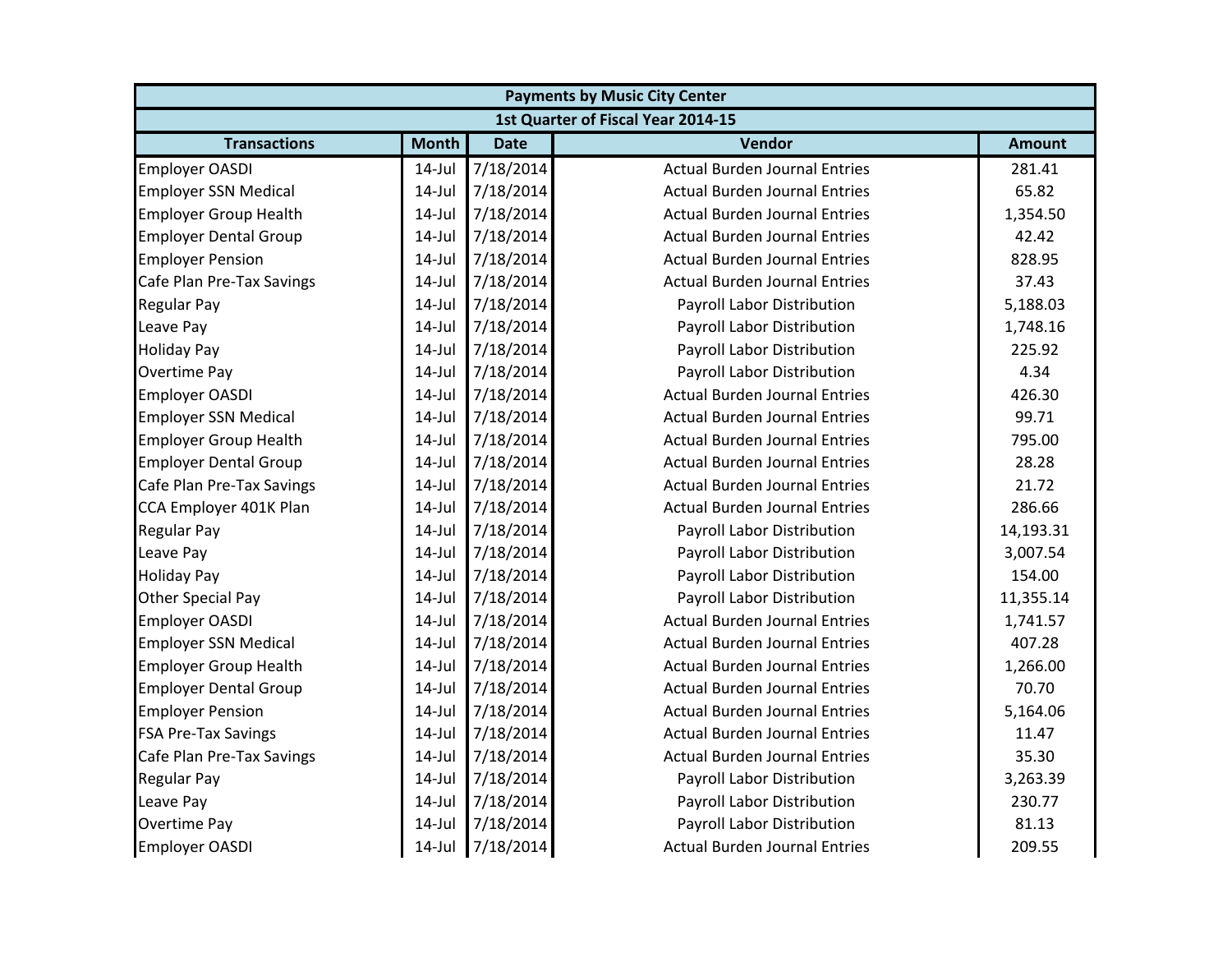| <b>Payments by Music City Center</b> |              |             |                                      |               |  |  |  |  |
|--------------------------------------|--------------|-------------|--------------------------------------|---------------|--|--|--|--|
| 1st Quarter of Fiscal Year 2014-15   |              |             |                                      |               |  |  |  |  |
| <b>Transactions</b>                  | <b>Month</b> | <b>Date</b> | Vendor                               | <b>Amount</b> |  |  |  |  |
| <b>Employer SSN Medical</b>          | $14$ -Jul    | 7/18/2014   | <b>Actual Burden Journal Entries</b> | 49.00         |  |  |  |  |
| <b>Employer Group Health</b>         | $14$ -Jul    | 7/18/2014   | <b>Actual Burden Journal Entries</b> | 469.50        |  |  |  |  |
| <b>Employer Dental Group</b>         | $14$ -Jul    | 7/18/2014   | <b>Actual Burden Journal Entries</b> | 28.28         |  |  |  |  |
| Cafe Plan Pre-Tax Savings            | $14$ -Jul    | 7/18/2014   | <b>Actual Burden Journal Entries</b> | 14.96         |  |  |  |  |
| CCA Employer 401K Plan               | $14$ -Jul    | 7/18/2014   | <b>Actual Burden Journal Entries</b> | 143.02        |  |  |  |  |
| <b>Regular Pay</b>                   | $14$ -Jul    | 7/18/2014   | Payroll Labor Distribution           | 11,655.27     |  |  |  |  |
| Leave Pay                            | $14$ -Jul    | 7/18/2014   | Payroll Labor Distribution           | 1,386.46      |  |  |  |  |
| <b>Overtime Pay</b>                  | $14$ -Jul    | 7/18/2014   | Payroll Labor Distribution           | 35.75         |  |  |  |  |
| <b>Employer OASDI</b>                | $14$ -Jul    | 7/18/2014   | <b>Actual Burden Journal Entries</b> | 760.17        |  |  |  |  |
| <b>Employer SSN Medical</b>          | $14$ -Jul    | 7/18/2014   | <b>Actual Burden Journal Entries</b> | 177.79        |  |  |  |  |
| <b>Employer Group Health</b>         | $14$ -Jul    | 7/18/2014   | <b>Actual Burden Journal Entries</b> | 2,853.00      |  |  |  |  |
| <b>Employer Dental Group</b>         | 14-Jul       | 7/18/2014   | <b>Actual Burden Journal Entries</b> | 127.26        |  |  |  |  |
| Cafe Plan Pre-Tax Savings            | $14$ -Jul    | 7/18/2014   | <b>Actual Burden Journal Entries</b> | 61.96         |  |  |  |  |
| CCA Employer 401K Plan               | $14$ -Jul    | 7/18/2014   | <b>Actual Burden Journal Entries</b> | 313.89        |  |  |  |  |
| <b>Merchant Fees</b>                 | $14$ -Jul    | 7/18/2014   | MCC 7/18/14 Exh Rev RCLS             | 0.50          |  |  |  |  |
| <b>Regular Pay</b>                   | $14$ -Jul    | 7/18/2014   | Payroll Labor Distribution           | 7,185.60      |  |  |  |  |
| <b>Overtime Pay</b>                  | $14$ -Jul    | 7/18/2014   | Payroll Labor Distribution           | 30.09         |  |  |  |  |
| <b>Employer OASDI</b>                | 14-Jul       | 7/18/2014   | <b>Actual Burden Journal Entries</b> | 429.22        |  |  |  |  |
| <b>Employer SSN Medical</b>          | $14$ -Jul    | 7/18/2014   | <b>Actual Burden Journal Entries</b> | 100.38        |  |  |  |  |
| <b>Employer Group Health</b>         | $14$ -Jul    | 7/18/2014   | <b>Actual Burden Journal Entries</b> | 795.00        |  |  |  |  |
| <b>Employer Dental Group</b>         | $14$ -Jul    | 7/18/2014   | <b>Actual Burden Journal Entries</b> | 42.42         |  |  |  |  |
| <b>Employer Pension</b>              | $14$ -Jul    | 7/18/2014   | <b>Actual Burden Journal Entries</b> | 1,297.89      |  |  |  |  |
| Cafe Plan Pre-Tax Savings            | $14$ -Jul    | 7/18/2014   | <b>Actual Burden Journal Entries</b> | 21.72         |  |  |  |  |
| <b>Regular Pay</b>                   | 14-Jul       | 7/18/2014   | Payroll Labor Distribution           | 8,725.26      |  |  |  |  |
| Leave Pay                            | $14$ -Jul    | 7/18/2014   | Payroll Labor Distribution           | 40.02         |  |  |  |  |
| <b>Overtime Pay</b>                  | $14$ -Jul    | 7/18/2014   | Payroll Labor Distribution           | 13.51         |  |  |  |  |
| <b>Employer OASDI</b>                | $14$ -Jul    | 7/18/2014   | <b>Actual Burden Journal Entries</b> | 539.19        |  |  |  |  |
| <b>Employer SSN Medical</b>          | $14$ -Jul    | 7/18/2014   | <b>Actual Burden Journal Entries</b> | 126.09        |  |  |  |  |
| <b>Employer Group Health</b>         | $14$ -Jul    | 7/18/2014   | <b>Actual Burden Journal Entries</b> | 235.50        |  |  |  |  |
| <b>Employer Dental Group</b>         | $14$ -Jul    | 7/18/2014   | <b>Actual Burden Journal Entries</b> | 42.42         |  |  |  |  |
| Cafe Plan Pre-Tax Savings            | $14$ -Jul    | 7/18/2014   | <b>Actual Burden Journal Entries</b> | 6.12          |  |  |  |  |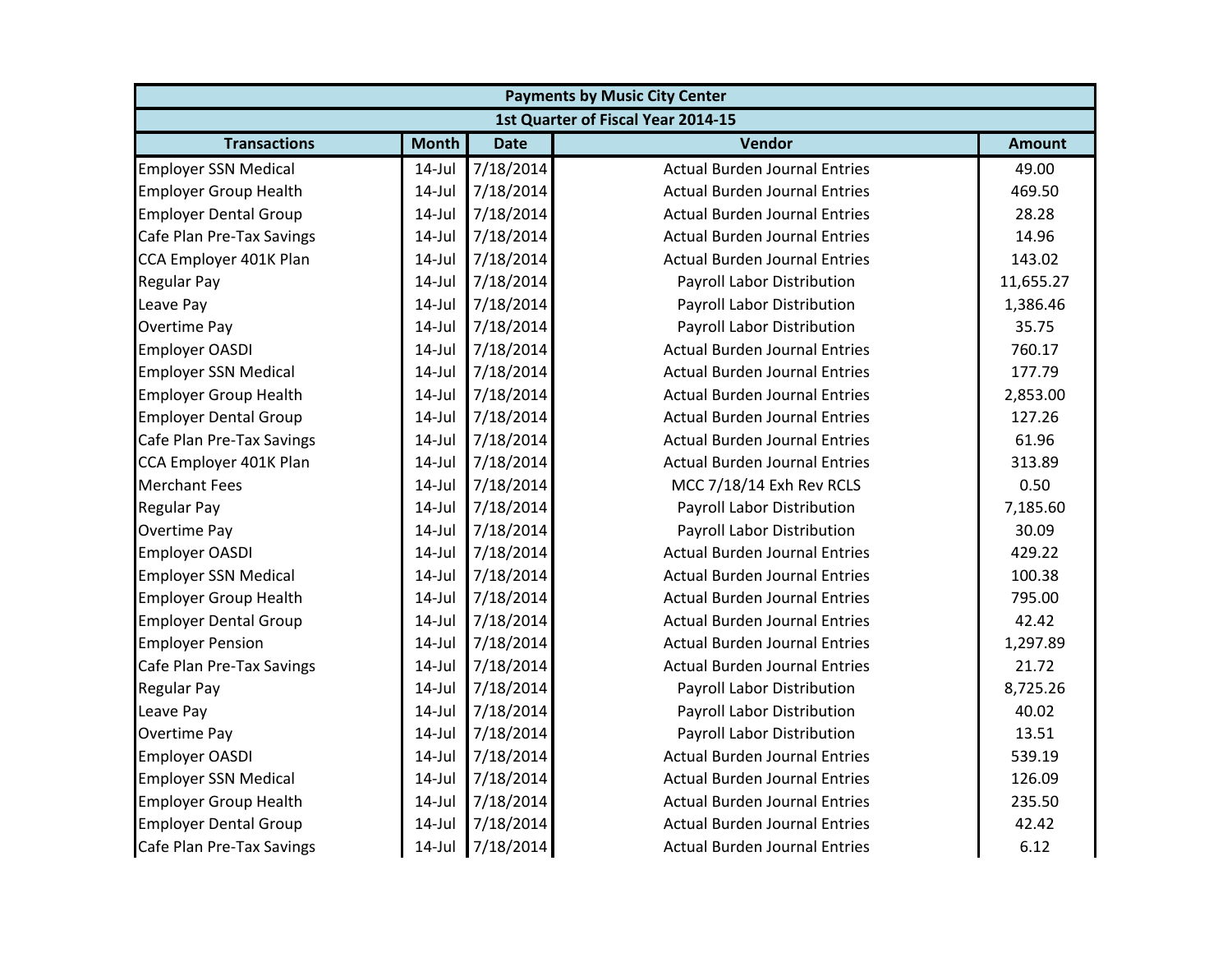|                              |              |             | <b>Payments by Music City Center</b> |               |
|------------------------------|--------------|-------------|--------------------------------------|---------------|
|                              |              |             | 1st Quarter of Fiscal Year 2014-15   |               |
| <b>Transactions</b>          | <b>Month</b> | <b>Date</b> | Vendor                               | <b>Amount</b> |
| CCA Employer 401K Plan       | $14$ -Jul    | 7/18/2014   | <b>Actual Burden Journal Entries</b> | 351.16        |
| <b>Regular Pay</b>           | $14$ -Jul    | 7/18/2014   | Payroll Labor Distribution           | 15,380.30     |
| Leave Pay                    | $14$ -Jul    | 7/18/2014   | Payroll Labor Distribution           | 811.15        |
| <b>Overtime Pay</b>          | $14$ -Jul    | 7/18/2014   | Payroll Labor Distribution           | 61.73         |
| <b>Employer OASDI</b>        | $14$ -Jul    | 7/18/2014   | <b>Actual Burden Journal Entries</b> | 486.88        |
| <b>Employer SSN Medical</b>  | $14$ -Jul    | 7/18/2014   | <b>Actual Burden Journal Entries</b> | 226.98        |
| <b>Employer Group Health</b> | $14$ -Jul    | 7/18/2014   | <b>Actual Burden Journal Entries</b> | 1,357.50      |
| <b>Employer Dental Group</b> | $14$ -Jul    | 7/18/2014   | <b>Actual Burden Journal Entries</b> | 42.42         |
| <b>Employer Pension</b>      | $14$ -Jul    | 7/18/2014   | <b>Actual Burden Journal Entries</b> | 2,923.46      |
| <b>FSA Pre-Tax Savings</b>   | $14$ -Jul    | 7/18/2014   | <b>Actual Burden Journal Entries</b> | 7.97          |
| Cafe Plan Pre-Tax Savings    | $14$ -Jul    | 7/18/2014   | <b>Actual Burden Journal Entries</b> | 37.87         |
| <b>Regular Pay</b>           | $14$ -Jul    | 7/18/2014   | Payroll Labor Distribution           | 6,866.14      |
| Leave Pay                    | $14$ -Jul    | 7/18/2014   | Payroll Labor Distribution           | 49.88         |
| <b>Overtime Pay</b>          | $14$ -Jul    | 7/18/2014   | Payroll Labor Distribution           | 8.55          |
| <b>Employer OASDI</b>        | $14$ -Jul    | 7/18/2014   | <b>Actual Burden Journal Entries</b> | 393.14        |
| <b>Employer SSN Medical</b>  | $14$ -Jul    | 7/18/2014   | <b>Actual Burden Journal Entries</b> | 91.93         |
| <b>Employer Group Health</b> | $14$ -Jul    | 7/18/2014   | <b>Actual Burden Journal Entries</b> | 1,590.00      |
| <b>Employer Dental Group</b> | $14$ -Jul    | 7/18/2014   | <b>Actual Burden Journal Entries</b> | 56.56         |
| Cafe Plan Pre-Tax Savings    | $14$ -Jul    | 7/18/2014   | <b>Actual Burden Journal Entries</b> | 43.80         |
| CCA Employer 401K Plan       | $14$ -Jul    | 7/18/2014   | <b>Actual Burden Journal Entries</b> | 125.63        |
| Rpr & Maint Srvc Elev/Escel  | $14$ -Jul    | 7/18/2014   | NASHVILLE MACHINE ELEVATOR CO        | 13,300.00     |
| <b>Electrical Supply</b>     | $14$ -Jul    | 7/21/2014   | WILLIAMS WHOLESALE SUPPLY OF N       | (260.00)      |
| <b>Electrical Supply</b>     | $14$ -Jul    | 7/21/2014   | <b>BSE / HARRIS ELECTRIC (ACH)</b>   | 9.00          |
| <b>Auto Supply</b>           | $14$ -Jul    | 7/21/2014   | <b>GATEWAY TIRE &amp; SERVICE</b>    | 10.00         |
| <b>Auto Supply</b>           | $14$ -Jul    | 7/21/2014   | <b>GATEWAY TIRE &amp; SERVICE</b>    | 113.00        |
| <b>Auto Supply</b>           | $14$ -Jul    | 7/21/2014   | <b>GATEWAY TIRE &amp; SERVICE</b>    | 2.50          |
| <b>Auto Supply</b>           | $14$ -Jul    | 7/21/2014   | <b>GATEWAY TIRE &amp; SERVICE</b>    | 2.00          |
| <b>Auto Supply</b>           | $14$ -Jul    | 7/21/2014   | <b>GATEWAY TIRE &amp; SERVICE</b>    | 2.70          |
| <b>Temporary Service</b>     | $14$ -Jul    | 7/21/2014   | INDUSTRIAL STAFFING OF TN (ACH       | 3,782.16      |
| <b>Medical Services</b>      | $14$ -Jul    | 7/21/2014   | MED STAR MEDICAL STAFFING INC        | 2,311.25      |
| Other Rpr & Maint Srvc       | $14$ -Jul    | 7/21/2014   | <b>ATECH INC</b>                     | (23.74)       |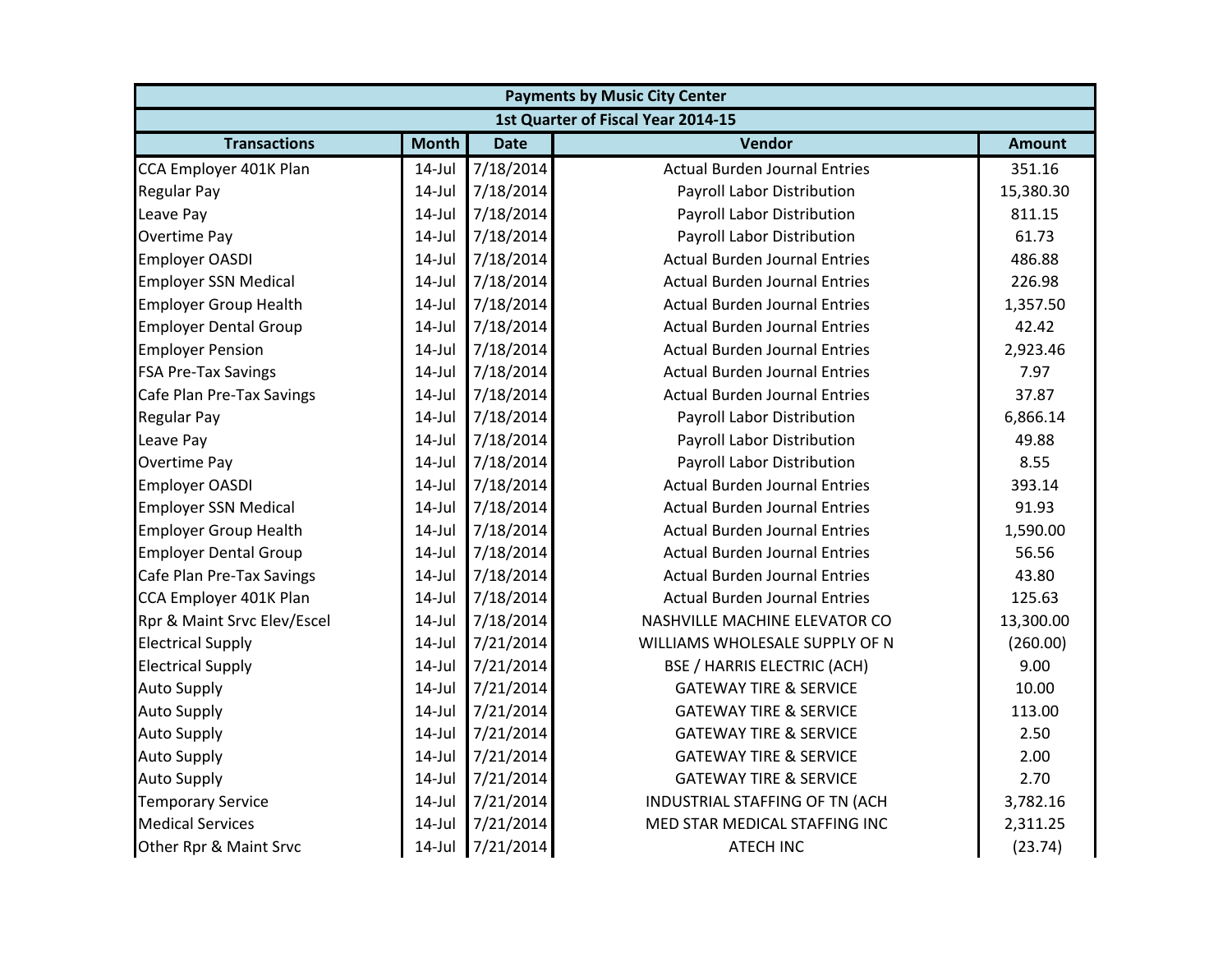| <b>Payments by Music City Center</b> |              |             |                                       |               |  |  |  |
|--------------------------------------|--------------|-------------|---------------------------------------|---------------|--|--|--|
|                                      |              |             | 1st Quarter of Fiscal Year 2014-15    |               |  |  |  |
| <b>Transactions</b>                  | <b>Month</b> | <b>Date</b> | Vendor                                | <b>Amount</b> |  |  |  |
| <b>Temporary Service</b>             | 14-Jul       | 7/21/2014   | RANDSTAD USA LP (ACH)                 | 1,026.80      |  |  |  |
| Food & Ice                           | $14$ -Jul    | 7/21/2014   | <b>CENTERPLATE MCC (ACH)</b>          | 3,511.60      |  |  |  |
| Food & Bev-Inhouse                   | $14$ -Jul    | 7/21/2014   | <b>CENTERPLATE MCC (ACH)</b>          | 214.22        |  |  |  |
| Printing/Binding                     | $14$ -Jul    | 7/22/2014   | RICOH USA INC (ACH)                   | 46.00         |  |  |  |
| <b>Host &amp; Hostess</b>            | $14$ -Jul    | 7/22/2014   | <b>BLINK MARKETING INC (ACH)</b>      | 155.89        |  |  |  |
| <b>Host &amp; Hostess</b>            | $14$ -Jul    | 7/22/2014   | <b>BLINK MARKETING INC (ACH)</b>      | 759.00        |  |  |  |
| <b>Host &amp; Hostess</b>            | $14$ -Jul    | 7/22/2014   | <b>BLINK MARKETING INC (ACH)</b>      | 141.00        |  |  |  |
| <b>Host &amp; Hostess</b>            | $14$ -Jul    | 7/22/2014   | <b>BLINK MARKETING INC (ACH)</b>      | 15.00         |  |  |  |
| <b>Host &amp; Hostess</b>            | $14$ -Jul    | 7/22/2014   | <b>BLINK MARKETING INC (ACH)</b>      | 29.78         |  |  |  |
| Offc & Admin Supply                  | $14$ -Jul    | 7/23/2014   | A Z OFFICE RESOURCE INC (ACH)         | 19.05         |  |  |  |
| Offc & Admin Supply                  | $14$ -Jul    | 7/23/2014   | A Z OFFICE RESOURCE INC (ACH)         | 5.98          |  |  |  |
| Offc & Admin Supply                  | $14$ -Jul    | 7/23/2014   | A Z OFFICE RESOURCE INC (ACH)         | 22.66         |  |  |  |
| Offc & Admin Supply                  | $14$ -Jul    | 7/23/2014   | A Z OFFICE RESOURCE INC (ACH)         | 100.92        |  |  |  |
| <b>HVAC Supply</b>                   | $14$ -Jul    | 7/23/2014   | W W GRAINGER (P#)                     | 186.30        |  |  |  |
| <b>Laundry Services</b>              | $14$ -Jul    | 7/23/2014   | <b>ALSCO</b>                          | 608.95        |  |  |  |
| <b>Laundry Services</b>              | $14$ -Jul    | 7/23/2014   | <b>ALSCO</b>                          | 675.37        |  |  |  |
| <b>Laundry Services</b>              | $14$ -Jul    | 7/23/2014   | <b>ALSCO</b>                          | 541.61        |  |  |  |
| <b>Temporary Service</b>             | $14$ -Jul    | 7/23/2014   | <b>BRANTLEY SECURITY SERVICES INC</b> | 742.85        |  |  |  |
| <b>Small Equipment Supply</b>        | $14$ -Jul    | 7/23/2014   | MCGANN, AMANO (ACH)                   | (0.36)        |  |  |  |
| Postage & Delivery Srvc              | $14$ -Jul    | 7/23/2014   | UPS STORE #6425                       | 23.24         |  |  |  |
| <b>Uniform Cleaning Service</b>      | $14$ -Jul    | 7/24/2014   | <b>COYNE TEXTILE SVCS</b>             | 529.38        |  |  |  |
| <b>Uniform Cleaning Service</b>      | $14$ -Jul    | 7/24/2014   | <b>COYNE TEXTILE SVCS</b>             | 529.38        |  |  |  |
| <b>Mngt Cnsltnt Srvc</b>             | $14$ -Jul    | 7/24/2014   | <b>FIRSTLAB</b>                       | 20.00         |  |  |  |
| <b>Employee Local Travel/Park</b>    | $14$ -Jul    | 7/24/2014   | CENTRAL PARKING SYSTEMS OF TN         | 12.00         |  |  |  |
| Rpr & Maint Srvc Elev/Escel          | $14$ -Jul    | 7/24/2014   | NASHVILLE MACHINE ELEVATOR CO         | 268.00        |  |  |  |
| Rpr & Maint Srvc Elev/Escel          | $14$ -Jul    | 7/24/2014   | NASHVILLE MACHINE ELEVATOR CO         | 402.00        |  |  |  |
| Rpr & Maint Srvc Elev/Escel          | $14$ -Jul    | 7/24/2014   | NASHVILLE MACHINE ELEVATOR CO         | 938.00        |  |  |  |
| <b>Merchant Fees</b>                 | $14$ -Jul    | 7/25/2014   | 7100 MCC Credit Card                  | (138.00)      |  |  |  |
| Offc & Admin Supply                  | $14$ -Jul    | 7/25/2014   | REEVES CO INC                         | 12.44         |  |  |  |
| Offc & Admin Supply                  | $14$ -Jul    | 7/25/2014   | REEVES CO INC                         | 656.00        |  |  |  |
| <b>Electrical Supply</b>             | $14$ -Jul    | 7/28/2014   | WILLIAMS WHOLESALE SUPPLY OF N        | 279.00        |  |  |  |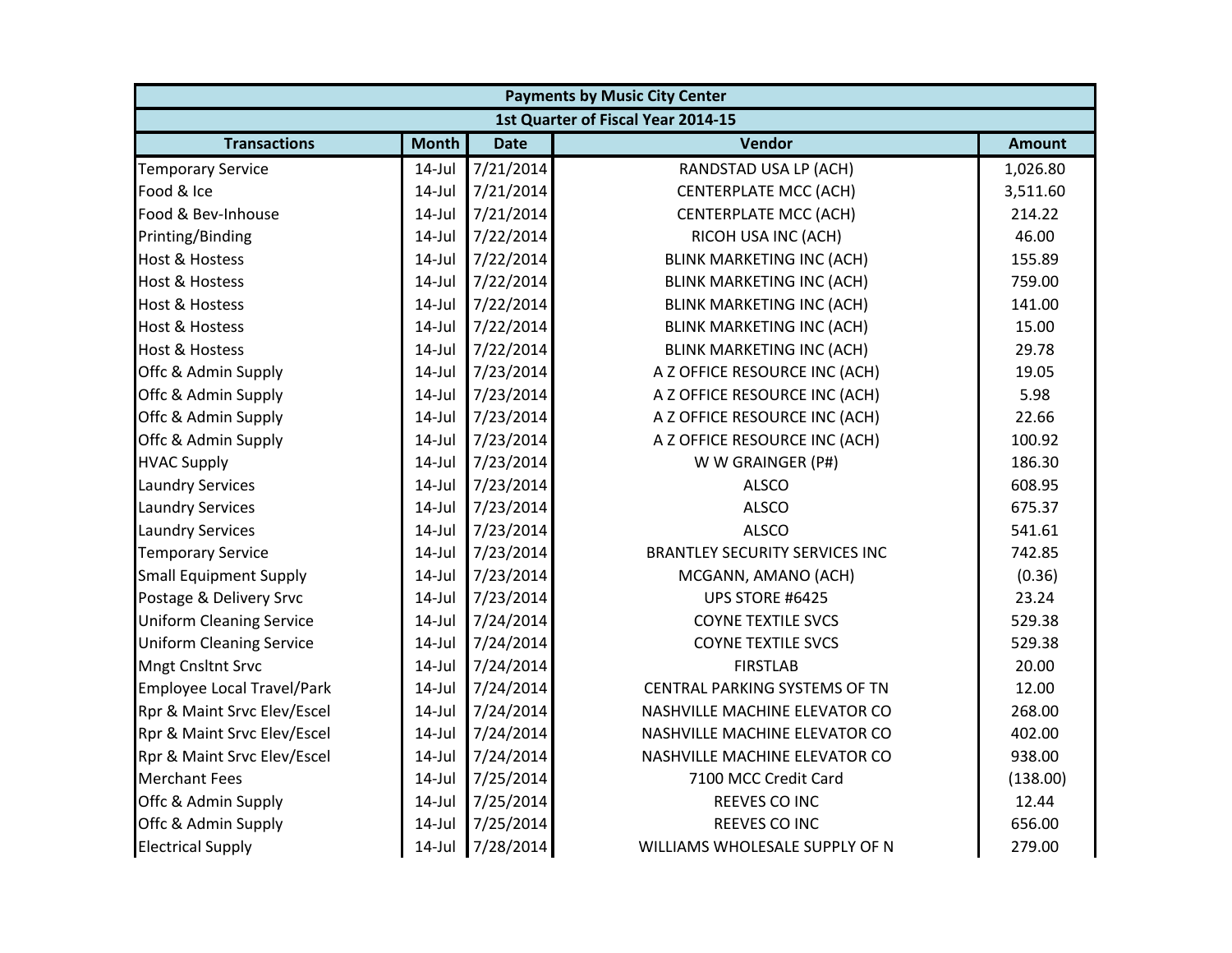|                                  |              |             | <b>Payments by Music City Center</b>  |               |
|----------------------------------|--------------|-------------|---------------------------------------|---------------|
|                                  |              |             | 1st Quarter of Fiscal Year 2014-15    |               |
| <b>Transactions</b>              | <b>Month</b> | <b>Date</b> | Vendor                                | <b>Amount</b> |
| <b>Electrical Supply</b>         | 14-Jul       | 7/28/2014   | WILLIAMS WHOLESALE SUPPLY OF N        | 470.00        |
| <b>Electrical Supply</b>         | $14$ -Jul    | 7/28/2014   | WILLIAMS WHOLESALE SUPPLY OF N        | 1,822.50      |
| <b>Electrical Supply</b>         | $14$ -Jul    | 7/28/2014   | WILLIAMS WHOLESALE SUPPLY OF N        | 1,290.00      |
| <b>Electrical Supply</b>         | $14$ -Jul    | 7/28/2014   | WILLIAMS WHOLESALE SUPPLY OF N        | 435.00        |
| <b>Electrical Supply</b>         | $14$ -Jul    | 7/28/2014   | WILLIAMS WHOLESALE SUPPLY OF N        | 5,320.00      |
| <b>Electrical Supply</b>         | $14$ -Jul    | 7/28/2014   | WILLIAMS WHOLESALE SUPPLY OF N        | 810.00        |
| <b>Electrical Supply</b>         | $14$ -Jul    | 7/28/2014   | WILLIAMS WHOLESALE SUPPLY OF N        | 249.60        |
| <b>Electrical Supply</b>         | $14$ -Jul    | 7/28/2014   | WILLIAMS WHOLESALE SUPPLY OF N        | 4,397.40      |
| <b>Electrical Supply</b>         | $14$ -Jul    | 7/28/2014   | WILLIAMS WHOLESALE SUPPLY OF N        | 2,512.80      |
| <b>Electrical Supply</b>         | $14$ -Jul    | 7/28/2014   | WILLIAMS WHOLESALE SUPPLY OF N        | 729.00        |
| <b>HVAC Supply</b>               | $14$ -Jul    | 7/28/2014   | W W GRAINGER (P#)                     | 1,117.80      |
| <b>Temporary Service</b>         | $14$ -Jul    | 7/28/2014   | INDUSTRIAL STAFFING OF TN (ACH        | 8,921.93      |
| <b>Cable Television</b>          | $14$ -Jul    | 7/28/2014   | <b>COMCAST (ACH)</b>                  | 279.23        |
| <b>Internet Services</b>         | $14$ -Jul    | 7/28/2014   | <b>COMCAST (ACH)</b>                  | 244.85        |
| Telephone & Telegraph            | $14$ -Jul    | 7/28/2014   | <b>AT&amp;T CIRCUITS</b>              | 361.20        |
| <b>Medical Services</b>          | $14$ -Jul    | 7/28/2014   | MED STAR MEDICAL STAFFING INC         | 1,032.00      |
| <b>Security Services</b>         | $14$ -Jul    | 7/28/2014   | <b>BRANTLEY SECURITY SERVICES INC</b> | 6,007.52      |
| <b>Temporary Service</b>         | $14$ -Jul    | 7/28/2014   | <b>BRANTLEY SECURITY SERVICES INC</b> | 1,584.98      |
| Other Rpr & Maint Srvc           | $14$ -Jul    | 7/28/2014   | <b>ATECH INC</b>                      | 117.89        |
| Other Rpr & Maint Srvc           | $14$ -Jul    | 7/28/2014   | <b>ATECH INC</b>                      | 823.26        |
| Other Rpr & Maint Srvc           | $14$ -Jul    | 7/28/2014   | <b>ATECH INC</b>                      | 65.96         |
| Food & Ice                       | $14$ -Jul    | 7/28/2014   | <b>CENTERPLATE MCC (ACH)</b>          | 238.96        |
| <b>Temporary Service</b>         | $14$ -Jul    | 7/28/2014   | RANDSTAD USA LP (ACH)                 | 821.44        |
| <b>Membership Dues</b>           | $14$ -Jul    | 7/28/2014   | ROTARY CLUB OF NASHVILLE              | 300.00        |
| Food & Bev-Inhouse               | $14$ -Jul    | 7/28/2014   | <b>CENTERPLATE MCC (ACH)</b>          | 565.28        |
| <b>Building Maintenance Srvc</b> | $14$ -Jul    | 7/29/2014   | REED LANDSCAPING INC (ACH)            | 15,510.00     |
| Paint Supply                     | $14$ -Jul    | 7/29/2014   | SHERWIN WILLIAMS CO INDUSTRIAL        | (0.01)        |
| Paint Supply                     | $14$ -Jul    | 7/29/2014   | SHERWIN WILLIAMS CO INDUSTRIAL        | (0.03)        |
| <b>Electrical Supply</b>         | $14$ -Jul    | 7/29/2014   | <b>BSE / HARRIS ELECTRIC (ACH)</b>    | 224.00        |
| <b>Laundry Services</b>          | $14$ -Jul    | 7/29/2014   | <b>ALSCO</b>                          | 1,062.52      |
| <b>Medical Services</b>          | $14$ -Jul    | 7/29/2014   | MED STAR MEDICAL STAFFING INC         | 1,370.63      |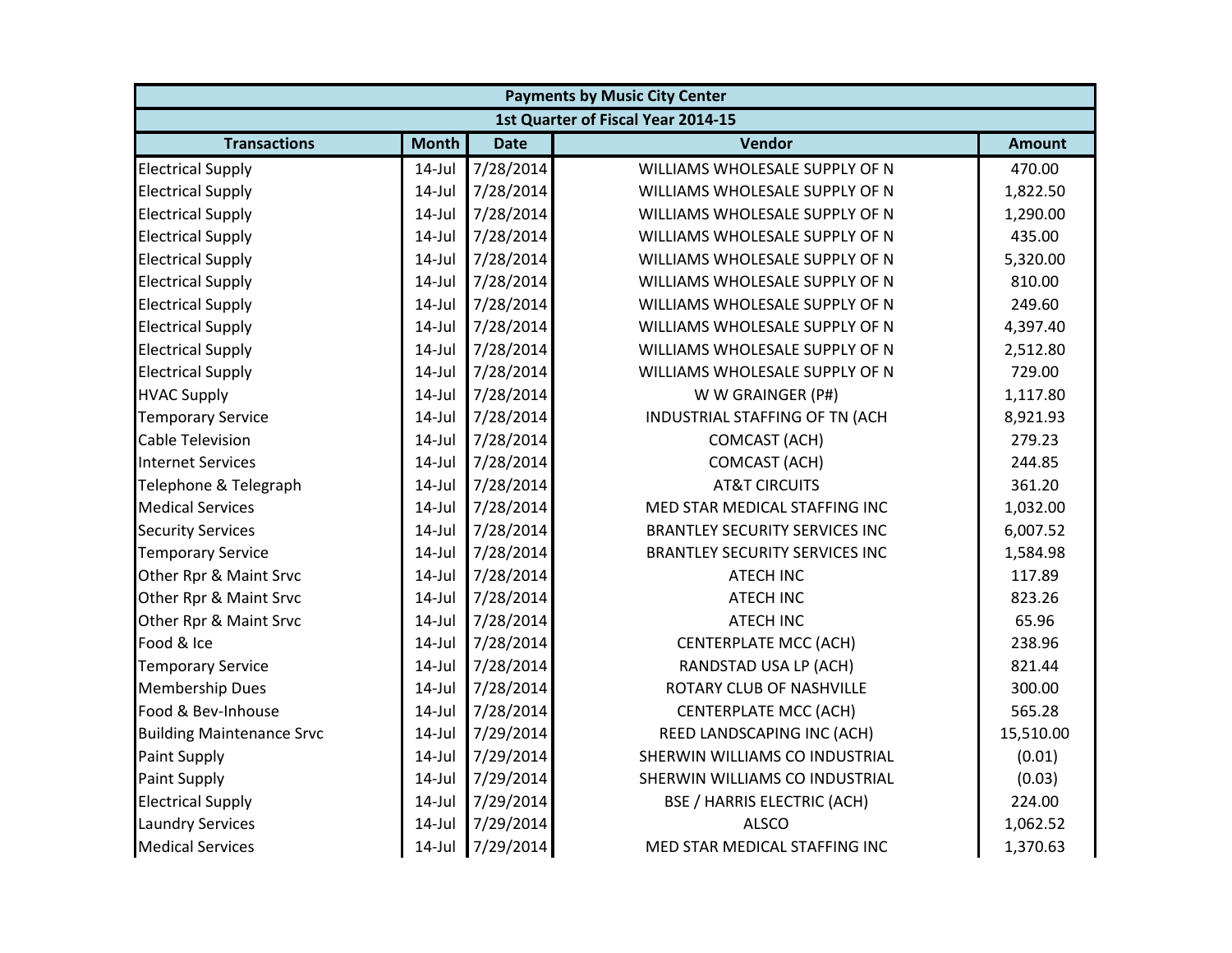| <b>Payments by Music City Center</b> |                                    |             |                                  |               |  |  |  |  |  |
|--------------------------------------|------------------------------------|-------------|----------------------------------|---------------|--|--|--|--|--|
|                                      | 1st Quarter of Fiscal Year 2014-15 |             |                                  |               |  |  |  |  |  |
| <b>Transactions</b>                  | <b>Month</b>                       | <b>Date</b> | Vendor                           | <b>Amount</b> |  |  |  |  |  |
| <b>Uniform Cleaning Service</b>      | $14$ -Jul                          | 7/29/2014   | <b>COYNE TEXTILE SVCS</b>        | 678.54        |  |  |  |  |  |
| <b>Host &amp; Hostess</b>            | $14$ -Jul                          | 7/29/2014   | <b>BLINK MARKETING INC (ACH)</b> | (39.72)       |  |  |  |  |  |
| <b>Merchant Fees</b>                 | $14$ -Jul                          | 7/29/2014   | 7100 MCC Credit Card             | (93.58)       |  |  |  |  |  |
| <b>Host &amp; Hostess</b>            | $14$ -Jul                          | 7/29/2014   | OMNI NASHVILLE LLC (ACH)         | 80.37         |  |  |  |  |  |
| Rpr & Maint Srvc HVAC                | $14$ -Jul                          | 7/29/2014   | JOHNSON CONTROLS INC/CARDKEY (   | 598.00        |  |  |  |  |  |
| Offc & Admin Supply                  | $14$ -Jul                          | 7/30/2014   | ATHENS PAPER CO (ACH)            | 124.75        |  |  |  |  |  |
| Offc & Admin Supply                  | $14$ -Jul                          | 7/30/2014   | A Z OFFICE RESOURCE INC (ACH)    | 57.48         |  |  |  |  |  |
| <b>Pest Control Srvc</b>             | $14$ -Jul                          | 7/30/2014   | COOKS PEST CONTROL INC COMMERC   | 650.00        |  |  |  |  |  |
| Offc & Admin Supply                  | $14$ -Jul                          | 7/30/2014   | ATHENS PAPER CO (ACH)            | 72.00         |  |  |  |  |  |
| <b>Electrical Supply</b>             | $14$ -Jul                          | 7/30/2014   | WILLIAMS WHOLESALE SUPPLY OF N   | 1,116.00      |  |  |  |  |  |
| Offc & Admin Supply                  | $14$ -Jul                          | 7/30/2014   | ATHENS PAPER CO (ACH)            | 45.00         |  |  |  |  |  |
| Offc & Admin Supply                  | $14$ -Jul                          | 7/30/2014   | ATHENS PAPER CO (ACH)            | 45.00         |  |  |  |  |  |
| <b>Building Maintenance Srvc</b>     | $14$ -Jul                          | 7/30/2014   | <b>CRAWFORD DOOR SALES (ACH)</b> | (600.00)      |  |  |  |  |  |
| Offc & Admin Supply                  | $14$ -Jul                          | 7/30/2014   | ATHENS PAPER CO (ACH)            | 54.00         |  |  |  |  |  |
| <b>Rent Equipment</b>                | $14$ -Jul                          | 7/30/2014   | WIRELESS PLUS INC (ACH)          | 600.00        |  |  |  |  |  |
| <b>Rent Equipment</b>                | $14$ -Jul                          | 7/30/2014   | WIRELESS PLUS INC (ACH)          | 200.00        |  |  |  |  |  |
| Offc & Admin Supply                  | $14$ -Jul                          | 7/30/2014   | ATHENS PAPER CO (ACH)            | 420.00        |  |  |  |  |  |
| Printing/Binding                     | $14$ -Jul                          | 7/30/2014   | RICOH USA INC (ACH)              | 113.25        |  |  |  |  |  |
| Offc & Admin Supply                  | $14$ -Jul                          | 7/30/2014   | ATHENS PAPER CO (ACH)            | 80.00         |  |  |  |  |  |
| Offc & Admin Supply                  | $14$ -Jul                          | 7/30/2014   | ATHENS PAPER CO (ACH)            | 9.00          |  |  |  |  |  |
| Printing/Binding                     | $14$ -Jul                          | 7/30/2014   | RICOH USA INC (ACH)              | 551.48        |  |  |  |  |  |
| Offc & Admin Supply                  | $14$ -Jul                          | 7/30/2014   | ATHENS PAPER CO (ACH)            | 64.00         |  |  |  |  |  |
| Offc & Admin Supply                  | $14$ -Jul                          | 7/30/2014   | A Z OFFICE RESOURCE INC (ACH)    | 38.85         |  |  |  |  |  |
| Offc & Admin Supply                  | $14$ -Jul                          | 7/30/2014   | ATHENS PAPER CO (ACH)            | 50.00         |  |  |  |  |  |
| Offc & Admin Supply                  | $14$ -Jul                          | 7/30/2014   | ATHENS PAPER CO (ACH)            | 73.00         |  |  |  |  |  |
| Postage & Delivery Srvc              | $14$ -Jul                          | 7/31/2014   | UPS STORE #6425                  | 495.00        |  |  |  |  |  |
| Other Rpr & Maint Srvc               | $14$ -Jul                          | 7/31/2014   | RICOH USA INC (ACH)              | 255.47        |  |  |  |  |  |
| Electric                             | $14$ -Jul                          | 7/31/2014   | NASHVILLE ELECTRIC SERVICE CO    | 168,884.37    |  |  |  |  |  |
| Water                                | $14$ -Jul                          | 7/31/2014   | W&S / JULY 2014 / WATER IDB      | 937.69        |  |  |  |  |  |
| Water                                | $14$ -Jul                          | 7/31/2014   | W&S / JULY 2014 / SEWER IDB      | 3,804.91      |  |  |  |  |  |
| Gas                                  | $14$ -Jul                          | 7/31/2014   | PIEDMONT NATURAL GAS CO (METRO   | 3,858.81      |  |  |  |  |  |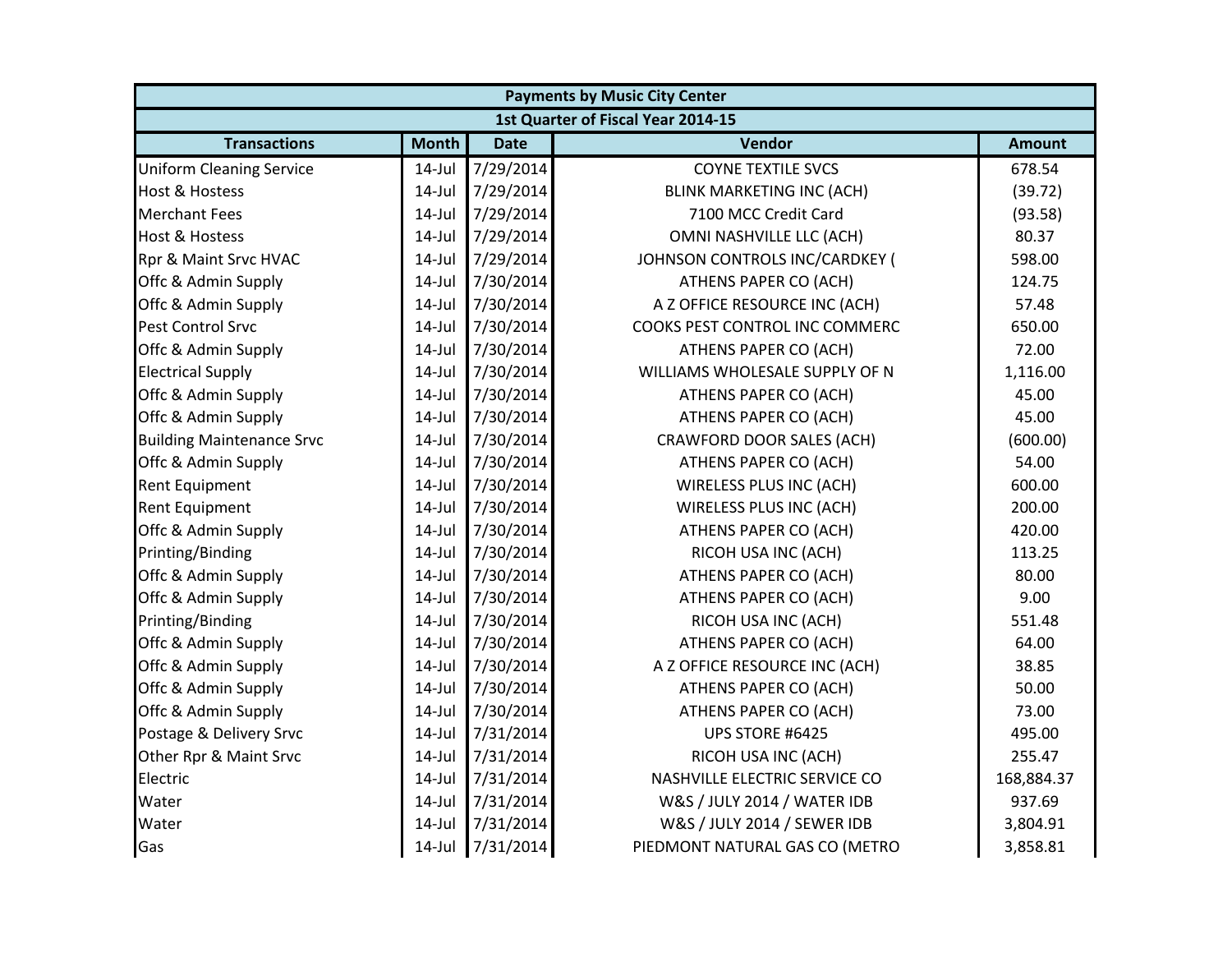| <b>Payments by Music City Center</b> |              |             |                                       |               |  |  |  |  |
|--------------------------------------|--------------|-------------|---------------------------------------|---------------|--|--|--|--|
| 1st Quarter of Fiscal Year 2014-15   |              |             |                                       |               |  |  |  |  |
| <b>Transactions</b>                  | <b>Month</b> | <b>Date</b> | Vendor                                | <b>Amount</b> |  |  |  |  |
| <b>District Energy System</b>        | $14$ -Jul    | 7/31/2014   | DES REVENUE / US BANK (ACH)           | 367,960.47    |  |  |  |  |
| Stormwater                           | $14$ -Jul    | 7/31/2014   | W&S / JULY 2014/STORMWATER IDB        | 660.00        |  |  |  |  |
| <b>Building Maintenance Srvc</b>     | $14$ -Jul    | 7/31/2014   | <b>CRAWFORD DOOR SALES (ACH)</b>      | 325.00        |  |  |  |  |
| <b>Building Maintenance Srvc</b>     | $14$ -Jul    | 7/31/2014   | MCC PCC MUSIC CITY CENTER             | 59.80         |  |  |  |  |
| <b>Building Maintenance Srvc</b>     | $14$ -Jul    | 7/31/2014   | MCC PCC MUSIC CITY CENTER             | 30.43         |  |  |  |  |
| <b>Building Maintenance Srvc</b>     | $14$ -Jul    | 7/31/2014   | MCC PCC MUSIC CITY CENTER             | 156.73        |  |  |  |  |
| Other Rpr & Maint Srvc               | $14$ -Jul    | 7/31/2014   | AMERICAS MOTOR SPORTS (NOLENSV        | 1,977.80      |  |  |  |  |
| Other Rpr & Maint Srvc               | $14$ -Jul    | 7/31/2014   | RICOH USA INC (ACH)                   | 30.68         |  |  |  |  |
| Other Rpr & Maint Srvc               | $14$ -Jul    | 7/31/2014   | MCC PCC MUSIC CITY CENTER             | 22.27         |  |  |  |  |
| Repair & Maint Supply                | $14$ -Jul    | 7/31/2014   | W W GRAINGER (P#)                     | 44.96         |  |  |  |  |
| <b>Electrical Supply</b>             | $14$ -Jul    | 7/31/2014   | <b>BSE / HARRIS ELECTRIC (ACH)</b>    | (9.00)        |  |  |  |  |
| Refuse Disposal-Reimb                | $14$ -Jul    | 7/31/2014   | ALLIED WASTE (ACH)                    | 4,440.51      |  |  |  |  |
| <b>Temporary Service</b>             | $14$ -Jul    | 7/31/2014   | MCC 07/14 Temp labor RCLS             | (3,381.98)    |  |  |  |  |
| <b>Temporary Service</b>             | $14$ -Jul    | 7/31/2014   | INDUSTRIAL STAFFING OF TN (ACH        | 6,663.95      |  |  |  |  |
| Janitorial Srvc                      | $14$ -Jul    | 7/31/2014   | SERVICE MANAGEMENT SYSTEMS            | 42,287.26     |  |  |  |  |
| <b>Temporary Service-Reimb</b>       | $14$ -Jul    | 7/31/2014   | MCC 07/14 Temp labor RCLS             | 3,381.98      |  |  |  |  |
| Other Rpr & Maint Srvc               | $14$ -Jul    | 7/31/2014   | <b>FORKLIFT SYSTEMS INC (ACH)</b>     | 267.00        |  |  |  |  |
| Other Rpr & Maint Srvc               | $14$ -Jul    | 7/31/2014   | RICOH USA INC (ACH)                   | 83.71         |  |  |  |  |
| <b>Mngt Cnsltnt Srvc</b>             | $14$ -Jul    | 7/31/2014   | Fifth Third 7/2014 CCard              | 45.00         |  |  |  |  |
| <b>Internet Services</b>             | $14$ -Jul    | 7/31/2014   | <b>AT&amp;T CORP</b>                  | 4,932.81      |  |  |  |  |
| Telephone & Telegraph                | $14$ -Jul    | 7/31/2014   | AT&T (PO BOX 105320)(105262)(7        | 339.85        |  |  |  |  |
| Telephone & Telegraph                | $14$ -Jul    | 7/31/2014   | <b>AT&amp;T CORP</b>                  | 1,879.78      |  |  |  |  |
| Other Rpr & Maint Srvc               | $14$ -Jul    | 7/31/2014   | RICOH USA INC (ACH)                   | 83.71         |  |  |  |  |
| <b>Printing Supply</b>               | $14$ -Jul    | 7/31/2014   | LASER ONE INC (ACH)                   | 174.92        |  |  |  |  |
| Rent Equipment                       | $14$ -Jul    | 7/31/2014   | MCC 7/14 IMPREST CHECKING RCLS        | 1,250.00      |  |  |  |  |
| <b>Medical Services</b>              | $14$ -Jul    | 7/31/2014   | MED STAR MEDICAL STAFFING INC         | 129.00        |  |  |  |  |
| <b>Medical Services</b>              | $14$ -Jul    | 7/31/2014   | MED STAR MEDICAL STAFFING INC         | 75.25         |  |  |  |  |
| <b>Medical Services</b>              | $14$ -Jul    | 7/31/2014   | MED STAR MEDICAL STAFFING INC         | 376.25        |  |  |  |  |
| <b>Security Services</b>             | $14$ -Jul    | 7/31/2014   | <b>BRANTLEY SECURITY SERVICES INC</b> | 667.00        |  |  |  |  |
| <b>Security Services</b>             | $14$ -Jul    | 7/31/2014   | <b>BRANTLEY SECURITY SERVICES INC</b> | 725.00        |  |  |  |  |
| <b>Security Services</b>             | 14-Jul       | 7/31/2014   | <b>BRANTLEY SECURITY SERVICES INC</b> | 696.00        |  |  |  |  |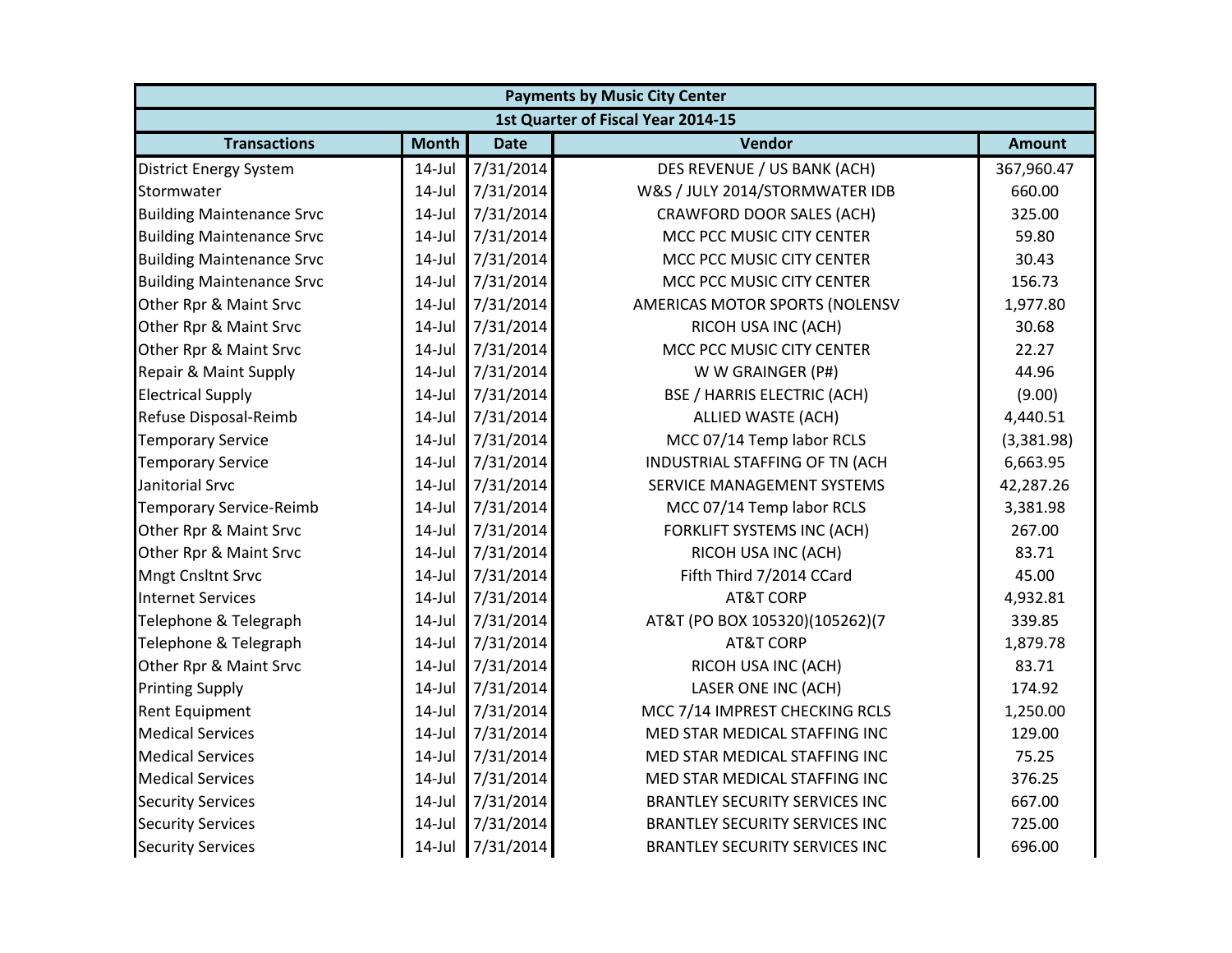| <b>Payments by Music City Center</b> |              |             |                                       |               |  |  |  |  |
|--------------------------------------|--------------|-------------|---------------------------------------|---------------|--|--|--|--|
| 1st Quarter of Fiscal Year 2014-15   |              |             |                                       |               |  |  |  |  |
| <b>Transactions</b>                  | <b>Month</b> | <b>Date</b> | Vendor                                | <b>Amount</b> |  |  |  |  |
| <b>Security Services</b>             | $14$ -Jul    | 7/31/2014   | <b>BRANTLEY SECURITY SERVICES INC</b> | 1,073.00      |  |  |  |  |
| <b>Security Services</b>             | $14$ -Jul    | 7/31/2014   | <b>BRANTLEY SECURITY SERVICES INC</b> | 3,743.49      |  |  |  |  |
| <b>Security Services</b>             | $14$ -Jul    | 7/31/2014   | <b>BRANTLEY SECURITY SERVICES INC</b> | 4,880.89      |  |  |  |  |
| <b>Security Services</b>             | $14$ -Jul    | 7/31/2014   | <b>BRANTLEY SECURITY SERVICES INC</b> | 58.00         |  |  |  |  |
| <b>Security Services</b>             | $14$ -Jul    | 7/31/2014   | <b>BRANTLEY SECURITY SERVICES INC</b> | 35,646.87     |  |  |  |  |
| <b>Temporary Service</b>             | $14$ -Jul    | 7/31/2014   | <b>BRANTLEY SECURITY SERVICES INC</b> | 947.61        |  |  |  |  |
| <b>Temporary Service</b>             | $14$ -Jul    | 7/31/2014   | <b>BRANTLEY SECURITY SERVICES INC</b> | 371.32        |  |  |  |  |
| <b>Uniform Cleaning Service</b>      | $14$ -Jul    | 7/31/2014   | <b>COYNE TEXTILE SVCS</b>             | 650.48        |  |  |  |  |
| <b>Parking Violation Fees</b>        | $14$ -Jul    | 7/31/2014   | MCC 7/14 IMPREST CHECKING RCLS        | 50.00         |  |  |  |  |
| Food & Bev Capital Reserve           | $14$ -Jul    | 7/31/2014   | MCC - 7/14 F&B MAINT RCLS             | (2, 182.95)   |  |  |  |  |
| Other Rpr & Maint Srvc               | $14$ -Jul    | 7/31/2014   | <b>ATECH INC</b>                      | 778.29        |  |  |  |  |
| Other Rpr & Maint Srvc               | $14$ -Jul    | 7/31/2014   | RICOH USA INC (ACH)                   | 747.50        |  |  |  |  |
| Offc & Admin Supply                  | $14$ -Jul    | 7/31/2014   | MCC - 7/14 MISC A/R Entry             | (708.66)      |  |  |  |  |
| Postage & Delivery Srvc              | $14$ -Jul    | 7/31/2014   | UPS STORE #6425                       | 32.18         |  |  |  |  |
| Other Rpr & Maint Srvc               | $14$ -Jul    | 7/31/2014   | RICOH USA INC (ACH)                   | 153.39        |  |  |  |  |
| <b>Host &amp; Hostess</b>            | $14$ -Jul    | 7/31/2014   | Fifth Third 7/2014 CCard              | (3.00)        |  |  |  |  |
| Rent Tradeshow Booth Expenses        | $14$ -Jul    | 7/31/2014   | Fifth Third 7/2014 CCard              | 517.85        |  |  |  |  |
| Advertising & Promot'n               | $14$ -Jul    | 7/31/2014   | JOURNAL COMMUNICATIONS INC            | 5,090.00      |  |  |  |  |
| Other Rpr & Maint Srvc               | $14$ -Jul    | 7/31/2014   | RICOH USA INC (ACH)                   | 38.40         |  |  |  |  |
| <b>Regular Pay</b>                   | $14$ -Jul    | 7/31/2014   | MCC - 7/14 FY14 LEAVE ACCRUAL         | 145,563.54    |  |  |  |  |
| <b>Employer OASDI</b>                | $14$ -Jul    | 7/31/2014   | MCC - 7/14 FY14 LEAVE ACCRUAL         | 9,024.94      |  |  |  |  |
| <b>Employer SSN Medical</b>          | $14$ -Jul    | 7/31/2014   | MCC - 7/14 FY14 LEAVE ACCRUAL         | 2,110.67      |  |  |  |  |
| <b>Employer Group Health</b>         | $14$ -Jul    | 7/31/2014   | MCC - 7/14 FY14 LEAVE ACCRUAL         | 21,441.51     |  |  |  |  |
| <b>Employer Dental Group</b>         | $14$ -Jul    | 7/31/2014   | MCC - 7/14 FY14 LEAVE ACCRUAL         | 815.16        |  |  |  |  |
| <b>Employer Group Life</b>           | $14$ -Jul    | 7/31/2014   | MCC - 7/14 FY14 LEAVE ACCRUAL         | 320.24        |  |  |  |  |
| <b>Employer Pension</b>              | $14$ -Jul    | 7/31/2014   | MCC - 7/14 FY14 LEAVE ACCRUAL         | 14,682.50     |  |  |  |  |
| <b>FSA Pre-Tax Savings</b>           | $14$ -Jul    | 7/31/2014   | MCC - 7/14 FY14 LEAVE ACCRUAL         | 50.95         |  |  |  |  |
| Cafe Plan Pre-Tax Savings            | $14$ -Jul    | 7/31/2014   | MCC - 7/14 FY14 LEAVE ACCRUAL         | 582.25        |  |  |  |  |
| CCA Employer 401K Plan               | $14$ -Jul    | 7/31/2014   | MCC - 7/14 FY14 LEAVE ACCRUAL         | 2,557.41      |  |  |  |  |
| <b>Temporary Service</b>             | $14$ -Jul    | 7/31/2014   | RANDSTAD USA LP (ACH)                 | 1,026.80      |  |  |  |  |
| <b>Temporary Service</b>             | 14-Jul       | 7/31/2014   | RANDSTAD USA LP (ACH)                 | 1,026.80      |  |  |  |  |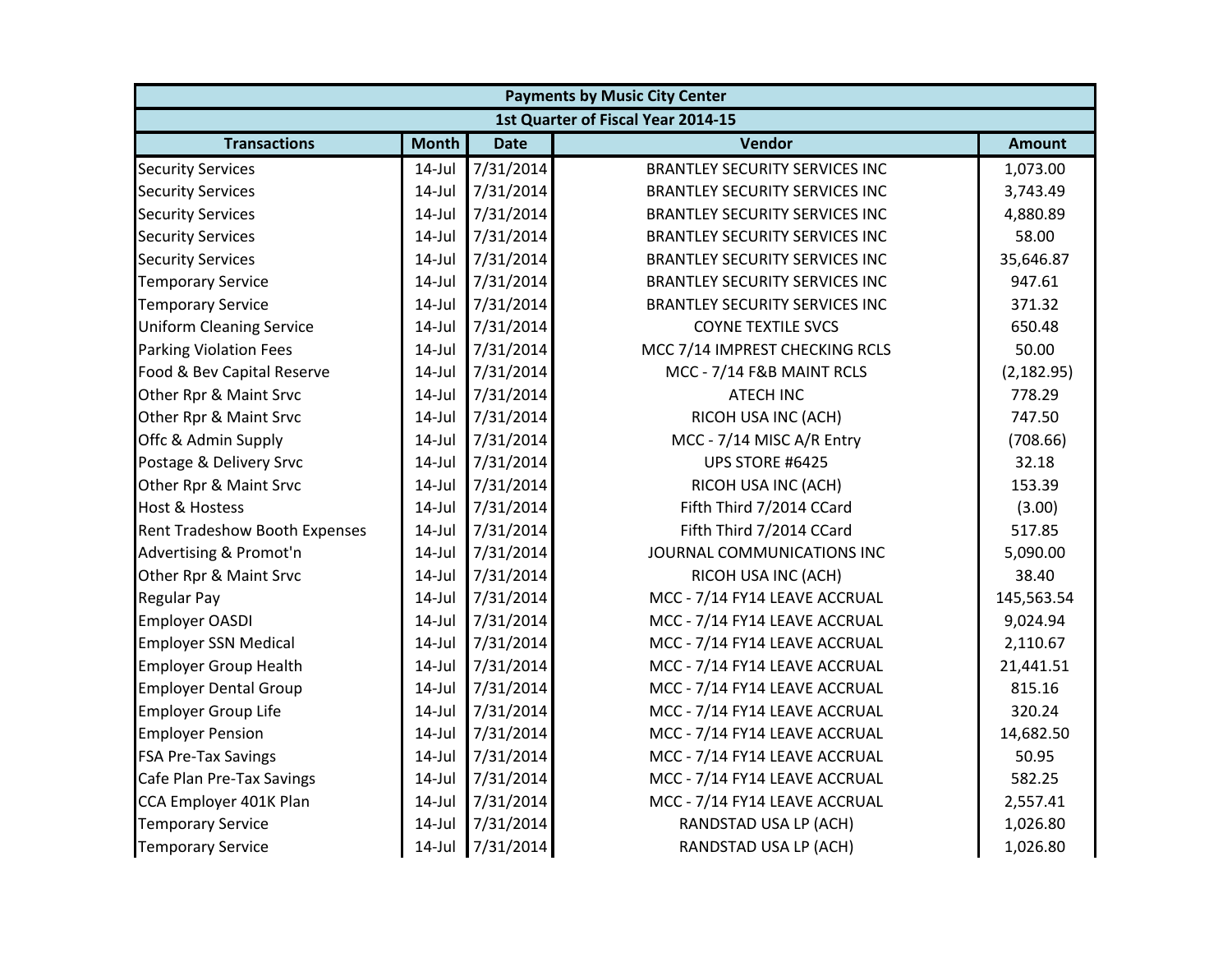| <b>Payments by Music City Center</b>   |              |             |                                     |               |  |  |  |  |
|----------------------------------------|--------------|-------------|-------------------------------------|---------------|--|--|--|--|
| 1st Quarter of Fiscal Year 2014-15     |              |             |                                     |               |  |  |  |  |
| <b>Transactions</b>                    | <b>Month</b> | <b>Date</b> | Vendor                              | <b>Amount</b> |  |  |  |  |
| Registration                           | $14$ -Jul    | 7/31/2014   | MCC PCC MUSIC CITY CENTER           | 20.00         |  |  |  |  |
| Other Rpr & Maint Srvc                 | $14$ -Jul    | 7/31/2014   | RICOH USA INC (ACH)                 | 345.60        |  |  |  |  |
| <b>Merchant Fees</b>                   | $14$ -Jul    | 7/31/2014   | MCC 07/14 Exh Rev RCLS              | 0.40          |  |  |  |  |
| <b>Merchant Fees</b>                   | $14$ -Jul    | 7/31/2014   | MCC 07/14 Exh Rev RCLS              | 0.22          |  |  |  |  |
| <b>Indirect Cost</b>                   | $14$ -Jul    | 7/31/2014   | MCC PCC MUSIC CITY CENTER           | 9.61          |  |  |  |  |
| <b>Mngt Cnsltnt Srvc</b>               | $14$ -Jul    | 7/31/2014   | AEGIS ANALYTICAL LABORATORIES       | 385.00        |  |  |  |  |
| <b>Mngt Cnsltnt Srvc</b>               | $14$ -Jul    | 7/31/2014   | CPI QUALIFIED PLAN CONSULTANTS      | 1,915.47      |  |  |  |  |
| <b>Internet Services</b>               | $14$ -Jul    | 7/31/2014   | Fifth Third 7/2014 CCard            | 30.00         |  |  |  |  |
| Employee Out-of-town Travel            | $14$ -Jul    | 7/31/2014   | Fifth Third 7/2014 CCard            | 1,070.15      |  |  |  |  |
| Employee Out-of-town Travel            | $14$ -Jul    | 7/31/2014   | Fifth Third 7/2014 CCard            | 54.00         |  |  |  |  |
| Employee Out-of-town Travel            | $14$ -Jul    | 7/31/2014   | <b>STARKS, CHARLES L</b>            | 1,148.98      |  |  |  |  |
| Employee Out-of-town Travel            | $14$ -Jul    | 7/31/2014   | PUTMAN, ELISA D.                    | 143.45        |  |  |  |  |
| <b>Employee Local Travel/Park</b>      | $14$ -Jul    | 7/31/2014   | Fifth Third 7/2014 CCard            | 3.00          |  |  |  |  |
| Tuition                                | $14$ -Jul    | 7/31/2014   | MCC 7/14 IMPREST CHECKING RCLS      | 1,000.00      |  |  |  |  |
| Registration                           | $14$ -Jul    | 7/31/2014   | Fifth Third 7/2014 CCard            | 535.00        |  |  |  |  |
| Other Rpr & Maint Srvc                 | $14$ -Jul    | 7/31/2014   | RICOH USA INC (ACH)                 | 230.40        |  |  |  |  |
| <b>Host &amp; Hostess</b>              | $14$ -Jul    | 7/31/2014   | Fifth Third 7/2014 CCard            | 30.73         |  |  |  |  |
| <b>Host &amp; Hostess</b>              | $14$ -Jul    | 7/31/2014   | Fifth Third 7/2014 CCard            | 46.77         |  |  |  |  |
| Offc & Admin Supply                    | $14$ -Jul    | 7/31/2014   | Fifth Third 7/2014 CCard            | 55.54         |  |  |  |  |
| Other Rpr & Maint Srvc                 | $14$ -Jul    | 7/31/2014   | RICOH USA INC (ACH)                 | 237.31        |  |  |  |  |
| Rpr & Maint Srvc Elev/Escel            | $14$ -Jul    | 7/31/2014   | NASHVILLE MACHINE ELEVATOR CO       | 8,268.74      |  |  |  |  |
| Rpr & Maint Srvc Elev/Escel            | $14$ -Jul    | 7/31/2014   | NASHVILLE MACHINE ELEVATOR CO       | 402.00        |  |  |  |  |
| Rpr & Maint Srvc Elev/Escel            | $14$ -Jul    | 7/31/2014   | NASHVILLE MACHINE ELEVATOR CO       | 335.00        |  |  |  |  |
| Rpr & Maint Srvc Air Walls             | $14$ -Jul    | 7/31/2014   | SIMPLEX GRINNELL LP (ACH)           | 1,054.86      |  |  |  |  |
| <b>Rpr &amp; Maint Srvc Generators</b> | $14$ -Jul    | 7/31/2014   | MCC - 7/14 SRVC CONTRACT ACCR       | 625.17        |  |  |  |  |
| Rpr & Maint Srvc Green Roof            | $14$ -Jul    | 7/31/2014   | <b>GREENRISE TECHNOLOGIES (ACH)</b> | 4,931.30      |  |  |  |  |
| <b>Electrical Supply-Lamps</b>         | $14$ -Jul    | 7/31/2014   | WILLIAMS WHOLESALE SUPPLY OF N      | 267.50        |  |  |  |  |
| <b>Electrical Supply-Lamps</b>         | $14$ -Jul    | 7/31/2014   | WILLIAMS WHOLESALE SUPPLY OF N      | 411.25        |  |  |  |  |
| <b>Electrical Supply-Lamps</b>         | $14$ -Jul    | 7/31/2014   | WILLIAMS WHOLESALE SUPPLY OF N      | 679.25        |  |  |  |  |
| <b>Electrical Supply-Lamps</b>         | $14$ -Jul    | 7/31/2014   | WILLIAMS WHOLESALE SUPPLY OF N      | 686.00        |  |  |  |  |
| <b>Electrical Supply-Lamps</b>         | $14$ -Jul    | 7/31/2014   | WILLIAMS WHOLESALE SUPPLY OF N      | 401.25        |  |  |  |  |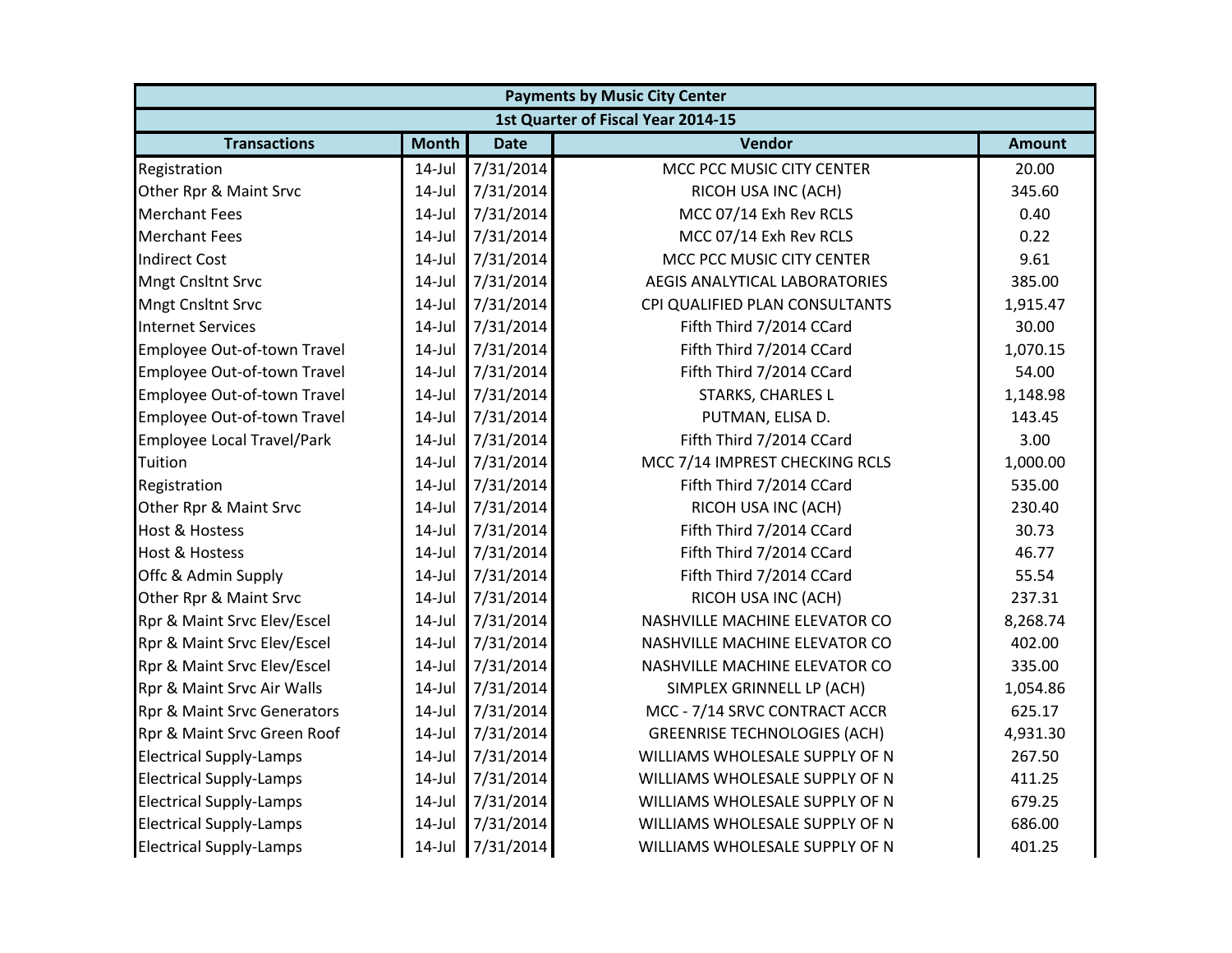| <b>Payments by Music City Center</b> |              |             |                                           |               |  |
|--------------------------------------|--------------|-------------|-------------------------------------------|---------------|--|
|                                      |              |             | 1st Quarter of Fiscal Year 2014-15        |               |  |
| <b>Transactions</b>                  | <b>Month</b> | <b>Date</b> | Vendor                                    | <b>Amount</b> |  |
| <b>Electrical Supply-Lamps</b>       | $14$ -Jul    | 7/31/2014   | WILLIAMS WHOLESALE SUPPLY OF N            | 809.50        |  |
| <b>Electrical Supply-Lamps</b>       | $14$ -Jul    | 7/31/2014   | WILLIAMS WHOLESALE SUPPLY OF N            | 223.50        |  |
| <b>Electrical Supply-Lamps</b>       | 14-Jul       | 7/31/2014   | WILLIAMS WHOLESALE SUPPLY OF N            | 392.25        |  |
| Rpr & Maint Srvc Park Equip          | $14$ -Jul    | 7/31/2014   | MCC - 7/14 SRVC CONTRACT ACCR             | 6,200.00      |  |
| <b>Host &amp; Hostess ASAE</b>       | $14$ -Jul    | 7/31/2014   | Fifth Third 7/2014 CCard                  | 527.84        |  |
| <b>Host &amp; Hostess ASAE</b>       | $14$ -Jul    | 7/31/2014   | Fifth Third 7/2014 CCard                  | 263.92        |  |
| Promotion                            | $14$ -Jul    | 7/31/2014   | Fifth Third 7/2014 CCard                  | 500.00        |  |
| Promotion                            | $14$ -Jul    | 7/31/2014   | Fifth Third 7/2014 CCard                  | 888.80        |  |
| Other Rpr & Maint Srvc               | $14$ -Jul    | 7/31/2014   | <b>Ricoh Accrual to August</b>            | (2,206.17)    |  |
| Electric                             | $14$ -Jul    | 7/31/2014   | DAS Year END Utility Reimbursement        | (2,000.00)    |  |
| Water                                | $14$ -Jul    | 7/31/2014   | MCC CX 7/14 Water Accrual                 | 5,629.35      |  |
| Freight & Postage                    | $14$ -Jul    | 7/31/2014   | MCC CX 7/14 UPS Inv 36 Accrual            | 15.59         |  |
| Other Rpr & Maint Srvc               | $14$ -Jul    | 7/31/2014   | MCC CX 7/14 Nashville Glass Accrual       | 125.00        |  |
| <b>Rent Storage/Safety Box</b>       | $14$ -Jul    | 7/31/2014   | <b>Contract Carpet Sales July Accrual</b> | 523.60        |  |
| Other Rpr & Maint Srvc               | $14$ -Jul    | 7/31/2014   | MCC CX 7/14 Star Distributing Accrual     | 1,342.79      |  |
| Other Rpr & Maint Srvc               | $14$ -Jul    | 7/31/2014   | MCC CX 7/14 Star Distributing Accrual     | 1,467.00      |  |
| <b>HHold &amp; Jnitr Supply</b>      | $14$ -Jul    | 7/31/2014   | MCC CX 7/14 Grainger Credit Accrual       | (1,911.60)    |  |
| <b>Information Systems</b>           | $14$ -Jul    | 7/31/2014   | MCC CX 7/14 Info Systems Accrual          | 5,817.00      |  |
| <b>Medical Services</b>              | $14$ -Jul    | 7/31/2014   | MCC CX 7/14 Med-Star Accrual              | 86.00         |  |
| <b>Security Services</b>             | $14$ -Jul    | 7/31/2014   | MCC CX 7/14 Brantley Accrual              | 783.00        |  |
| Uniforms                             | $14$ -Jul    | 7/31/2014   | MCC CX 7/14 Coyne Accrual                 | 25.89         |  |
| <b>Auto Fuel</b>                     | $14$ -Jul    | 7/31/2014   | MCC CX 7/14 WEX Accrual                   | 703.99        |  |
| Advertising & Promot'n               | $14$ -Jul    | 7/31/2014   | MCC CX 7/14 Naylor Accrual                | 1,059.50      |  |
| Advertising & Promot'n               | $14$ -Jul    | 7/31/2014   | MCC CX 7/14 Aerial Impressions Accrual    | 249.00        |  |
| <b>Postal Services</b>               | $14$ -Jul    | 7/31/2014   | MCC CX 7/14 Postal Accrual                | 125.00        |  |
| <b>Surplus Property</b>              | $14$ -Jul    | 7/31/2014   | MCC CX 7/14 Surplus Property Accrual      | 167.00        |  |
| <b>Membership Dues</b>               | $14$ -Jul    | 7/31/2014   | MCC 7/14 FY15 MEMBERSHIP Accrual          | (375.00)      |  |
| <b>Merchant Fees</b>                 | $14$ -Jul    | 7/31/2014   | MCC CX 7/14 FIS Accrual                   | 13,612.01     |  |
| <b>Merchant Fees</b>                 | $14$ -Jul    | 7/31/2014   | MCC CX 7/14 FIS Refund Accrual            | (11, 190.02)  |  |
| Promotion                            | $14$ -Jul    | 7/31/2014   | MCC CX 7/14 CVCInvoice Accrual            | 25,000.00     |  |
| Insurance-Unemployment Comp          | 14-Jul       | 7/31/2014   | MCC CX 7/14 TN DEPT OF LABOR Accrual      | (4,402.07)    |  |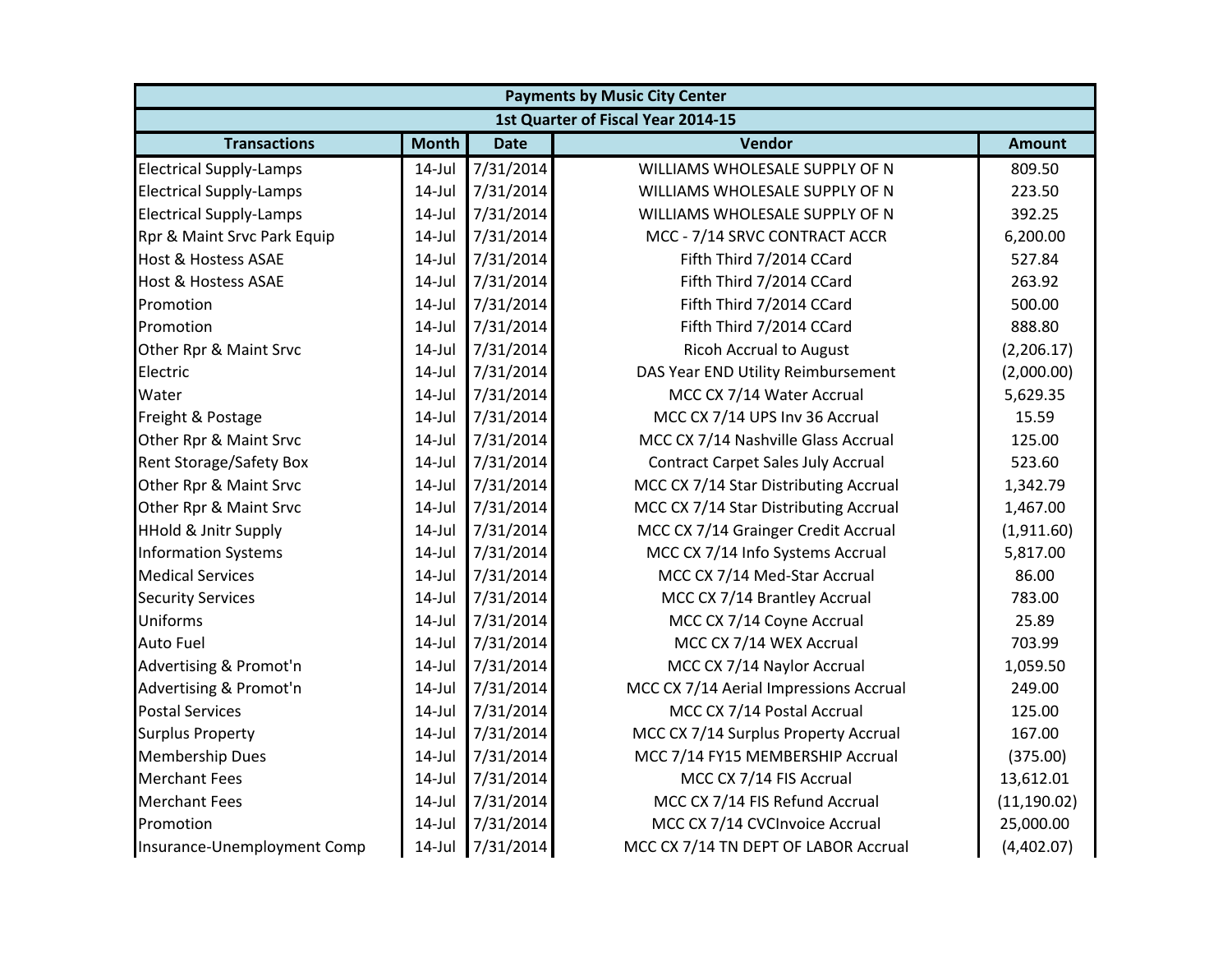|                               | <b>Payments by Music City Center</b> |             |                                             |               |  |  |
|-------------------------------|--------------------------------------|-------------|---------------------------------------------|---------------|--|--|
|                               |                                      |             | 1st Quarter of Fiscal Year 2014-15          |               |  |  |
| <b>Transactions</b>           | <b>Month</b>                         | <b>Date</b> | Vendor                                      | <b>Amount</b> |  |  |
| Transfer LOCAP reimbursement  | $14$ -Jul                            | 7/31/2014   | MCC CX 7/14 LOCAP Accrual                   | (58.33)       |  |  |
| <b>Mngt Cnsltnt Srvc</b>      | $14$ -Jul                            | 7/31/2014   | MCC CX 7/14 Inquiries Accrual               | 942.00        |  |  |
| Rpr & Maint Srvc Sprinkler    | $14$ -Jul                            | 7/31/2014   | MCC CX 7/14 Desert Fire Accrual             | 776.00        |  |  |
| Rpr & Maint Srvc Park Equip   | $14$ -Jul                            | 7/31/2014   | MCC CX 7/14 Amano McGann Accrual            | 465.00        |  |  |
| Rpr & Maint Srvc Park Equip   | $14$ -Jul                            | 7/31/2014   | MCC CX 7/14 Amano McGann Accrual            | 465.00        |  |  |
| <b>Host &amp; Hostess</b>     | $14$ -Jul                            | 7/31/2014   | MCC CX 7/14 ASAE Accrual                    | (876.00)      |  |  |
| Offc & Admin Supply           | $14$ -Jul                            | 7/31/2014   | MCC CX 7/14 A To Z Accrual                  | 83.98         |  |  |
| <b>Host &amp; Hostess</b>     | $14$ -Jul                            | 7/31/2014   | MCC CX 7/14 Centerplate Accrual             | 500.90        |  |  |
| Insurance-Buildings           | $14$ -Jul                            | 7/31/2014   | MCC CX 7/14 Water Damage Deductible Accrual | 100,000.00    |  |  |
| MIS Tech Revolving Charge     | $14$ -Jul                            | 7/31/2014   | MCC CX 7/14 MIS Revolving 1/14 Accrual      | 731.26        |  |  |
| MIS Tech Revolving Charge     | $14$ -Jul                            | 7/31/2014   | MCC CX 7/14 MIS Revolving 2/14 Accrual      | 731.26        |  |  |
| MIS Tech Revolving Charge     | $14$ -Jul                            | 7/31/2014   | MCC CX 7/14 MIS Revolving 3/14 Accrual      | 731.26        |  |  |
| MIS Tech Revolving Charge     | $14$ -Jul                            | 7/31/2014   | MCC CX 7/14 MIS Revolving 4/14 Accrual      | 731.26        |  |  |
| MIS Tech Revolving Charge     | $14$ -Jul                            | 7/31/2014   | MCC CX 7/14 MIS Revolving 5/14 Accrual      | 731.26        |  |  |
| MIS Tech Revolving Charge     | $14$ -Jul                            | 7/31/2014   | MCC CX 7/14 MIS Revolving 6/14 Accrual      | 731.26        |  |  |
| <b>Total</b>                  |                                      | $14$ -Jul   |                                             | 1,365,375.14  |  |  |
| <b>Regular Pay</b>            | 14-Aug                               | 8/1/2014    | Payroll Labor Distribution                  | 23,513.04     |  |  |
| Leave Pay                     | 14-Aug                               | 8/1/2014    | Payroll Labor Distribution                  | 422.52        |  |  |
| Overtime Pay                  | 14-Aug                               | 8/1/2014    | Payroll Labor Distribution                  | 82.10         |  |  |
| <b>Employer OASDI</b>         | 14-Aug                               | 8/1/2014    | <b>Actual Burden Journal Entries</b>        | 1,427.47      |  |  |
| <b>Employer SSN Medical</b>   | 14-Aug                               | 8/1/2014    | <b>Actual Burden Journal Entries</b>        | 333.83        |  |  |
| <b>Employer Group Health</b>  | 14-Aug                               | 8/1/2014    | <b>Actual Burden Journal Entries</b>        | 3,582.19      |  |  |
| <b>Employer Dental Group</b>  | 14-Aug                               | 8/1/2014    | <b>Actual Burden Journal Entries</b>        | 151.30        |  |  |
| <b>Employer Group Life</b>    | 14-Aug                               | 8/1/2014    | <b>Actual Burden Journal Entries</b>        | 183.18        |  |  |
| Cafe Plan Pre-Tax Savings     | 14-Aug                               | 8/1/2014    | <b>Actual Burden Journal Entries</b>        | 98.85         |  |  |
| CCA Employer 401K Plan        | 14-Aug                               | 8/1/2014    | <b>Actual Burden Journal Entries</b>        | 560.14        |  |  |
| Allowance-Cell/Mobile Devices | 14-Aug                               | 8/1/2014    | Payroll Labor Distribution                  | 314.96        |  |  |
| Other Rpr & Maint Srvc        | 14-Aug                               | 8/1/2014    | <b>Ricoh Accrual to August</b>              | 2,206.17      |  |  |
| <b>Regular Pay</b>            | 14-Aug                               | 8/1/2014    | Payroll Labor Distribution                  | 4,516.79      |  |  |
| Leave Pay                     | 14-Aug                               | 8/1/2014    | Payroll Labor Distribution                  | 548.31        |  |  |
| <b>Overtime Pay</b>           | $14$ -Aug                            | 8/1/2014    | Payroll Labor Distribution                  | 16.46         |  |  |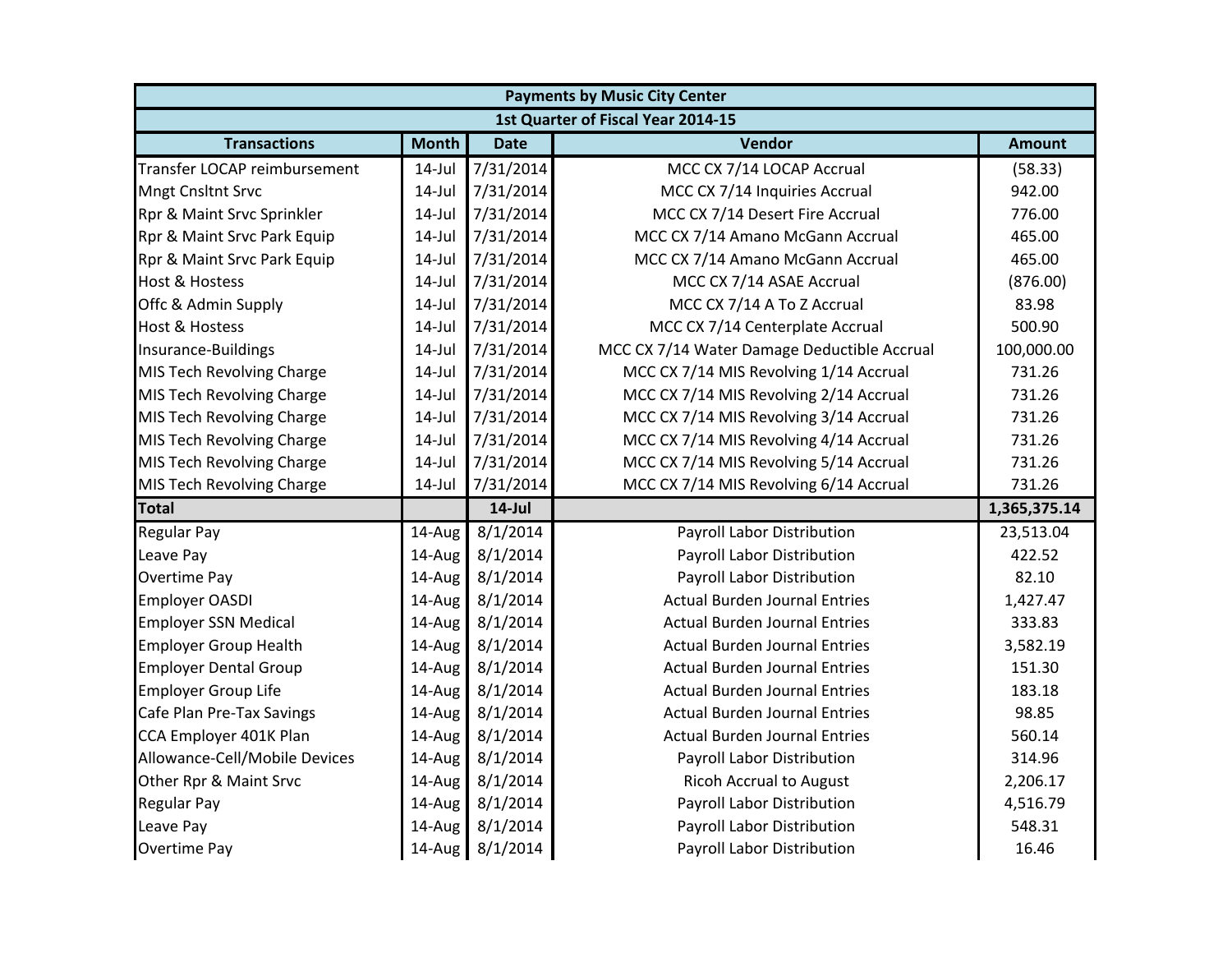| <b>Payments by Music City Center</b> |              |             |                                           |               |  |  |
|--------------------------------------|--------------|-------------|-------------------------------------------|---------------|--|--|
|                                      |              |             | 1st Quarter of Fiscal Year 2014-15        |               |  |  |
| <b>Transactions</b>                  | <b>Month</b> | <b>Date</b> | Vendor                                    | <b>Amount</b> |  |  |
| <b>Employer OASDI</b>                | 14-Aug       | 8/1/2014    | <b>Actual Burden Journal Entries</b>      | 297.24        |  |  |
| <b>Employer SSN Medical</b>          | 14-Aug       | 8/1/2014    | <b>Actual Burden Journal Entries</b>      | 69.51         |  |  |
| <b>Employer Group Health</b>         | 14-Aug       | 8/1/2014    | <b>Actual Burden Journal Entries</b>      | 981.37        |  |  |
| <b>Employer Dental Group</b>         | 14-Aug       | 8/1/2014    | <b>Actual Burden Journal Entries</b>      | 24.74         |  |  |
| <b>Employer Group Life</b>           | 14-Aug       | 8/1/2014    | <b>Actual Burden Journal Entries</b>      | 35.50         |  |  |
| <b>Employer Pension</b>              | 14-Aug       | 8/1/2014    | <b>Actual Burden Journal Entries</b>      | 914.02        |  |  |
| Cafe Plan Pre-Tax Savings            | 14-Aug       | 8/1/2014    | <b>Actual Burden Journal Entries</b>      | 27.62         |  |  |
| Allowance-Cell/Mobile Devices        | 14-Aug       | 8/1/2014    | Payroll Labor Distribution                | 78.74         |  |  |
| <b>Regular Pay</b>                   | 14-Aug       | 8/1/2014    | Payroll Labor Distribution                | 28,830.36     |  |  |
| Leave Pay                            | 14-Aug       | 8/1/2014    | Payroll Labor Distribution                | 534.78        |  |  |
| Overtime Pay                         | 14-Aug       | 8/1/2014    | Payroll Labor Distribution                | 2,030.47      |  |  |
| <b>Employer OASDI</b>                | 14-Aug       | 8/1/2014    | <b>Actual Burden Journal Entries</b>      | 1,876.38      |  |  |
| <b>Employer SSN Medical</b>          | 14-Aug       | 8/1/2014    | <b>Actual Burden Journal Entries</b>      | 438.82        |  |  |
| <b>Employer Group Health</b>         | 14-Aug       | 8/1/2014    | <b>Actual Burden Journal Entries</b>      | 3,636.21      |  |  |
| <b>Employer Dental Group</b>         | 14-Aug       | 8/1/2014    | <b>Actual Burden Journal Entries</b>      | 193.72        |  |  |
| <b>Employer Group Life</b>           | 14-Aug       | 8/1/2014    | <b>Actual Burden Journal Entries</b>      | 211.58        |  |  |
| Cafe Plan Pre-Tax Savings            | 14-Aug       | 8/1/2014    | <b>Actual Burden Journal Entries</b>      | 98.17         |  |  |
| CCA Employer 401K Plan               | 14-Aug       | 8/1/2014    | <b>Actual Burden Journal Entries</b>      | 828.58        |  |  |
| Electric                             | 14-Aug       | 8/1/2014    | DAS Year END Utility Reimbursement        | 2,000.00      |  |  |
| Water                                | 14-Aug       | 8/1/2014    | MCC CX 7/14 Water Accrual                 | (5,629.35)    |  |  |
| Allowance-Cell/Mobile Devices        | 14-Aug       | 8/1/2014    | Payroll Labor Distribution                | 162.74        |  |  |
| Postage & Delivery Srvc              | 14-Aug       | 8/1/2014    | MCC CX 7/14 UPS Inv 36 Accrual            | (15.59)       |  |  |
| Other Rpr & Maint Srvc               | 14-Aug       | 8/1/2014    | MCC CX 7/14 Nashville Glass Accrual       | (125.00)      |  |  |
| <b>Small Equipment Supply</b>        | 14-Aug       | 8/1/2014    | W W GRAINGER (P#)                         | 92.25         |  |  |
| <b>Rent Storage/Safety Box</b>       | 14-Aug       | 8/1/2014    | <b>Contract Carpet Sales July Accrual</b> | (523.60)      |  |  |
| <b>Regular Pay</b>                   | 14-Aug       | 8/1/2014    | Payroll Labor Distribution                | 33,476.94     |  |  |
| Leave Pay                            | 14-Aug       | 8/1/2014    | Payroll Labor Distribution                | 4,915.93      |  |  |
| <b>Holiday Pay</b>                   | 14-Aug       | 8/1/2014    | Payroll Labor Distribution                | 92.40         |  |  |
| Overtime Pay                         | 14-Aug       | 8/1/2014    | Payroll Labor Distribution                | 289.42        |  |  |
| <b>Employer OASDI</b>                | 14-Aug       | 8/1/2014    | <b>Actual Burden Journal Entries</b>      | 2,221.41      |  |  |
| <b>Employer SSN Medical</b>          | 14-Aug       | 8/1/2014    | <b>Actual Burden Journal Entries</b>      | 519.50        |  |  |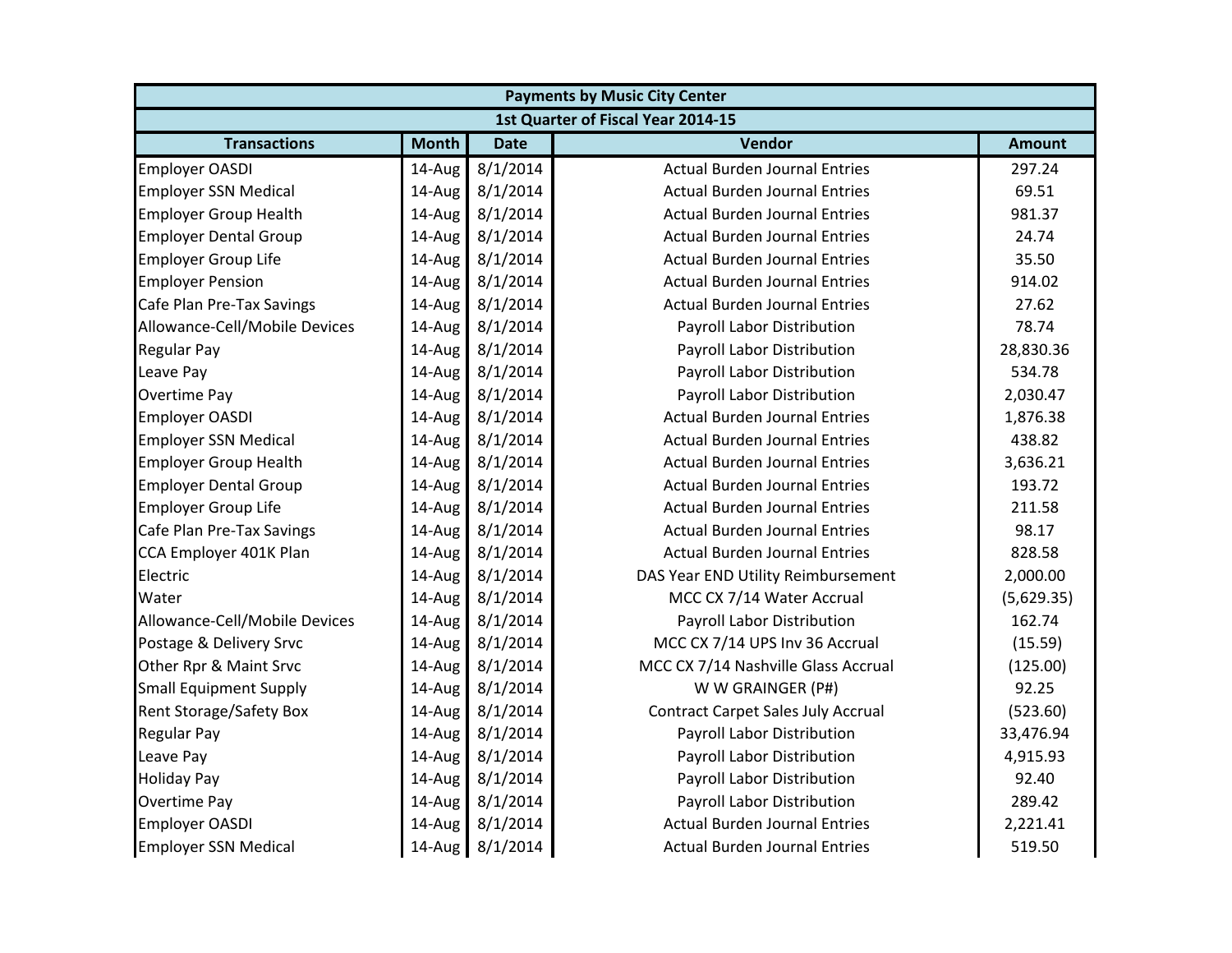|                                 | <b>Payments by Music City Center</b> |             |                                       |               |  |  |
|---------------------------------|--------------------------------------|-------------|---------------------------------------|---------------|--|--|
|                                 |                                      |             | 1st Quarter of Fiscal Year 2014-15    |               |  |  |
| <b>Transactions</b>             | <b>Month</b>                         | <b>Date</b> | Vendor                                | <b>Amount</b> |  |  |
| <b>Employer Group Health</b>    | 14-Aug                               | 8/1/2014    | <b>Actual Burden Journal Entries</b>  | 8,792.10      |  |  |
| <b>Employer Dental Group</b>    | 14-Aug                               | 8/1/2014    | <b>Actual Burden Journal Entries</b>  | 377.54        |  |  |
| <b>Employer Group Life</b>      | 14-Aug                               | 8/1/2014    | <b>Actual Burden Journal Entries</b>  | 438.78        |  |  |
| Cafe Plan Pre-Tax Savings       | 14-Aug                               | 8/1/2014    | <b>Actual Burden Journal Entries</b>  | 232.53        |  |  |
| CCA Employer 401K Plan          | 14-Aug                               | 8/1/2014    | <b>Actual Burden Journal Entries</b>  | 877.40        |  |  |
| Allowance-Cell/Mobile Devices   | 14-Aug                               | 8/1/2014    | Payroll Labor Distribution            | 118.11        |  |  |
| Other Rpr & Maint Srvc          | 14-Aug                               | 8/1/2014    | MCC CX 7/14 Star Distributing Accrual | (1,342.79)    |  |  |
| Other Rpr & Maint Srvc          | 14-Aug                               | 8/1/2014    | MCC CX 7/14 Star Distributing Accrual | (1,467.00)    |  |  |
| <b>HHold &amp; Jnitr Supply</b> | 14-Aug                               | 8/1/2014    | MCC CX 7/14 Grainger Credit Accrual   | 1,911.60      |  |  |
| Auto Oil/Lubricants             | 14-Aug                               | 8/1/2014    | <b>FERRELLGAS (ACH)</b>               | 179.90        |  |  |
| <b>Regular Pay</b>              | 14-Aug                               | 8/1/2014    | Payroll Labor Distribution            | 3,273.43      |  |  |
| Leave Pay                       | 14-Aug                               | 8/1/2014    | Payroll Labor Distribution            | 396.75        |  |  |
| <b>Holiday Pay</b>              | 14-Aug                               | 8/1/2014    | Payroll Labor Distribution            | 128.00        |  |  |
| <b>Overtime Pay</b>             | 14-Aug                               | 8/1/2014    | Payroll Labor Distribution            | 84.20         |  |  |
| <b>Employer OASDI</b>           | 14-Aug                               | 8/1/2014    | <b>Actual Burden Journal Entries</b>  | 222.51        |  |  |
| <b>Employer SSN Medical</b>     | 14-Aug                               | 8/1/2014    | <b>Actual Burden Journal Entries</b>  | 52.03         |  |  |
| <b>Employer Group Health</b>    | 14-Aug                               | 8/1/2014    | <b>Actual Burden Journal Entries</b>  | 831.76        |  |  |
| <b>Employer Dental Group</b>    | 14-Aug                               | 8/1/2014    | <b>Actual Burden Journal Entries</b>  | 35.35         |  |  |
| <b>Employer Group Life</b>      | 14-Aug                               | 8/1/2014    | <b>Actual Burden Journal Entries</b>  | 35.49         |  |  |
| <b>Employer Pension</b>         | 14-Aug                               | 8/1/2014    | <b>Actual Burden Journal Entries</b>  | 241.31        |  |  |
| Cafe Plan Pre-Tax Savings       | 14-Aug                               | 8/1/2014    | <b>Actual Burden Journal Entries</b>  | 22.30         |  |  |
| CCA Employer 401K Plan          | 14-Aug                               | 8/1/2014    | <b>Actual Burden Journal Entries</b>  | 50.36         |  |  |
| <b>Information Systems</b>      | 14-Aug                               | 8/1/2014    | MCC CX 7/14 Info Systems Accrual      | (5,817.00)    |  |  |
| <b>Regular Pay</b>              | 14-Aug                               | 8/1/2014    | Payroll Labor Distribution            | 9,748.18      |  |  |
| Leave Pay                       | 14-Aug                               | 8/1/2014    | Payroll Labor Distribution            | 70.48         |  |  |
| <b>Overtime Pay</b>             | 14-Aug                               | 8/1/2014    | Payroll Labor Distribution            | 162.19        |  |  |
| <b>Employer OASDI</b>           | 14-Aug                               | 8/1/2014    | <b>Actual Burden Journal Entries</b>  | 588.35        |  |  |
| <b>Employer SSN Medical</b>     | 14-Aug                               | 8/1/2014    | <b>Actual Burden Journal Entries</b>  | 137.61        |  |  |
| <b>Employer Group Health</b>    | 14-Aug                               | 8/1/2014    | <b>Actual Burden Journal Entries</b>  | 2,003.78      |  |  |
| <b>Employer Dental Group</b>    | 14-Aug                               | 8/1/2014    | <b>Actual Burden Journal Entries</b>  | 66.46         |  |  |
| <b>Employer Group Life</b>      | 14-Aug                               | 8/1/2014    | <b>Actual Burden Journal Entries</b>  | 83.78         |  |  |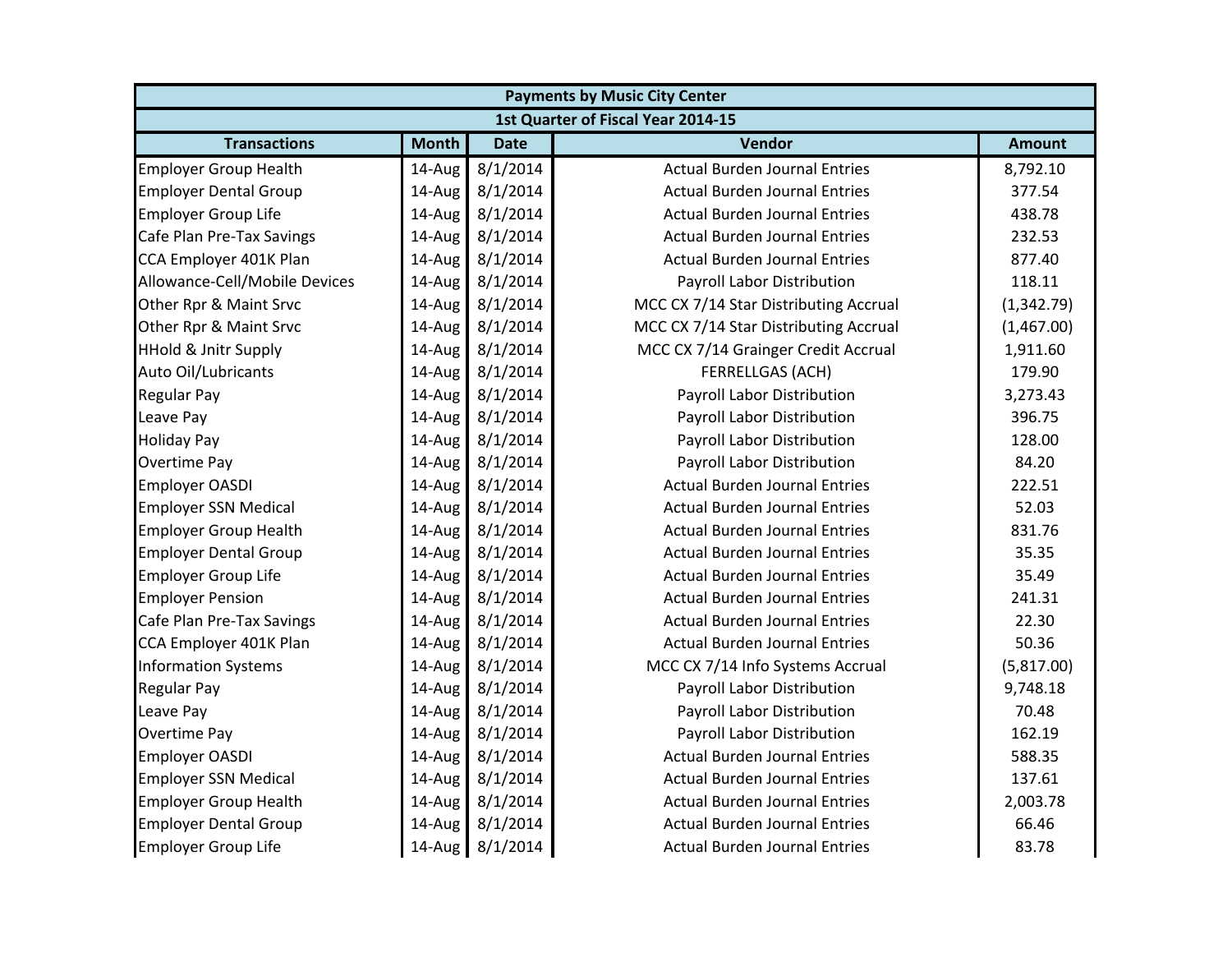| <b>Payments by Music City Center</b> |              |             |                                      |               |  |
|--------------------------------------|--------------|-------------|--------------------------------------|---------------|--|
|                                      |              |             | 1st Quarter of Fiscal Year 2014-15   |               |  |
| <b>Transactions</b>                  | <b>Month</b> | <b>Date</b> | Vendor                               | <b>Amount</b> |  |
| Cafe Plan Pre-Tax Savings            | 14-Aug       | 8/1/2014    | <b>Actual Burden Journal Entries</b> | 40.06         |  |
| CCA Employer 401K Plan               | 14-Aug       | 8/1/2014    | <b>Actual Burden Journal Entries</b> | 338.36        |  |
| <b>Internet Services</b>             | $14$ -Aug    | 8/1/2014    | MCN INTERACTIVE LLC (ACH)            | 209.95        |  |
| Allowance-Cell/Mobile Devices        | 14-Aug       | 8/1/2014    | Payroll Labor Distribution           | 39.37         |  |
| <b>Regular Pay</b>                   | 14-Aug       | 8/1/2014    | Payroll Labor Distribution           | 5,720.80      |  |
| Employer OASDI                       | 14-Aug       | 8/1/2014    | <b>Actual Burden Journal Entries</b> | 338.99        |  |
| <b>Employer SSN Medical</b>          | 14-Aug       | 8/1/2014    | <b>Actual Burden Journal Entries</b> | 79.29         |  |
| <b>Employer Group Health</b>         | 14-Aug       | 8/1/2014    | <b>Actual Burden Journal Entries</b> | 793.50        |  |
| <b>Employer Dental Group</b>         | 14-Aug       | 8/1/2014    | <b>Actual Burden Journal Entries</b> | 28.28         |  |
| <b>Employer Group Life</b>           | 14-Aug       | 8/1/2014    | <b>Actual Burden Journal Entries</b> | 28.40         |  |
| <b>Employer Pension</b>              | 14-Aug       | 8/1/2014    | <b>Actual Burden Journal Entries</b> | 1,029.00      |  |
| <b>FSA Pre-Tax Savings</b>           | 14-Aug       | 8/1/2014    | <b>Actual Burden Journal Entries</b> | 3.19          |  |
| Cafe Plan Pre-Tax Savings            | 14-Aug       | 8/1/2014    | <b>Actual Burden Journal Entries</b> | 22.04         |  |
| Allowance-Cell/Mobile Devices        | 14-Aug       | 8/1/2014    | Payroll Labor Distribution           | 78.74         |  |
| <b>Regular Pay</b>                   | $14$ -Aug    | 8/1/2014    | Payroll Labor Distribution           | 25,604.23     |  |
| Leave Pay                            | 14-Aug       | 8/1/2014    | Payroll Labor Distribution           | 1,464.14      |  |
| <b>Holiday Pay</b>                   | 14-Aug       | 8/1/2014    | Payroll Labor Distribution           | 367.20        |  |
| <b>Overtime Pay</b>                  | 14-Aug       | 8/1/2014    | Payroll Labor Distribution           | 581.32        |  |
| <b>Employer OASDI</b>                | 14-Aug       | 8/1/2014    | <b>Actual Burden Journal Entries</b> | 1,643.99      |  |
| <b>Employer SSN Medical</b>          | $14$ -Aug    | 8/1/2014    | <b>Actual Burden Journal Entries</b> | 384.49        |  |
| <b>Employer Group Health</b>         | 14-Aug       | 8/1/2014    | <b>Actual Burden Journal Entries</b> | 4,590.60      |  |
| <b>Employer Dental Group</b>         | 14-Aug       | 8/1/2014    | <b>Actual Burden Journal Entries</b> | 172.50        |  |
| <b>Employer Group Life</b>           | 14-Aug       | 8/1/2014    | <b>Actual Burden Journal Entries</b> | 227.91        |  |
| <b>Employer Pension</b>              | 14-Aug       | 8/1/2014    | <b>Actual Burden Journal Entries</b> | 230.06        |  |
| Cafe Plan Pre-Tax Savings            | 14-Aug       | 8/1/2014    | <b>Actual Burden Journal Entries</b> | 128.23        |  |
| CCA Employer 401K Plan               | $14$ -Aug    | 8/1/2014    | <b>Actual Burden Journal Entries</b> | 468.75        |  |
| <b>Medical Services</b>              | $14$ -Aug    | 8/1/2014    | MCC CX 7/14 Med-Star Accrual         | (86.00)       |  |
| <b>Security Services</b>             | 14-Aug       | 8/1/2014    | MCC CX 7/14 Brantley Accrual         | (783.00)      |  |
| <b>Uniform Cleaning Service</b>      | 14-Aug       | 8/1/2014    | MCC CX 7/14 Coyne Accrual            | (25.89)       |  |
| Allowance-Cell/Mobile Devices        | 14-Aug       | 8/1/2014    | Payroll Labor Distribution           | 196.85        |  |
| Auto Fuel                            | 14-Aug       | 8/1/2014    | MCC CX 7/14 WEX Accrual              | (703.99)      |  |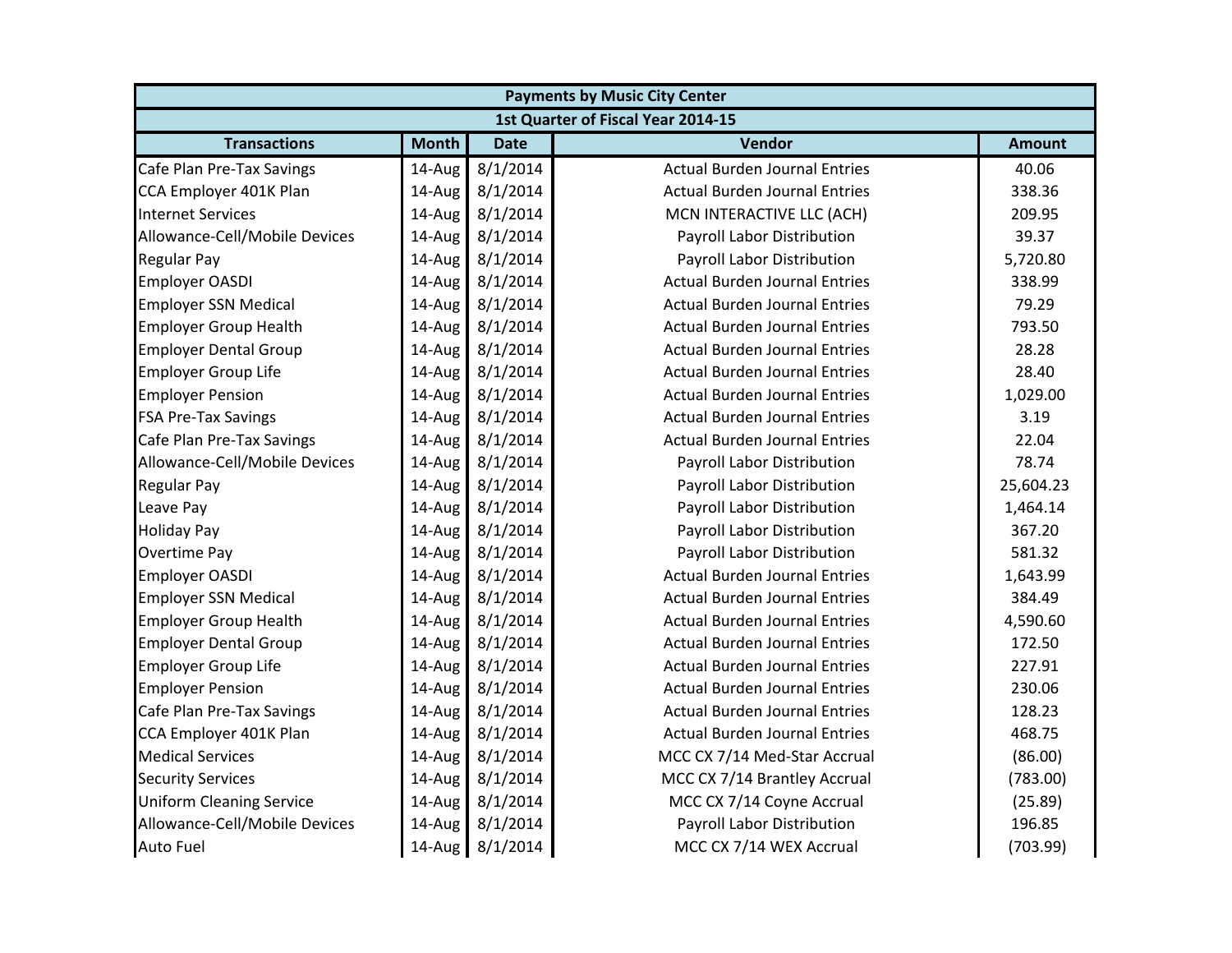|                               | <b>Payments by Music City Center</b> |             |                                      |               |  |  |  |
|-------------------------------|--------------------------------------|-------------|--------------------------------------|---------------|--|--|--|
|                               |                                      |             | 1st Quarter of Fiscal Year 2014-15   |               |  |  |  |
| <b>Transactions</b>           | <b>Month</b>                         | <b>Date</b> | Vendor                               | <b>Amount</b> |  |  |  |
| <b>Regular Pay</b>            | 14-Aug                               | 8/1/2014    | Payroll Labor Distribution           | 3,726.14      |  |  |  |
| Leave Pay                     | 14-Aug                               | 8/1/2014    | Payroll Labor Distribution           | 367.20        |  |  |  |
| <b>Holiday Pay</b>            | 14-Aug                               | 8/1/2014    | Payroll Labor Distribution           | 152.00        |  |  |  |
| <b>Overtime Pay</b>           | 14-Aug                               | 8/1/2014    | Payroll Labor Distribution           | 111.15        |  |  |  |
| <b>Employer OASDI</b>         | 14-Aug                               | 8/1/2014    | <b>Actual Burden Journal Entries</b> | 238.80        |  |  |  |
| <b>Employer SSN Medical</b>   | 14-Aug                               | 8/1/2014    | <b>Actual Burden Journal Entries</b> | 55.83         |  |  |  |
| <b>Employer Group Health</b>  | 14-Aug                               | 8/1/2014    | <b>Actual Burden Journal Entries</b> | 1,354.50      |  |  |  |
| <b>Employer Dental Group</b>  | 14-Aug                               | 8/1/2014    | <b>Actual Burden Journal Entries</b> | 42.42         |  |  |  |
| <b>Employer Group Life</b>    | 14-Aug                               | 8/1/2014    | <b>Actual Burden Journal Entries</b> | 42.60         |  |  |  |
| <b>Employer Pension</b>       | 14-Aug                               | 8/1/2014    | <b>Actual Burden Journal Entries</b> | 705.17        |  |  |  |
| Cafe Plan Pre-Tax Savings     | 14-Aug                               | 8/1/2014    | <b>Actual Burden Journal Entries</b> | 37.43         |  |  |  |
| <b>Regular Pay</b>            | 14-Aug                               | 8/1/2014    | Payroll Labor Distribution           | 7,148.00      |  |  |  |
| Overtime Pay                  | 14-Aug                               | 8/1/2014    | Payroll Labor Distribution           | 27.29         |  |  |  |
| <b>Employer OASDI</b>         | 14-Aug                               | 8/1/2014    | <b>Actual Burden Journal Entries</b> | 431.74        |  |  |  |
| <b>Employer SSN Medical</b>   | 14-Aug                               | 8/1/2014    | <b>Actual Burden Journal Entries</b> | 100.97        |  |  |  |
| <b>Employer Group Health</b>  | 14-Aug                               | 8/1/2014    | <b>Actual Burden Journal Entries</b> | 795.00        |  |  |  |
| <b>Employer Dental Group</b>  | 14-Aug                               | 8/1/2014    | <b>Actual Burden Journal Entries</b> | 28.28         |  |  |  |
| <b>Employer Group Life</b>    | 14-Aug                               | 8/1/2014    | <b>Actual Burden Journal Entries</b> | 42.60         |  |  |  |
| Cafe Plan Pre-Tax Savings     | 14-Aug                               | 8/1/2014    | <b>Actual Burden Journal Entries</b> | 21.72         |  |  |  |
| CCA Employer 401K Plan        | 14-Aug                               | 8/1/2014    | <b>Actual Burden Journal Entries</b> | 287.01        |  |  |  |
| Allowance-Cell/Mobile Devices | 14-Aug                               | 8/1/2014    | Payroll Labor Distribution           | 78.74         |  |  |  |
| Advertising & Promot'n        | 14-Aug                               | 8/1/2014    | MCC CX 7/14 Naylor Accrual           | (1,059.50)    |  |  |  |
| <b>Host &amp; Hostess</b>     | 14-Aug                               | 8/1/2014    | <b>BLINK MARKETING INC (ACH)</b>     | 117.65        |  |  |  |
| <b>Host &amp; Hostess</b>     | 14-Aug                               | 8/1/2014    | <b>BLINK MARKETING INC (ACH)</b>     | 2,720.00      |  |  |  |
| <b>Host &amp; Hostess</b>     | 14-Aug                               | 8/1/2014    | <b>BLINK MARKETING INC (ACH)</b>     | 180.00        |  |  |  |
| <b>Regular Pay</b>            | 14-Aug                               | 8/1/2014    | Payroll Labor Distribution           | 14,816.72     |  |  |  |
| Leave Pay                     | 14-Aug                               | 8/1/2014    | Payroll Labor Distribution           | 2,524.08      |  |  |  |
| <b>Overtime Pay</b>           | 14-Aug                               | 8/1/2014    | Payroll Labor Distribution           | 51.11         |  |  |  |
| <b>Employer OASDI</b>         | 14-Aug                               | 8/1/2014    | <b>Actual Burden Journal Entries</b> | 1,054.81      |  |  |  |
| <b>Employer SSN Medical</b>   | 14-Aug                               | 8/1/2014    | <b>Actual Burden Journal Entries</b> | 246.70        |  |  |  |
| <b>Employer Group Health</b>  | 14-Aug                               | 8/1/2014    | <b>Actual Burden Journal Entries</b> | 1,266.00      |  |  |  |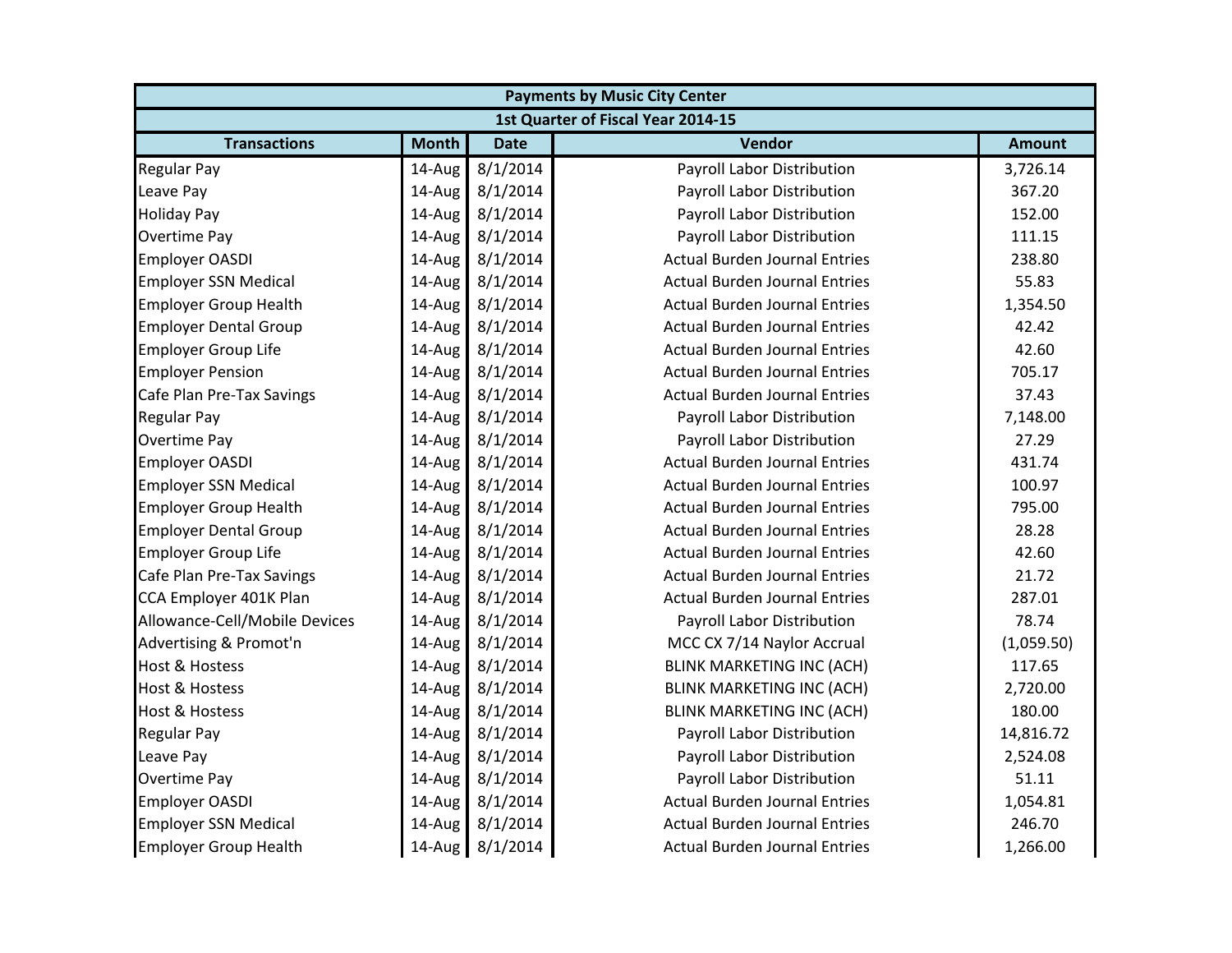|                               | <b>Payments by Music City Center</b> |             |                                        |               |  |  |
|-------------------------------|--------------------------------------|-------------|----------------------------------------|---------------|--|--|
|                               |                                      |             | 1st Quarter of Fiscal Year 2014-15     |               |  |  |
| <b>Transactions</b>           | <b>Month</b>                         | <b>Date</b> | Vendor                                 | <b>Amount</b> |  |  |
| <b>Employer Dental Group</b>  | 14-Aug                               | 8/1/2014    | <b>Actual Burden Journal Entries</b>   | 70.70         |  |  |
| <b>Employer Group Life</b>    | 14-Aug                               | 8/1/2014    | <b>Actual Burden Journal Entries</b>   | 85.20         |  |  |
| <b>Employer Pension</b>       | 14-Aug                               | 8/1/2014    | <b>Actual Burden Journal Entries</b>   | 3,128.27      |  |  |
| <b>FSA Pre-Tax Savings</b>    | 14-Aug                               | 8/1/2014    | <b>Actual Burden Journal Entries</b>   | 11.47         |  |  |
| Cafe Plan Pre-Tax Savings     | 14-Aug                               | 8/1/2014    | <b>Actual Burden Journal Entries</b>   | 35.30         |  |  |
| Allowance-Cell/Mobile Devices | 14-Aug                               | 8/1/2014    | Payroll Labor Distribution             | 241.48        |  |  |
| <b>Regular Pay</b>            | 14-Aug                               | 8/1/2014    | Payroll Labor Distribution             | 3,496.32      |  |  |
| Overtime Pay                  | 14-Aug                               | 8/1/2014    | Payroll Labor Distribution             | 2.81          |  |  |
| <b>Employer OASDI</b>         | 14-Aug                               | 8/1/2014    | <b>Actual Burden Journal Entries</b>   | 207.26        |  |  |
| <b>Employer SSN Medical</b>   | 14-Aug                               | 8/1/2014    | <b>Actual Burden Journal Entries</b>   | 48.47         |  |  |
| <b>Employer Group Health</b>  | 14-Aug                               | 8/1/2014    | <b>Actual Burden Journal Entries</b>   | 469.50        |  |  |
| <b>Employer Dental Group</b>  | 14-Aug                               | 8/1/2014    | <b>Actual Burden Journal Entries</b>   | 28.28         |  |  |
| <b>Employer Group Life</b>    | 14-Aug                               | 8/1/2014    | <b>Actual Burden Journal Entries</b>   | 28.40         |  |  |
| Cafe Plan Pre-Tax Savings     | 14-Aug                               | 8/1/2014    | <b>Actual Burden Journal Entries</b>   | 14.96         |  |  |
| CCA Employer 401K Plan        | 14-Aug                               | 8/1/2014    | <b>Actual Burden Journal Entries</b>   | 139.98        |  |  |
| Allowance-Cell/Mobile Devices | 14-Aug                               | 8/1/2014    | Payroll Labor Distribution             | 39.37         |  |  |
| Advertising & Promot'n        | 14-Aug                               | 8/1/2014    | MCC CX 7/14 Aerial Impressions Accrual | (249.00)      |  |  |
| <b>Postal Service</b>         | 14-Aug                               | 8/1/2014    | MCC CX 7/14 Postal Accrual             | (125.00)      |  |  |
| <b>Surplus Property</b>       | 14-Aug                               | 8/1/2014    | MCC CX 7/14 Surplus Property Accrual   | (167.00)      |  |  |
| <b>Regular Pay</b>            | 14-Aug                               | 8/1/2014    | Payroll Labor Distribution             | 11,560.80     |  |  |
| Leave Pay                     | 14-Aug                               | 8/1/2014    | Payroll Labor Distribution             | 614.06        |  |  |
| <b>Overtime Pay</b>           | 14-Aug                               | 8/1/2014    | <b>Payroll Labor Distribution</b>      | 16.79         |  |  |
| <b>Employer OASDI</b>         | 14-Aug                               | 8/1/2014    | <b>Actual Burden Journal Entries</b>   | 710.13        |  |  |
| <b>Employer SSN Medical</b>   | 14-Aug                               | 8/1/2014    | <b>Actual Burden Journal Entries</b>   | 166.06        |  |  |
| <b>Employer Group Health</b>  | 14-Aug                               | 8/1/2014    | <b>Actual Burden Journal Entries</b>   | 2,853.00      |  |  |
| <b>Employer Dental Group</b>  | $14$ -Aug                            | 8/1/2014    | <b>Actual Burden Journal Entries</b>   | 127.26        |  |  |
| <b>Employer Group Life</b>    | 14-Aug                               | 8/1/2014    | <b>Actual Burden Journal Entries</b>   | 127.80        |  |  |
| Cafe Plan Pre-Tax Savings     | 14-Aug                               | 8/1/2014    | <b>Actual Burden Journal Entries</b>   | 61.96         |  |  |
| CCA Employer 401K Plan        | 14-Aug                               | 8/1/2014    | <b>Actual Burden Journal Entries</b>   | 312.92        |  |  |
| Allowance-Cell/Mobile Devices | 14-Aug                               | 8/1/2014    | Payroll Labor Distribution             | 78.74         |  |  |
| <b>Membership Dues</b>        | 14-Aug                               | 8/1/2014    | MCC 7/14 FY15 MEMBERSHIP Accrual       | 375.00        |  |  |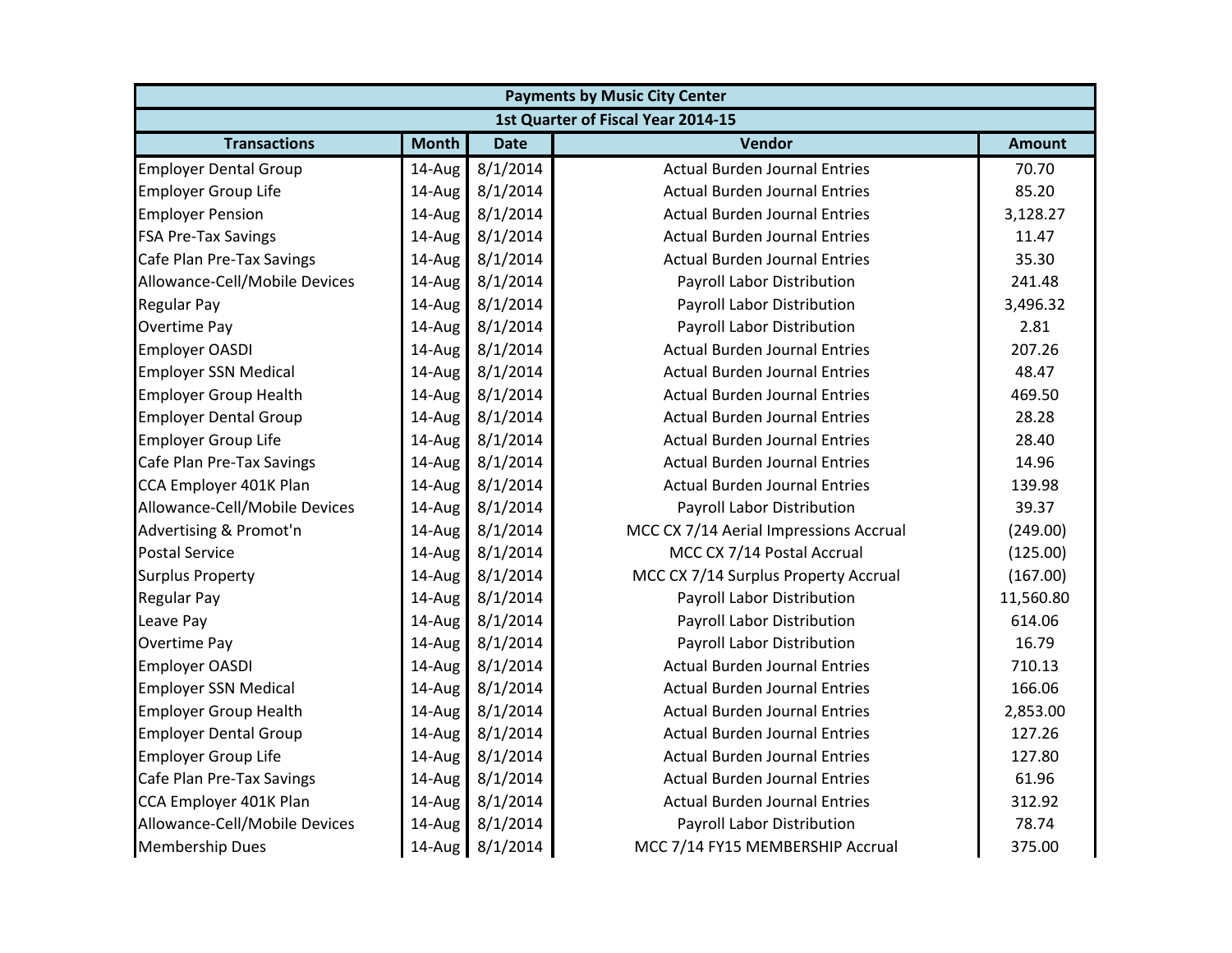| <b>Payments by Music City Center</b> |              |             |                                      |               |  |  |
|--------------------------------------|--------------|-------------|--------------------------------------|---------------|--|--|
|                                      |              |             | 1st Quarter of Fiscal Year 2014-15   |               |  |  |
| <b>Transactions</b>                  | <b>Month</b> | <b>Date</b> | Vendor                               | <b>Amount</b> |  |  |
| <b>Merchant Fees</b>                 | 14-Aug       | 8/1/2014    | MCC CX 7/14 FIS Accrual              | (13, 612.01)  |  |  |
| <b>Merchant Fees</b>                 | 14-Aug       | 8/1/2014    | MCC CX 7/14 FIS Refund Accrual       | 11,190.02     |  |  |
| Insurance-Vehicles                   | 14-Aug       | 8/1/2014    | MCC 08/14 INSURANCE RCLS             | 1,251.25      |  |  |
| Insurance-Workman's Comp             | 14-Aug       | 8/1/2014    | MCC 08/14 INSURANCE RCLS             | 8,142.58      |  |  |
| Insurance-Unemployment Comp          | 14-Aug       | 8/1/2014    | MCC CX 7/14 TN DEPT OF LABOR Accrual | 4,402.07      |  |  |
| Insurance-Liability/PropDmg          | 14-Aug       | 8/1/2014    | MCC 08/14 INSURANCE RCLS             | 11,175.17     |  |  |
| Insurance-Liability/PropDmg          | 14-Aug       | 8/1/2014    | MCC 08/14 INSURANCE RCLS             | 2,234.33      |  |  |
| Insurance-Liability/PropDmg          | 14-Aug       | 8/1/2014    | MCC 08/14 INSURANCE RCLS             | 3,329.58      |  |  |
| Insurance-Liability/PropDmg          | 14-Aug       | 8/1/2014    | MCC 08/14 INSURANCE RCLS             | 3,050.83      |  |  |
| Insurance-Liability/PropDmg          | 14-Aug       | 8/1/2014    | MCC 08/14 INSURANCE RCLS             | 2,091.67      |  |  |
| Insurance-Liability/PropDmg          | 14-Aug       | 8/1/2014    | MCC 08/14 INSURANCE RCLS             | 2,125.25      |  |  |
| Insurance-Liability/PropDmg          | 14-Aug       | 8/1/2014    | MCC 08/14 INSURANCE RCLS             | 7,039.75      |  |  |
| Insurance-Liability/PropDmg          | 14-Aug       | 8/1/2014    | MCC 08/14 INSURANCE RCLS             | 570.50        |  |  |
| Insurance-Liability/PropDmg          | 14-Aug       | 8/1/2014    | MCC 08/14 INSURANCE RCLS             | 382.67        |  |  |
| Insurance-Liability/PropDmg          | 14-Aug       | 8/1/2014    | MCC 08/14 INSURANCE RCLS             | 2,494.75      |  |  |
| Insurance-Liability/PropDmg          | 14-Aug       | 8/1/2014    | MCC 08/14 INSURANCE RCLS             | 2,194.00      |  |  |
| Insurance-Liability/PropDmg          | 14-Aug       | 8/1/2014    | MCC 08/14 INSURANCE RCLS             | 682.08        |  |  |
| Transfer LOCAP reimbursement         | 14-Aug       | 8/1/2014    | MCC CX 7/14 LOCAP Accrual            | 58.33         |  |  |
| Transfer LOCAP reimbursement         | 14-Aug       | 8/1/2014    | ADM 08/14 FY15 LOCAP                 | 58.33         |  |  |
| <b>Regular Pay</b>                   | 14-Aug       | 8/1/2014    | Payroll Labor Distribution           | 6,161.83      |  |  |
| Leave Pay                            | 14-Aug       | 8/1/2014    | Payroll Labor Distribution           | 1,024.11      |  |  |
| <b>Overtime Pay</b>                  | 14-Aug       | 8/1/2014    | Payroll Labor Distribution           | 8.93          |  |  |
| Employer OASDI                       | 14-Aug       | 8/1/2014    | <b>Actual Burden Journal Entries</b> | 432.81        |  |  |
| <b>Employer SSN Medical</b>          | 14-Aug       | 8/1/2014    | <b>Actual Burden Journal Entries</b> | 101.23        |  |  |
| <b>Employer Group Health</b>         | 14-Aug       | 8/1/2014    | <b>Actual Burden Journal Entries</b> | 795.00        |  |  |
| <b>Employer Dental Group</b>         | 14-Aug       | 8/1/2014    | <b>Actual Burden Journal Entries</b> | 42.42         |  |  |
| <b>Employer Group Life</b>           | 14-Aug       | 8/1/2014    | <b>Actual Burden Journal Entries</b> | 42.60         |  |  |
| <b>Employer Pension</b>              | 14-Aug       | 8/1/2014    | <b>Actual Burden Journal Entries</b> | 1,294.14      |  |  |
| Cafe Plan Pre-Tax Savings            | 14-Aug       | 8/1/2014    | <b>Actual Burden Journal Entries</b> | 21.72         |  |  |
| Allowance-Cell/Mobile Devices        | 14-Aug       | 8/1/2014    | Payroll Labor Distribution           | 78.74         |  |  |
| <b>Regular Pay</b>                   | 14-Aug       | 8/1/2014    | Payroll Labor Distribution           | 7,379.81      |  |  |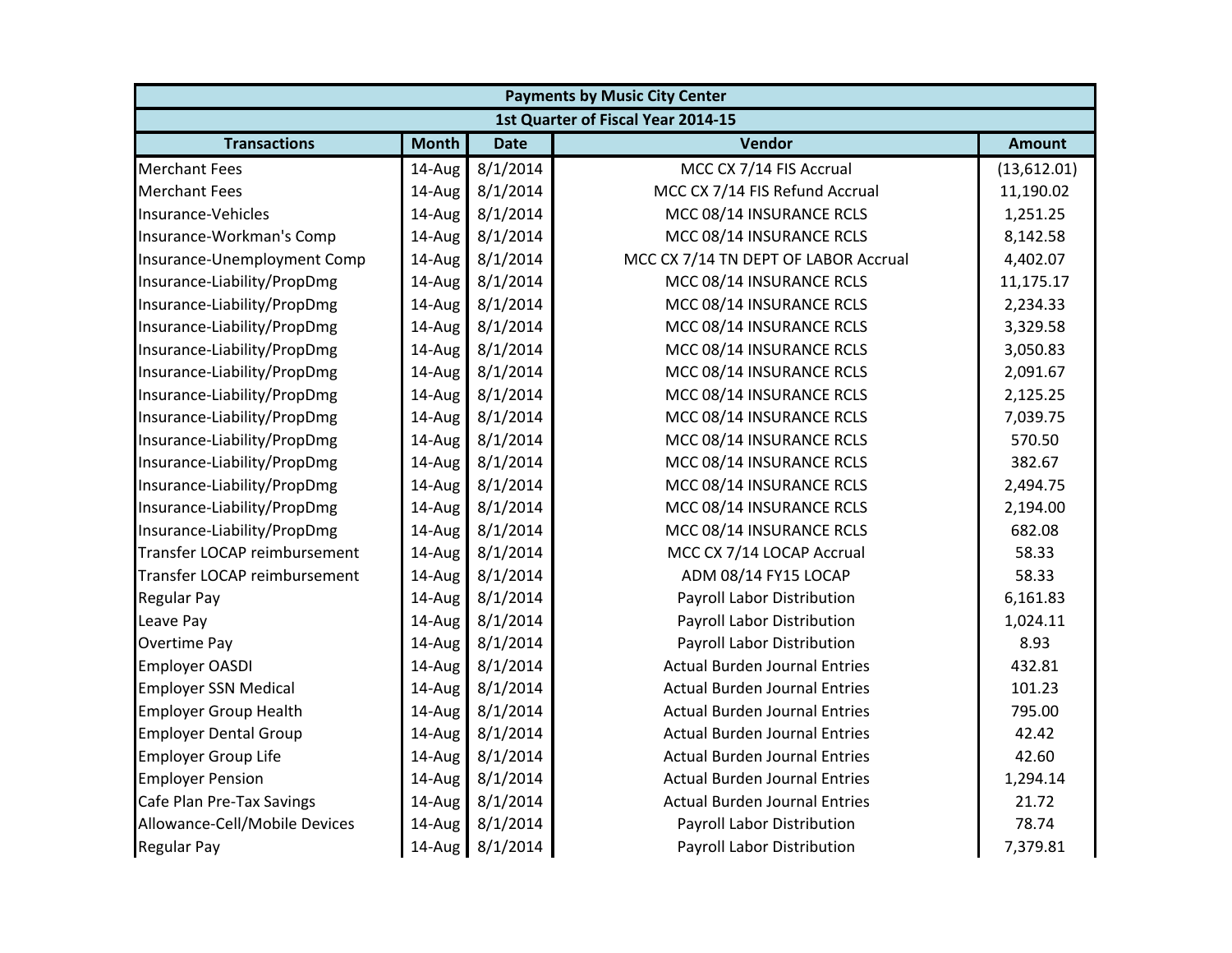| <b>Payments by Music City Center</b> |              |             |                                      |               |  |
|--------------------------------------|--------------|-------------|--------------------------------------|---------------|--|
|                                      |              |             | 1st Quarter of Fiscal Year 2014-15   |               |  |
| <b>Transactions</b>                  | <b>Month</b> | <b>Date</b> | Vendor                               | <b>Amount</b> |  |
| Leave Pay                            | 14-Aug       | 8/1/2014    | Payroll Labor Distribution           | 433.55        |  |
| <b>Overtime Pay</b>                  | 14-Aug       | 8/1/2014    | Payroll Labor Distribution           | 21.61         |  |
| <b>Employer OASDI</b>                | 14-Aug       | 8/1/2014    | <b>Actual Burden Journal Entries</b> | 488.01        |  |
| <b>Employer SSN Medical</b>          | 14-Aug       | 8/1/2014    | <b>Actual Burden Journal Entries</b> | 114.13        |  |
| <b>Employer Group Health</b>         | 14-Aug       | 8/1/2014    | <b>Actual Burden Journal Entries</b> | 235.50        |  |
| <b>Employer Dental Group</b>         | 14-Aug       | 8/1/2014    | <b>Actual Burden Journal Entries</b> | 42.42         |  |
| <b>Employer Group Life</b>           | 14-Aug       | 8/1/2014    | <b>Actual Burden Journal Entries</b> | 56.80         |  |
| Cafe Plan Pre-Tax Savings            | 14-Aug       | 8/1/2014    | <b>Actual Burden Journal Entries</b> | 6.12          |  |
| CCA Employer 401K Plan               | 14-Aug       | 8/1/2014    | <b>Actual Burden Journal Entries</b> | 313.40        |  |
| <b>Mngt Cnsltnt Srvc</b>             | 14-Aug       | 8/1/2014    | MCC CX 7/14 Inquiries Accrual        | (942.00)      |  |
| <b>Mngt Cnsltnt Srvc</b>             | 14-Aug       | 8/1/2014    | <b>CUSHION EMPLOYER SER (ACH)</b>    | 875.00        |  |
| Allowance-Cell/Mobile Devices        | 14-Aug       | 8/1/2014    | Payroll Labor Distribution           | 118.11        |  |
| <b>Regular Pay</b>                   | 14-Aug       | 8/1/2014    | Payroll Labor Distribution           | 16,542.22     |  |
| <b>Overtime Pay</b>                  | 14-Aug       | 8/1/2014    | Payroll Labor Distribution           | 93.75         |  |
| <b>Employer OASDI</b>                | 14-Aug       | 8/1/2014    | <b>Actual Burden Journal Entries</b> | 494.14        |  |
| <b>Employer SSN Medical</b>          | 14-Aug       | 8/1/2014    | <b>Actual Burden Journal Entries</b> | 234.97        |  |
| <b>Employer Group Health</b>         | 14-Aug       | 8/1/2014    | <b>Actual Burden Journal Entries</b> | 1,357.50      |  |
| <b>Employer Dental Group</b>         | 14-Aug       | 8/1/2014    | <b>Actual Burden Journal Entries</b> | 42.42         |  |
| <b>Employer Group Life</b>           | 14-Aug       | 8/1/2014    | <b>Actual Burden Journal Entries</b> | 42.60         |  |
| <b>Employer Pension</b>              | 14-Aug       | 8/1/2014    | <b>Actual Burden Journal Entries</b> | 2,992.31      |  |
| <b>FSA Pre-Tax Savings</b>           | 14-Aug       | 8/1/2014    | <b>Actual Burden Journal Entries</b> | 7.97          |  |
| Cafe Plan Pre-Tax Savings            | 14-Aug       | 8/1/2014    | <b>Actual Burden Journal Entries</b> | 37.87         |  |
| Allowance-Cell/Mobile Devices        | 14-Aug       | 8/1/2014    | Payroll Labor Distribution           | 168.00        |  |
| <b>Regular Pay</b>                   | 14-Aug       | 8/1/2014    | Payroll Labor Distribution           | 6,551.02      |  |
| Leave Pay                            | 14-Aug       | 8/1/2014    | Payroll Labor Distribution           | 284.48        |  |
| <b>Employer OASDI</b>                | 14-Aug       | 8/1/2014    | <b>Actual Burden Journal Entries</b> | 394.95        |  |
| <b>Employer SSN Medical</b>          | 14-Aug       | 8/1/2014    | <b>Actual Burden Journal Entries</b> | 92.37         |  |
| <b>Employer Group Health</b>         | 14-Aug       | 8/1/2014    | <b>Actual Burden Journal Entries</b> | 1,590.00      |  |
| <b>Employer Dental Group</b>         | 14-Aug       | 8/1/2014    | <b>Actual Burden Journal Entries</b> | 56.56         |  |
| <b>Employer Group Life</b>           | 14-Aug       | 8/1/2014    | <b>Actual Burden Journal Entries</b> | 56.80         |  |
| Cafe Plan Pre-Tax Savings            | 14-Aug       | 8/1/2014    | <b>Actual Burden Journal Entries</b> | 43.80         |  |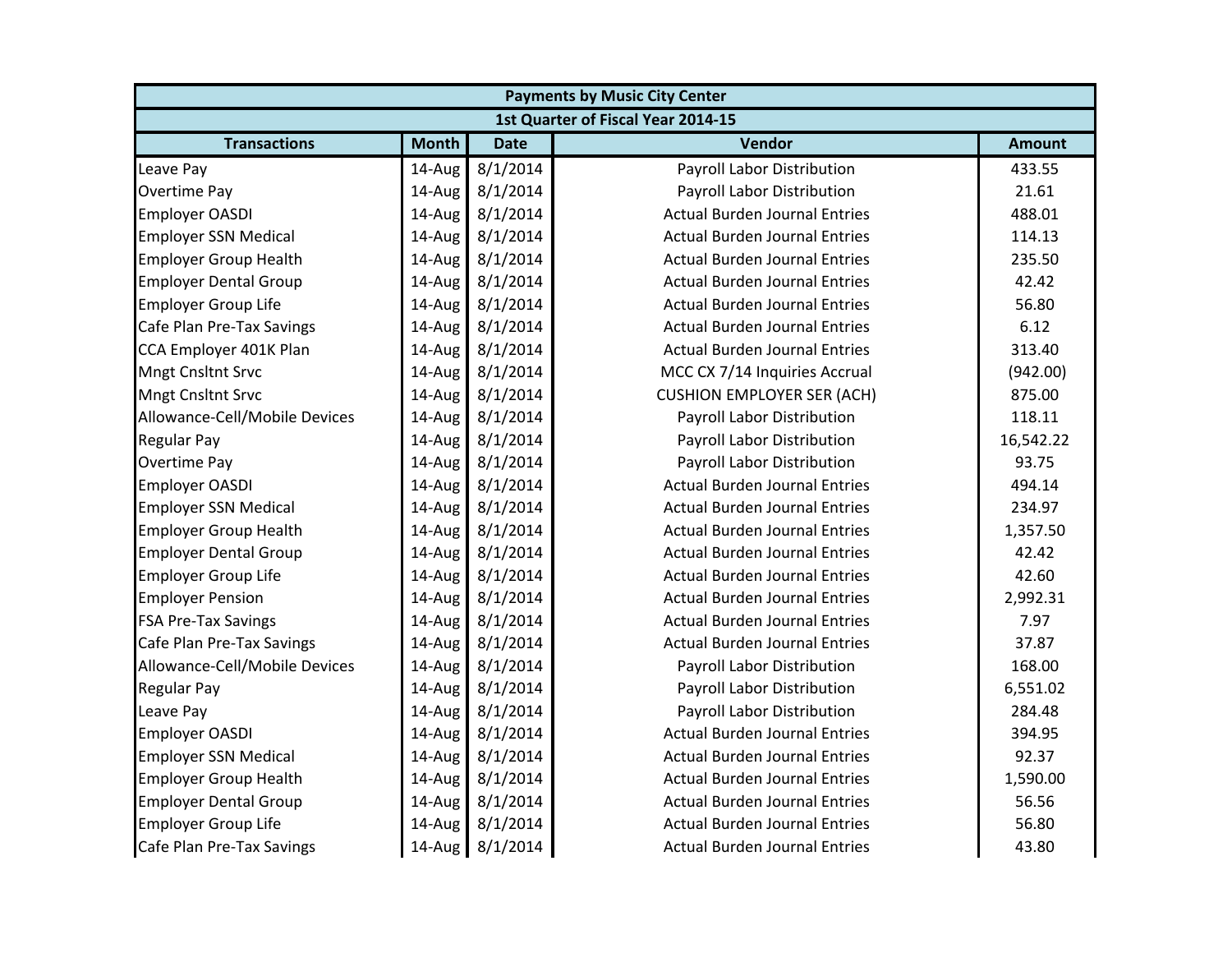| <b>Payments by Music City Center</b>   |              |             |                                             |               |  |
|----------------------------------------|--------------|-------------|---------------------------------------------|---------------|--|
|                                        |              |             | 1st Quarter of Fiscal Year 2014-15          |               |  |
| <b>Transactions</b>                    | <b>Month</b> | <b>Date</b> | Vendor                                      | <b>Amount</b> |  |
| CCA Employer 401K Plan                 | 14-Aug       | 8/1/2014    | <b>Actual Burden Journal Entries</b>        | 123.85        |  |
| Allowance-Cell/Mobile Devices          | 14-Aug       | 8/1/2014    | Payroll Labor Distribution                  | 118.11        |  |
| Rpr & Maint Srvc Access Ctrl           | 14-Aug       | 8/1/2014    | MCC - 8/14 SRVC CONTRACT RCLS               | 3,166.67      |  |
| Rpr & Maint Srvc CCTV                  | 14-Aug       | 8/1/2014    | MCC - 8/14 SRVC CONTRACT RCLS               | 4,250.00      |  |
| Rpr & Maint Srvc Air Walls             | 14-Aug       | 8/1/2014    | MCC - 8/14 SRVC CONTRACT RCLS               | 3,000.00      |  |
| <b>Rpr &amp; Maint Srvc Generators</b> | 14-Aug       | 8/1/2014    | MCC - 7/14 SRVC CONTRACT ACCR               | (625.17)      |  |
| Rpr & Maint Srvc Solar Panel           | 14-Aug       | 8/1/2014    | MCC - 8/14 SRVC CONTRACT RCLS               | 450.00        |  |
| Rpr & Maint Srvc Park Equip            | 14-Aug       | 8/1/2014    | MCC - 7/14 SRVC CONTRACT ACCR               | (6, 200.00)   |  |
| Rpr & Maint Srvc Sprinkler             | 14-Aug       | 8/1/2014    | MCC CX 7/14 Desert Fire Accrual             | (776.00)      |  |
| Rpr & Maint Srvc Park Equip            | 14-Aug       | 8/1/2014    | MCC CX 7/14 Amano McGann Accrual            | (465.00)      |  |
| Rpr & Maint Srvc Park Equip            | 14-Aug       | 8/1/2014    | MCC CX 7/14 Amano McGann Accrual            | (465.00)      |  |
| Offc & Admin Supply ASAE               | 14-Aug       | 8/1/2014    | MCC CX 7/14 ASAE Accrual                    | 876.00        |  |
| Offc & Admin Supply ASAE               | 14-Aug       | 8/1/2014    | MCC CX 7/14 A To Z Accrual                  | (83.98)       |  |
| Promotion                              | 14-Aug       | 8/1/2014    | MCC CX 7/14 CVCInvoice Accrual              | (25,000.00)   |  |
| Food & Bev-Inhouse                     | 14-Aug       | 8/1/2014    | MCC CX 7/14 Centerplate Accrual             | (500.90)      |  |
| Insurance-Buildings                    | 14-Aug       | 8/1/2014    | MCC CX 7/14 Water Damage Deductible Accrual | (100,000.00)  |  |
| MIS Tech Revolving Charge              | 14-Aug       | 8/1/2014    | MCC CX 7/14 MIS Revolving 1/14 Accrual      | (731.26)      |  |
| MIS Tech Revolving Charge              | 14-Aug       | 8/1/2014    | MCC CX 7/14 MIS Revolving 2/14 Accrual      | (731.26)      |  |
| MIS Tech Revolving Charge              | 14-Aug       | 8/1/2014    | MCC CX 7/14 MIS Revolving 3/14 Accrual      | (731.26)      |  |
| MIS Tech Revolving Charge              | 14-Aug       | 8/1/2014    | MCC CX 7/14 MIS Revolving 4/14 Accrual      | (731.26)      |  |
| MIS Tech Revolving Charge              | 14-Aug       | 8/1/2014    | MCC CX 7/14 MIS Revolving 5/14 Accrual      | (731.26)      |  |
| MIS Tech Revolving Charge              | 14-Aug       | 8/1/2014    | MCC CX 7/14 MIS Revolving 6/14 Accrual      | (731.26)      |  |
| Repair & Maint Supply                  | 14-Aug       | 8/4/2014    | W W GRAINGER (P#)                           | 54.60         |  |
| <b>HVAC Supply</b>                     | 14-Aug       | 8/4/2014    | W W GRAINGER (P#)                           | 1,304.10      |  |
| Offc & Admin Supply                    | 14-Aug       | 8/4/2014    | A Z OFFICE RESOURCE INC (ACH)               | 11.76         |  |
| Offc & Admin Supply                    | 14-Aug       | 8/4/2014    | A Z OFFICE RESOURCE INC (ACH)               | 80.98         |  |
| Offc & Admin Supply                    | 14-Aug       | 8/4/2014    | A Z OFFICE RESOURCE INC (ACH)               | 2.83          |  |
| Offc & Admin Supply                    | 14-Aug       | 8/4/2014    | A Z OFFICE RESOURCE INC (ACH)               | 56.24         |  |
| <b>Host &amp; Hostess ASAE</b>         | 14-Aug       | 8/4/2014    | A Z OFFICE RESOURCE INC (ACH)               | 83.98         |  |
| <b>Host &amp; Hostess ASAE</b>         | 14-Aug       | 8/4/2014    | W W GRAINGER (P#)                           | 75.56         |  |
| <b>HHold &amp; Jnitr Supply</b>        | 14-Aug       | 8/5/2014    | AMERICAN PAPER & TWINE CO (ACH              | 2,383.50      |  |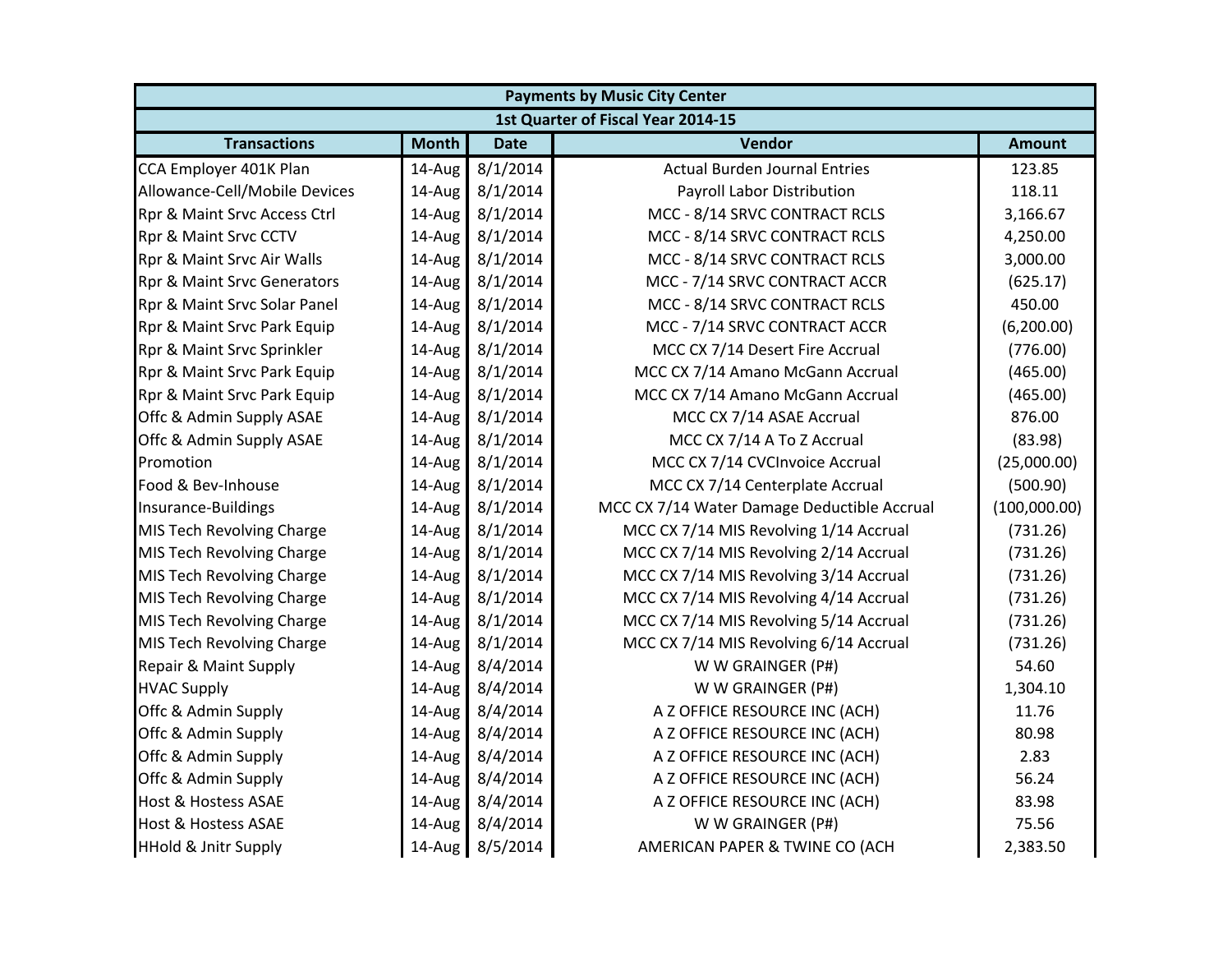|                                 | <b>Payments by Music City Center</b> |                  |                                    |               |  |  |
|---------------------------------|--------------------------------------|------------------|------------------------------------|---------------|--|--|
|                                 |                                      |                  | 1st Quarter of Fiscal Year 2014-15 |               |  |  |
| <b>Transactions</b>             | <b>Month</b>                         | <b>Date</b>      | Vendor                             | <b>Amount</b> |  |  |
| <b>HHold &amp; Jnitr Supply</b> | 14-Aug                               | 8/5/2014         | AMERICAN PAPER & TWINE CO (ACH     | 930.00        |  |  |
| <b>Small Equipment Supply</b>   | 14-Aug                               | 8/6/2014         | W W GRAINGER (P#)                  | 213.96        |  |  |
| Offc & Admin Supply             | 14-Aug                               | 8/6/2014         | A Z OFFICE RESOURCE INC (ACH)      | 17.49         |  |  |
| Offc & Admin Supply             | 14-Aug                               | 8/6/2014         | A Z OFFICE RESOURCE INC (ACH)      | 9.79          |  |  |
| Offc & Admin Supply             | 14-Aug                               | 8/6/2014         | A Z OFFICE RESOURCE INC (ACH)      | 39.99         |  |  |
| Offc & Admin Supply             | 14-Aug                               | 8/6/2014         | A Z OFFICE RESOURCE INC (ACH)      | 19.49         |  |  |
| Landscaping Srvc-Indoor         | 14-Aug                               | 8/6/2014         | PLANTS ALIVE (ACH)                 | 510.00        |  |  |
| <b>HHold &amp; Jnitr Supply</b> | 14-Aug                               | 8/7/2014         | MERCURY SUPPLY CO INC (ACH)        | 125.90        |  |  |
| <b>HHold &amp; Jnitr Supply</b> | 14-Aug                               | 8/7/2014         | MERCURY SUPPLY CO INC (ACH)        | 188.85        |  |  |
| <b>HHold &amp; Jnitr Supply</b> | 14-Aug                               | 8/8/2014         | AMERICAN PAPER & TWINE CO (ACH     | 1,061.20      |  |  |
| <b>Merchant Fees</b>            | 14-Aug                               | 8/8/2014         | 7100 MCC Credit Card               | (230.00)      |  |  |
| Employee Out-of-town Travel     | 14-Aug                               | 8/8/2014         | 7100 MCC Cash receipts             | (35.40)       |  |  |
| Offc & Admin Supply             | 14-Aug                               | 8/8/2014         | A Z OFFICE RESOURCE INC (ACH)      | 19.02         |  |  |
| Offc & Admin Supply             | 14-Aug                               | 8/8/2014         | A Z OFFICE RESOURCE INC (ACH)      | 17.25         |  |  |
| Landscaping Srvc                |                                      | 14-Aug 8/11/2014 | REED LANDSCAPING INC (ACH)         | 2,262.00      |  |  |
| Repair & Maint Supply           |                                      | 14-Aug 8/11/2014 | FERGUSON ENTERPRISES (ACH)         | 3,122.10      |  |  |
| Repair & Maint Supply           |                                      | 14-Aug 8/11/2014 | FERGUSON ENTERPRISES (ACH)         | 40.00         |  |  |
| Repair & Maint Supply           |                                      | 14-Aug 8/11/2014 | FERGUSON ENTERPRISES (ACH)         | (40.00)       |  |  |
| Repair & Maint Supply           |                                      | 14-Aug 8/11/2014 | MERCURY SUPPLY CO INC (ACH)        | 9.70          |  |  |
| Repair & Maint Supply           |                                      | 14-Aug 8/11/2014 | MERCURY SUPPLY CO INC (ACH)        | 39.90         |  |  |
| Repair & Maint Supply           |                                      | 14-Aug 8/11/2014 | MERCURY SUPPLY CO INC (ACH)        | 58.00         |  |  |
| Repair & Maint Supply           |                                      | 14-Aug 8/11/2014 | MERCURY SUPPLY CO INC (ACH)        | 198.40        |  |  |
| Repair & Maint Supply           |                                      | 14-Aug 8/11/2014 | MERCURY SUPPLY CO INC (ACH)        | 265.90        |  |  |
| Offc & Admin Supply             |                                      | 14-Aug 8/11/2014 | A Z OFFICE RESOURCE INC (ACH)      | 58.24         |  |  |
| Offc & Admin Supply             |                                      | 14-Aug 8/11/2014 | A Z OFFICE RESOURCE INC (ACH)      | 4.29          |  |  |
| Offc & Admin Supply             |                                      | 14-Aug 8/11/2014 | A Z OFFICE RESOURCE INC (ACH)      | 13.20         |  |  |
| Offc & Admin Supply             |                                      | 14-Aug 8/11/2014 | A Z OFFICE RESOURCE INC (ACH)      | 13.20         |  |  |
| Offc & Admin Supply             |                                      | 14-Aug 8/11/2014 | A Z OFFICE RESOURCE INC (ACH)      | 12.99         |  |  |
| Offc & Admin Supply             |                                      | 14-Aug 8/11/2014 | A Z OFFICE RESOURCE INC (ACH)      | 29.52         |  |  |
| Offc & Admin Supply             |                                      | 14-Aug 8/11/2014 | A Z OFFICE RESOURCE INC (ACH)      | 8.79          |  |  |
| Offc & Admin Supply             |                                      | 14-Aug 8/11/2014 | A Z OFFICE RESOURCE INC (ACH)      | 13.36         |  |  |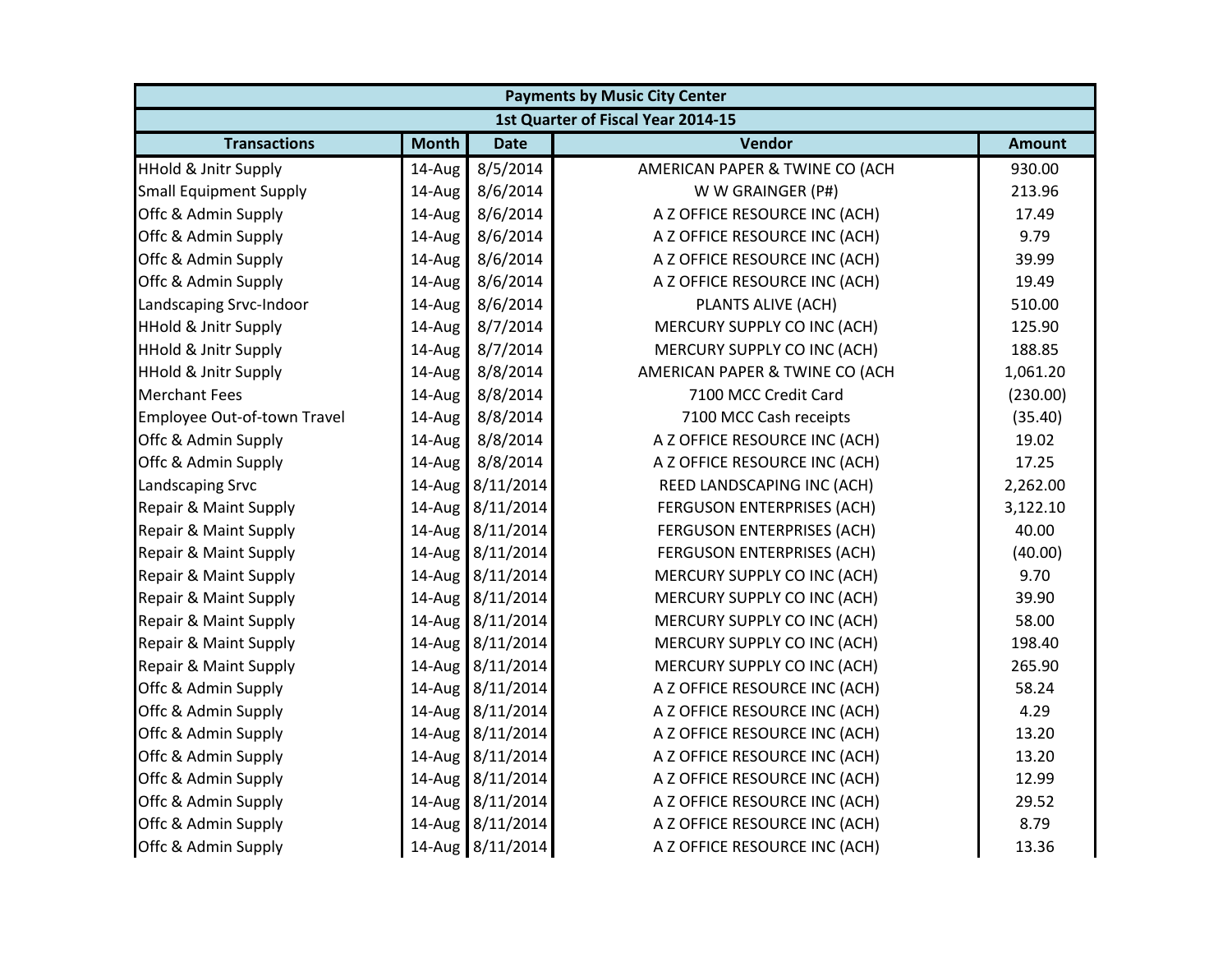|                          | <b>Payments by Music City Center</b> |                  |                                    |               |  |  |
|--------------------------|--------------------------------------|------------------|------------------------------------|---------------|--|--|
|                          |                                      |                  | 1st Quarter of Fiscal Year 2014-15 |               |  |  |
| <b>Transactions</b>      | <b>Month</b>                         | <b>Date</b>      | Vendor                             | <b>Amount</b> |  |  |
| Offc & Admin Supply      | 14-Aug                               | 8/11/2014        | A Z OFFICE RESOURCE INC (ACH)      | 10.99         |  |  |
| Offc & Admin Supply      | $14$ -Aug                            | 8/11/2014        | A Z OFFICE RESOURCE INC (ACH)      | 14.50         |  |  |
| Offc & Admin Supply      |                                      | 14-Aug 8/11/2014 | A Z OFFICE RESOURCE INC (ACH)      | 17.73         |  |  |
| Offc & Admin Supply      |                                      | 14-Aug 8/11/2014 | A Z OFFICE RESOURCE INC (ACH)      | 67.92         |  |  |
| Offc & Admin Supply      |                                      | 14-Aug 8/11/2014 | A Z OFFICE RESOURCE INC (ACH)      | 16.98         |  |  |
| Offc & Admin Supply      |                                      | 14-Aug 8/11/2014 | A Z OFFICE RESOURCE INC (ACH)      | 174.64        |  |  |
| Offc & Admin Supply      |                                      | 14-Aug 8/11/2014 | A Z OFFICE RESOURCE INC (ACH)      | 3.96          |  |  |
| Offc & Admin Supply      |                                      | 14-Aug 8/11/2014 | A Z OFFICE RESOURCE INC (ACH)      | 27.48         |  |  |
| Offc & Admin Supply      |                                      | 14-Aug 8/11/2014 | A Z OFFICE RESOURCE INC (ACH)      | 2.16          |  |  |
| Offc & Admin Supply      |                                      | 14-Aug 8/11/2014 | A Z OFFICE RESOURCE INC (ACH)      | 3.98          |  |  |
| Offc & Admin Supply      |                                      | 14-Aug 8/11/2014 | A Z OFFICE RESOURCE INC (ACH)      | 3.98          |  |  |
| Offc & Admin Supply      | $14$ -Aug                            | 8/11/2014        | A Z OFFICE RESOURCE INC (ACH)      | 25.60         |  |  |
| Offc & Admin Supply      |                                      | 14-Aug 8/11/2014 | A Z OFFICE RESOURCE INC (ACH)      | 24.98         |  |  |
| Offc & Admin Supply      |                                      | 14-Aug 8/11/2014 | A Z OFFICE RESOURCE INC (ACH)      | 3.82          |  |  |
| Offc & Admin Supply      |                                      | 14-Aug 8/11/2014 | A Z OFFICE RESOURCE INC (ACH)      | 4.32          |  |  |
| Offc & Admin Supply      |                                      | 14-Aug 8/11/2014 | A Z OFFICE RESOURCE INC (ACH)      | 6.00          |  |  |
| Offc & Admin Supply      |                                      | 14-Aug 8/11/2014 | A Z OFFICE RESOURCE INC (ACH)      | 18.49         |  |  |
| Offc & Admin Supply      |                                      | 14-Aug 8/11/2014 | A Z OFFICE RESOURCE INC (ACH)      | 0.90          |  |  |
| Offc & Admin Supply      |                                      | 14-Aug 8/11/2014 | A Z OFFICE RESOURCE INC (ACH)      | 33.10         |  |  |
| Offc & Admin Supply      |                                      | 14-Aug 8/11/2014 | A Z OFFICE RESOURCE INC (ACH)      | 34.99         |  |  |
| Offc & Admin Supply      |                                      | 14-Aug 8/11/2014 | A Z OFFICE RESOURCE INC (ACH)      | 12.58         |  |  |
| Offc & Admin Supply      |                                      | 14-Aug 8/11/2014 | A Z OFFICE RESOURCE INC (ACH)      | 10.38         |  |  |
| Offc & Admin Supply      |                                      | 14-Aug 8/11/2014 | A Z OFFICE RESOURCE INC (ACH)      | 20.06         |  |  |
| Offc & Admin Supply      |                                      | 14-Aug 8/11/2014 | A Z OFFICE RESOURCE INC (ACH)      | 52.10         |  |  |
| Offc & Admin Supply      |                                      | 14-Aug 8/11/2014 | A Z OFFICE RESOURCE INC (ACH)      | 6.45          |  |  |
| Offc & Admin Supply      |                                      | 14-Aug 8/11/2014 | A Z OFFICE RESOURCE INC (ACH)      | 13.47         |  |  |
| Offc & Admin Supply      |                                      | 14-Aug 8/11/2014 | A Z OFFICE RESOURCE INC (ACH)      | 16.47         |  |  |
| Offc & Admin Supply      |                                      | 14-Aug 8/11/2014 | A Z OFFICE RESOURCE INC (ACH)      | 7.68          |  |  |
| Offc & Admin Supply      |                                      | 14-Aug 8/11/2014 | A Z OFFICE RESOURCE INC (ACH)      | 13.20         |  |  |
| <b>Temporary Service</b> |                                      | 14-Aug 8/11/2014 | LOOMIS FARGO & CO                  | 690.72        |  |  |
| Rpr & Maint Srvc HVAC    |                                      | 14-Aug 8/11/2014 | JOHNSON CONTROLS INC/CARDKEY (     | 3,313.25      |  |  |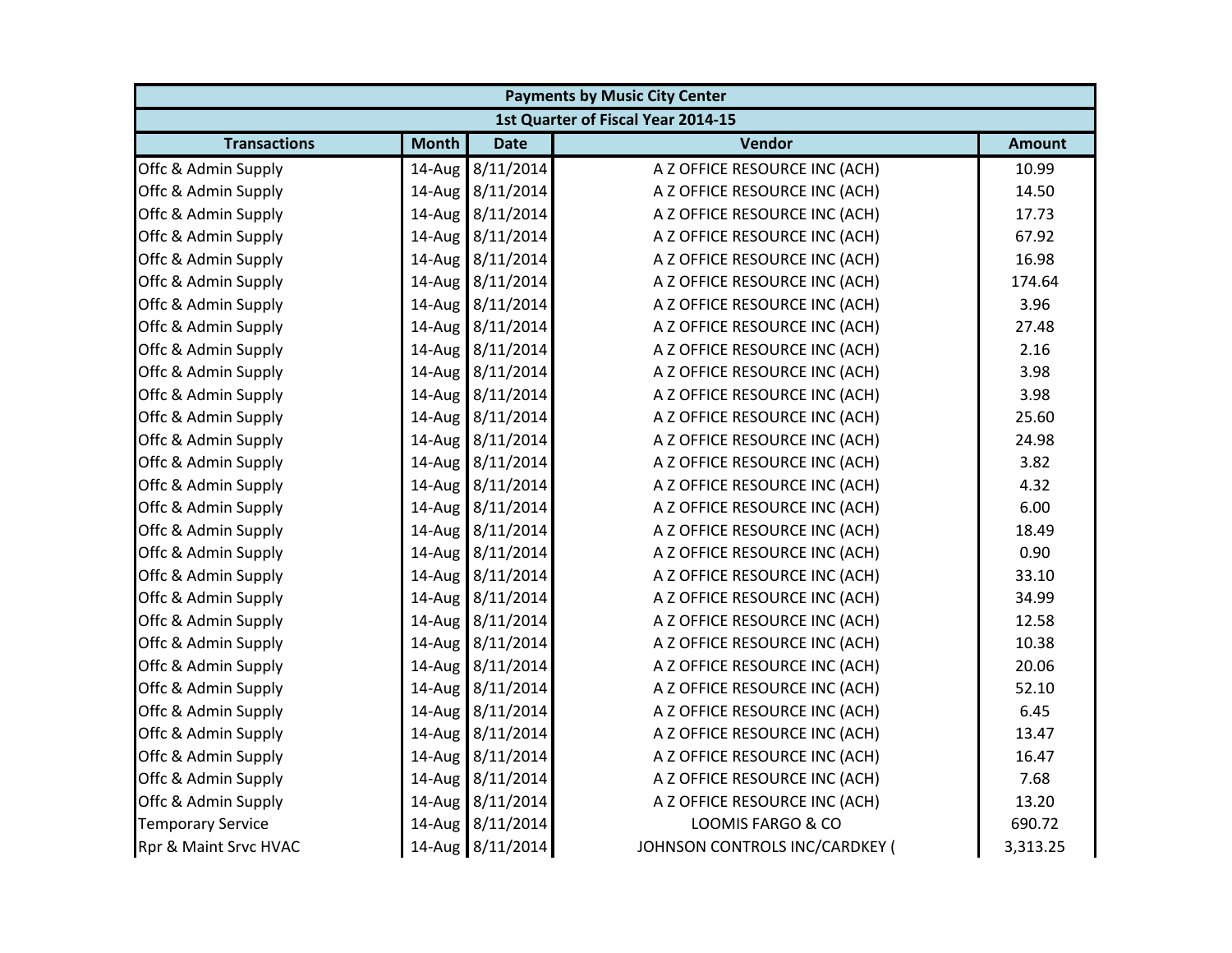| <b>Payments by Music City Center</b> |              |                  |                                       |               |  |
|--------------------------------------|--------------|------------------|---------------------------------------|---------------|--|
|                                      |              |                  | 1st Quarter of Fiscal Year 2014-15    |               |  |
| <b>Transactions</b>                  | <b>Month</b> | <b>Date</b>      | Vendor                                | <b>Amount</b> |  |
| <b>Pest Control Srvc</b>             | 14-Aug       | 8/12/2014        | COOKS PEST CONTROL INC COMMERC        | 1,207.50      |  |
| <b>Temporary Service</b>             |              | 14-Aug 8/13/2014 | INDUSTRIAL STAFFING OF TN (ACH        | 6,634.83      |  |
| <b>Laundry Services</b>              |              | 14-Aug 8/13/2014 | <b>ALSCO</b>                          | 649.95        |  |
| <b>Laundry Services</b>              |              | 14-Aug 8/13/2014 | <b>ALSCO</b>                          | 538.33        |  |
| <b>Laundry Services</b>              |              | 14-Aug 8/13/2014 | <b>ALSCO</b>                          | 391.86        |  |
| Auto Oil/Lubricants                  |              | 14-Aug 8/13/2014 | <b>FERRELLGAS (ACH)</b>               | (0.01)        |  |
| <b>Medical Services</b>              |              | 14-Aug 8/13/2014 | MED STAR MEDICAL STAFFING INC         | 1,746.88      |  |
| <b>Security Services</b>             |              | 14-Aug 8/13/2014 | <b>BRANTLEY SECURITY SERVICES INC</b> | 12,837.52     |  |
| <b>Temporary Service</b>             |              | 14-Aug 8/13/2014 | <b>BRANTLEY SECURITY SERVICES INC</b> | 724.62        |  |
| <b>Temporary Service</b>             |              | 14-Aug 8/13/2014 | <b>BRANTLEY SECURITY SERVICES INC</b> | 581.57        |  |
| <b>Host &amp; Hostess ASAE</b>       |              | 14-Aug 8/13/2014 | PLANTS ALIVE (ACH)                    | 12,000.00     |  |
| Offc & Admin Supply                  |              | 14-Aug 8/14/2014 | A Z OFFICE RESOURCE INC (ACH)         | 49.16         |  |
| Offc & Admin Supply                  |              | 14-Aug 8/14/2014 | A Z OFFICE RESOURCE INC (ACH)         | 1.40          |  |
| Offc & Admin Supply                  |              | 14-Aug 8/14/2014 | A Z OFFICE RESOURCE INC (ACH)         | 22.29         |  |
| Offc & Admin Supply                  |              | 14-Aug 8/14/2014 | A Z OFFICE RESOURCE INC (ACH)         | 0.30          |  |
| Offc & Admin Supply                  |              | 14-Aug 8/14/2014 | A Z OFFICE RESOURCE INC (ACH)         | 7.99          |  |
| Offc & Admin Supply                  |              | 14-Aug 8/14/2014 | A Z OFFICE RESOURCE INC (ACH)         | 3.15          |  |
| Offc & Admin Supply                  |              | 14-Aug 8/14/2014 | A Z OFFICE RESOURCE INC (ACH)         | 0.72          |  |
| Rpr & Maint Srvc Elev/Escel          |              | 14-Aug 8/14/2014 | NASHVILLE MACHINE ELEVATOR CO         | 13,300.00     |  |
| <b>Regular Pay</b>                   |              | 14-Aug 8/15/2014 | Payroll Labor Distribution            | 22,820.56     |  |
| Leave Pay                            |              | 14-Aug 8/15/2014 | Payroll Labor Distribution            | 65.96         |  |
| <b>Overtime Pay</b>                  |              | 14-Aug 8/15/2014 | Payroll Labor Distribution            | 868.61        |  |
| <b>Employer OASDI</b>                |              | 14-Aug 8/15/2014 | <b>Actual Burden Journal Entries</b>  | 1,391.64      |  |
| <b>Employer SSN Medical</b>          |              | 14-Aug 8/15/2014 | <b>Actual Burden Journal Entries</b>  | 325.50        |  |
| <b>Employer Group Health</b>         |              | 14-Aug 8/15/2014 | <b>Actual Burden Journal Entries</b>  | 3,583.76      |  |
| <b>Employer Dental Group</b>         |              | 14-Aug 8/15/2014 | <b>Actual Burden Journal Entries</b>  | 165.44        |  |
| Cafe Plan Pre-Tax Savings            |              | 14-Aug 8/15/2014 | <b>Actual Burden Journal Entries</b>  | 98.89         |  |
| CCA Employer 401K Plan               |              | 14-Aug 8/15/2014 | <b>Actual Burden Journal Entries</b>  | 574.39        |  |
| <b>Regular Pay</b>                   |              | 14-Aug 8/15/2014 | Payroll Labor Distribution            | 5,062.60      |  |
| <b>Overtime Pay</b>                  |              | 14-Aug 8/15/2014 | Payroll Labor Distribution            | 246.30        |  |
| <b>Employer OASDI</b>                |              | 14-Aug 8/15/2014 | <b>Actual Burden Journal Entries</b>  | 306.51        |  |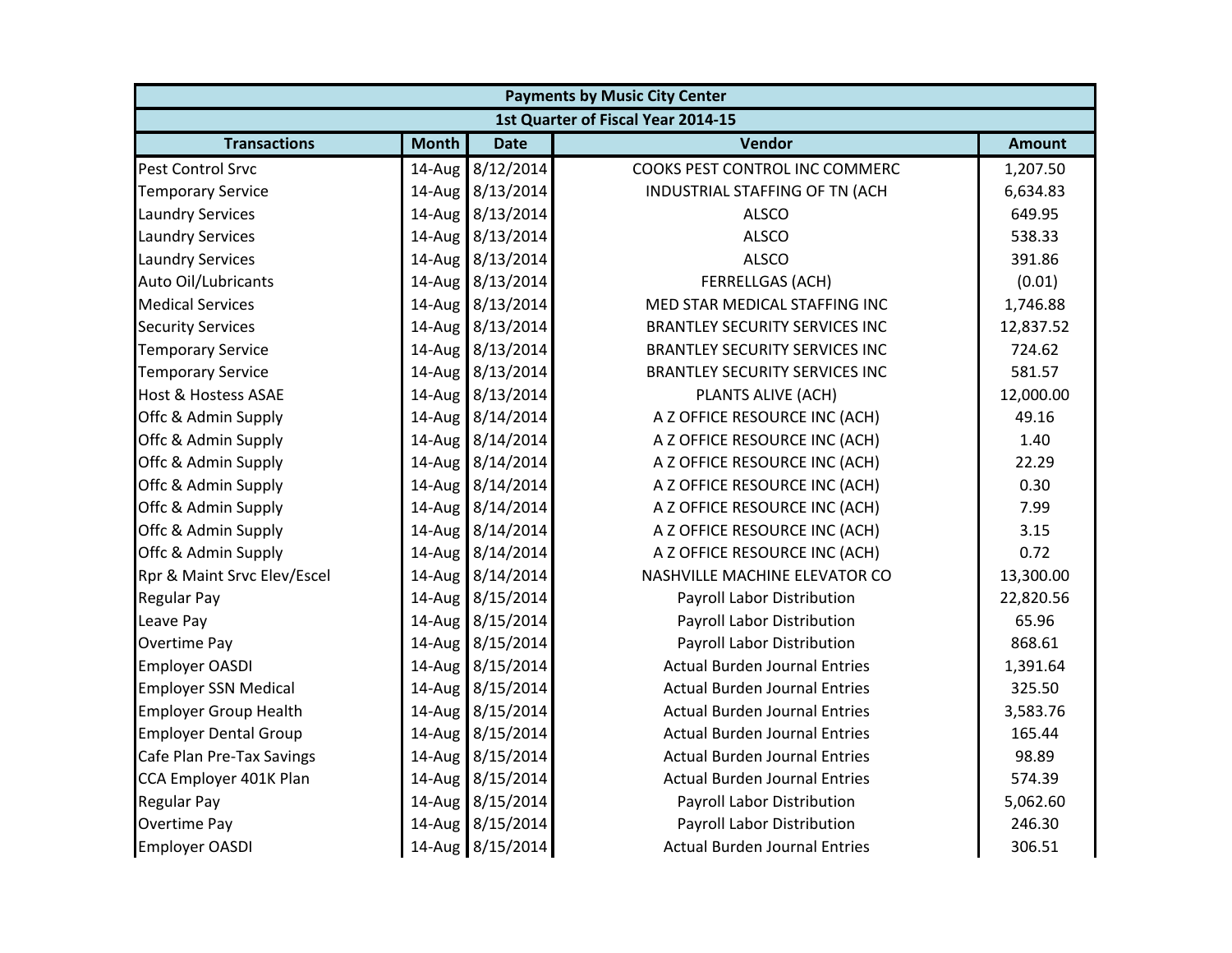| <b>Payments by Music City Center</b> |              |                  |                                      |               |  |
|--------------------------------------|--------------|------------------|--------------------------------------|---------------|--|
|                                      |              |                  | 1st Quarter of Fiscal Year 2014-15   |               |  |
| <b>Transactions</b>                  | <b>Month</b> | <b>Date</b>      | Vendor                               | <b>Amount</b> |  |
| <b>Employer SSN Medical</b>          | 14-Aug       | 8/15/2014        | <b>Actual Burden Journal Entries</b> | 71.68         |  |
| <b>Employer Group Health</b>         |              | 14-Aug 8/15/2014 | <b>Actual Burden Journal Entries</b> | 981.37        |  |
| <b>Employer Dental Group</b>         |              | 14-Aug 8/15/2014 | <b>Actual Burden Journal Entries</b> | 24.74         |  |
| <b>Employer Pension</b>              |              | 14-Aug 8/15/2014 | <b>Actual Burden Journal Entries</b> | 954.90        |  |
| Cafe Plan Pre-Tax Savings            |              | 14-Aug 8/15/2014 | <b>Actual Burden Journal Entries</b> | 27.55         |  |
| <b>Regular Pay</b>                   |              | 14-Aug 8/15/2014 | Payroll Labor Distribution           | 30,908.87     |  |
| Leave Pay                            |              | 14-Aug 8/15/2014 | Payroll Labor Distribution           | 630.84        |  |
| <b>Overtime Pay</b>                  |              | 14-Aug 8/15/2014 | Payroll Labor Distribution           | 7,644.10      |  |
| <b>Employer OASDI</b>                |              | 14-Aug 8/15/2014 | <b>Actual Burden Journal Entries</b> | 2,344.16      |  |
| <b>Employer SSN Medical</b>          |              | 14-Aug 8/15/2014 | <b>Actual Burden Journal Entries</b> | 548.26        |  |
| <b>Employer Group Health</b>         |              | 14-Aug 8/15/2014 | <b>Actual Burden Journal Entries</b> | 3,870.21      |  |
| <b>Employer Dental Group</b>         | $14$ -Aug    | 8/15/2014        | <b>Actual Burden Journal Entries</b> | 222.01        |  |
| Cafe Plan Pre-Tax Savings            |              | 14-Aug 8/15/2014 | <b>Actual Burden Journal Entries</b> | 104.15        |  |
| CCA Employer 401K Plan               |              | 14-Aug 8/15/2014 | <b>Actual Burden Journal Entries</b> | 982.79        |  |
| <b>Small Equipment Supply</b>        |              | 14-Aug 8/15/2014 | W W GRAINGER (P#)                    | 7.72          |  |
| <b>Small Equipment Supply</b>        |              | 14-Aug 8/15/2014 | W W GRAINGER (P#)                    | 32.41         |  |
| <b>Small Equipment Supply</b>        |              | 14-Aug 8/15/2014 | W W GRAINGER (P#)                    | 6.66          |  |
| <b>Small Equipment Supply</b>        |              | 14-Aug 8/15/2014 | W W GRAINGER (P#)                    | 8.82          |  |
| <b>Small Equipment Supply</b>        |              | 14-Aug 8/15/2014 | W W GRAINGER (P#)                    | 19.38         |  |
| <b>Regular Pay</b>                   |              | 14-Aug 8/15/2014 | Payroll Labor Distribution           | 37,668.14     |  |
| Leave Pay                            |              | 14-Aug 8/15/2014 | Payroll Labor Distribution           | 1,035.01      |  |
| <b>Holiday Pay</b>                   |              | 14-Aug 8/15/2014 | Payroll Labor Distribution           | 284.70        |  |
| Overtime Pay                         |              | 14-Aug 8/15/2014 | Payroll Labor Distribution           | 6,891.88      |  |
| <b>Employer OASDI</b>                |              | 14-Aug 8/15/2014 | <b>Actual Burden Journal Entries</b> | 2,650.09      |  |
| <b>Employer SSN Medical</b>          |              | 14-Aug 8/15/2014 | <b>Actual Burden Journal Entries</b> | 619.81        |  |
| <b>Employer Group Health</b>         |              | 14-Aug 8/15/2014 | <b>Actual Burden Journal Entries</b> | 8,793.56      |  |
| <b>Employer Dental Group</b>         |              | 14-Aug 8/15/2014 | <b>Actual Burden Journal Entries</b> | 377.55        |  |
| Cafe Plan Pre-Tax Savings            |              | 14-Aug 8/15/2014 | <b>Actual Burden Journal Entries</b> | 238.65        |  |
| CCA Employer 401K Plan               |              | 14-Aug 8/15/2014 | <b>Actual Burden Journal Entries</b> | 1,014.19      |  |
| Printing/Binding                     |              | 14-Aug 8/15/2014 | RICOH USA INC (ACH)                  | 46.00         |  |
| <b>Regular Pay</b>                   |              | 14-Aug 8/15/2014 | Payroll Labor Distribution           | 3,800.00      |  |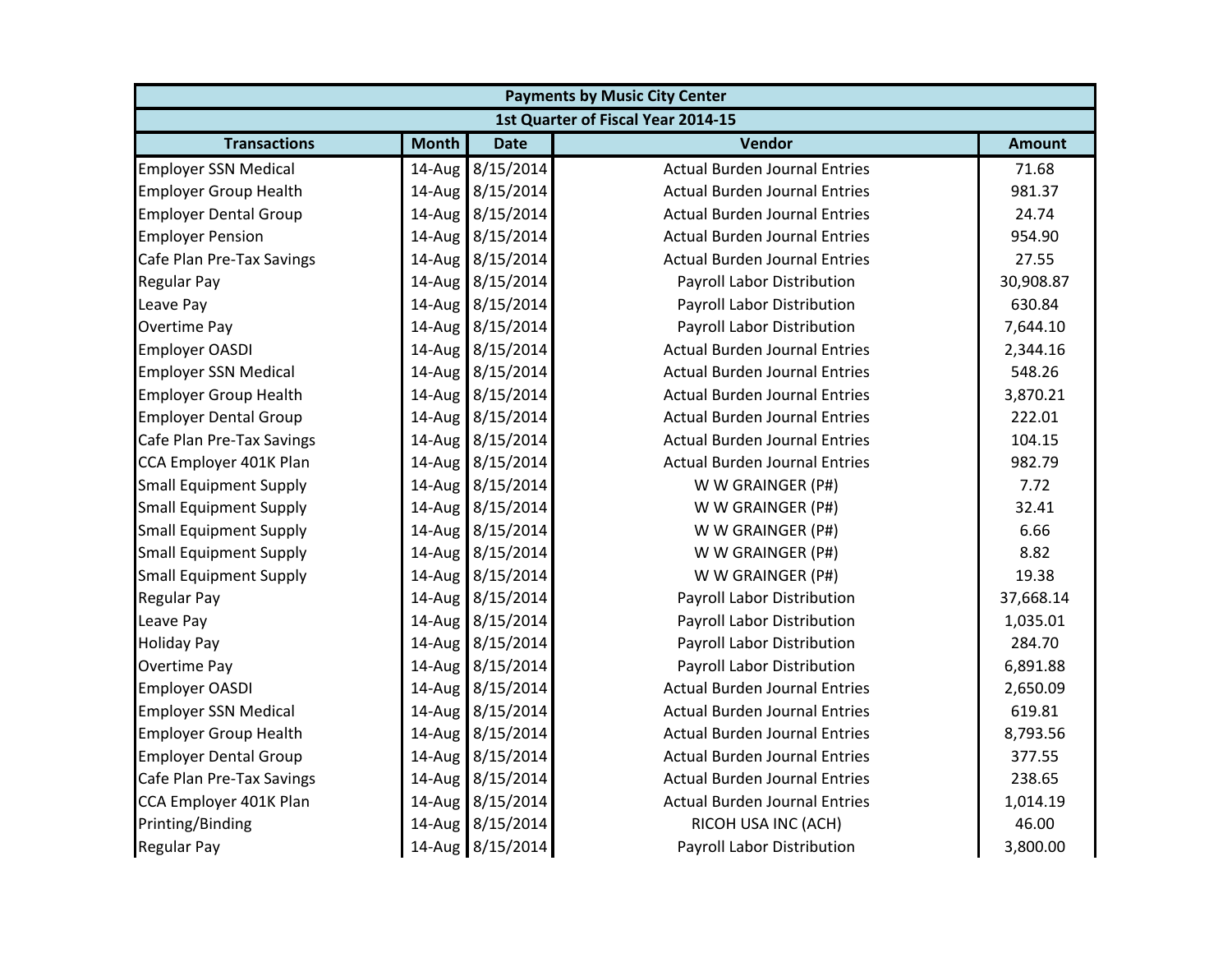| <b>Payments by Music City Center</b> |              |                  |                                      |               |  |
|--------------------------------------|--------------|------------------|--------------------------------------|---------------|--|
|                                      |              |                  | 1st Quarter of Fiscal Year 2014-15   |               |  |
| <b>Transactions</b>                  | <b>Month</b> | <b>Date</b>      | Vendor                               | <b>Amount</b> |  |
| <b>Overtime Pay</b>                  | 14-Aug       | 8/15/2014        | Payroll Labor Distribution           | 1,521.52      |  |
| <b>Employer OASDI</b>                |              | 14-Aug 8/15/2014 | <b>Actual Burden Journal Entries</b> | 311.74        |  |
| <b>Employer SSN Medical</b>          |              | 14-Aug 8/15/2014 | <b>Actual Burden Journal Entries</b> | 72.92         |  |
| <b>Employer Group Health</b>         |              | 14-Aug 8/15/2014 | <b>Actual Burden Journal Entries</b> | 831.73        |  |
| <b>Employer Dental Group</b>         |              | 14-Aug 8/15/2014 | <b>Actual Burden Journal Entries</b> | 35.36         |  |
| <b>Employer Pension</b>              |              | 14-Aug 8/15/2014 | <b>Actual Burden Journal Entries</b> | 318.93        |  |
| Cafe Plan Pre-Tax Savings            |              | 14-Aug 8/15/2014 | <b>Actual Burden Journal Entries</b> | 22.30         |  |
| CCA Employer 401K Plan               |              | 14-Aug 8/15/2014 | <b>Actual Burden Journal Entries</b> | 75.06         |  |
| <b>Regular Pay</b>                   |              | 14-Aug 8/15/2014 | Payroll Labor Distribution           | 9,450.67      |  |
| Leave Pay                            |              | 14-Aug 8/15/2014 | Payroll Labor Distribution           | 372.98        |  |
| <b>Overtime Pay</b>                  |              | 14-Aug 8/15/2014 | Payroll Labor Distribution           | 1,915.22      |  |
| <b>Employer OASDI</b>                |              | 14-Aug 8/15/2014 | <b>Actual Burden Journal Entries</b> | 694.90        |  |
| <b>Employer SSN Medical</b>          |              | 14-Aug 8/15/2014 | <b>Actual Burden Journal Entries</b> | 162.50        |  |
| <b>Employer Group Health</b>         |              | 14-Aug 8/15/2014 | <b>Actual Burden Journal Entries</b> | 2,003.87      |  |
| <b>Employer Dental Group</b>         |              | 14-Aug 8/15/2014 | <b>Actual Burden Journal Entries</b> | 66.46         |  |
| Cafe Plan Pre-Tax Savings            |              | 14-Aug 8/15/2014 | <b>Actual Burden Journal Entries</b> | 40.07         |  |
| CCA Employer 401K Plan               |              | 14-Aug 8/15/2014 | <b>Actual Burden Journal Entries</b> | 402.62        |  |
| <b>Regular Pay</b>                   |              | 14-Aug 8/15/2014 | Payroll Labor Distribution           | 5,720.80      |  |
| <b>Employer OASDI</b>                |              | 14-Aug 8/15/2014 | <b>Actual Burden Journal Entries</b> | 334.11        |  |
| <b>Employer SSN Medical</b>          |              | 14-Aug 8/15/2014 | <b>Actual Burden Journal Entries</b> | 78.14         |  |
| <b>Employer Group Health</b>         |              | 14-Aug 8/15/2014 | <b>Actual Burden Journal Entries</b> | 793.50        |  |
| <b>Employer Dental Group</b>         |              | 14-Aug 8/15/2014 | <b>Actual Burden Journal Entries</b> | 28.28         |  |
| <b>Employer Pension</b>              |              | 14-Aug 8/15/2014 | <b>Actual Burden Journal Entries</b> | 1,029.00      |  |
| <b>FSA Pre-Tax Savings</b>           |              | 14-Aug 8/15/2014 | <b>Actual Burden Journal Entries</b> | 3.19          |  |
| Cafe Plan Pre-Tax Savings            |              | 14-Aug 8/15/2014 | <b>Actual Burden Journal Entries</b> | 22.04         |  |
| <b>Regular Pay</b>                   |              | 14-Aug 8/15/2014 | Payroll Labor Distribution           | 26,627.99     |  |
| Leave Pay                            |              | 14-Aug 8/15/2014 | Payroll Labor Distribution           | 884.51        |  |
| <b>Overtime Pay</b>                  |              | 14-Aug 8/15/2014 | Payroll Labor Distribution           | 4,649.95      |  |
| <b>Employer OASDI</b>                |              | 14-Aug 8/15/2014 | <b>Actual Burden Journal Entries</b> | 1,855.72      |  |
| <b>Employer SSN Medical</b>          |              | 14-Aug 8/15/2014 | <b>Actual Burden Journal Entries</b> | 433.97        |  |
| <b>Employer Group Health</b>         |              | 14-Aug 8/15/2014 | <b>Actual Burden Journal Entries</b> | 6,089.06      |  |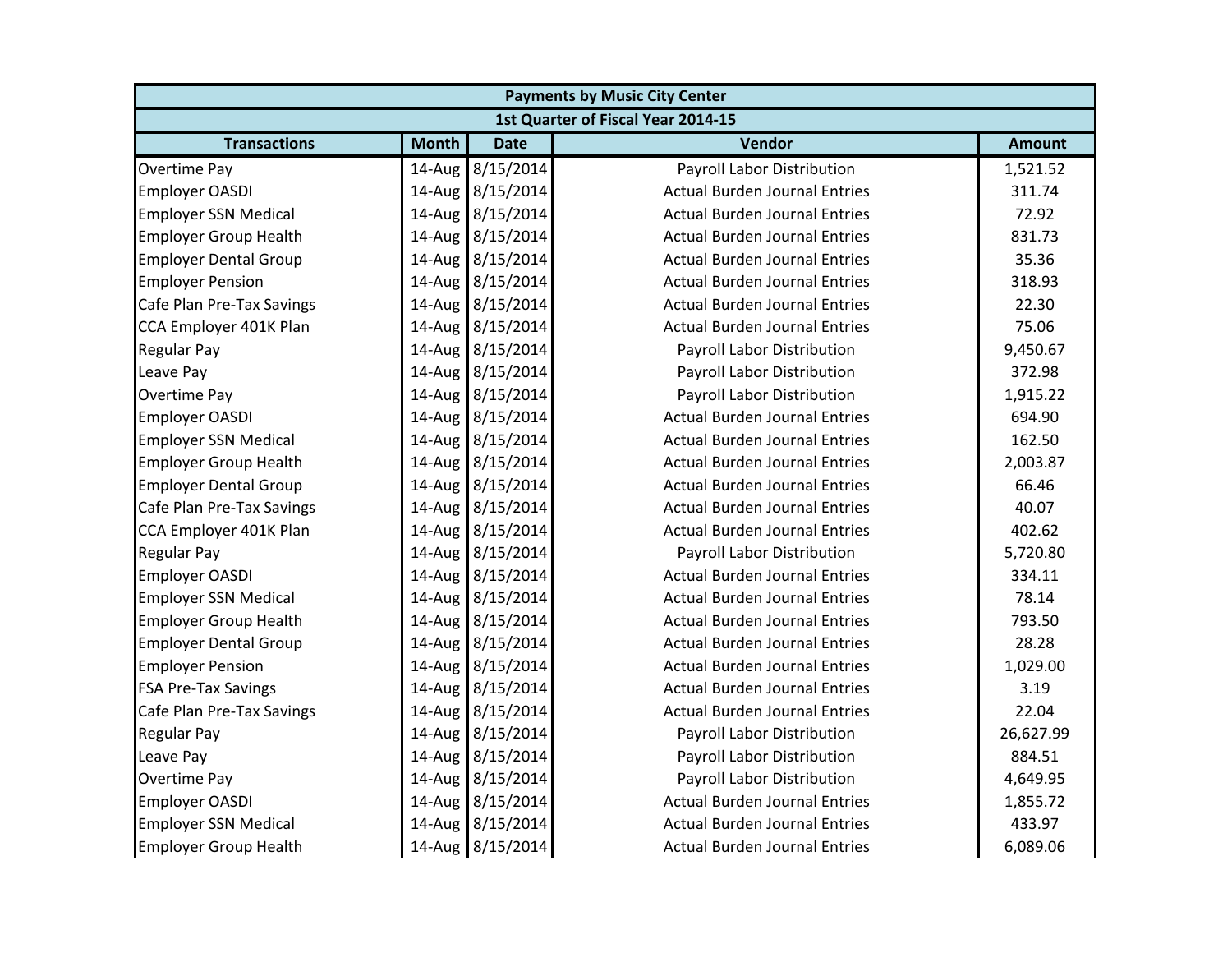| <b>Payments by Music City Center</b> |                                    |                  |                                      |               |  |  |  |
|--------------------------------------|------------------------------------|------------------|--------------------------------------|---------------|--|--|--|
|                                      | 1st Quarter of Fiscal Year 2014-15 |                  |                                      |               |  |  |  |
| <b>Transactions</b>                  | <b>Month</b>                       | <b>Date</b>      | Vendor                               | <b>Amount</b> |  |  |  |
| <b>Employer Dental Group</b>         | 14-Aug                             | 8/15/2014        | <b>Actual Burden Journal Entries</b> | 243.20        |  |  |  |
| <b>Employer Pension</b>              |                                    | 14-Aug 8/15/2014 | <b>Actual Burden Journal Entries</b> | 258.61        |  |  |  |
| Cafe Plan Pre-Tax Savings            |                                    | 14-Aug 8/15/2014 | <b>Actual Burden Journal Entries</b> | 168.01        |  |  |  |
| CCA Employer 401K Plan               |                                    | 14-Aug 8/15/2014 | <b>Actual Burden Journal Entries</b> | 516.63        |  |  |  |
| <b>Regular Pay</b>                   |                                    | 14-Aug 8/15/2014 | Payroll Labor Distribution           | 4,627.24      |  |  |  |
| Leave Pay                            |                                    | 14-Aug 8/15/2014 | Payroll Labor Distribution           | 209.00        |  |  |  |
| <b>Overtime Pay</b>                  |                                    | 14-Aug 8/15/2014 | Payroll Labor Distribution           | 812.30        |  |  |  |
| <b>Employer OASDI</b>                |                                    | 14-Aug 8/15/2014 | <b>Actual Burden Journal Entries</b> | 318.90        |  |  |  |
| <b>Employer SSN Medical</b>          |                                    | 14-Aug 8/15/2014 | <b>Actual Burden Journal Entries</b> | 74.59         |  |  |  |
| <b>Employer Group Health</b>         |                                    | 14-Aug 8/15/2014 | <b>Actual Burden Journal Entries</b> | 1,354.50      |  |  |  |
| <b>Employer Dental Group</b>         |                                    | 14-Aug 8/15/2014 | <b>Actual Burden Journal Entries</b> | 42.42         |  |  |  |
| <b>Employer Pension</b>              |                                    | 14-Aug 8/15/2014 | <b>Actual Burden Journal Entries</b> | 921.99        |  |  |  |
| Cafe Plan Pre-Tax Savings            |                                    | 14-Aug 8/15/2014 | <b>Actual Burden Journal Entries</b> | 37.43         |  |  |  |
| Printing/Binding                     |                                    | 14-Aug 8/15/2014 | RICOH USA INC (ACH)                  | 46.00         |  |  |  |
| Offc & Admin Supply                  |                                    | 14-Aug 8/15/2014 | A Z OFFICE RESOURCE INC (ACH)        | 11.49         |  |  |  |
| <b>Regular Pay</b>                   |                                    | 14-Aug 8/15/2014 | Payroll Labor Distribution           | 7,161.60      |  |  |  |
| <b>Overtime Pay</b>                  |                                    | 14-Aug 8/15/2014 | Payroll Labor Distribution           | 168.81        |  |  |  |
| <b>Employer OASDI</b>                |                                    | 14-Aug 8/15/2014 | <b>Actual Burden Journal Entries</b> | 436.45        |  |  |  |
| <b>Employer SSN Medical</b>          |                                    | 14-Aug 8/15/2014 | <b>Actual Burden Journal Entries</b> | 102.07        |  |  |  |
| <b>Employer Group Health</b>         |                                    | 14-Aug 8/15/2014 | <b>Actual Burden Journal Entries</b> | 795.00        |  |  |  |
| <b>Employer Dental Group</b>         |                                    | 14-Aug 8/15/2014 | <b>Actual Burden Journal Entries</b> | 28.28         |  |  |  |
| Cafe Plan Pre-Tax Savings            |                                    | 14-Aug 8/15/2014 | <b>Actual Burden Journal Entries</b> | 21.72         |  |  |  |
| CCA Employer 401K Plan               |                                    | 14-Aug 8/15/2014 | <b>Actual Burden Journal Entries</b> | 293.22        |  |  |  |
| <b>Regular Pay</b>                   |                                    | 14-Aug 8/15/2014 | Payroll Labor Distribution           | 15,726.60     |  |  |  |
| Leave Pay                            |                                    | 14-Aug 8/15/2014 | Payroll Labor Distribution           | 1,614.20      |  |  |  |
| <b>Overtime Pay</b>                  |                                    | 14-Aug 8/15/2014 | Payroll Labor Distribution           | 72.19         |  |  |  |
| <b>Employer OASDI</b>                |                                    | 14-Aug 8/15/2014 | <b>Actual Burden Journal Entries</b> | 1,041.17      |  |  |  |
| <b>Employer SSN Medical</b>          |                                    | 14-Aug 8/15/2014 | <b>Actual Burden Journal Entries</b> | 243.49        |  |  |  |
| <b>Employer Group Health</b>         |                                    | 14-Aug 8/15/2014 | <b>Actual Burden Journal Entries</b> | 1,266.00      |  |  |  |
| <b>Employer Dental Group</b>         |                                    | 14-Aug 8/15/2014 | <b>Actual Burden Journal Entries</b> | 70.70         |  |  |  |
| <b>Employer Pension</b>              |                                    | 14-Aug 8/15/2014 | <b>Actual Burden Journal Entries</b> | 3,132.06      |  |  |  |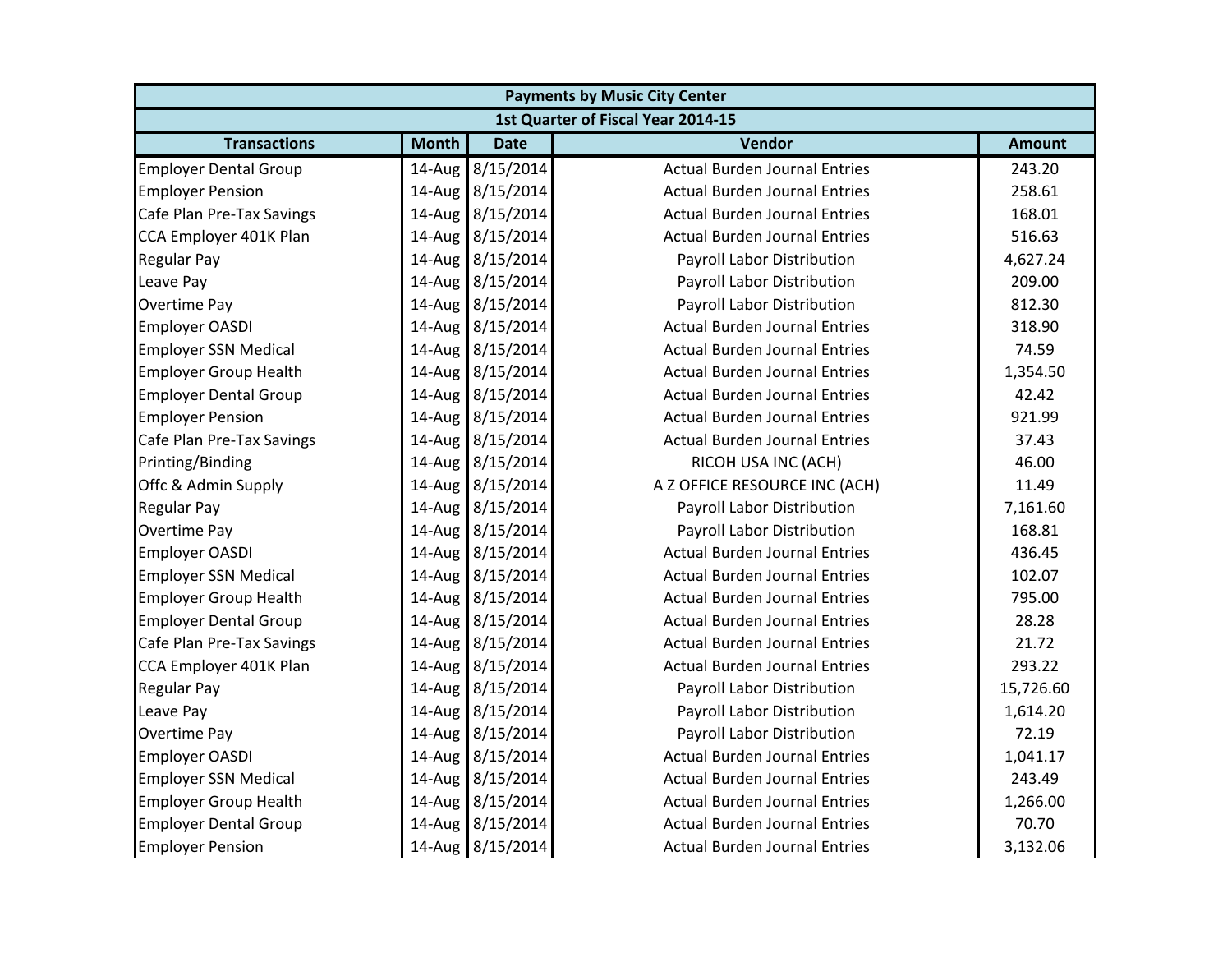| <b>Payments by Music City Center</b> |              |                  |                                      |               |  |
|--------------------------------------|--------------|------------------|--------------------------------------|---------------|--|
|                                      |              |                  | 1st Quarter of Fiscal Year 2014-15   |               |  |
| <b>Transactions</b>                  | <b>Month</b> | <b>Date</b>      | Vendor                               | <b>Amount</b> |  |
| <b>FSA Pre-Tax Savings</b>           | 14-Aug       | 8/15/2014        | <b>Actual Burden Journal Entries</b> | 11.47         |  |
| Cafe Plan Pre-Tax Savings            |              | 14-Aug 8/15/2014 | <b>Actual Burden Journal Entries</b> | 35.30         |  |
| <b>Regular Pay</b>                   |              | 14-Aug 8/15/2014 | Payroll Labor Distribution           | 3,256.23      |  |
| Leave Pay                            |              | 14-Aug 8/15/2014 | Payroll Labor Distribution           | 234.32        |  |
| <b>Overtime Pay</b>                  |              | 14-Aug 8/15/2014 | Payroll Labor Distribution           | 167.23        |  |
| <b>Employer OASDI</b>                |              | 14-Aug 8/15/2014 | <b>Actual Burden Journal Entries</b> | 217.09        |  |
| <b>Employer SSN Medical</b>          |              | 14-Aug 8/15/2014 | <b>Actual Burden Journal Entries</b> | 50.77         |  |
| <b>Employer Group Health</b>         |              | 14-Aug 8/15/2014 | <b>Actual Burden Journal Entries</b> | 469.50        |  |
| <b>Employer Dental Group</b>         |              | 14-Aug 8/15/2014 | <b>Actual Burden Journal Entries</b> | 28.28         |  |
| Cafe Plan Pre-Tax Savings            |              | 14-Aug 8/15/2014 | <b>Actual Burden Journal Entries</b> | 11.98         |  |
| CCA Employer 401K Plan               |              | 14-Aug 8/15/2014 | <b>Actual Burden Journal Entries</b> | 146.32        |  |
| <b>Regular Pay</b>                   | $14$ -Aug    | 8/15/2014        | Payroll Labor Distribution           | 12,009.11     |  |
| Leave Pay                            |              | 14-Aug 8/15/2014 | Payroll Labor Distribution           | 505.04        |  |
| <b>Overtime Pay</b>                  |              | 14-Aug 8/15/2014 | Payroll Labor Distribution           | 428.10        |  |
| <b>Employer OASDI</b>                |              | 14-Aug 8/15/2014 | <b>Actual Burden Journal Entries</b> | 751.77        |  |
| <b>Employer SSN Medical</b>          |              | 14-Aug 8/15/2014 | <b>Actual Burden Journal Entries</b> | 175.83        |  |
| <b>Employer Group Health</b>         |              | 14-Aug 8/15/2014 | <b>Actual Burden Journal Entries</b> | 2,853.00      |  |
| <b>Employer Dental Group</b>         |              | 14-Aug 8/15/2014 | <b>Actual Burden Journal Entries</b> | 127.26        |  |
| Cafe Plan Pre-Tax Savings            |              | 14-Aug 8/15/2014 | <b>Actual Burden Journal Entries</b> | 61.96         |  |
| CCA Employer 401K Plan               |              | 14-Aug 8/15/2014 | <b>Actual Burden Journal Entries</b> | 315.72        |  |
| Offc & Admin Supply                  |              | 14-Aug 8/15/2014 | A Z OFFICE RESOURCE INC (ACH)        | 9.39          |  |
| Offc & Admin Supply                  |              | 14-Aug 8/15/2014 | A Z OFFICE RESOURCE INC (ACH)        | 5.35          |  |
| Offc & Admin Supply                  |              | 14-Aug 8/15/2014 | A Z OFFICE RESOURCE INC (ACH)        | 12.70         |  |
| <b>Regular Pay</b>                   |              | 14-Aug 8/15/2014 | Payroll Labor Distribution           | 6,993.59      |  |
| Leave Pay                            |              | 14-Aug 8/15/2014 | Payroll Labor Distribution           | 192.01        |  |
| <b>Overtime Pay</b>                  |              | 14-Aug 8/15/2014 | Payroll Labor Distribution           | 73.44         |  |
| <b>Employer OASDI</b>                |              | 14-Aug 8/15/2014 | <b>Actual Burden Journal Entries</b> | 431.91        |  |
| <b>Employer SSN Medical</b>          |              | 14-Aug 8/15/2014 | <b>Actual Burden Journal Entries</b> | 101.01        |  |
| <b>Employer Group Health</b>         |              | 14-Aug 8/15/2014 | <b>Actual Burden Journal Entries</b> | 795.00        |  |
| <b>Employer Dental Group</b>         |              | 14-Aug 8/15/2014 | <b>Actual Burden Journal Entries</b> | 42.42         |  |
| <b>Employer Pension</b>              |              | 14-Aug 8/15/2014 | <b>Actual Burden Journal Entries</b> | 1,305.68      |  |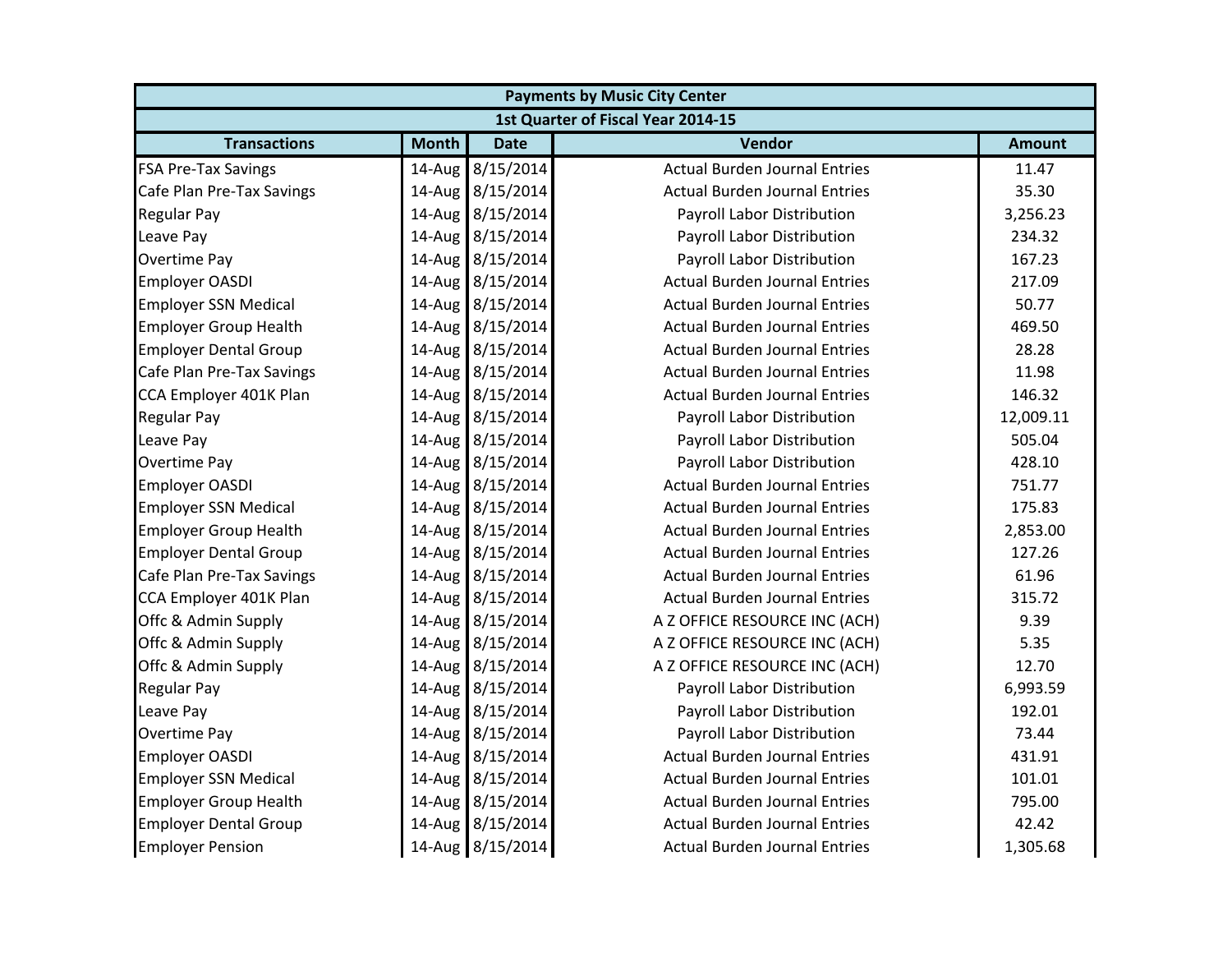| <b>Payments by Music City Center</b> |              |                  |                                      |               |  |
|--------------------------------------|--------------|------------------|--------------------------------------|---------------|--|
|                                      |              |                  | 1st Quarter of Fiscal Year 2014-15   |               |  |
| <b>Transactions</b>                  | <b>Month</b> | <b>Date</b>      | Vendor                               | <b>Amount</b> |  |
| Cafe Plan Pre-Tax Savings            |              | 14-Aug 8/15/2014 | <b>Actual Burden Journal Entries</b> | 21.72         |  |
| <b>Regular Pay</b>                   |              | 14-Aug 8/15/2014 | Payroll Labor Distribution           | 9,532.95      |  |
| <b>Overtime Pay</b>                  |              | 14-Aug 8/15/2014 | Payroll Labor Distribution           | 6.90          |  |
| <b>Employer OASDI</b>                |              | 14-Aug 8/15/2014 | <b>Actual Burden Journal Entries</b> | 586.37        |  |
| <b>Employer SSN Medical</b>          |              | 14-Aug 8/15/2014 | <b>Actual Burden Journal Entries</b> | 137.15        |  |
| <b>Employer Group Health</b>         |              | 14-Aug 8/15/2014 | <b>Actual Burden Journal Entries</b> | 235.50        |  |
| <b>Employer Dental Group</b>         |              | 14-Aug 8/15/2014 | <b>Actual Burden Journal Entries</b> | 42.42         |  |
| Cafe Plan Pre-Tax Savings            |              | 14-Aug 8/15/2014 | <b>Actual Burden Journal Entries</b> | 6.12          |  |
| CCA Employer 401K Plan               |              | 14-Aug 8/15/2014 | <b>Actual Burden Journal Entries</b> | 366.28        |  |
| Printing/Binding                     |              | 14-Aug 8/15/2014 | RICOH USA INC (ACH)                  | 46.00         |  |
| <b>Employee Award/Gift</b>           |              | 14-Aug 8/15/2014 | 7100 MCC Cash receipts               | (5,000.00)    |  |
| <b>Regular Pay</b>                   |              | 14-Aug 8/15/2014 | Payroll Labor Distribution           | 15,300.12     |  |
| Leave Pay                            |              | 14-Aug 8/15/2014 | <b>Payroll Labor Distribution</b>    | 898.27        |  |
| <b>Employer OASDI</b>                |              | 14-Aug 8/15/2014 | <b>Actual Burden Journal Entries</b> | 483.49        |  |
| <b>Employer SSN Medical</b>          |              | 14-Aug 8/15/2014 | <b>Actual Burden Journal Entries</b> | 226.19        |  |
| <b>Employer Group Health</b>         |              | 14-Aug 8/15/2014 | <b>Actual Burden Journal Entries</b> | 1,357.50      |  |
| <b>Employer Dental Group</b>         |              | 14-Aug 8/15/2014 | <b>Actual Burden Journal Entries</b> | 42.42         |  |
| <b>Employer Pension</b>              |              | 14-Aug 8/15/2014 | <b>Actual Burden Journal Entries</b> | 2,913.60      |  |
| <b>FSA Pre-Tax Savings</b>           |              | 14-Aug 8/15/2014 | <b>Actual Burden Journal Entries</b> | 7.97          |  |
| Cafe Plan Pre-Tax Savings            |              | 14-Aug 8/15/2014 | <b>Actual Burden Journal Entries</b> | 37.87         |  |
| <b>Regular Pay</b>                   |              | 14-Aug 8/15/2014 | Payroll Labor Distribution           | 6,703.28      |  |
| Employer OASDI                       |              | 14-Aug 8/15/2014 | <b>Actual Burden Journal Entries</b> | 387.62        |  |
| <b>Employer SSN Medical</b>          |              | 14-Aug 8/15/2014 | <b>Actual Burden Journal Entries</b> | 90.66         |  |
| <b>Employer Group Health</b>         |              | 14-Aug 8/15/2014 | <b>Actual Burden Journal Entries</b> | 1,264.50      |  |
| <b>Employer Dental Group</b>         |              | 14-Aug 8/15/2014 | <b>Actual Burden Journal Entries</b> | 56.56         |  |
| Cafe Plan Pre-Tax Savings            |              | 14-Aug 8/15/2014 | <b>Actual Burden Journal Entries</b> | 34.06         |  |
| CCA Employer 401K Plan               |              | 14-Aug 8/15/2014 | <b>Actual Burden Journal Entries</b> | 119.23        |  |
| <b>Host &amp; Hostess ASAE</b>       |              | 14-Aug 8/15/2014 | W W GRAINGER (P#)                    | 151.12        |  |
| Other Rpr & Maint Srvc               |              | 14-Aug 8/18/2014 | MERCURY SUPPLY CO INC (ACH)          | 72.00         |  |
| <b>Medical Services</b>              |              | 14-Aug 8/18/2014 | MED STAR MEDICAL STAFFING INC        | 1,005.13      |  |
| Safety Supply                        |              | 14-Aug 8/18/2014 | W W GRAINGER (P#)                    | 116.40        |  |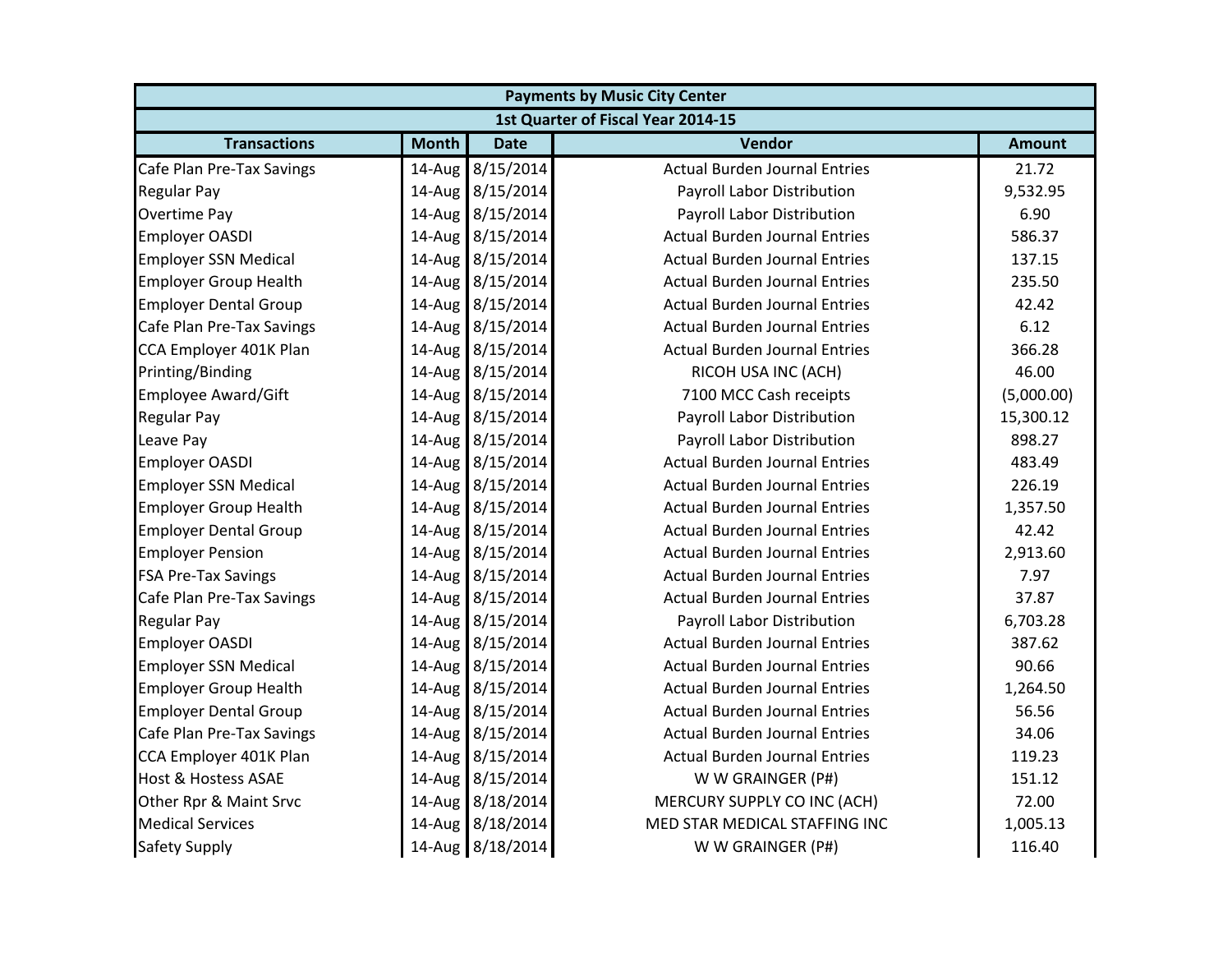| <b>Payments by Music City Center</b> |              |                  |                                      |               |  |
|--------------------------------------|--------------|------------------|--------------------------------------|---------------|--|
|                                      |              |                  | 1st Quarter of Fiscal Year 2014-15   |               |  |
| <b>Transactions</b>                  | <b>Month</b> | <b>Date</b>      | Vendor                               | <b>Amount</b> |  |
| <b>Temporary Service</b>             |              | 14-Aug 8/18/2014 | RANDSTAD USA LP (ACH)                | 1,026.80      |  |
| <b>Merchant Fees</b>                 |              | 14-Aug 8/18/2014 | 7100 MCC Credit card                 | (98.32)       |  |
| Repair & Maint Supply                |              | 14-Aug 8/19/2014 | <b>BUILDERS SPECIALTIES CO OF TN</b> | 60.00         |  |
| Repair & Maint Supply                |              | 14-Aug 8/19/2014 | <b>BUILDERS SPECIALTIES CO OF TN</b> | 290.00        |  |
| Repair & Maint Supply                |              | 14-Aug 8/19/2014 | <b>BUILDERS SPECIALTIES CO OF TN</b> | 12.00         |  |
| Repair & Maint Supply                |              | 14-Aug 8/19/2014 | <b>BUILDERS SPECIALTIES CO OF TN</b> | 144.00        |  |
| Repair & Maint Supply                |              | 14-Aug 8/19/2014 | <b>BUILDERS SPECIALTIES CO OF TN</b> | 220.00        |  |
| Repair & Maint Supply                |              | 14-Aug 8/19/2014 | <b>BUILDERS SPECIALTIES CO OF TN</b> | 12.00         |  |
| Repair & Maint Supply                |              | 14-Aug 8/19/2014 | <b>BUILDERS SPECIALTIES CO OF TN</b> | 120.00        |  |
| Repair & Maint Supply                |              | 14-Aug 8/19/2014 | <b>BUILDERS SPECIALTIES CO OF TN</b> | 138.00        |  |
| <b>Printing Supply</b>               |              | 14-Aug 8/19/2014 | RICOH USA INC (ACH)                  | 290.82        |  |
| <b>Printing Supply</b>               |              | 14-Aug 8/19/2014 | RICOH USA INC (ACH)                  | 526.32        |  |
| <b>Printing Supply</b>               |              | 14-Aug 8/19/2014 | RICOH USA INC (ACH)                  | 1,025.64      |  |
| <b>Printing Supply</b>               |              | 14-Aug 8/19/2014 | RICOH USA INC (ACH)                  | 179.64        |  |
| <b>Printing Supply</b>               |              | 14-Aug 8/19/2014 | RICOH USA INC (ACH)                  | 155.56        |  |
| <b>Printing Supply</b>               |              | 14-Aug 8/19/2014 | RICOH USA INC (ACH)                  | 202.28        |  |
| <b>Printing Supply</b>               |              | 14-Aug 8/19/2014 | RICOH USA INC (ACH)                  | (202.28)      |  |
| <b>Printing Supply</b>               |              | 14-Aug 8/19/2014 | RICOH USA INC (ACH)                  | 211.90        |  |
| Postage & Delivery Srvc              |              | 14-Aug 8/20/2014 | UPS STORE #6425                      | 15.59         |  |
| <b>Rent Storage/Safety Box</b>       |              | 14-Aug 8/20/2014 | <b>CONTRACT CARPETS SALES CO</b>     | 1,047.20      |  |
| <b>Temporary Service</b>             |              | 14-Aug 8/20/2014 | INDUSTRIAL STAFFING OF TN (ACH       | 11,562.04     |  |
| <b>Laundry Services</b>              |              | 14-Aug 8/20/2014 | <b>ALSCO</b>                         | 541.61        |  |
| <b>HHold &amp; Jnitr Supply</b>      |              | 14-Aug 8/20/2014 | W W GRAINGER (P#)                    | (1,911.60)    |  |
| <b>Building Maintenance Srvc</b>     |              | 14-Aug 8/20/2014 | CRAWFORD DOOR SALES (ACH)            | 2,350.00      |  |
| <b>Building Maintenance Srvc</b>     |              | 14-Aug 8/20/2014 | CRAWFORD DOOR SALES (ACH)            | 600.00        |  |
| Advertising & Promot'n               |              | 14-Aug 8/20/2014 | <b>NAYLOR LLC</b>                    | 1,059.50      |  |
| Offc & Admin Supply                  |              | 14-Aug 8/20/2014 | A Z OFFICE RESOURCE INC (ACH)        | 11.05         |  |
| Offc & Admin Supply                  |              | 14-Aug 8/20/2014 | A Z OFFICE RESOURCE INC (ACH)        | 12.16         |  |
| Offc & Admin Supply                  |              | 14-Aug 8/20/2014 | A Z OFFICE RESOURCE INC (ACH)        | 54.42         |  |
| <b>Rent Equipment ASAE</b>           |              | 14-Aug 8/20/2014 | <b>EQUIPMENT DEPOT</b>               | 13,173.20     |  |
| <b>Rent Equipment ASAE</b>           |              | 14-Aug 8/20/2014 | <b>EQUIPMENT DEPOT</b>               | 527.60        |  |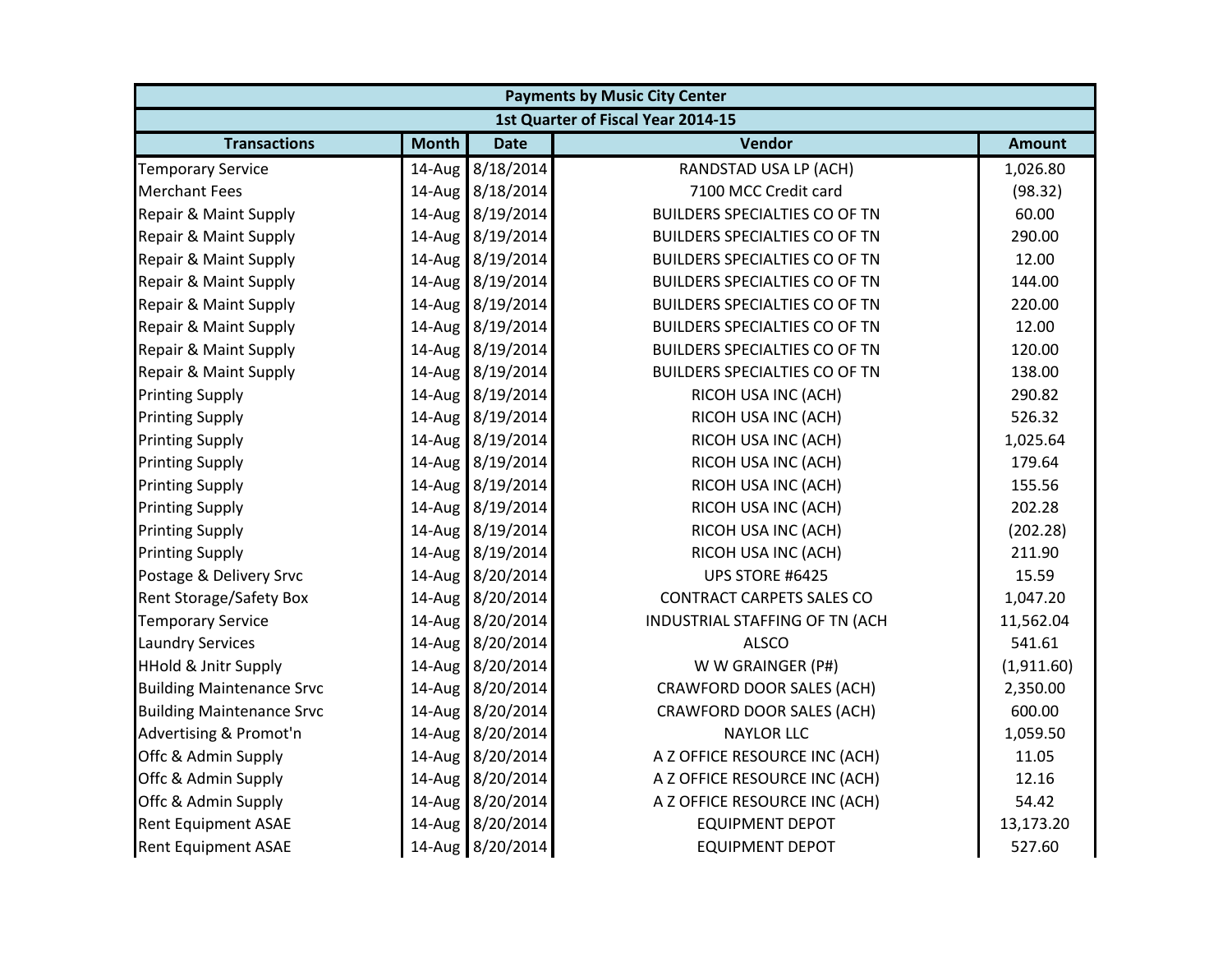|                               | <b>Payments by Music City Center</b> |                  |                                      |               |  |  |
|-------------------------------|--------------------------------------|------------------|--------------------------------------|---------------|--|--|
|                               |                                      |                  | 1st Quarter of Fiscal Year 2014-15   |               |  |  |
| <b>Transactions</b>           | <b>Month</b>                         | <b>Date</b>      | Vendor                               | <b>Amount</b> |  |  |
| Repair & Maint Supply         | $14$ -Aug                            | 8/21/2014        | FERGUSON ENTERPRISES (ACH)           | 13.21         |  |  |
| Repair & Maint Supply         |                                      | 14-Aug 8/21/2014 | FERGUSON ENTERPRISES (ACH)           | 418.25        |  |  |
| <b>Small Equipment Supply</b> |                                      | 14-Aug 8/21/2014 | W W GRAINGER (P#)                    | 28.44         |  |  |
| <b>Small Equipment Supply</b> |                                      | 14-Aug 8/21/2014 | W W GRAINGER (P#)                    | 86.24         |  |  |
| <b>Small Equipment Supply</b> |                                      | 14-Aug 8/21/2014 | W W GRAINGER (P#)                    | 46.50         |  |  |
| <b>Merchant Fees</b>          |                                      | 14-Aug 8/21/2014 | 7100 MCC Credit card                 | (98.32)       |  |  |
| <b>Merchant Fees</b>          |                                      | 14-Aug 8/21/2014 | 7100 MCC Credit card                 | (529.00)      |  |  |
| Plumbing/HVAC Maintain Srvc   |                                      | 14-Aug 8/22/2014 | <b>ROTO ROOTER (ACH)</b>             | 325.00        |  |  |
| Other Rpr & Maint Srvc        |                                      | 14-Aug 8/22/2014 | <b>NASHVILLE GLASS CO</b>            | 125.00        |  |  |
| <b>Electrical Supply</b>      |                                      | 14-Aug 8/22/2014 | CAN DO NATIONAL TAPE (ACH)           | 690.30        |  |  |
| <b>Electrical Supply</b>      |                                      | 14-Aug 8/22/2014 | CAN DO NATIONAL TAPE (ACH)           | 232.35        |  |  |
| <b>Temporary Service</b>      |                                      | 14-Aug 8/22/2014 | INDUSTRIAL STAFFING OF TN (ACH       | 9,681.23      |  |  |
| <b>Laundry Services</b>       |                                      | 14-Aug 8/22/2014 | <b>ALSCO</b>                         | 649.95        |  |  |
| <b>Paint Supply</b>           |                                      | 14-Aug 8/22/2014 | SHERWIN WILLIAMS CO INDUSTRIAL       | 290.00        |  |  |
| <b>Paint Supply</b>           |                                      | 14-Aug 8/22/2014 | SHERWIN WILLIAMS CO INDUSTRIAL       | 6.92          |  |  |
| <b>Paint Supply</b>           |                                      | 14-Aug 8/22/2014 | SHERWIN WILLIAMS CO INDUSTRIAL       | 17.85         |  |  |
| Telephone & Telegraph         |                                      | 14-Aug 8/22/2014 | <b>AT&amp;T CIRCUITS</b>             | 375.16        |  |  |
| <b>Medical Services</b>       |                                      | 14-Aug 8/22/2014 | MED STAR MEDICAL STAFFING INC        | 516.00        |  |  |
| <b>Medical Services</b>       |                                      | 14-Aug 8/22/2014 | MED STAR MEDICAL STAFFING INC        | 1,531.88      |  |  |
| <b>Auto Fuel</b>              |                                      | 14-Aug 8/22/2014 | <b>WRIGHT EXPRESS FINANCIAL SVCS</b> | 703.99        |  |  |
| <b>Temporary Service</b>      |                                      | 14-Aug 8/22/2014 | RANDSTAD USA LP (ACH)                | 1,026.80      |  |  |
| <b>Merchant Fees</b>          |                                      | 14-Aug 8/22/2014 | <b>FIS</b>                           | 13,612.01     |  |  |
| Athletic Equip < \$5000       |                                      | 14-Aug 8/22/2014 | <b>FRANCIS COMMUNICATIONS INC</b>    | 148.75        |  |  |
| Rpr & Maint Srvc Elev/Escel   |                                      | 14-Aug 8/22/2014 | NASHVILLE MACHINE ELEVATOR CO        | 1,072.00      |  |  |
| Rpr & Maint Srvc HVAC         |                                      | 14-Aug 8/22/2014 | JOHNSON CONTROLS INC/CARDKEY (       | 631.60        |  |  |
| Rpr & Maint Srvc Sprinkler    |                                      | 14-Aug 8/22/2014 | DESERT FIRE PROTECTION LP (ACH       | 776.00        |  |  |
| <b>Cable Television</b>       |                                      | 14-Aug 8/24/2014 | <b>COMCAST (ACH)</b>                 | 408.05        |  |  |
| <b>Internet Services</b>      |                                      | 14-Aug 8/24/2014 | <b>COMCAST (ACH)</b>                 | 249.05        |  |  |
| Food & Ice                    |                                      | 14-Aug 8/25/2014 | <b>CENTERPLATE MCC (ACH)</b>         | 46.90         |  |  |
| Food & Ice                    |                                      | 14-Aug 8/25/2014 | <b>CENTERPLATE MCC (ACH)</b>         | 46.90         |  |  |
| Food & Ice                    |                                      | 14-Aug 8/25/2014 | <b>CENTERPLATE MCC (ACH)</b>         | 46.54         |  |  |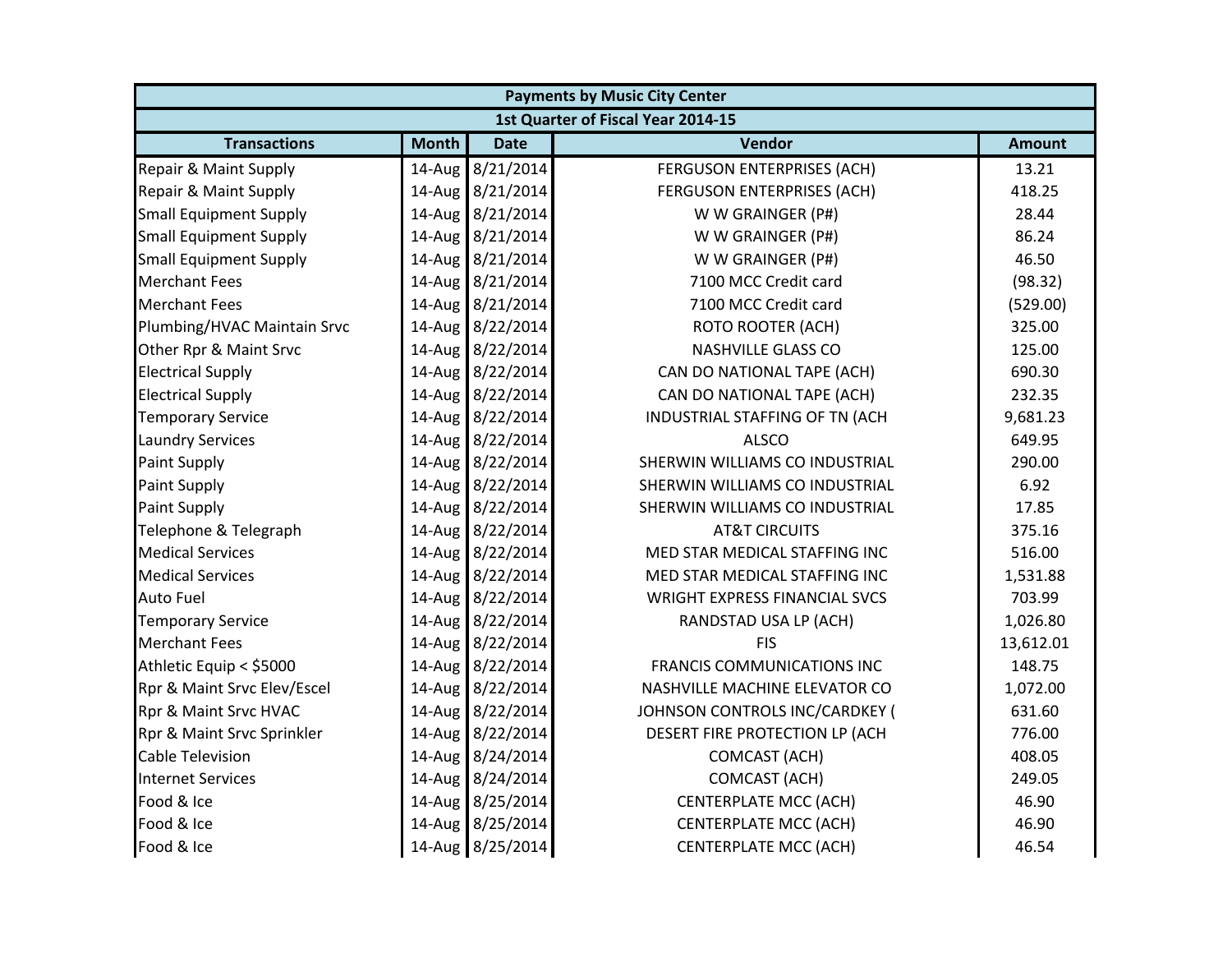| <b>Payments by Music City Center</b> |              |                  |                                    |               |  |
|--------------------------------------|--------------|------------------|------------------------------------|---------------|--|
|                                      |              |                  | 1st Quarter of Fiscal Year 2014-15 |               |  |
| <b>Transactions</b>                  | <b>Month</b> | <b>Date</b>      | Vendor                             | <b>Amount</b> |  |
| Food & Ice                           | 14-Aug       | 8/25/2014        | <b>CENTERPLATE MCC (ACH)</b>       | 60.11         |  |
| <b>Electrical Supply</b>             |              | 14-Aug 8/25/2014 | TOUR SUPPLY INC (ACH)              | 427.50        |  |
| <b>Medical Services</b>              |              | 14-Aug 8/25/2014 | MED STAR MEDICAL STAFFING INC      | 741.75        |  |
| <b>Medical Services</b>              |              | 14-Aug 8/25/2014 | MED STAR MEDICAL STAFFING INC      | 559.00        |  |
| Athletic Equip < \$5000              |              | 14-Aug 8/25/2014 | <b>FRANCIS COMMUNICATIONS INC</b>  | 216.55        |  |
| Food & Bev-Inhouse                   |              | 14-Aug 8/25/2014 | <b>CENTERPLATE MCC (ACH)</b>       | 254.10        |  |
| Food & Bev-Inhouse                   |              | 14-Aug 8/25/2014 | <b>CENTERPLATE MCC (ACH)</b>       | 500.90        |  |
| <b>Electrical Supply</b>             |              | 14-Aug 8/26/2014 | TOUR SUPPLY INC (ACH)              | 219.00        |  |
| <b>Electrical Supply</b>             |              | 14-Aug 8/26/2014 | TOUR SUPPLY INC (ACH)              | 219.60        |  |
| <b>HHold &amp; Jnitr Supply</b>      |              | 14-Aug 8/26/2014 | MERCURY SUPPLY CO INC (ACH)        | 62.95         |  |
| <b>Electrical Supply</b>             |              | 14-Aug 8/26/2014 | TOUR SUPPLY INC (ACH)              | 219.00        |  |
| <b>Electrical Supply</b>             |              | 14-Aug 8/26/2014 | TOUR SUPPLY INC (ACH)              | 219.00        |  |
| Offc & Admin Supply                  |              | 14-Aug 8/26/2014 | W W GRAINGER (P#)                  | 191.19        |  |
| <b>Electrical Supply</b>             |              | 14-Aug 8/26/2014 | TOUR SUPPLY INC (ACH)              | 218.00        |  |
| <b>Electrical Supply</b>             |              | 14-Aug 8/26/2014 | TOUR SUPPLY INC (ACH)              | 219.00        |  |
| Printing/Binding                     |              | 14-Aug 8/26/2014 | RICOH USA INC (ACH)                | 46.00         |  |
| Offc & Admin Supply                  |              | 14-Aug 8/26/2014 | A Z OFFICE RESOURCE INC (ACH)      | 20.49         |  |
| Offc & Admin Supply                  |              | 14-Aug 8/26/2014 | A Z OFFICE RESOURCE INC (ACH)      | 4.58          |  |
| Offc & Admin Supply                  |              | 14-Aug 8/26/2014 | A Z OFFICE RESOURCE INC (ACH)      | 4.58          |  |
| Offc & Admin Supply                  |              | 14-Aug 8/26/2014 | A Z OFFICE RESOURCE INC (ACH)      | 14.50         |  |
| Offc & Admin Supply                  |              | 14-Aug 8/26/2014 | A Z OFFICE RESOURCE INC (ACH)      | 69.22         |  |
| Offc & Admin Supply                  |              | 14-Aug 8/26/2014 | A Z OFFICE RESOURCE INC (ACH)      | 64.05         |  |
| Offc & Admin Supply                  |              | 14-Aug 8/26/2014 | A Z OFFICE RESOURCE INC (ACH)      | 29.55         |  |
| Offc & Admin Supply                  |              | 14-Aug 8/26/2014 | A Z OFFICE RESOURCE INC (ACH)      | 4.45          |  |
| Offc & Admin Supply                  |              | 14-Aug 8/26/2014 | A Z OFFICE RESOURCE INC (ACH)      | 4.29          |  |
| Offc & Admin Supply                  |              | 14-Aug 8/26/2014 | A Z OFFICE RESOURCE INC (ACH)      | 2.59          |  |
| Offc & Admin Supply                  |              | 14-Aug 8/26/2014 | A Z OFFICE RESOURCE INC (ACH)      | 18.99         |  |
| Offc & Admin Supply                  |              | 14-Aug 8/26/2014 | A Z OFFICE RESOURCE INC (ACH)      | 34.99         |  |
| Other Rpr & Maint Srvc               |              | 14-Aug 8/27/2014 | <b>NASHVILLE GLASS CO</b>          | 844.40        |  |
| Other Rpr & Maint Srvc               |              | 14-Aug 8/27/2014 | <b>NASHVILLE GLASS CO</b>          | 422.18        |  |
| Offc & Admin Supply                  |              | 14-Aug 8/27/2014 | A Z OFFICE RESOURCE INC (ACH)      | 95.97         |  |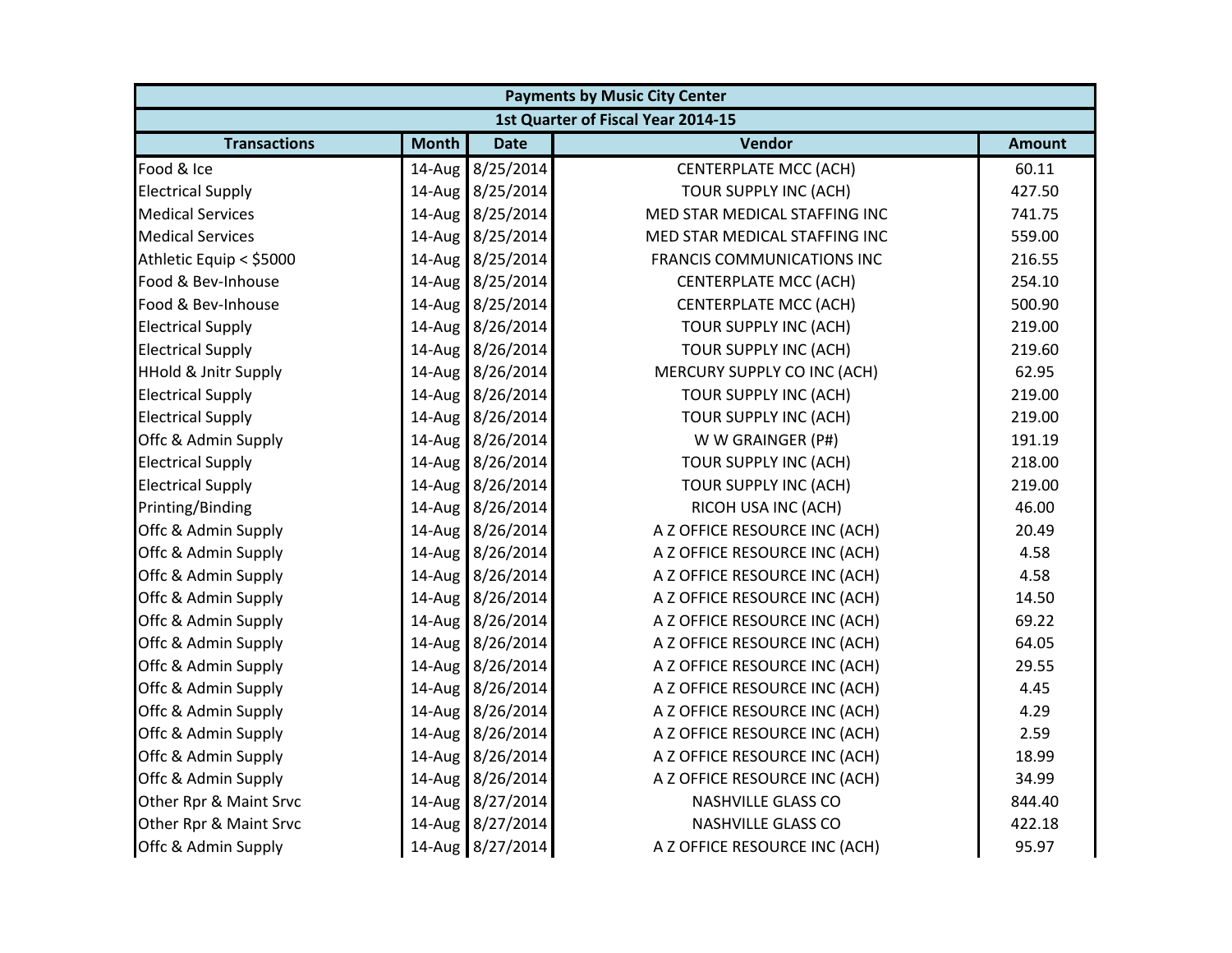| <b>Payments by Music City Center</b> |              |                  |                                       |               |  |
|--------------------------------------|--------------|------------------|---------------------------------------|---------------|--|
|                                      |              |                  | 1st Quarter of Fiscal Year 2014-15    |               |  |
| <b>Transactions</b>                  | <b>Month</b> | <b>Date</b>      | Vendor                                | <b>Amount</b> |  |
| <b>Uniform Cleaning Service</b>      |              | 14-Aug 8/27/2014 | <b>COYNE TEXTILE SVCS</b>             | 25.89         |  |
| <b>Medical Supply</b>                |              | 14-Aug 8/27/2014 | CINTAS CORP #051 MATS & RUGS(A        | 9.95          |  |
| <b>Medical Supply</b>                |              | 14-Aug 8/27/2014 | CINTAS CORP #051 MATS & RUGS(A        | 286.56        |  |
| Repair & Maint Supply                |              | 14-Aug 8/27/2014 | <b>ATECH INC</b>                      | 396.00        |  |
| Repair & Maint Supply                |              | 14-Aug 8/27/2014 | <b>ATECH INC</b>                      | 396.00        |  |
| <b>Merchant Fees</b>                 |              | 14-Aug 8/27/2014 | 7100 MCC Credit card                  | (184.00)      |  |
| <b>Mngt Cnsltnt Srvc</b>             |              | 14-Aug 8/27/2014 | INQUIRIES INC (ACH)                   | 942.00        |  |
| <b>Employee Local Travel/Park</b>    |              | 14-Aug 8/27/2014 | CENTRAL PARKING SYSTEMS OF TN         | 6.00          |  |
| <b>Temporary Service ASAE</b>        |              | 14-Aug 8/27/2014 | <b>CONVENTION PROD RIGGING INC (A</b> | 9,420.00      |  |
| <b>Host &amp; Hostess ASAE</b>       |              | 14-Aug 8/27/2014 | OMNI NASHVILLE LLC (ACH)              | 2,327.92      |  |
| <b>Temporary Service</b>             |              | 14-Aug 8/28/2014 | <b>CONVENTION PROD RIGGING INC (A</b> | 386.40        |  |
| Offc & Admin Supply                  |              | 14-Aug 8/28/2014 | ATHENS PAPER CO (ACH)                 | 86.17         |  |
| Offc & Admin Supply                  |              | 14-Aug 8/28/2014 | ATHENS PAPER CO (ACH)                 | 4.33          |  |
| Offc & Admin Supply                  |              | 14-Aug 8/28/2014 | ATHENS PAPER CO (ACH)                 | 37.00         |  |
| Offc & Admin Supply                  |              | 14-Aug 8/28/2014 | ATHENS PAPER CO (ACH)                 | 2.00          |  |
| Repair & Maint Supply                |              | 14-Aug 8/28/2014 | W W GRAINGER (P#)                     | 89.34         |  |
| Repair & Maint Supply                |              | 14-Aug 8/28/2014 | W W GRAINGER (P#)                     | 400.00        |  |
| Repair & Maint Supply                |              | 14-Aug 8/28/2014 | W W GRAINGER (P#)                     | 400.00        |  |
| Repair & Maint Supply                |              | 14-Aug 8/28/2014 | W W GRAINGER (P#)                     | 96.24         |  |
| <b>Small Equipment Supply</b>        |              | 14-Aug 8/28/2014 | W W GRAINGER (P#)                     | 33.60         |  |
| <b>Small Equipment Supply</b>        |              | 14-Aug 8/28/2014 | W W GRAINGER (P#)                     | 97.80         |  |
| <b>Laundry Services</b>              |              | 14-Aug 8/28/2014 | <b>ALSCO</b>                          | 270.81        |  |
| <b>Laundry Services</b>              |              | 14-Aug 8/28/2014 | <b>ALSCO</b>                          | 1,062.52      |  |
| <b>Laundry Services</b>              |              | 14-Aug 8/28/2014 | <b>ALSCO</b>                          | 675.37        |  |
| Offc & Admin Supply                  |              | 14-Aug 8/28/2014 | ATHENS PAPER CO (ACH)                 | 42.00         |  |
| Offc & Admin Supply                  |              | 14-Aug 8/28/2014 | ATHENS PAPER CO (ACH)                 | 3.00          |  |
| <b>HHold &amp; Jnitr Supply</b>      |              | 14-Aug 8/28/2014 | A Z OFFICE RESOURCE INC (ACH)         | 10.76         |  |
| <b>HHold &amp; Jnitr Supply</b>      |              | 14-Aug 8/28/2014 | A Z OFFICE RESOURCE INC (ACH)         | 38.40         |  |
| <b>HHold &amp; Jnitr Supply</b>      |              | 14-Aug 8/28/2014 | AMERICAN PAPER & TWINE CO (ACH        | 286.50        |  |
| <b>HHold &amp; Jnitr Supply</b>      |              | 14-Aug 8/28/2014 | AMERICAN PAPER & TWINE CO (ACH        | 302.00        |  |
| <b>HHold &amp; Jnitr Supply</b>      |              | 14-Aug 8/28/2014 | AMERICAN PAPER & TWINE CO (ACH        | 286.50        |  |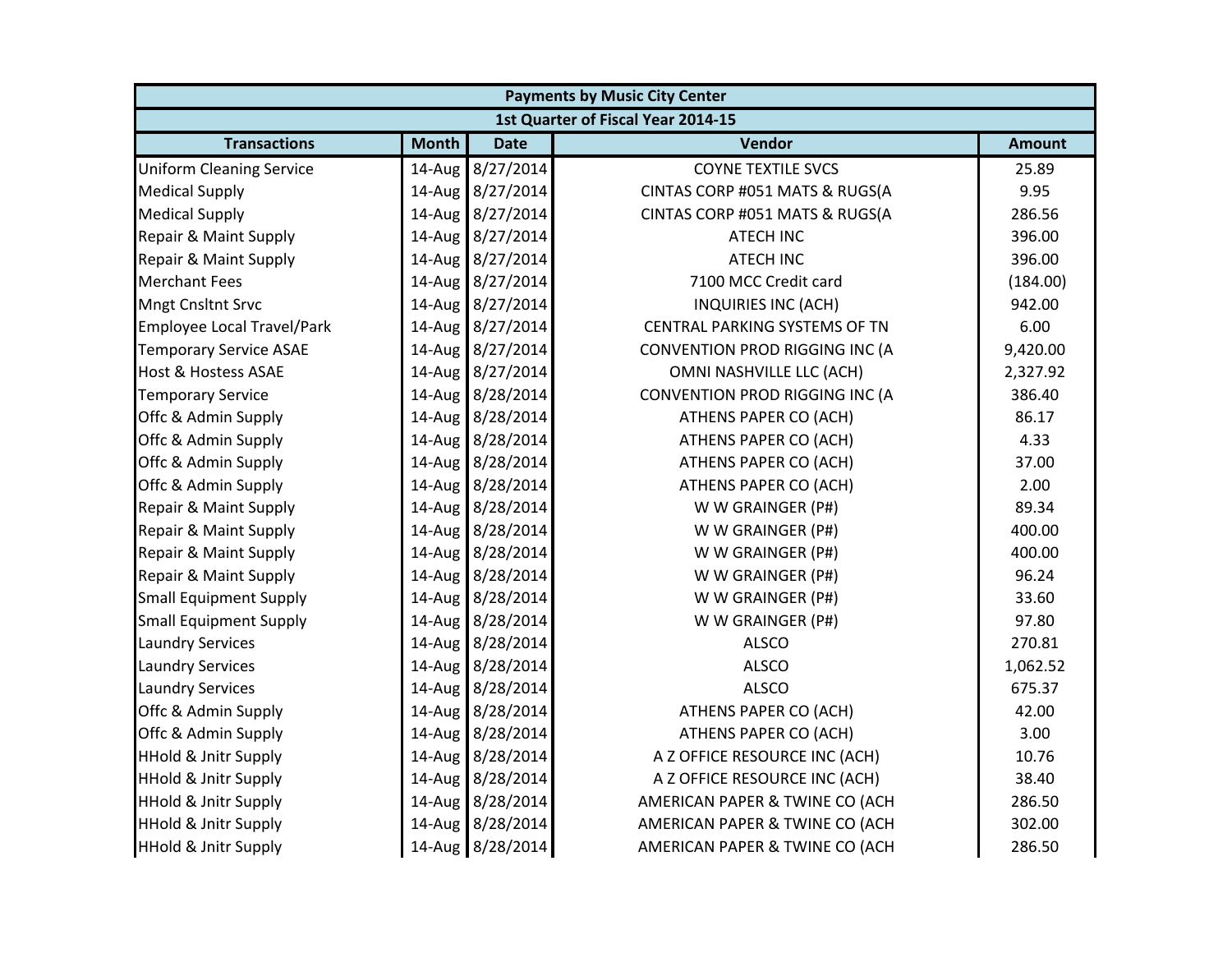| <b>Payments by Music City Center</b> |              |                  |                                       |               |  |  |
|--------------------------------------|--------------|------------------|---------------------------------------|---------------|--|--|
|                                      |              |                  | 1st Quarter of Fiscal Year 2014-15    |               |  |  |
| <b>Transactions</b>                  | <b>Month</b> | <b>Date</b>      | Vendor                                | <b>Amount</b> |  |  |
| <b>HHold &amp; Jnitr Supply</b>      | 14-Aug       | 8/28/2014        | AMERICAN PAPER & TWINE CO (ACH        | 206.35        |  |  |
| <b>HHold &amp; Jnitr Supply</b>      | 14-Aug       | 8/28/2014        | AMERICAN PAPER & TWINE CO (ACH        | 198.75        |  |  |
| <b>HHold &amp; Jnitr Supply</b>      |              | 14-Aug 8/28/2014 | AMERICAN PAPER & TWINE CO (ACH        | 186.65        |  |  |
| <b>HHold &amp; Jnitr Supply</b>      |              | 14-Aug 8/28/2014 | AMERICAN PAPER & TWINE CO (ACH        | 158.55        |  |  |
| <b>HHold &amp; Jnitr Supply</b>      |              | 14-Aug 8/28/2014 | AMERICAN PAPER & TWINE CO (ACH        | 1,906.80      |  |  |
| Offc & Admin Supply                  |              | 14-Aug 8/28/2014 | ATHENS PAPER CO (ACH)                 | 42.00         |  |  |
| Offc & Admin Supply                  | 14-Aug       | 8/28/2014        | ATHENS PAPER CO (ACH)                 | 3.00          |  |  |
| <b>Medical Services</b>              |              | 14-Aug 8/28/2014 | MCC PV4348036 08/14 SUB Corr          | (1,746.88)    |  |  |
| <b>Medical Services</b>              |              | 14-Aug 8/28/2014 | MED STAR MEDICAL STAFFING INC         | 86.00         |  |  |
| <b>Medical Services</b>              |              | 14-Aug 8/28/2014 | MED STAR MEDICAL STAFFING INC         | 1,085.75      |  |  |
| Offc & Admin Supply                  |              | 14-Aug 8/28/2014 | ATHENS PAPER CO (ACH)                 | 17.00         |  |  |
| Offc & Admin Supply                  | $14$ -Aug    | 8/28/2014        | ATHENS PAPER CO (ACH)                 | 1.00          |  |  |
| Offc & Admin Supply                  |              | 14-Aug 8/28/2014 | ATHENS PAPER CO (ACH)                 | 170.00        |  |  |
| Offc & Admin Supply                  |              | 14-Aug 8/28/2014 | ATHENS PAPER CO (ACH)                 | 11.00         |  |  |
| Repair & Maint Supply                |              | 14-Aug 8/28/2014 | <b>ATECH INC</b>                      | 68.00         |  |  |
| Offc & Admin Supply                  |              | 14-Aug 8/28/2014 | ATHENS PAPER CO (ACH)                 | 91.00         |  |  |
| Offc & Admin Supply                  |              | 14-Aug 8/28/2014 | ATHENS PAPER CO (ACH)                 | 6.00          |  |  |
| Food & Ice                           |              | 14-Aug 8/28/2014 | <b>CENTERPLATE MCC (ACH)</b>          | 48.60         |  |  |
| Offc & Admin Supply                  |              | 14-Aug 8/28/2014 | ATHENS PAPER CO (ACH)                 | 10.00         |  |  |
| Offc & Admin Supply                  |              | 14-Aug 8/28/2014 | ATHENS PAPER CO (ACH)                 | 1.00          |  |  |
| Offc & Admin Supply                  |              | 14-Aug 8/28/2014 | ATHENS PAPER CO (ACH)                 | 30.00         |  |  |
| Offc & Admin Supply                  |              | 14-Aug 8/28/2014 | ATHENS PAPER CO (ACH)                 | 2.00          |  |  |
| Offc & Admin Supply                  |              | 14-Aug 8/28/2014 | ATHENS PAPER CO (ACH)                 | 24.00         |  |  |
| Offc & Admin Supply                  | 14-Aug       | 8/28/2014        | ATHENS PAPER CO (ACH)                 | 2.00          |  |  |
| Offc & Admin Supply                  |              | 14-Aug 8/28/2014 | ATHENS PAPER CO (ACH)                 | 55.00         |  |  |
| Offc & Admin Supply                  |              | 14-Aug 8/28/2014 | ATHENS PAPER CO (ACH)                 | 4.00          |  |  |
| <b>Medical Services ASAE</b>         |              | 14-Aug 8/28/2014 | MCC PV4348036 08/14 SUB Corr          | 1,746.88      |  |  |
| <b>Temporary Service ASAE</b>        |              | 14-Aug 8/28/2014 | <b>CONVENTION PROD RIGGING INC (A</b> | 3,920.00      |  |  |
| <b>Temporary Service ASAE</b>        |              | 14-Aug 8/28/2014 | <b>CONVENTION PROD RIGGING INC (A</b> | 4,281.91      |  |  |
| <b>Temporary Service ASAE</b>        |              | 14-Aug 8/28/2014 | <b>CONVENTION PROD RIGGING INC (A</b> | 6,080.00      |  |  |
| Food & Ice ASAE                      |              | 14-Aug 8/28/2014 | <b>CENTERPLATE MCC (ACH)</b>          | 478.26        |  |  |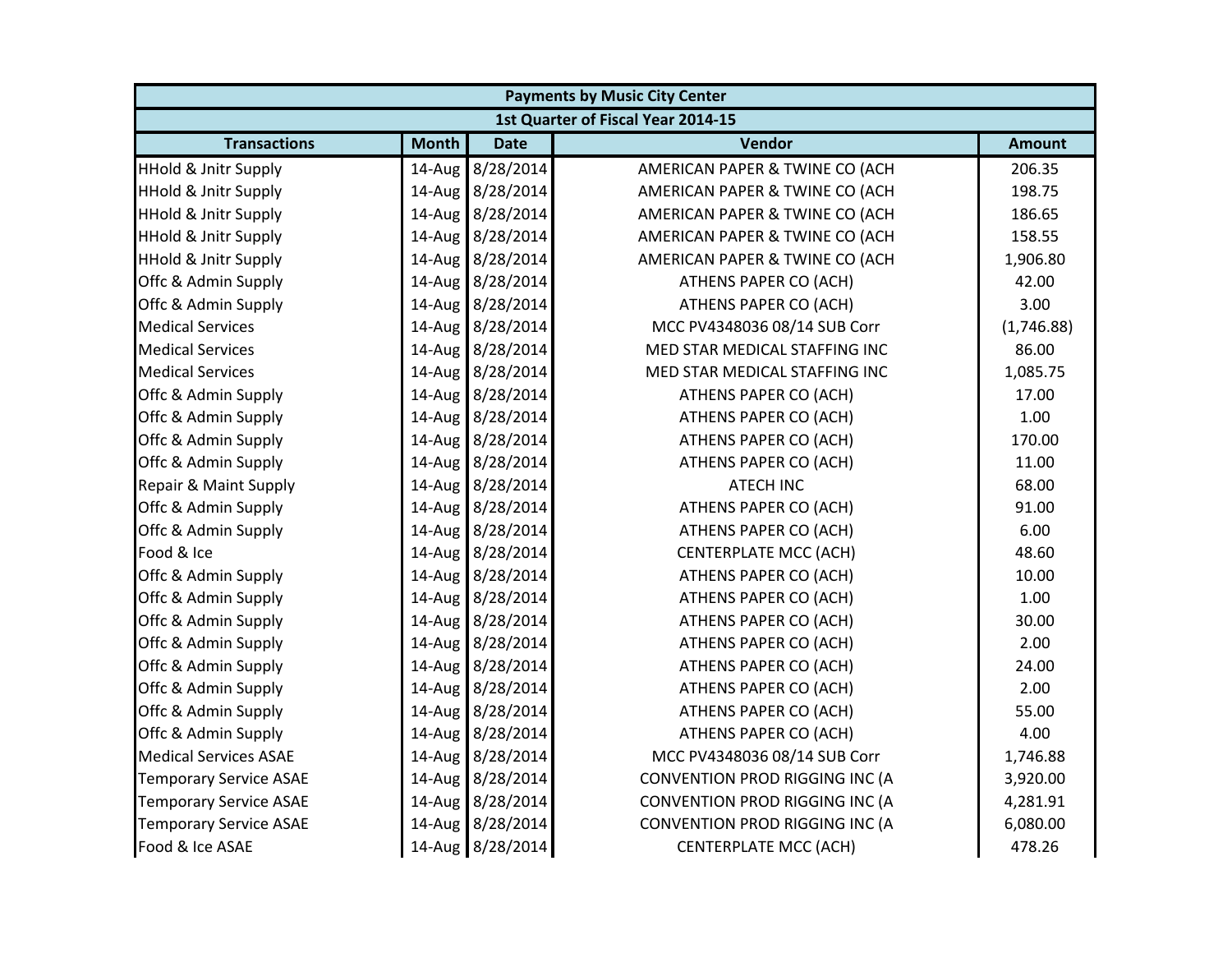| <b>Payments by Music City Center</b> |              |                  |                                      |               |  |
|--------------------------------------|--------------|------------------|--------------------------------------|---------------|--|
|                                      |              |                  | 1st Quarter of Fiscal Year 2014-15   |               |  |
| <b>Transactions</b>                  | <b>Month</b> | <b>Date</b>      | Vendor                               | <b>Amount</b> |  |
| <b>Regular Pay</b>                   | 14-Aug       | 8/29/2014        | Payroll Labor Distribution           | 22,673.66     |  |
| Leave Pay                            |              | 14-Aug 8/29/2014 | Payroll Labor Distribution           | 304.08        |  |
| <b>Overtime Pay</b>                  |              | 14-Aug 8/29/2014 | Payroll Labor Distribution           | 83.19         |  |
| <b>Employer OASDI</b>                |              | 14-Aug 8/29/2014 | <b>Actual Burden Journal Entries</b> | 1,368.89      |  |
| <b>Employer SSN Medical</b>          |              | 14-Aug 8/29/2014 | <b>Actual Burden Journal Entries</b> | 320.15        |  |
| <b>Employer Group Health</b>         |              | 14-Aug 8/29/2014 | <b>Actual Burden Journal Entries</b> | 3,701.07      |  |
| <b>Employer Dental Group</b>         |              | 14-Aug 8/29/2014 | <b>Actual Burden Journal Entries</b> | 144.23        |  |
| <b>Employer Group Life</b>           |              | 14-Aug 8/29/2014 | <b>Actual Burden Journal Entries</b> | 190.28        |  |
| Cafe Plan Pre-Tax Savings            |              | 14-Aug 8/29/2014 | <b>Actual Burden Journal Entries</b> | 101.92        |  |
| CCA Employer 401K Plan               |              | 14-Aug 8/29/2014 | <b>Actual Burden Journal Entries</b> | 572.13        |  |
| Allowance-Cell/Mobile Devices        |              | 14-Aug 8/29/2014 | MCC PPE 8/29/14 Cell Corr            | (368.00)      |  |
| Allowance-Cell/Mobile Devices        | 14-Aug       | 8/29/2014        | Payroll Labor Distribution           | 368.00        |  |
| <b>Regular Pay</b>                   |              | 14-Aug 8/29/2014 | Payroll Labor Distribution           | 5,062.60      |  |
| <b>Overtime Pay</b>                  |              | 14-Aug 8/29/2014 | Payroll Labor Distribution           | 17.90         |  |
| <b>Employer OASDI</b>                |              | 14-Aug 8/29/2014 | <b>Actual Burden Journal Entries</b> | 296.64        |  |
| <b>Employer SSN Medical</b>          |              | 14-Aug 8/29/2014 | <b>Actual Burden Journal Entries</b> | 69.38         |  |
| <b>Employer Group Health</b>         |              | 14-Aug 8/29/2014 | <b>Actual Burden Journal Entries</b> | 981.37        |  |
| <b>Employer Dental Group</b>         |              | 14-Aug 8/29/2014 | <b>Actual Burden Journal Entries</b> | 24.74         |  |
| <b>Employer Group Life</b>           |              | 14-Aug 8/29/2014 | <b>Actual Burden Journal Entries</b> | 35.50         |  |
| <b>Employer Pension</b>              |              | 14-Aug 8/29/2014 | <b>Actual Burden Journal Entries</b> | 913.82        |  |
| Cafe Plan Pre-Tax Savings            |              | 14-Aug 8/29/2014 | <b>Actual Burden Journal Entries</b> | 27.56         |  |
| Allowance-Cell/Mobile Devices        |              | 14-Aug 8/29/2014 | MCC PPE 8/29/14 Cell Corr            | (69.00)       |  |
| Allowance-Cell/Mobile Devices        |              | 14-Aug 8/29/2014 | Payroll Labor Distribution           | 69.00         |  |
| <b>Regular Pay</b>                   | 14-Aug       | 8/29/2014        | Payroll Labor Distribution           | 29,473.42     |  |
| Leave Pay                            |              | 14-Aug 8/29/2014 | Payroll Labor Distribution           | 1,926.64      |  |
| <b>Overtime Pay</b>                  |              | 14-Aug 8/29/2014 | Payroll Labor Distribution           | 1,157.78      |  |
| <b>Employer OASDI</b>                |              | 14-Aug 8/29/2014 | <b>Actual Burden Journal Entries</b> | 1,941.94      |  |
| <b>Employer SSN Medical</b>          |              | 14-Aug 8/29/2014 | <b>Actual Burden Journal Entries</b> | 454.16        |  |
| <b>Employer Group Health</b>         |              | 14-Aug 8/29/2014 | <b>Actual Burden Journal Entries</b> | 3,870.19      |  |
| <b>Employer Dental Group</b>         |              | 14-Aug 8/29/2014 | <b>Actual Burden Journal Entries</b> | 222.00        |  |
| <b>Employer Group Life</b>           |              | 14-Aug 8/29/2014 | <b>Actual Burden Journal Entries</b> | 239.98        |  |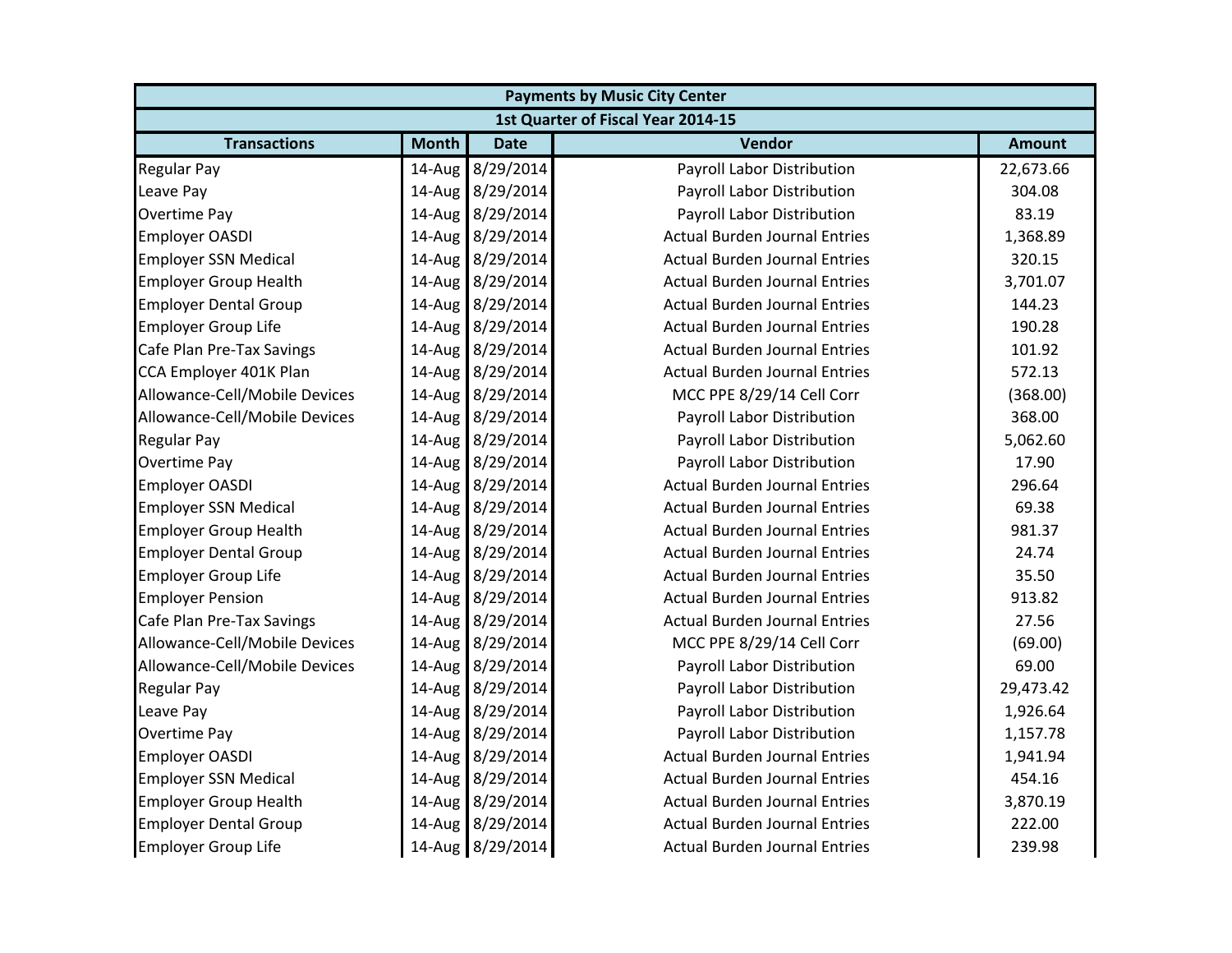| <b>Payments by Music City Center</b> |              |                  |                                      |               |  |
|--------------------------------------|--------------|------------------|--------------------------------------|---------------|--|
|                                      |              |                  | 1st Quarter of Fiscal Year 2014-15   |               |  |
| <b>Transactions</b>                  | <b>Month</b> | <b>Date</b>      | Vendor                               | <b>Amount</b> |  |
| Cafe Plan Pre-Tax Savings            | 14-Aug       | 8/29/2014        | <b>Actual Burden Journal Entries</b> | 104.16        |  |
| CCA Employer 401K Plan               |              | 14-Aug 8/29/2014 | <b>Actual Burden Journal Entries</b> | 829.46        |  |
| Allowance-Cell/Mobile Devices        |              | 14-Aug 8/29/2014 | MCC PPE 8/29/14 Cell Corr            | (138.00)      |  |
| Allowance-Cell/Mobile Devices        |              | 14-Aug 8/29/2014 | Payroll Labor Distribution           | 138.00        |  |
| <b>Electrical Supply</b>             |              | 14-Aug 8/29/2014 | WILLIAMS WHOLESALE SUPPLY OF N       | 182.25        |  |
| <b>Electrical Supply</b>             |              | 14-Aug 8/29/2014 | WILLIAMS WHOLESALE SUPPLY OF N       | 104.70        |  |
| <b>Electrical Supply</b>             |              | 14-Aug 8/29/2014 | WILLIAMS WHOLESALE SUPPLY OF N       | 837.60        |  |
| <b>Electrical Supply</b>             |              | 14-Aug 8/29/2014 | WILLIAMS WHOLESALE SUPPLY OF N       | 10.40         |  |
| <b>Electrical Supply</b>             |              | 14-Aug 8/29/2014 | WILLIAMS WHOLESALE SUPPLY OF N       | 308.25        |  |
| <b>Electrical Supply</b>             |              | 14-Aug 8/29/2014 | WILLIAMS WHOLESALE SUPPLY OF N       | 628.65        |  |
| <b>Electrical Supply</b>             |              | 14-Aug 8/29/2014 | WILLIAMS WHOLESALE SUPPLY OF N       | 628.65        |  |
| <b>Electrical Supply</b>             | 14-Aug       | 8/29/2014        | WILLIAMS WHOLESALE SUPPLY OF N       | 86.85         |  |
| <b>Electrical Supply</b>             |              | 14-Aug 8/29/2014 | WILLIAMS WHOLESALE SUPPLY OF N       | 148.50        |  |
| <b>Electrical Supply</b>             |              | 14-Aug 8/29/2014 | WILLIAMS WHOLESALE SUPPLY OF N       | 148.50        |  |
| <b>Electrical Supply</b>             |              | 14-Aug 8/29/2014 | WILLIAMS WHOLESALE SUPPLY OF N       | 308.25        |  |
| <b>Regular Pay</b>                   |              | 14-Aug 8/29/2014 | Payroll Labor Distribution           | 38,434.65     |  |
| Leave Pay                            |              | 14-Aug 8/29/2014 | Payroll Labor Distribution           | 2,740.28      |  |
| <b>Holiday Pay</b>                   |              | 14-Aug 8/29/2014 | Payroll Labor Distribution           | 168.00        |  |
| <b>Overtime Pay</b>                  |              | 14-Aug 8/29/2014 | Payroll Labor Distribution           | 667.85        |  |
| <b>Employer OASDI</b>                |              | 14-Aug 8/29/2014 | <b>Actual Burden Journal Entries</b> | 2,418.78      |  |
| <b>Employer SSN Medical</b>          |              | 14-Aug 8/29/2014 | <b>Actual Burden Journal Entries</b> | 565.67        |  |
| <b>Employer Group Health</b>         |              | 14-Aug 8/29/2014 | <b>Actual Burden Journal Entries</b> | 8,793.53      |  |
| <b>Employer Dental Group</b>         |              | 14-Aug 8/29/2014 | <b>Actual Burden Journal Entries</b> | 377.55        |  |
| <b>Employer Group Life</b>           |              | 14-Aug 8/29/2014 | <b>Actual Burden Journal Entries</b> | 438.78        |  |
| Cafe Plan Pre-Tax Savings            |              | 14-Aug 8/29/2014 | <b>Actual Burden Journal Entries</b> | 238.65        |  |
| CCA Employer 401K Plan               |              | 14-Aug 8/29/2014 | <b>Actual Burden Journal Entries</b> | 960.02        |  |
| Allowance-Cell/Mobile Devices        |              | 14-Aug 8/29/2014 | MCC PPE 8/29/14 Cell Corr            | (138.00)      |  |
| Allowance-Cell/Mobile Devices        |              | 14-Aug 8/29/2014 | Payroll Labor Distribution           | 138.00        |  |
| <b>Regular Pay</b>                   |              | 14-Aug 8/29/2014 | Payroll Labor Distribution           | 3,749.28      |  |
| Leave Pay                            |              | 14-Aug 8/29/2014 | Payroll Labor Distribution           | 56.00         |  |
| <b>Overtime Pay</b>                  |              | 14-Aug 8/29/2014 | Payroll Labor Distribution           | 428.30        |  |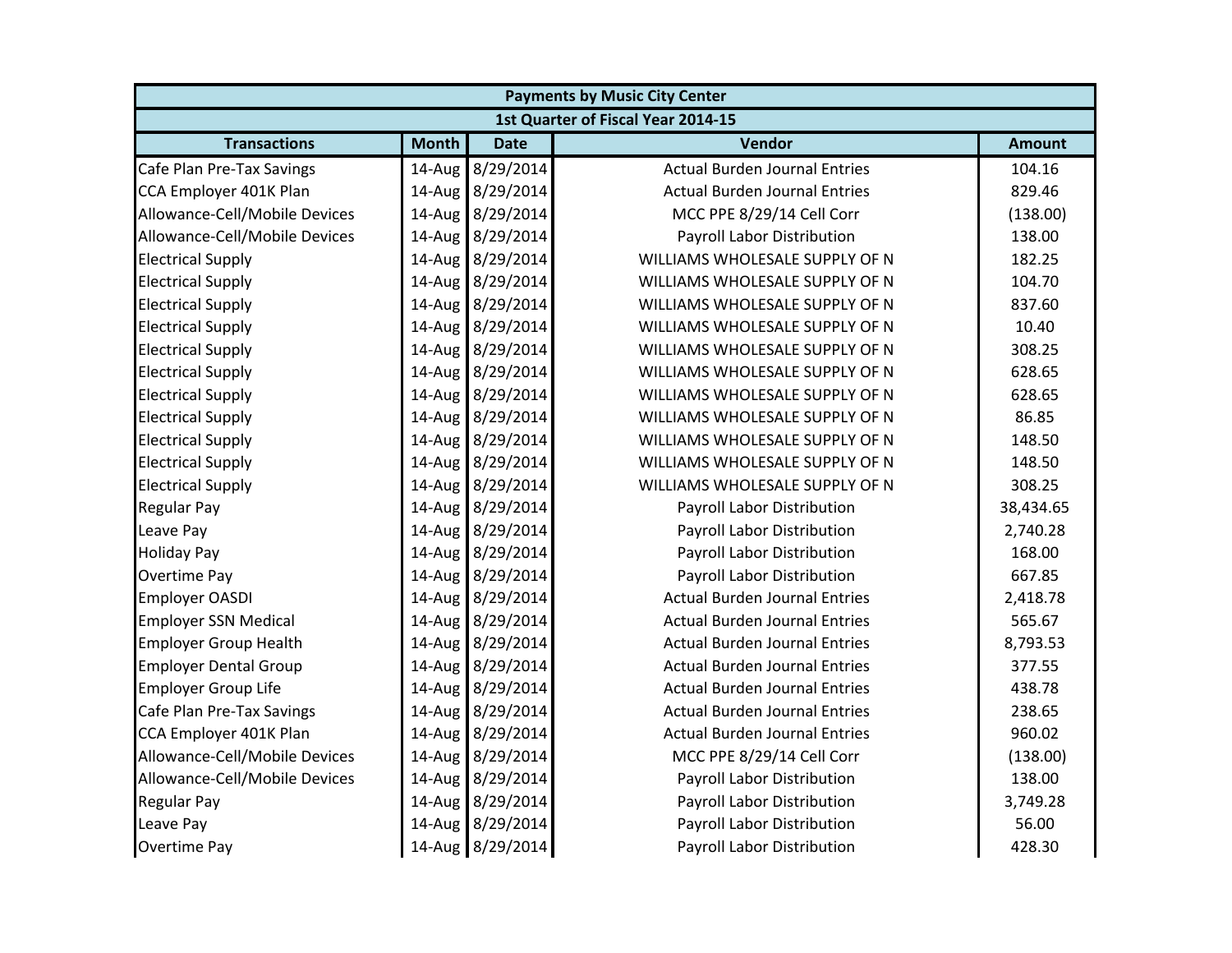| <b>Payments by Music City Center</b> |              |                  |                                      |               |  |
|--------------------------------------|--------------|------------------|--------------------------------------|---------------|--|
|                                      |              |                  | 1st Quarter of Fiscal Year 2014-15   |               |  |
| <b>Transactions</b>                  | <b>Month</b> | <b>Date</b>      | Vendor                               | <b>Amount</b> |  |
| <b>Employer OASDI</b>                | 14-Aug       | 8/29/2014        | <b>Actual Burden Journal Entries</b> | 244.29        |  |
| <b>Employer SSN Medical</b>          |              | 14-Aug 8/29/2014 | <b>Actual Burden Journal Entries</b> | 57.13         |  |
| <b>Employer Group Health</b>         |              | 14-Aug 8/29/2014 | <b>Actual Burden Journal Entries</b> | 831.73        |  |
| <b>Employer Dental Group</b>         |              | 14-Aug 8/29/2014 | <b>Actual Burden Journal Entries</b> | 35.34         |  |
| <b>Employer Group Life</b>           |              | 14-Aug 8/29/2014 | <b>Actual Burden Journal Entries</b> | 35.50         |  |
| <b>Employer Pension</b>              |              | 14-Aug 8/29/2014 | <b>Actual Burden Journal Entries</b> | 244.48        |  |
| Cafe Plan Pre-Tax Savings            |              | 14-Aug 8/29/2014 | <b>Actual Burden Journal Entries</b> | 22.29         |  |
| CCA Employer 401K Plan               |              | 14-Aug 8/29/2014 | <b>Actual Burden Journal Entries</b> | 63.22         |  |
| <b>Regular Pay</b>                   |              | 14-Aug 8/29/2014 | Payroll Labor Distribution           | 9,556.25      |  |
| Leave Pay                            |              | 14-Aug 8/29/2014 | Payroll Labor Distribution           | 126.00        |  |
| <b>Holiday Pay</b>                   |              | 14-Aug 8/29/2014 | Payroll Labor Distribution           | 136.00        |  |
| Overtime Pay                         |              | 14-Aug 8/29/2014 | Payroll Labor Distribution           | 24.64         |  |
| <b>Employer OASDI</b>                |              | 14-Aug 8/29/2014 | <b>Actual Burden Journal Entries</b> | 580.23        |  |
| <b>Employer SSN Medical</b>          |              | 14-Aug 8/29/2014 | <b>Actual Burden Journal Entries</b> | 135.72        |  |
| <b>Employer Group Health</b>         |              | 14-Aug 8/29/2014 | <b>Actual Burden Journal Entries</b> | 2,003.80      |  |
| <b>Employer Dental Group</b>         |              | 14-Aug 8/29/2014 | <b>Actual Burden Journal Entries</b> | 66.46         |  |
| <b>Employer Group Life</b>           |              | 14-Aug 8/29/2014 | <b>Actual Burden Journal Entries</b> | 83.78         |  |
| Cafe Plan Pre-Tax Savings            |              | 14-Aug 8/29/2014 | <b>Actual Burden Journal Entries</b> | 40.07         |  |
| CCA Employer 401K Plan               |              | 14-Aug 8/29/2014 | <b>Actual Burden Journal Entries</b> | 333.09        |  |
| Allowance-Cell/Mobile Devices        |              | 14-Aug 8/29/2014 | MCC PPE 8/29/14 Cell Corr            | (46.00)       |  |
| Allowance-Cell/Mobile Devices        |              | 14-Aug 8/29/2014 | Payroll Labor Distribution           | 46.00         |  |
| Computer Hardware < \$5000           |              | 14-Aug 8/29/2014 | PCMG INC (ACH)                       | 350.00        |  |
| <b>Regular Pay</b>                   |              | 14-Aug 8/29/2014 | Payroll Labor Distribution           | 5,111.20      |  |
| Leave Pay                            |              | 14-Aug 8/29/2014 | Payroll Labor Distribution           | 609.60        |  |
| <b>Employer OASDI</b>                |              | 14-Aug 8/29/2014 | <b>Actual Burden Journal Entries</b> | 339.82        |  |
| <b>Employer SSN Medical</b>          |              | 14-Aug 8/29/2014 | <b>Actual Burden Journal Entries</b> | 79.47         |  |
| <b>Employer Group Health</b>         |              | 14-Aug 8/29/2014 | <b>Actual Burden Journal Entries</b> | 793.50        |  |
| <b>Employer Dental Group</b>         |              | 14-Aug 8/29/2014 | <b>Actual Burden Journal Entries</b> | 28.28         |  |
| <b>Employer Group Life</b>           |              | 14-Aug 8/29/2014 | <b>Actual Burden Journal Entries</b> | 28.40         |  |
| <b>Employer Pension</b>              |              | 14-Aug 8/29/2014 | <b>Actual Burden Journal Entries</b> | 1,029.00      |  |
| <b>FSA Pre-Tax Savings</b>           |              | 14-Aug 8/29/2014 | <b>Actual Burden Journal Entries</b> | 3.19          |  |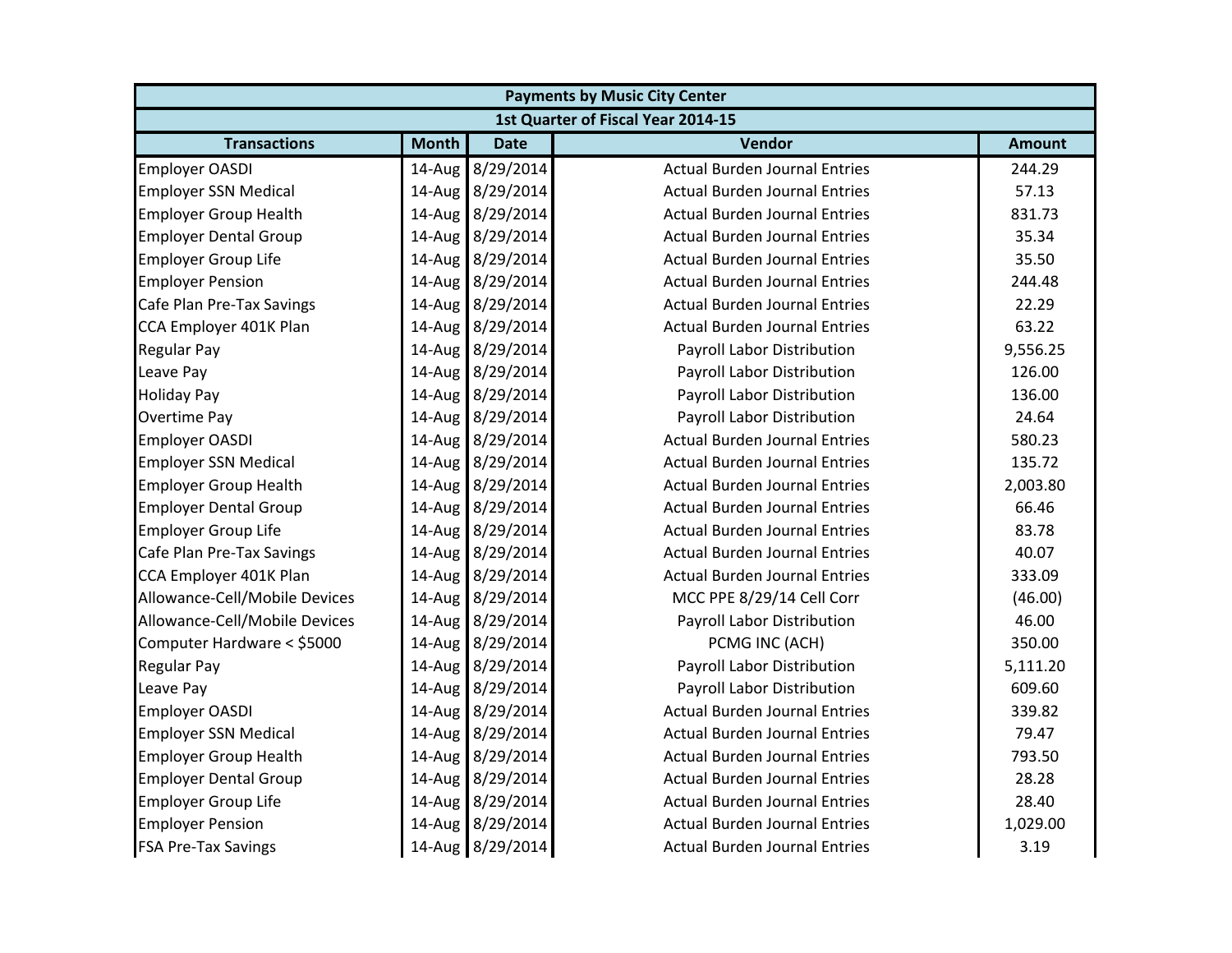| <b>Payments by Music City Center</b> |              |                  |                                      |               |  |
|--------------------------------------|--------------|------------------|--------------------------------------|---------------|--|
|                                      |              |                  | 1st Quarter of Fiscal Year 2014-15   |               |  |
| <b>Transactions</b>                  | <b>Month</b> | <b>Date</b>      | Vendor                               | <b>Amount</b> |  |
| Cafe Plan Pre-Tax Savings            | 14-Aug       | 8/29/2014        | <b>Actual Burden Journal Entries</b> | 22.04         |  |
| Allowance-Cell/Mobile Devices        |              | 14-Aug 8/29/2014 | MCC PPE 8/29/14 Cell Corr            | (92.00)       |  |
| Allowance-Cell/Mobile Devices        |              | 14-Aug 8/29/2014 | Payroll Labor Distribution           | 92.00         |  |
| <b>Regular Pay</b>                   |              | 14-Aug 8/29/2014 | Payroll Labor Distribution           | 25,856.72     |  |
| Leave Pay                            |              | 14-Aug 8/29/2014 | Payroll Labor Distribution           | 801.61        |  |
| <b>Holiday Pay</b>                   |              | 14-Aug 8/29/2014 | Payroll Labor Distribution           | 599.80        |  |
| Overtime Pay                         |              | 14-Aug 8/29/2014 | Payroll Labor Distribution           | 273.11        |  |
| <b>Employer OASDI</b>                |              | 14-Aug 8/29/2014 | <b>Actual Burden Journal Entries</b> | 1,582.83      |  |
| <b>Employer SSN Medical</b>          |              | 14-Aug 8/29/2014 | <b>Actual Burden Journal Entries</b> | 370.15        |  |
| <b>Employer Group Health</b>         |              | 14-Aug 8/29/2014 | <b>Actual Burden Journal Entries</b> | 6,089.22      |  |
| <b>Employer Dental Group</b>         |              | 14-Aug 8/29/2014 | <b>Actual Burden Journal Entries</b> | 243.20        |  |
| <b>Employer Group Life</b>           |              | 14-Aug 8/29/2014 | <b>Actual Burden Journal Entries</b> | 270.51        |  |
| <b>Employer Pension</b>              |              | 14-Aug 8/29/2014 | <b>Actual Burden Journal Entries</b> | 194.22        |  |
| Cafe Plan Pre-Tax Savings            |              | 14-Aug 8/29/2014 | <b>Actual Burden Journal Entries</b> | 167.97        |  |
| CCA Employer 401K Plan               |              | 14-Aug 8/29/2014 | <b>Actual Burden Journal Entries</b> | 468.39        |  |
| Allowance-Cell/Mobile Devices        |              | 14-Aug 8/29/2014 | MCC PPE 8/29/14 Cell Corr            | (230.00)      |  |
| Allowance-Cell/Mobile Devices        |              | 14-Aug 8/29/2014 | Payroll Labor Distribution           | 230.00        |  |
| <b>Regular Pay</b>                   |              | 14-Aug 8/29/2014 | Payroll Labor Distribution           | 4,308.03      |  |
| Leave Pay                            |              | 14-Aug 8/29/2014 | Payroll Labor Distribution           | 262.70        |  |
| Overtime Pay                         |              | 14-Aug 8/29/2014 | Payroll Labor Distribution           | 10.40         |  |
| <b>Employer OASDI</b>                |              | 14-Aug 8/29/2014 | <b>Actual Burden Journal Entries</b> | 252.73        |  |
| <b>Employer SSN Medical</b>          |              | 14-Aug 8/29/2014 | <b>Actual Burden Journal Entries</b> | 59.10         |  |
| <b>Employer Group Health</b>         |              | 14-Aug 8/29/2014 | <b>Actual Burden Journal Entries</b> | 1,354.50      |  |
| <b>Employer Dental Group</b>         |              | 14-Aug 8/29/2014 | <b>Actual Burden Journal Entries</b> | 42.42         |  |
| <b>Employer Group Life</b>           |              | 14-Aug 8/29/2014 | <b>Actual Burden Journal Entries</b> | 42.60         |  |
| <b>Employer Pension</b>              |              | 14-Aug 8/29/2014 | <b>Actual Burden Journal Entries</b> | 743.07        |  |
| Cafe Plan Pre-Tax Savings            |              | 14-Aug 8/29/2014 | <b>Actual Burden Journal Entries</b> | 37.43         |  |
| <b>Regular Pay</b>                   |              | 14-Aug 8/29/2014 | Payroll Labor Distribution           | 6,859.95      |  |
| Leave Pay                            |              | 14-Aug 8/29/2014 | Payroll Labor Distribution           | 302.84        |  |
| <b>Employer OASDI</b>                |              | 14-Aug 8/29/2014 | <b>Actual Burden Journal Entries</b> | 431.77        |  |
| <b>Employer SSN Medical</b>          |              | 14-Aug 8/29/2014 | <b>Actual Burden Journal Entries</b> | 100.97        |  |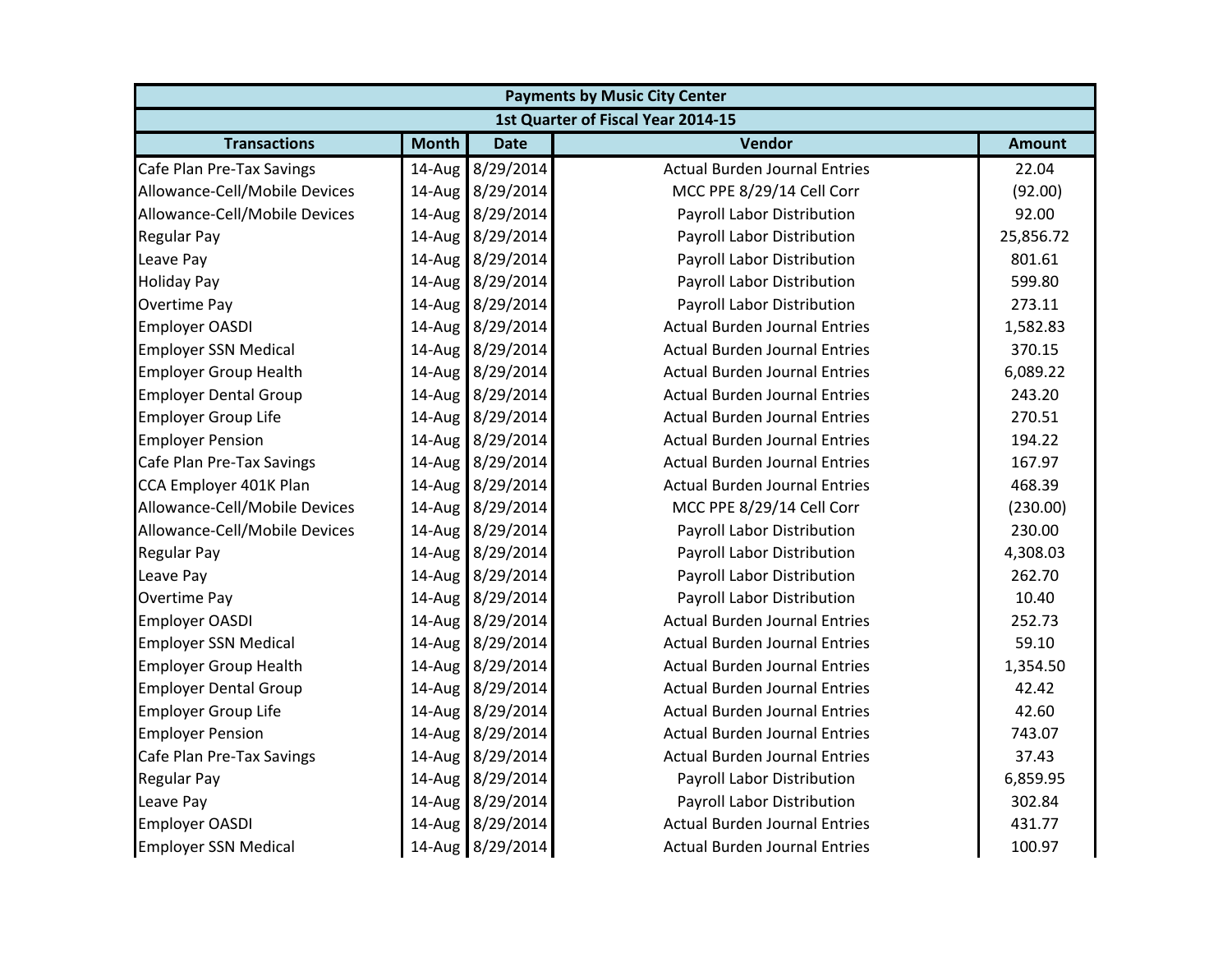|                               | <b>Payments by Music City Center</b> |                  |                                      |               |  |  |
|-------------------------------|--------------------------------------|------------------|--------------------------------------|---------------|--|--|
|                               |                                      |                  | 1st Quarter of Fiscal Year 2014-15   |               |  |  |
| <b>Transactions</b>           | <b>Month</b>                         | <b>Date</b>      | Vendor                               | <b>Amount</b> |  |  |
| <b>Employer Group Health</b>  | 14-Aug                               | 8/29/2014        | <b>Actual Burden Journal Entries</b> | 795.00        |  |  |
| <b>Employer Dental Group</b>  |                                      | 14-Aug 8/29/2014 | <b>Actual Burden Journal Entries</b> | 28.28         |  |  |
| <b>Employer Group Life</b>    |                                      | 14-Aug 8/29/2014 | <b>Actual Burden Journal Entries</b> | 42.60         |  |  |
| Cafe Plan Pre-Tax Savings     |                                      | 14-Aug 8/29/2014 | <b>Actual Burden Journal Entries</b> | 21.72         |  |  |
| CCA Employer 401K Plan        |                                      | 14-Aug 8/29/2014 | <b>Actual Burden Journal Entries</b> | 286.52        |  |  |
| Allowance-Cell/Mobile Devices | 14-Aug                               | 8/29/2014        | MCC PPE 8/29/14 Cell Corr            | (92.00)       |  |  |
| Allowance-Cell/Mobile Devices |                                      | 14-Aug 8/29/2014 | Payroll Labor Distribution           | 92.00         |  |  |
| <b>Regular Pay</b>            |                                      | 14-Aug 8/29/2014 | Payroll Labor Distribution           | 14,649.62     |  |  |
| Leave Pay                     |                                      | 14-Aug 8/29/2014 | Payroll Labor Distribution           | 2,699.46      |  |  |
| <b>Overtime Pay</b>           |                                      | 14-Aug 8/29/2014 | Payroll Labor Distribution           | 15.02         |  |  |
| <b>Employer OASDI</b>         |                                      | 14-Aug 8/29/2014 | <b>Actual Burden Journal Entries</b> | 1,052.37      |  |  |
| <b>Employer SSN Medical</b>   | 14-Aug                               | 8/29/2014        | <b>Actual Burden Journal Entries</b> | 246.13        |  |  |
| <b>Employer Group Health</b>  |                                      | 14-Aug 8/29/2014 | <b>Actual Burden Journal Entries</b> | 1,266.00      |  |  |
| <b>Employer Dental Group</b>  |                                      | 14-Aug 8/29/2014 | <b>Actual Burden Journal Entries</b> | 70.70         |  |  |
| <b>Employer Group Life</b>    |                                      | 14-Aug 8/29/2014 | <b>Actual Burden Journal Entries</b> | 85.20         |  |  |
| <b>Employer Pension</b>       |                                      | 14-Aug 8/29/2014 | <b>Actual Burden Journal Entries</b> | 3,123.27      |  |  |
| <b>FSA Pre-Tax Savings</b>    |                                      | 14-Aug 8/29/2014 | <b>Actual Burden Journal Entries</b> | 11.47         |  |  |
| Cafe Plan Pre-Tax Savings     | 14-Aug                               | 8/29/2014        | <b>Actual Burden Journal Entries</b> | 35.30         |  |  |
| Allowance-Cell/Mobile Devices |                                      | 14-Aug 8/29/2014 | MCC PPE 8/29/14 Cell Corr            | (230.00)      |  |  |
| Allowance-Cell/Mobile Devices |                                      | 14-Aug 8/29/2014 | Payroll Labor Distribution           | 230.00        |  |  |
| <b>Regular Pay</b>            |                                      | 14-Aug 8/29/2014 | Payroll Labor Distribution           | 3,258.83      |  |  |
| Leave Pay                     |                                      | 14-Aug 8/29/2014 | Payroll Labor Distribution           | 234.32        |  |  |
| <b>Employer OASDI</b>         |                                      | 14-Aug 8/29/2014 | <b>Actual Burden Journal Entries</b> | 207.30        |  |  |
| <b>Employer SSN Medical</b>   | 14-Aug                               | 8/29/2014        | <b>Actual Burden Journal Entries</b> | 48.49         |  |  |
| <b>Employer Group Health</b>  |                                      | 14-Aug 8/29/2014 | <b>Actual Burden Journal Entries</b> | 469.50        |  |  |
| <b>Employer Dental Group</b>  |                                      | 14-Aug 8/29/2014 | <b>Actual Burden Journal Entries</b> | 28.28         |  |  |
| <b>Employer Group Life</b>    |                                      | 14-Aug 8/29/2014 | <b>Actual Burden Journal Entries</b> | 28.40         |  |  |
| Cafe Plan Pre-Tax Savings     |                                      | 14-Aug 8/29/2014 | <b>Actual Burden Journal Entries</b> | 14.96         |  |  |
| CCA Employer 401K Plan        |                                      | 14-Aug 8/29/2014 | <b>Actual Burden Journal Entries</b> | 139.74        |  |  |
| Allowance-Cell/Mobile Devices |                                      | 14-Aug 8/29/2014 | MCC PPE 8/29/14 Cell Corr            | (46.00)       |  |  |
| Allowance-Cell/Mobile Devices |                                      | 14-Aug 8/29/2014 | Payroll Labor Distribution           | 46.00         |  |  |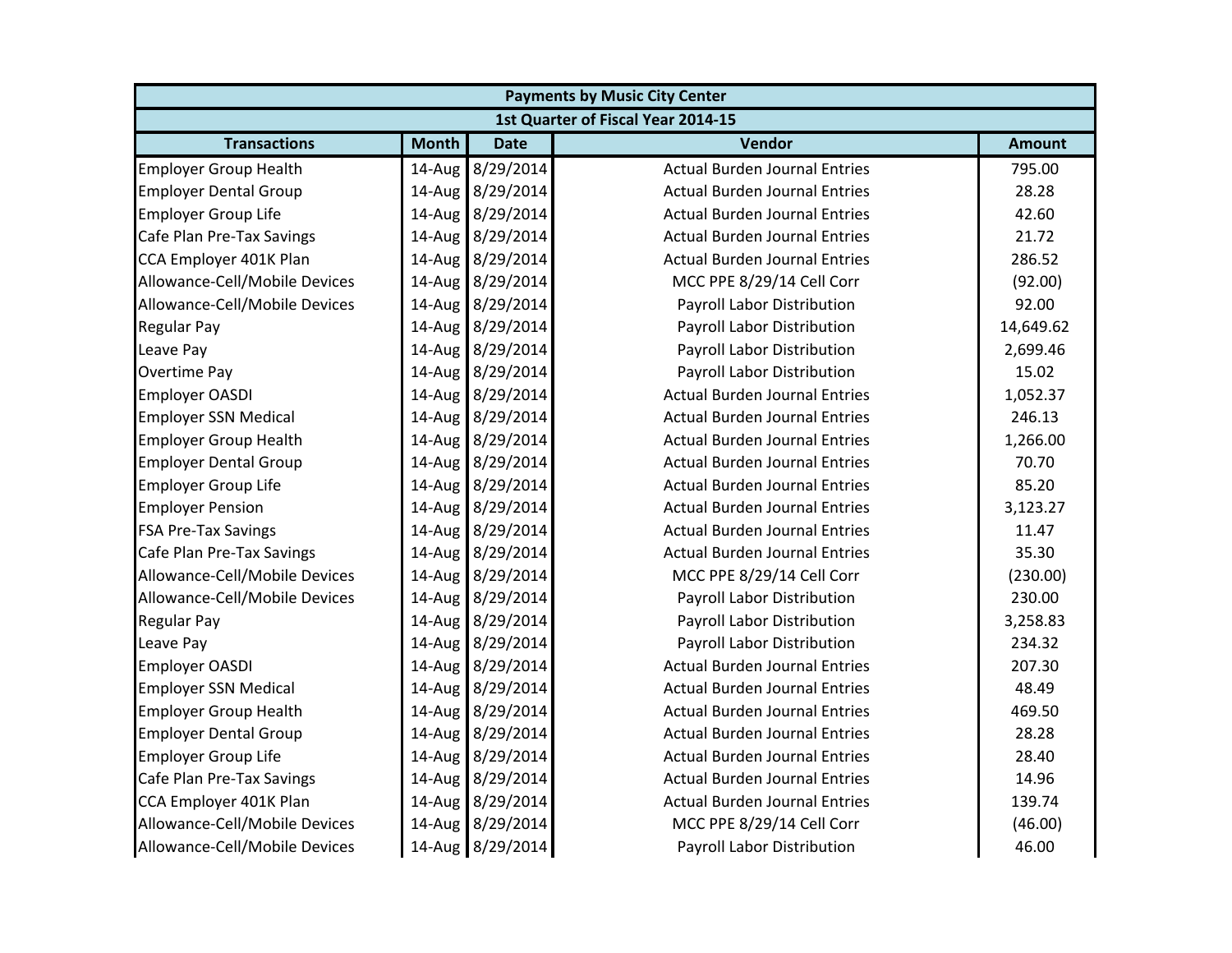| <b>Payments by Music City Center</b> |              |                  |                                      |               |  |
|--------------------------------------|--------------|------------------|--------------------------------------|---------------|--|
|                                      |              |                  | 1st Quarter of Fiscal Year 2014-15   |               |  |
| <b>Transactions</b>                  | <b>Month</b> | <b>Date</b>      | Vendor                               | <b>Amount</b> |  |
| <b>Regular Pay</b>                   | 14-Aug       | 8/29/2014        | Payroll Labor Distribution           | 11,092.94     |  |
| Leave Pay                            |              | 14-Aug 8/29/2014 | Payroll Labor Distribution           | 416.00        |  |
| <b>Overtime Pay</b>                  |              | 14-Aug 8/29/2014 | Payroll Labor Distribution           | 5.87          |  |
| <b>Employer OASDI</b>                |              | 14-Aug 8/29/2014 | <b>Actual Burden Journal Entries</b> | 673.96        |  |
| <b>Employer SSN Medical</b>          |              | 14-Aug 8/29/2014 | <b>Actual Burden Journal Entries</b> | 157.62        |  |
| <b>Employer Group Health</b>         |              | 14-Aug 8/29/2014 | <b>Actual Burden Journal Entries</b> | 2,853.00      |  |
| <b>Employer Dental Group</b>         |              | 14-Aug 8/29/2014 | <b>Actual Burden Journal Entries</b> | 127.26        |  |
| <b>Employer Group Life</b>           |              | 14-Aug 8/29/2014 | <b>Actual Burden Journal Entries</b> | 127.80        |  |
| Cafe Plan Pre-Tax Savings            |              | 14-Aug 8/29/2014 | <b>Actual Burden Journal Entries</b> | 55.84         |  |
| CCA Employer 401K Plan               |              | 14-Aug 8/29/2014 | <b>Actual Burden Journal Entries</b> | 312.74        |  |
| Allowance-Cell/Mobile Devices        |              | 14-Aug 8/29/2014 | MCC PPE 8/29/14 Cell Corr            | (92.00)       |  |
| Allowance-Cell/Mobile Devices        | 14-Aug       | 8/29/2014        | Payroll Labor Distribution           | 92.00         |  |
| <b>Regular Pay</b>                   |              | 14-Aug 8/29/2014 | Payroll Labor Distribution           | 6,746.72      |  |
| Leave Pay                            |              | 14-Aug 8/29/2014 | Payroll Labor Distribution           | 438.88        |  |
| <b>Overtime Pay</b>                  |              | 14-Aug 8/29/2014 | Payroll Labor Distribution           | 35.70         |  |
| <b>Employer OASDI</b>                |              | 14-Aug 8/29/2014 | <b>Actual Burden Journal Entries</b> | 435.28        |  |
| <b>Employer SSN Medical</b>          |              | 14-Aug 8/29/2014 | <b>Actual Burden Journal Entries</b> | 101.80        |  |
| <b>Employer Group Health</b>         |              | 14-Aug 8/29/2014 | <b>Actual Burden Journal Entries</b> | 795.00        |  |
| <b>Employer Dental Group</b>         |              | 14-Aug 8/29/2014 | <b>Actual Burden Journal Entries</b> | 42.42         |  |
| <b>Employer Group Life</b>           |              | 14-Aug 8/29/2014 | <b>Actual Burden Journal Entries</b> | 42.60         |  |
| <b>Employer Pension</b>              |              | 14-Aug 8/29/2014 | <b>Actual Burden Journal Entries</b> | 1,298.89      |  |
| Cafe Plan Pre-Tax Savings            |              | 14-Aug 8/29/2014 | <b>Actual Burden Journal Entries</b> | 21.72         |  |
| Allowance-Cell/Mobile Devices        |              | 14-Aug 8/29/2014 | MCC PPE 8/29/14 Cell Corr            | (92.00)       |  |
| Allowance-Cell/Mobile Devices        | $14$ -Aug    | 8/29/2014        | Payroll Labor Distribution           | 92.00         |  |
| <b>Regular Pay</b>                   |              | 14-Aug 8/29/2014 | Payroll Labor Distribution           | 9,031.91      |  |
| Leave Pay                            |              | 14-Aug 8/29/2014 | Payroll Labor Distribution           | 1,544.90      |  |
| <b>Overtime Pay</b>                  |              | 14-Aug 8/29/2014 | Payroll Labor Distribution           | 5.10          |  |
| <b>Employer OASDI</b>                |              | 14-Aug 8/29/2014 | <b>Actual Burden Journal Entries</b> | 659.53        |  |
| <b>Employer SSN Medical</b>          |              | 14-Aug 8/29/2014 | <b>Actual Burden Journal Entries</b> | 154.24        |  |
| <b>Employer Group Health</b>         |              | 14-Aug 8/29/2014 | <b>Actual Burden Journal Entries</b> | 235.50        |  |
| <b>Employer Dental Group</b>         |              | 14-Aug 8/29/2014 | <b>Actual Burden Journal Entries</b> | 42.42         |  |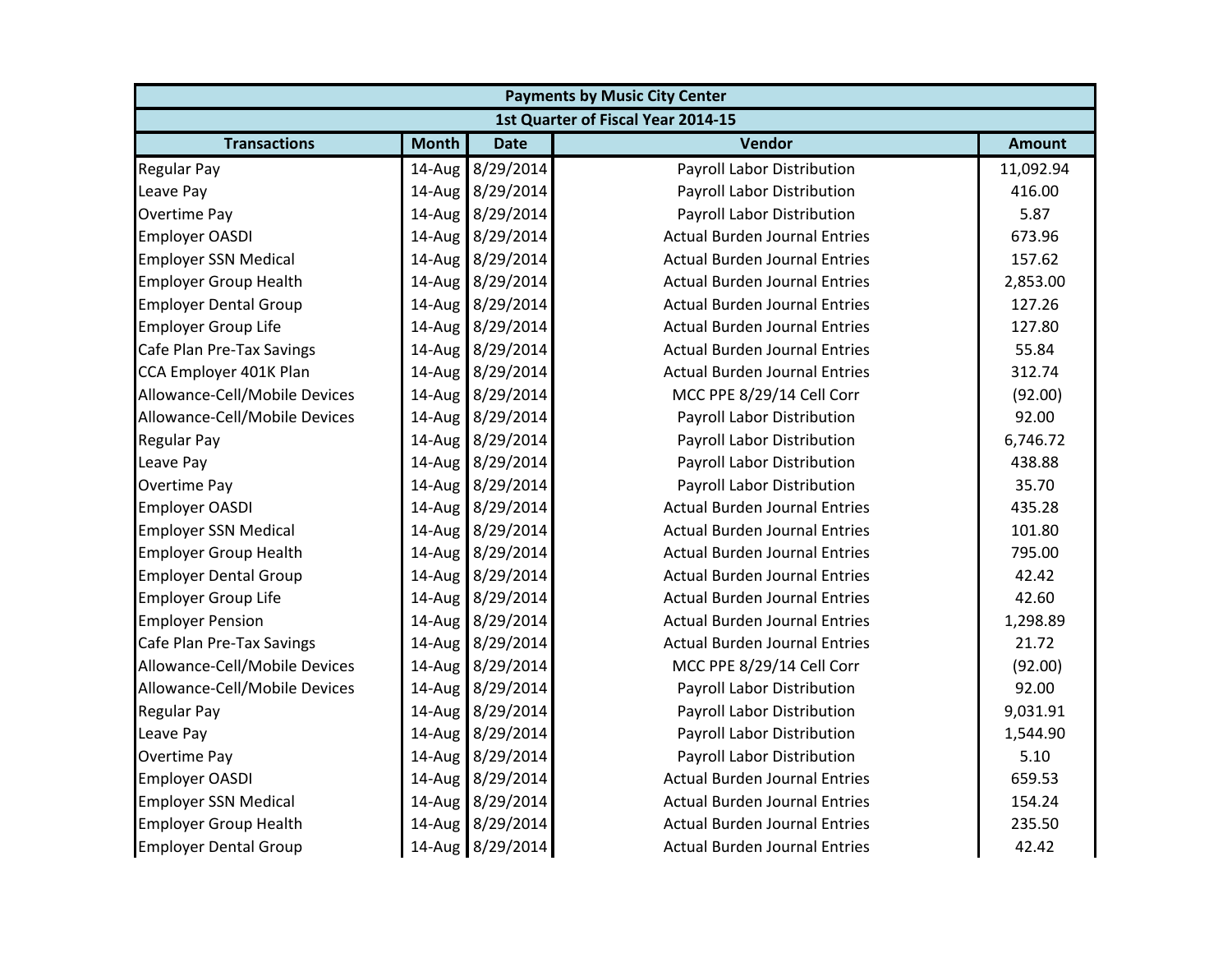| <b>Payments by Music City Center</b> |              |                  |                                      |               |  |
|--------------------------------------|--------------|------------------|--------------------------------------|---------------|--|
|                                      |              |                  | 1st Quarter of Fiscal Year 2014-15   |               |  |
| <b>Transactions</b>                  | <b>Month</b> | <b>Date</b>      | Vendor                               | <b>Amount</b> |  |
| <b>Employer Group Life</b>           | 14-Aug       | 8/29/2014        | <b>Actual Burden Journal Entries</b> | 56.80         |  |
| Cafe Plan Pre-Tax Savings            |              | 14-Aug 8/29/2014 | <b>Actual Burden Journal Entries</b> | 6.12          |  |
| CCA Employer 401K Plan               |              | 14-Aug 8/29/2014 | <b>Actual Burden Journal Entries</b> | 386.20        |  |
| Allowance-Cell/Mobile Devices        |              | 14-Aug 8/29/2014 | MCC PPE 8/29/14 Cell Corr            | (138.00)      |  |
| Allowance-Cell/Mobile Devices        |              | 14-Aug 8/29/2014 | Payroll Labor Distribution           | 138.00        |  |
| <b>Regular Pay</b>                   | $14$ -Aug    | 8/29/2014        | Payroll Labor Distribution           | 10,004.14     |  |
| Leave Pay                            |              | 14-Aug 8/29/2014 | Payroll Labor Distribution           | 5,729.50      |  |
| <b>Holiday Pay</b>                   |              | 14-Aug 8/29/2014 | Payroll Labor Distribution           | 811.15        |  |
| <b>Employer OASDI</b>                |              | 14-Aug 8/29/2014 | <b>Actual Burden Journal Entries</b> | 486.12        |  |
| <b>Employer SSN Medical</b>          |              | 14-Aug 8/29/2014 | <b>Actual Burden Journal Entries</b> | 232.55        |  |
| <b>Employer Group Health</b>         |              | 14-Aug 8/29/2014 | <b>Actual Burden Journal Entries</b> | 1,357.50      |  |
| <b>Employer Dental Group</b>         | $14$ -Aug    | 8/29/2014        | <b>Actual Burden Journal Entries</b> | 42.42         |  |
| <b>Employer Group Life</b>           |              | 14-Aug 8/29/2014 | <b>Actual Burden Journal Entries</b> | 42.60         |  |
| <b>Employer Pension</b>              |              | 14-Aug 8/29/2014 | <b>Actual Burden Journal Entries</b> | 2,975.91      |  |
| <b>FSA Pre-Tax Savings</b>           |              | 14-Aug 8/29/2014 | <b>Actual Burden Journal Entries</b> | 7.97          |  |
| Cafe Plan Pre-Tax Savings            |              | 14-Aug 8/29/2014 | <b>Actual Burden Journal Entries</b> | 37.87         |  |
| Allowance-Cell/Mobile Devices        |              | 14-Aug 8/29/2014 | MCC PPE 8/29/14 Cell Corr            | (92.00)       |  |
| Allowance-Cell/Mobile Devices        | $14$ -Aug    | 8/29/2014        | Payroll Labor Distribution           | 92.00         |  |
| <b>Regular Pay</b>                   |              | 14-Aug 8/29/2014 | Payroll Labor Distribution           | 6,793.33      |  |
| Leave Pay                            |              | 14-Aug 8/29/2014 | Payroll Labor Distribution           | 71.48         |  |
| <b>Overtime Pay</b>                  |              | 14-Aug 8/29/2014 | Payroll Labor Distribution           | 2.14          |  |
| <b>Employer OASDI</b>                |              | 14-Aug 8/29/2014 | <b>Actual Burden Journal Entries</b> | 406.31        |  |
| <b>Employer SSN Medical</b>          |              | 14-Aug 8/29/2014 | <b>Actual Burden Journal Entries</b> | 95.03         |  |
| <b>Employer Group Health</b>         | 14-Aug       | 8/29/2014        | <b>Actual Burden Journal Entries</b> | 1,264.50      |  |
| <b>Employer Dental Group</b>         |              | 14-Aug 8/29/2014 | <b>Actual Burden Journal Entries</b> | 56.56         |  |
| <b>Employer Group Life</b>           |              | 14-Aug 8/29/2014 | <b>Actual Burden Journal Entries</b> | 56.80         |  |
| Cafe Plan Pre-Tax Savings            |              | 14-Aug 8/29/2014 | <b>Actual Burden Journal Entries</b> | 34.06         |  |
| CCA Employer 401K Plan               |              | 14-Aug 8/29/2014 | <b>Actual Burden Journal Entries</b> | 123.98        |  |
| Allowance-Cell/Mobile Devices        |              | 14-Aug 8/29/2014 | MCC PPE 8/29/14 Cell Corr            | (138.00)      |  |
| Allowance-Cell/Mobile Devices        |              | 14-Aug 8/29/2014 | Payroll Labor Distribution           | 138.00        |  |
| Lumber/Wood Products                 |              | 14-Aug 8/30/2014 | WALKER LUMBER & HARDWARE INC (       | 49.99         |  |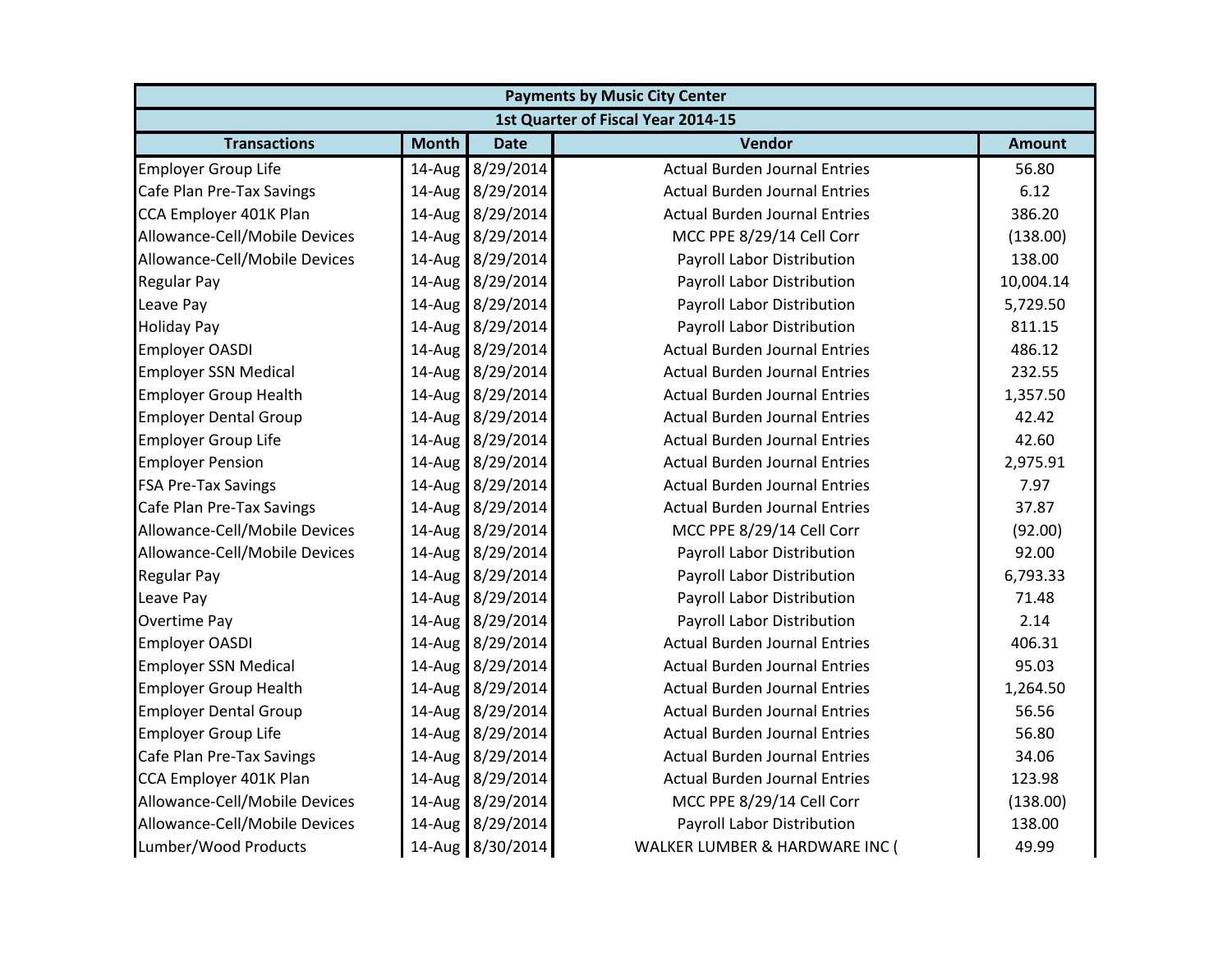|                                  |              |                  | <b>Payments by Music City Center</b> |               |
|----------------------------------|--------------|------------------|--------------------------------------|---------------|
|                                  |              |                  | 1st Quarter of Fiscal Year 2014-15   |               |
| <b>Transactions</b>              | <b>Month</b> | <b>Date</b>      | Vendor                               | <b>Amount</b> |
| <b>Host &amp; Hostess ASAE</b>   |              | 14-Aug 8/30/2014 | <b>CENTERPLATE MCC (ACH)</b>         | 7,281.02      |
| Other Rpr & Maint Srvc           |              | 14-Aug 8/31/2014 | RICOH USA INC (ACH)                  | 756.73        |
| Food & Ice                       |              | 14-Aug 8/31/2014 | <b>CENTERPLATE MCC (ACH)</b>         | 55.10         |
| Food & Ice                       |              | 14-Aug 8/31/2014 | <b>CENTERPLATE MCC (ACH)</b>         | 31.84         |
| Food & Ice                       |              | 14-Aug 8/31/2014 | <b>CENTERPLATE MCC (ACH)</b>         | 49.24         |
| Electric                         |              | 14-Aug 8/31/2014 | NASHVILLE ELECTRIC SERVICE CO        | 182,702.35    |
| Water                            |              | 14-Aug 8/31/2014 | W&S / AUG 2014 / WATER IDB           | 931.06        |
| Water                            |              | 14-Aug 8/31/2014 | W&S / AUG 2014 / SEWER IDB           | 4,698.29      |
| Gas                              |              | 14-Aug 8/31/2014 | PIEDMONT NATURAL GAS CO (METRO       | 4,034.71      |
| <b>Building Maintenance Srvc</b> |              | 14-Aug 8/31/2014 | <b>CGI ELECTRIC</b>                  | 195.00        |
| Plumbing/HVAC Maintain Srvc      |              | 14-Aug 8/31/2014 | <b>ROTO ROOTER (ACH)</b>             | 424.95        |
| Other Rpr & Maint Srvc           |              | 14-Aug 8/31/2014 | FIN Fifth Third Aug 2014 CCard       | 257.00        |
| Other Rpr & Maint Srvc           |              | 14-Aug 8/31/2014 | RICOH USA INC (ACH)                  | 63.83         |
| <b>Electrical Supply</b>         |              | 14-Aug 8/31/2014 | FIN Fifth Third Aug 2014 CCard       | (240.00)      |
| <b>Electrical Supply</b>         |              | 14-Aug 8/31/2014 | FIN Fifth Third Aug 2014 CCard       | 683.84        |
| <b>Electrical Supply</b>         |              | 14-Aug 8/31/2014 | FIN Fifth Third Aug 2014 CCard       | 240.00        |
| <b>Elevator Permit</b>           |              | 14-Aug 8/31/2014 | TN DEPT OF LABOR DIV BOIL & EL       | 60.00         |
| <b>Elevator Permit</b>           |              | 14-Aug 8/31/2014 | TN DEPT OF LABOR DIV BOIL & EL       | 600.00        |
| <b>Elevator Permit</b>           |              | 14-Aug 8/31/2014 | TN DEPT OF LABOR DIV BOIL & EL       | 60.00         |
| <b>Elevator Permit</b>           |              | 14-Aug 8/31/2014 | TN DEPT OF LABOR DIV BOIL & EL       | 60.00         |
| <b>Elevator Permit</b>           |              | 14-Aug 8/31/2014 | TN DEPT OF LABOR DIV BOIL & EL       | 60.00         |
| <b>Elevator Permit</b>           |              | 14-Aug 8/31/2014 | TN DEPT OF LABOR DIV BOIL & EL       | 60.00         |
| <b>Elevator Permit</b>           |              | 14-Aug 8/31/2014 | TN DEPT OF LABOR DIV BOIL & EL       | 60.00         |
| <b>Elevator Permit</b>           |              | 14-Aug 8/31/2014 | TN DEPT OF LABOR DIV BOIL & EL       | 480.00        |
| <b>Elevator Permit</b>           |              | 14-Aug 8/31/2014 | TN DEPT OF LABOR DIV BOIL & EL       | 600.00        |
| <b>Elevator Permit</b>           |              | 14-Aug 8/31/2014 | TN DEPT OF LABOR DIV BOIL & EL       | 60.00         |
| <b>Elevator Permit</b>           |              | 14-Aug 8/31/2014 | TN DEPT OF LABOR DIV BOIL & EL       | 600.00        |
| <b>Elevator Permit</b>           |              | 14-Aug 8/31/2014 | TN DEPT OF LABOR DIV BOIL & EL       | 60.00         |
| Refuse Disposal-Reimb            |              | 14-Aug 8/31/2014 | ALLIED WASTE (ACH)                   | 5,591.29      |
| <b>Temporary Service</b>         |              | 14-Aug 8/31/2014 | MCC 08/14 Temp Labor RCLS            | (633.49)      |
| <b>Temporary Service</b>         |              | 14-Aug 8/31/2014 | INDUSTRIAL STAFFING OF TN (ACH       | 9,226.83      |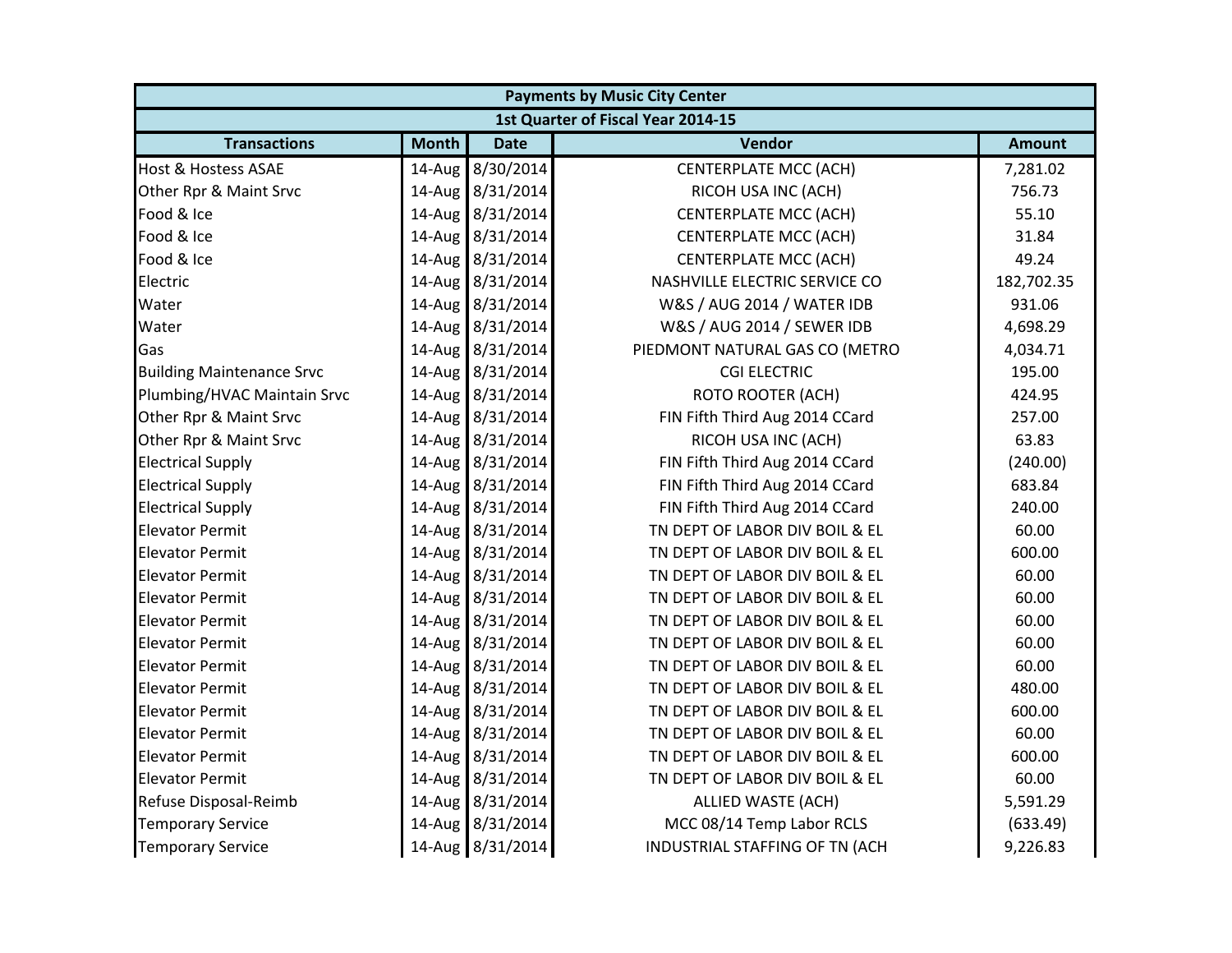| <b>Payments by Music City Center</b> |              |                  |                                       |               |  |  |
|--------------------------------------|--------------|------------------|---------------------------------------|---------------|--|--|
|                                      |              |                  | 1st Quarter of Fiscal Year 2014-15    |               |  |  |
| <b>Transactions</b>                  | <b>Month</b> | <b>Date</b>      | Vendor                                | <b>Amount</b> |  |  |
| <b>Temporary Service</b>             |              | 14-Aug 8/31/2014 | INDUSTRIAL STAFFING OF TN (ACH        | 4,492.32      |  |  |
| <b>Temporary Service-Reimb</b>       |              | 14-Aug 8/31/2014 | MCC 08/14 Temp Labor RCLS             | 633.49        |  |  |
| Other Rpr & Maint Srvc               |              | 14-Aug 8/31/2014 | RICOH USA INC (ACH)                   | 84.77         |  |  |
| <b>Mngt Cnsltnt Srvc</b>             |              | 14-Aug 8/31/2014 | FIN Fifth Third Aug 2014 CCard        | 45.00         |  |  |
| <b>Internet Services</b>             |              | 14-Aug 8/31/2014 | FIN Fifth Third Aug 2014 CCard        | 69.99         |  |  |
| <b>Internet Services</b>             |              | 14-Aug 8/31/2014 | <b>AT&amp;T CORP</b>                  | 7,493.15      |  |  |
| Telephone & Telegraph                |              | 14-Aug 8/31/2014 | <b>AT&amp;T CORP</b>                  | 1,879.78      |  |  |
| Other Rpr & Maint Srvc               |              | 14-Aug 8/31/2014 | RICOH USA INC (ACH)                   | 84.77         |  |  |
| Computer Hardware < \$5000           |              | 14-Aug 8/31/2014 | ITS 08/14 Mis Revol Fd Reimb          | 283.01        |  |  |
| <b>Medical Services</b>              |              | 14-Aug 8/31/2014 | MED STAR MEDICAL STAFFING INC         | 741.75        |  |  |
| <b>Medical Services</b>              |              | 14-Aug 8/31/2014 | MED STAR MEDICAL STAFFING INC         | 800.88        |  |  |
| <b>Medical Services</b>              |              | 14-Aug 8/31/2014 | MED STAR MEDICAL STAFFING INC         | 704.13        |  |  |
| <b>Security Services</b>             |              | 14-Aug 8/31/2014 | <b>BRANTLEY SECURITY SERVICES INC</b> | 861.98        |  |  |
| <b>Security Services</b>             |              | 14-Aug 8/31/2014 | <b>BRANTLEY SECURITY SERVICES INC</b> | 642.87        |  |  |
| <b>Security Services</b>             |              | 14-Aug 8/31/2014 | <b>BRANTLEY SECURITY SERVICES INC</b> | 2,157.74      |  |  |
| <b>Security Services</b>             |              | 14-Aug 8/31/2014 | <b>BRANTLEY SECURITY SERVICES INC</b> | 1,373.27      |  |  |
| <b>Security Services</b>             |              | 14-Aug 8/31/2014 | <b>BRANTLEY SECURITY SERVICES INC</b> | 3,301.02      |  |  |
| <b>Security Services</b>             |              | 14-Aug 8/31/2014 | <b>BRANTLEY SECURITY SERVICES INC</b> | 362.50        |  |  |
| <b>Security Services</b>             |              | 14-Aug 8/31/2014 | <b>BRANTLEY SECURITY SERVICES INC</b> | 768.50        |  |  |
| <b>Security Services</b>             |              | 14-Aug 8/31/2014 | <b>BRANTLEY SECURITY SERVICES INC</b> | 232.00        |  |  |
| <b>Security Services</b>             |              | 14-Aug 8/31/2014 | <b>BRANTLEY SECURITY SERVICES INC</b> | 4,997.24      |  |  |
| <b>Security Services</b>             |              | 14-Aug 8/31/2014 | <b>BRANTLEY SECURITY SERVICES INC</b> | 2,049.06      |  |  |
| <b>Temporary Service</b>             |              | 14-Aug 8/31/2014 | <b>BRANTLEY SECURITY SERVICES INC</b> | 246.28        |  |  |
| <b>Temporary Service</b>             |              | 14-Aug 8/31/2014 | <b>BRANTLEY SECURITY SERVICES INC</b> | 304.28        |  |  |
| <b>Temporary Service</b>             |              | 14-Aug 8/31/2014 | <b>BRANTLEY SECURITY SERVICES INC</b> | 493.00        |  |  |
| <b>Uniform Cleaning Service</b>      |              | 14-Aug 8/31/2014 | FIN Fifth Third Aug 2014 CCard        | 82.90         |  |  |
| <b>Uniform Cleaning Service</b>      |              | 14-Aug 8/31/2014 | <b>COYNE TEXTILE SVCS</b>             | 25.89         |  |  |
| <b>Uniform Cleaning Service</b>      |              | 14-Aug 8/31/2014 | <b>COYNE TEXTILE SVCS</b>             | 686.86        |  |  |
| <b>Uniform Cleaning Service</b>      |              | 14-Aug 8/31/2014 | <b>COYNE TEXTILE SVCS</b>             | 615.66        |  |  |
| Other Rpr & Maint Srvc               |              | 14-Aug 8/31/2014 | MCC PCC MUSIC CITY CENTER             | 5.00          |  |  |
| <b>Safety Supply</b>                 |              | 14-Aug 8/31/2014 | PYE BARKER FIRE & SAFETY EQUIP        | 86.94         |  |  |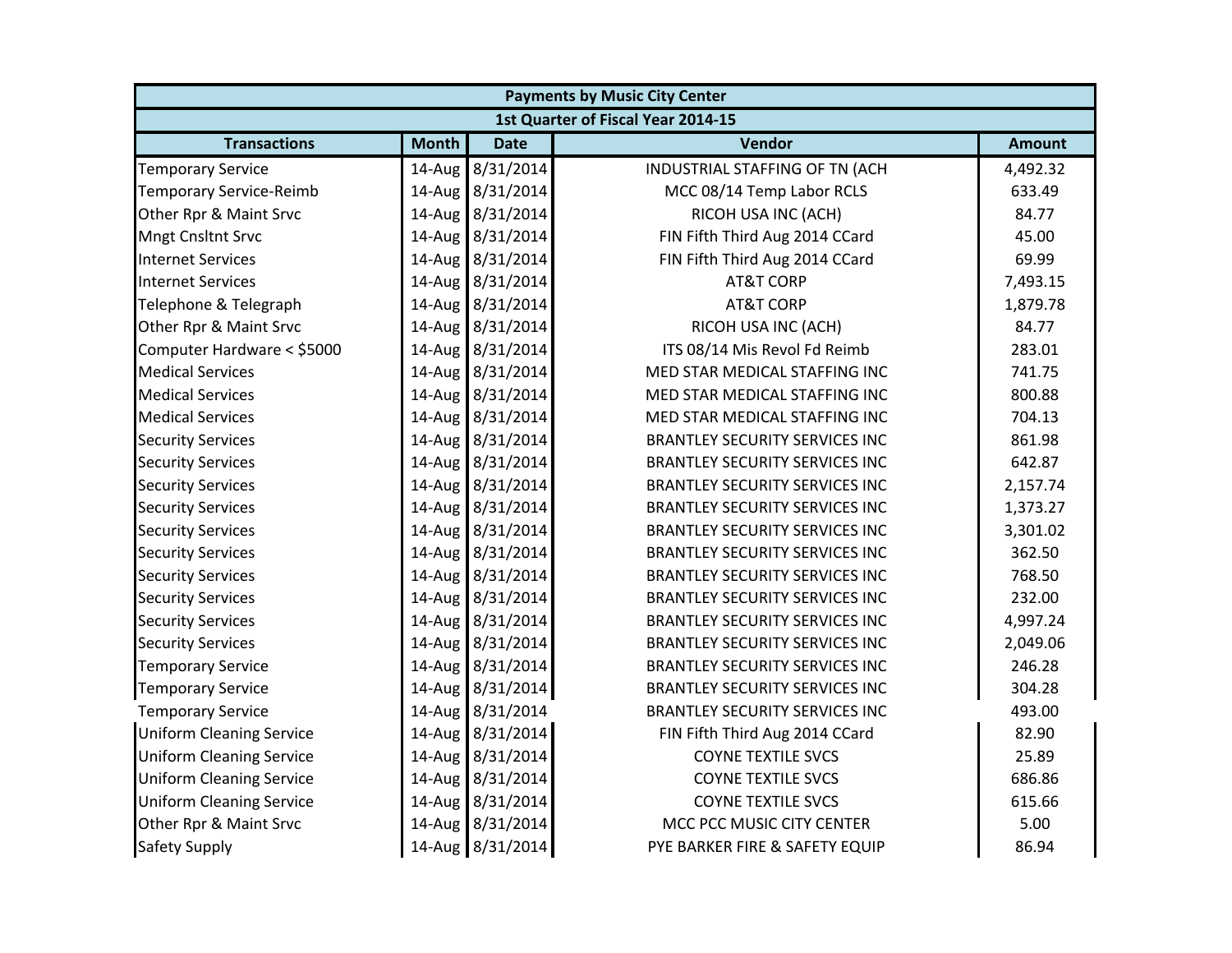| <b>Payments by Music City Center</b> |              |                  |                                    |               |  |  |
|--------------------------------------|--------------|------------------|------------------------------------|---------------|--|--|
|                                      |              |                  | 1st Quarter of Fiscal Year 2014-15 |               |  |  |
| <b>Transactions</b>                  | <b>Month</b> | <b>Date</b>      | Vendor                             | <b>Amount</b> |  |  |
| <b>Safety Supply</b>                 | 14-Aug       | 8/31/2014        | PYE BARKER FIRE & SAFETY EQUIP     | 78.34         |  |  |
| Food & Bev Capital Reserve           |              | 14-Aug 8/31/2014 | MCC - 8/14 F&B MAINT RCLS          | (15, 465.49)  |  |  |
| Other Rpr & Maint Srvc               |              | 14-Aug 8/31/2014 | <b>CENTERPLATE MCC (ACH)</b>       | 13,923.99     |  |  |
| Other Rpr & Maint Srvc               |              | 14-Aug 8/31/2014 | ECOLAB EQUIP CARE (TN/MN)          | 681.50        |  |  |
| Other Rpr & Maint Srvc               |              | 14-Aug 8/31/2014 | RICOH USA INC (ACH)                | 1,184.58      |  |  |
| Registration                         |              | 14-Aug 8/31/2014 | FIN Fifth Third Aug 2014 CCard     | 35.00         |  |  |
| Other Rpr & Maint Srvc               |              | 14-Aug 8/31/2014 | RICOH USA INC (ACH)                | 319.13        |  |  |
| <b>Host &amp; Hostess</b>            |              | 14-Aug 8/31/2014 | FIN Fifth Third Aug 2014 CCard     | 46.52         |  |  |
| <b>Host &amp; Hostess</b>            |              | 14-Aug 8/31/2014 | FIN Fifth Third Aug 2014 CCard     | 99.86         |  |  |
| Rent Tradeshow Booth Expenses        |              | 14-Aug 8/31/2014 | FIN Fifth Third Aug 2014 CCard     | 250.00        |  |  |
| Rent Tradeshow Booth Expenses        |              | 14-Aug 8/31/2014 | FIN Fifth Third Aug 2014 CCard     | 235.00        |  |  |
| Other Rpr & Maint Srvc               |              | 14-Aug 8/31/2014 | RICOH USA INC (ACH)                | 14.92         |  |  |
| <b>Temporary Service</b>             |              | 14-Aug 8/31/2014 | RANDSTAD USA LP (ACH)              | 1,026.80      |  |  |
| <b>Temporary Service</b>             |              | 14-Aug 8/31/2014 | RANDSTAD USA LP (ACH)              | 821.44        |  |  |
| Other Rpr & Maint Srvc               |              | 14-Aug 8/31/2014 | RICOH USA INC (ACH)                | 134.30        |  |  |
| <b>Merchant Fees</b>                 |              | 14-Aug 8/31/2014 | MCC 08/14 Exh Rev RCLS             | 0.01          |  |  |
| <b>Merchant Fees</b>                 |              | 14-Aug 8/31/2014 | MCC 08/14 Exh Rev RCLS             | 0.02          |  |  |
| <b>Merchant Fees</b>                 |              | 14-Aug 8/31/2014 | MCC 08/14 Exh Rev RCLS             | 0.02          |  |  |
| <b>Indirect Cost</b>                 |              | 14-Aug 8/31/2014 | MCC PCC MUSIC CITY CENTER          | (1.00)        |  |  |
| Legal Services                       |              | 14-Aug 8/31/2014 | <b>BONE MCALLESTER NORTON PLLC</b> | 10,000.00     |  |  |
| <b>Mngt Cnsltnt Srvc</b>             |              | 14-Aug 8/31/2014 | OCCUPATIONAL HLTH SW D/B/A CON     | 225.00        |  |  |
| <b>Mngt Cnsltnt Srvc</b>             |              | 14-Aug 8/31/2014 | AEGIS ANALYTICAL LABORATORIES      | 175.00        |  |  |
| <b>Internet Services</b>             |              | 14-Aug 8/31/2014 | FIN Fifth Third Aug 2014 CCard     | 30.00         |  |  |
| Tuition                              |              | 14-Aug 8/31/2014 | MCC PCC MUSIC CITY CENTER          | 100.00        |  |  |
| Registration                         |              | 14-Aug 8/31/2014 | MCC 8/14 IMPREST CHECKING RCLS     | 495.00        |  |  |
| Registration                         |              | 14-Aug 8/31/2014 | FIN Fifth Third Aug 2014 CCard     | 195.00        |  |  |
| Other Rpr & Maint Srvc               |              | 14-Aug 8/31/2014 | FIN Fifth Third Aug 2014 CCard     | 27.31         |  |  |
| Other Rpr & Maint Srvc               |              | 14-Aug 8/31/2014 | RICOH USA INC (ACH)                | 89.54         |  |  |
| Athletic Equip < \$5000              |              | 14-Aug 8/31/2014 | MCC 8/14 IMPREST CHECKING RCLS     | 69.90         |  |  |
| <b>HHold &amp; Jnitr Supply</b>      |              | 14-Aug 8/31/2014 | FIN Fifth Third Aug 2014 CCard     | 6.00          |  |  |
| <b>Employee Award/Gift</b>           |              | 14-Aug 8/31/2014 | MCC 8/14 IMPREST CHECKING RCLS     | 24,190.00     |  |  |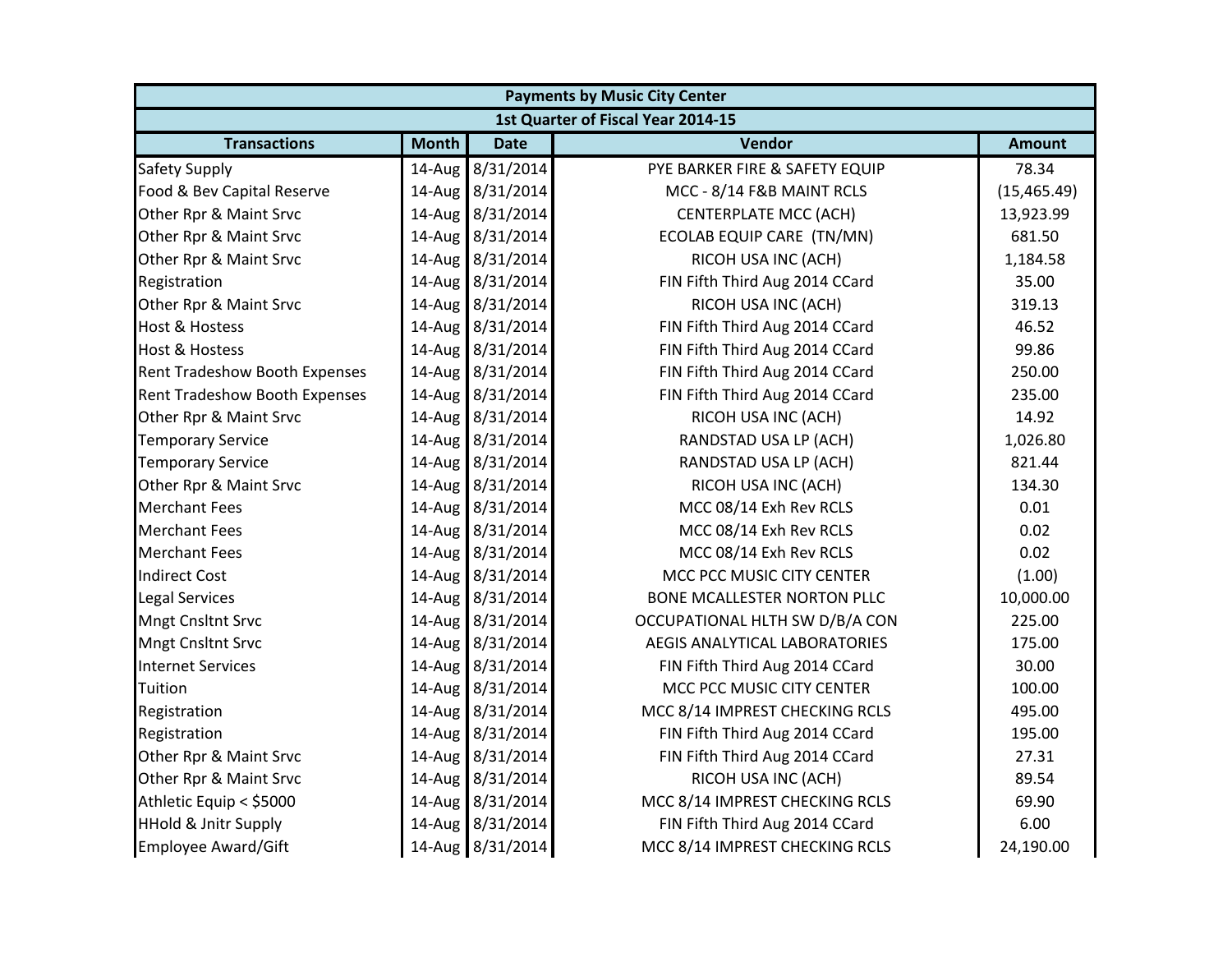| <b>Payments by Music City Center</b> |              |                  |                                           |               |  |  |
|--------------------------------------|--------------|------------------|-------------------------------------------|---------------|--|--|
|                                      |              |                  | 1st Quarter of Fiscal Year 2014-15        |               |  |  |
| <b>Transactions</b>                  | <b>Month</b> | <b>Date</b>      | Vendor                                    | <b>Amount</b> |  |  |
| Other Rpr & Maint Srvc               | $14$ -Aug    | 8/31/2014        | RICOH USA INC (ACH)                       | 144.46        |  |  |
| Rpr & Maint Srvc Elev/Escel          |              | 14-Aug 8/31/2014 | NASHVILLE MACHINE ELEVATOR CO             | 134.00        |  |  |
| Rpr & Maint Srvc Generators          |              | 14-Aug 8/31/2014 | MCC - 8/14 SRVC CONTRACT ACCR             | 1,250.34      |  |  |
| Rpr & Maint Srvc HVAC                |              | 14-Aug 8/31/2014 | JOHNSON CONTROLS INC/CARDKEY (            | 3,157.60      |  |  |
| Rpr & Maint Srvc Green Roof          |              | 14-Aug 8/31/2014 | <b>GREENRISE TECHNOLOGIES (ACH)</b>       | 4,931.30      |  |  |
| Rpr & Maint Srvc Green Roof          |              | 14-Aug 8/31/2014 | <b>BAKER ROOFING COMPANY</b>              | 2,500.00      |  |  |
| Rpr & Maint Srvc Sprinkler           |              | 14-Aug 8/31/2014 | DESERT FIRE PROTECTION LP (ACH            | 670.00        |  |  |
| <b>Electrical Supply-Lamps</b>       |              | 14-Aug 8/31/2014 | FIN Fifth Third Aug 2014 CCard            | 87.00         |  |  |
| <b>Electrical Supply-Lamps</b>       |              | 14-Aug 8/31/2014 | FIN Fifth Third Aug 2014 CCard            | 460.78        |  |  |
| <b>Electrical Supply-Lamps</b>       |              | 14-Aug 8/31/2014 | FIN Fifth Third Aug 2014 CCard            | 167.97        |  |  |
| Rpr & Maint Srvc Park Equip          |              | 14-Aug 8/31/2014 | MCC - 8/14 SRVC CONTRACT ACCR             | 6,200.00      |  |  |
| <b>Security Services ASAE</b>        |              | 14-Aug 8/31/2014 | <b>BRANTLEY SECURITY SERVICES INC</b>     | 41,811.91     |  |  |
| <b>Temporary Service ASAE</b>        |              | 14-Aug 8/31/2014 | MCC-8/14 Final Misc A/R Entry             | (420.00)      |  |  |
| <b>Temporary Service ASAE</b>        |              | 14-Aug 8/31/2014 | CONVENTION PROD RIGGING INC (A            | 5,235.80      |  |  |
| <b>Temporary Service ASAE</b>        |              | 14-Aug 8/31/2014 | <b>BRANTLEY SECURITY SERVICES INC</b>     | 1,568.61      |  |  |
| Promotion                            |              | 14-Aug 8/31/2014 | <b>NASHVILLE CONVENTION &amp; VISITOR</b> | 25,000.00     |  |  |
| Rpr & Maint Srvc-ASAE                |              | 14-Aug 8/31/2014 | <b>BROADWAY ELECTRIC SVC CORP</b>         | 2,304.04      |  |  |
| <b>Host &amp; Hostess ASAE</b>       |              | 14-Aug 8/31/2014 | FIN Fifth Third Aug 2014 CCard            | 398.44        |  |  |
| <b>Host &amp; Hostess ASAE</b>       |              | 14-Aug 8/31/2014 | FIN Fifth Third Aug 2014 CCard            | 360.00        |  |  |
| <b>Host &amp; Hostess ASAE</b>       |              | 14-Aug 8/31/2014 | FIN Fifth Third Aug 2014 CCard            | 39.00         |  |  |
| <b>Host &amp; Hostess ASAE</b>       |              | 14-Aug 8/31/2014 | FIN Fifth Third Aug 2014 CCard            | 5.77          |  |  |
| Offc & Admin Supply ASAE             |              | 14-Aug 8/31/2014 | MCC PCC MUSIC CITY CENTER                 | 79.94         |  |  |
| Food & Ice ASAE                      |              | 14-Aug 8/31/2014 | MCC 8/14 IMPREST CHECKING RCLS            | 4,800.00      |  |  |
| Food & Ice ASAE                      |              | 14-Aug 8/31/2014 | <b>CENTERPLATE MCC (ACH)</b>              | 411.69        |  |  |
| Food & Ice ASAE                      |              | 14-Aug 8/31/2014 | <b>CENTERPLATE MCC (ACH)</b>              | 13,906.87     |  |  |
| Food & Ice ASAE                      |              | 14-Aug 8/31/2014 | <b>CENTERPLATE MCC (ACH)</b>              | 360.37        |  |  |
| Promotion                            |              | 14-Aug 8/31/2014 | FIN Fifth Third Aug 2014 CCard            | 375.00        |  |  |
| Food & Bev-Inhouse                   |              | 14-Aug 8/31/2014 | FIN Fifth Third Aug 2014 CCard            | 76.00         |  |  |
| Food & Bev-Inhouse                   |              | 14-Aug 8/31/2014 | <b>CENTERPLATE MCC (ACH)</b>              | 380.89        |  |  |
| Electric                             |              | 14-Aug 8/31/2014 | DAS Year END Utility Reimbursement        | (2,000.00)    |  |  |
| Water                                |              | 14-Aug 8/31/2014 | MCC CX 8/14 Water Accrual                 | 4,861.44      |  |  |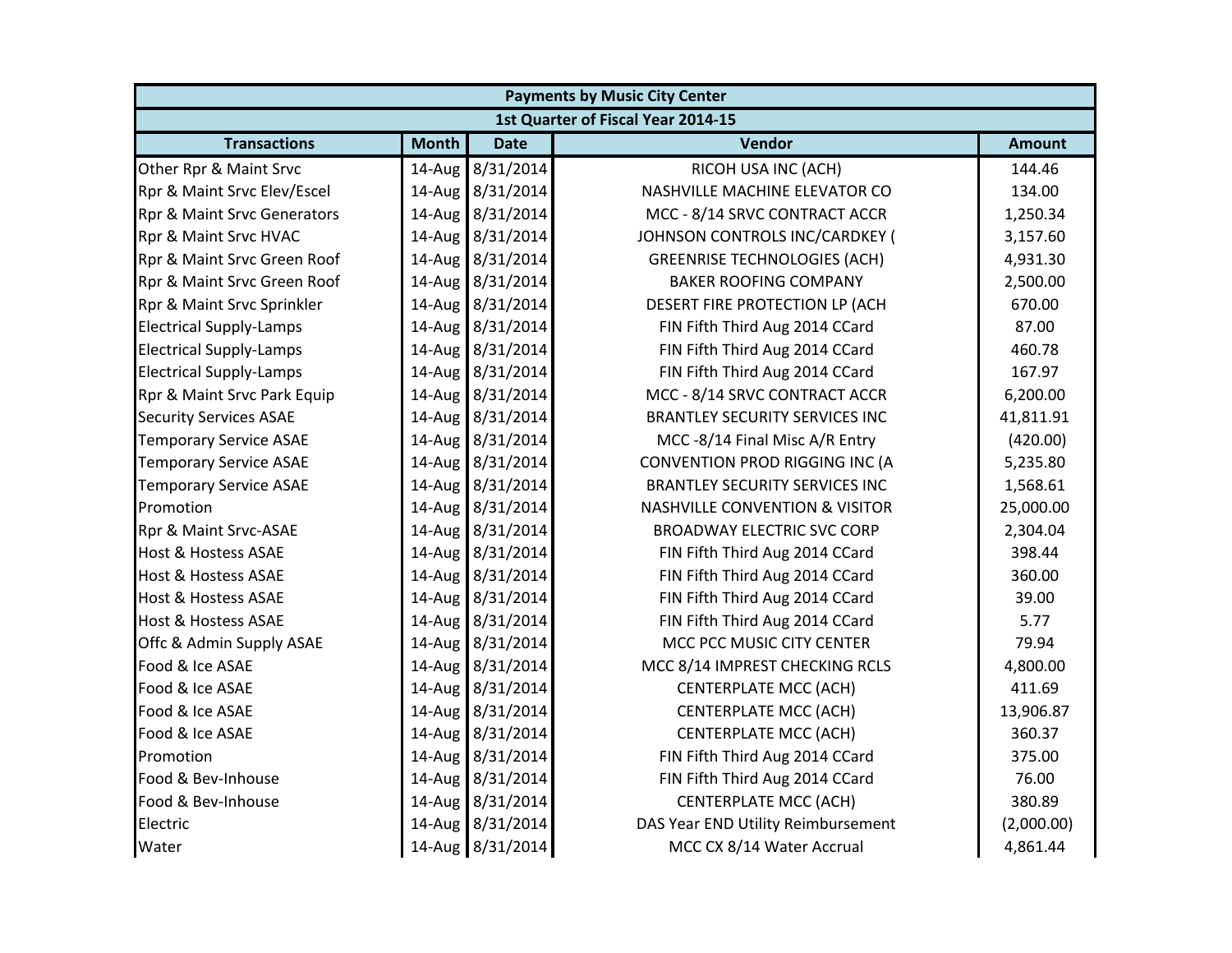| <b>Payments by Music City Center</b> |              |                  |                                            |               |  |
|--------------------------------------|--------------|------------------|--------------------------------------------|---------------|--|
|                                      |              |                  | 1st Quarter of Fiscal Year 2014-15         |               |  |
| <b>Transactions</b>                  | <b>Month</b> | <b>Date</b>      | Vendor                                     | <b>Amount</b> |  |
| <b>District Energy System</b>        | 14-Aug       | 8/31/2014        | MCC CX 8/14 DES Accrual                    | 394,804.19    |  |
| Postage & Delivery Srvc              |              | 14-Aug 8/31/2014 | MCC CX 8/14 BSE Accrual                    | 9.00          |  |
| Other Rpr & Maint Srvc               |              | 14-Aug 8/31/2014 | MCC CX 8/14 America's Motor Sports Accrual | 365.92        |  |
| <b>Elevator Permit</b>               |              | 14-Aug 8/31/2014 | MCC CX 8/14 Elevator Inspection Accrual    | 60.00         |  |
| Janitorial Srvc                      |              | 14-Aug 8/31/2014 | MCC CX 8/14 SMS Accrual                    | 31,234.60     |  |
| Other Rpr & Maint Srvc               |              | 14-Aug 8/31/2014 | MCC CX 8/14 Star Distributing Accrual      | 1,342.79      |  |
| <b>Paint Supply</b>                  |              | 14-Aug 8/31/2014 | MCC CX 8/14 Sherwin Williams Accrual       | 11.22         |  |
| <b>Information Systems</b>           |              | 14-Aug 8/31/2014 | MCC CX 7/14 Info Systems Accrual           | 5,817.00      |  |
| <b>Information Systems</b>           |              | 14-Aug 8/31/2014 | MCC CX 8/14 Info Systems Accrual           | 21,670.00     |  |
| Telephone & Telegraph                |              | 14-Aug 8/31/2014 | MCC CX 8/14 AT&T Accrual                   | 337.50        |  |
| Computer Hardware < \$5000           |              | 14-Aug 8/31/2014 | MCC CX 8/14 PCMG INC Accrual               | 430.00        |  |
| <b>Uniform Cleaning Service</b>      |              | 14-Aug 8/31/2014 | MCC CX 8/14 Coyne Accrual                  | 545.23        |  |
| Uniform Cleaning Service             |              | 14-Aug 8/31/2014 | MCC CX 8/14 Coyne Accrual                  | 858.64        |  |
| <b>Building Maintenance Srvc</b>     |              | 14-Aug 8/31/2014 | MCC CX 8/14 CRAWFORD DOOR SALE Accrual     | (600.00)      |  |
| Offc & Admin Supply                  |              | 14-Aug 8/31/2014 | MCC CX 8/14 Athens Paper Accrual           | (643.50)      |  |
| <b>Auto Fuel</b>                     |              | 14-Aug 8/31/2014 | MCC CX 8/14 WEX Accrual                    | 490.30        |  |
| Offc & Admin Supply                  |              | 14-Aug 8/31/2014 | MCC CX 8/14 Centerplate Invoice Accrual    | (2,090.57)    |  |
| <b>Host &amp; Hostess ASAE</b>       |              | 14-Aug 8/31/2014 | MCC CX 8/14 Centerplate Accrual            | (6,510.33)    |  |
| Other Rpr & Maint Srvc               |              | 14-Aug 8/31/2014 | MCC CX 8/14 Lee Company Accrual            | 745.73        |  |
| Other Rpr & Maint Srvc               |              | 14-Aug 8/31/2014 | MCC CX 8/14 John Bouchard Accrual          | 2,765.28      |  |
| Other Rpr & Maint Srvc               |              | 14-Aug 8/31/2014 | MCC CX 8/14 Centerplate Accrual            | 3,220.00      |  |
| Other Rpr & Maint Srvc               |              | 14-Aug 8/31/2014 | MCC CX 8/14 Centerplate Accrual            | (6,731.03)    |  |
| Advertising & Promot'n               |              | 14-Aug 8/31/2014 | MCC CX 7/14 Aerial Impressions Accrual     | 249.00        |  |
| <b>Postal Service</b>                |              | 14-Aug 8/31/2014 | MCC CX 7/14 Postal Accrual                 | 125.00        |  |
| <b>Surplus Property</b>              |              | 14-Aug 8/31/2014 | MCC CX 7/14 Surplus Property Accrual       | 167.00        |  |
| <b>Postal Service</b>                |              | 14-Aug 8/31/2014 | MCC CX 8/14 Postal Accrual                 | 125.00        |  |
| <b>Surplus Property</b>              |              | 14-Aug 8/31/2014 | MCC CX 8/14 Surplus Property Accrual       | 167.00        |  |
| <b>Merchant Fees</b>                 |              | 14-Aug 8/31/2014 | MCC CX 8/14 FIS Accrual                    | 14,973.21     |  |
| <b>Merchant Fees</b>                 |              | 14-Aug 8/31/2014 | MCC CX 8/14 FIS Refund Accrual             | (11, 190.02)  |  |
| Subscriptions                        |              | 14-Aug 8/31/2014 | MCC CX 8/14 The Tennessean Accrual         | 337.49        |  |
| Food & Bev-Inhouse                   |              | 14-Aug 8/31/2014 | MCC CX 8/14 Centerplate Accrual            | (380.89)      |  |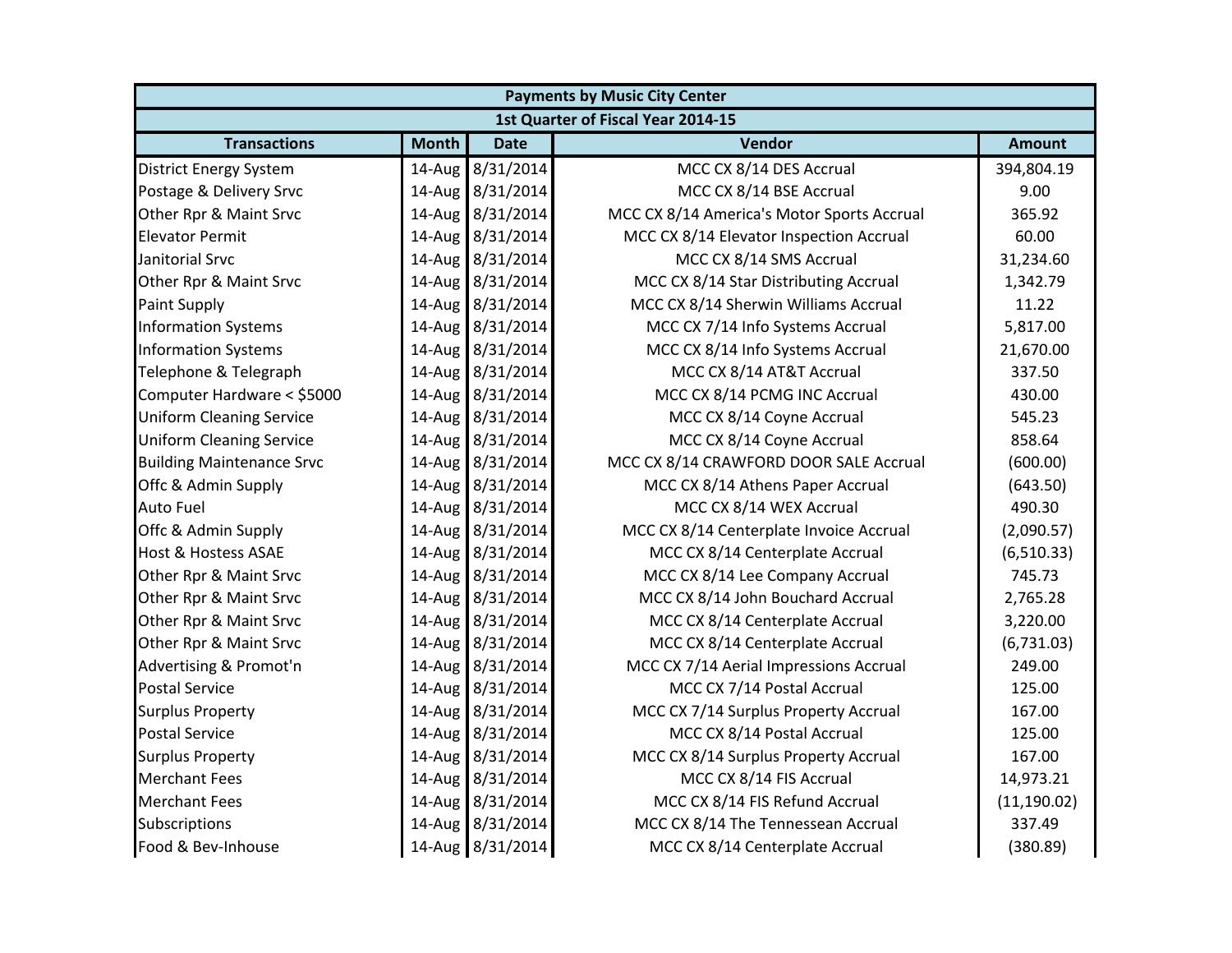| <b>Payments by Music City Center</b> |              |                  |                                                |               |  |
|--------------------------------------|--------------|------------------|------------------------------------------------|---------------|--|
|                                      |              |                  | 1st Quarter of Fiscal Year 2014-15             |               |  |
| <b>Transactions</b>                  | <b>Month</b> | <b>Date</b>      | Vendor                                         | <b>Amount</b> |  |
| Rpr & Maint Srvc Elev/Escel          | 14-Aug       | 8/31/2014        | MCC CX 8/14 Nashville Machine Elevator Accrual | 173.00        |  |
| Rpr & Maint Srvc Park Equip          | 14-Aug       | 8/31/2014        | MCC CX 8/14 Amano McGann Accrual               | 465.00        |  |
| Rpr & Maint Srvc Park Equip          |              | 14-Aug 8/31/2014 | MCC CX 8/14 Amano McGann Accrual               | 465.00        |  |
| Rpr & Maint Srvc Park Equip          |              | 14-Aug 8/31/2014 | MCC CX 8/14 Amano McGann Accrual               | 135.00        |  |
| Rpr & Maint Srvc Park Equip          |              | 14-Aug 8/31/2014 | MCC CX 8/14 Amano McGann Accrual               | 465.00        |  |
| <b>Temporary Service ASAE</b>        | 14-Aug       | 8/31/2014        | MCC CX 8/14 SMS Accrual                        | 31,607.34     |  |
| <b>Temporary Service ASAE</b>        | $14$ -Aug    | 8/31/2014        | MCC CX 8/14 Centerplate Accrual                | 213,870.50    |  |
| Insurance-Buildings                  | 14-Aug       | 8/31/2014        | MCC CX 8/14 Water Damage Deductible Accrual    | 100,000.00    |  |
| <b>LOCAP</b>                         |              | 14-Aug 8/31/2014 | MCC CX 7/14 LOCAP Accrual                      | (58.33)       |  |
| <b>LOCAP</b>                         |              | 14-Aug 8/31/2014 | MCC CX 8/14 LOCAP Accrual                      | (58.33)       |  |
| MIS Tech Revolving Charge            |              | 14-Aug 8/31/2014 | MCC CX 6/14 MIS Revolving 1/14 Accrual         | 731.26        |  |
| MIS Tech Revolving Charge            | 14-Aug       | 8/31/2014        | MCC CX 6/14 MIS Revolving 2/14 Accrual         | 731.26        |  |
| MIS Tech Revolving Charge            | 14-Aug       | 8/31/2014        | MCC CX 6/14 MIS Revolving 3/14 Accrual         | 731.26        |  |
| MIS Tech Revolving Charge            | $14$ -Aug    | 8/31/2014        | MCC CX 6/14 MIS Revolving 4/14 Accrual         | 731.26        |  |
| MIS Tech Revolving Charge            |              | 14-Aug 8/31/2014 | MCC CX 6/14 MIS Revolving 5/14 Accrual         | 731.26        |  |
| MIS Tech Revolving Charge            |              | 14-Aug 8/31/2014 | MCC CX 6/14 MIS Revolving 6/14 Accrual         | 731.26        |  |
| <b>Total</b>                         |              | 14-Aug           |                                                | 2,252,336.06  |  |
| Insurance                            | 14-Sep       | 9/1/2014         | MCC CX 8/14 Water Accrual                      | 100,000.00    |  |
| MIS Tech Revolving Charge            | 14-Sep       | 9/1/2014         | MCC CX 6/14 MIS Revolving 1/14 Accrual         | 731.26        |  |
| MIS Tech Revolving Charge            | 14-Sep       | 9/1/2014         | MCC CX 6/14 MIS Revolving 2/14 Accrual         | 731.26        |  |
| MIS Tech Revolving Charge            | 14-Sep       | 9/1/2014         | MCC CX 6/14 MIS Revolving 3/14 Accrual         | 731.26        |  |
| MIS Tech Revolving Charge            | 14-Sep       | 9/1/2014         | MCC CX 6/14 MIS Revolving 4/14 Accrual         | 731.26        |  |
| MIS Tech Revolving Charge            | 14-Sep       | 9/1/2014         | MCC CX 6/14 MIS Revolving 5/14 Accrual         | 731.26        |  |
| MIS Tech Revolving Charge            | 14-Sep       | 9/1/2014         | MCC CX 6/14 MIS Revolving 6/14 Accrual         | 731.26        |  |
| Allowance-Cell/Mobile Devices        | 14-Sep       | 9/1/2014         | MCC PPE 8/29/14 Cell Corr                      | 368.00        |  |
| Allowance-Cell/Mobile Devices        | 14-Sep       | 9/1/2014         | MCC PPE 8/29/14 Cell Corr                      | 69.00         |  |
| Electric                             | 14-Sep       | 9/1/2014         | DAS Year END Utility Reimbursement             | 2,000.00      |  |
| Water                                | 14-Sep       | 9/1/2014         | MCC 8/14 Water Accrual                         | (4,861.44)    |  |
| <b>District Energy System</b>        | 14-Sep       | 9/1/2014         | MCC CX 8/14 DES Accrual                        | (394, 804.19) |  |
| Landscaping Srvc                     | 14-Sep       | 9/1/2014         | REED LANDSCAPING INC (ACH)                     | 2,262.00      |  |
| Allowance-Cell/Mobile Devices        | 14-Sep       | 9/1/2014         | MCC PPE 8/29/14 Cell Corr                      | 138.00        |  |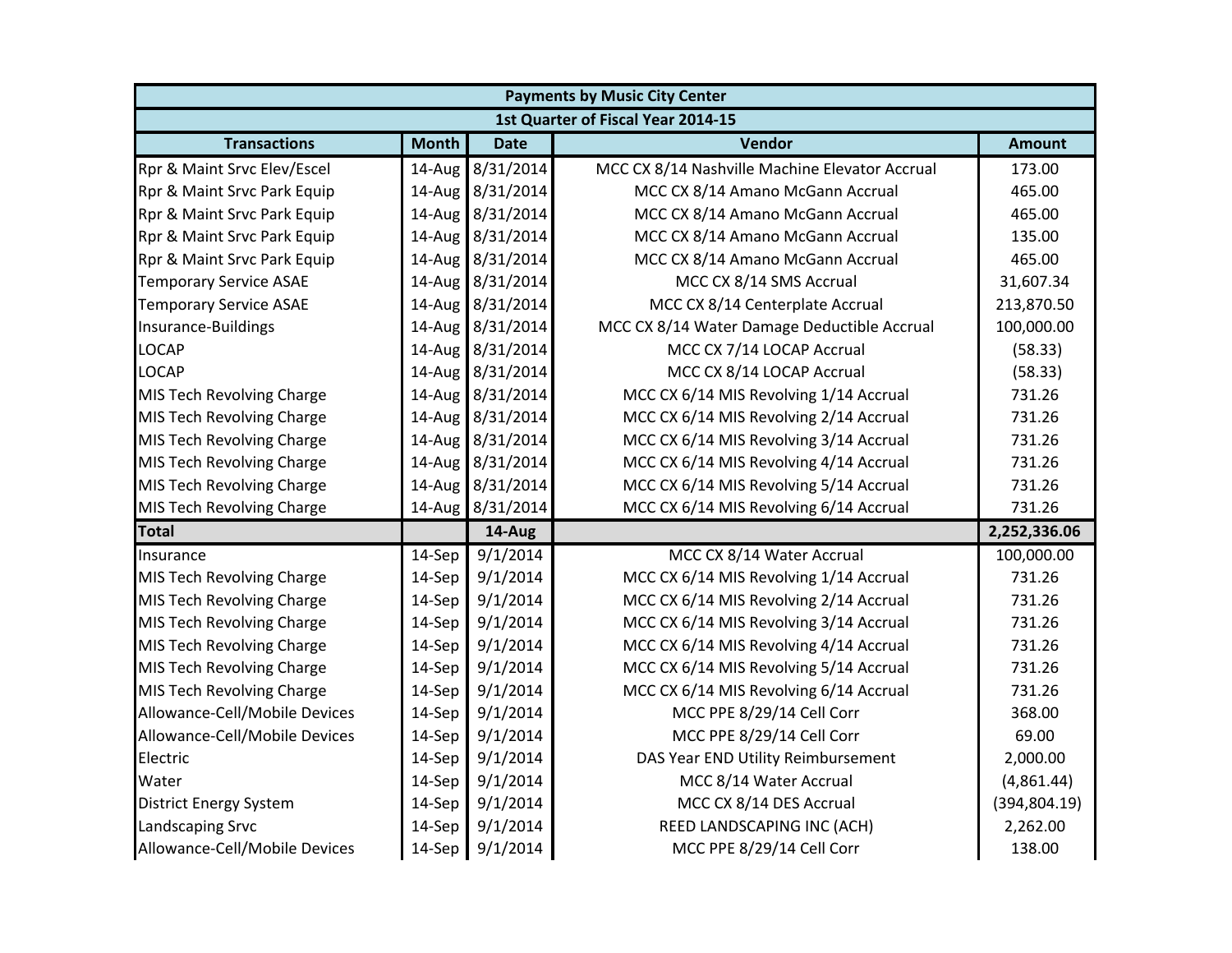| <b>Payments by Music City Center</b> |              |             |                                            |               |
|--------------------------------------|--------------|-------------|--------------------------------------------|---------------|
|                                      |              |             | 1st Quarter of Fiscal Year 2014-15         |               |
| <b>Transactions</b>                  | <b>Month</b> | <b>Date</b> | Vendor                                     | <b>Amount</b> |
| Postage & Delivery Srvc              | 14-Sep       | 9/1/2014    | MCC CX 8/14 BSE Accrual                    | (9.00)        |
| Other Rpr & Maint Srvc               | 14-Sep       | 9/1/2014    | MCC CX 8/14 America's Motor Sports Accrual | (365.92)      |
| <b>Elevator Permit</b>               | 14-Sep       | 9/1/2014    | MCC CX 8/14 Elevator Inspection Accrual    | (60.00)       |
| Janitorial Srvc                      | 14-Sep       | 9/1/2014    | MCC CX 8/14 SMS Accrual                    | (31, 234.60)  |
| Allowance-Cell/Mobile Devices        | 14-Sep       | 9/1/2014    | MCC PPE 8/29/14 Cell Corr                  | 138.00        |
| Other Rpr & Maint Srvc               | 14-Sep       | 9/1/2014    | MCC CX 8/14 Star Distributing Accrual      | (1,342.79)    |
| <b>Paint Supply</b>                  | 14-Sep       | 9/1/2014    | MCC CX 8/14 Sherwin Williams Accrual       | (11.22)       |
| <b>Information Systems</b>           | 14-Sep       | 9/1/2014    | MCC CX 7/14 Info Systems Accrual           | (5,817.00)    |
| <b>Information Systems</b>           | 14-Sep       | 9/1/2014    | MCC CX 8/14 Info Systems Accrual           | (21,670.00)   |
| <b>Internet Services</b>             | 14-Sep       | 9/1/2014    | MCN INTERACTIVE LLC (ACH)                  | 209.95        |
| Telephone & Telegraph                | 14-Sep       | 9/1/2014    | MCC CX 8/14 AT&T Accrual                   | (337.50)      |
| Allowance-Cell/Mobile Devices        | 14-Sep       | 9/1/2014    | MCC PPE 8/29/14 Cell Corr                  | 46.00         |
| MIS Tech Revolving Charge            | 14-Sep       | 9/1/2014    | ITS JE1011857 07/14 BU Corr                | 2,043.11      |
| MIS Tech Revolving Charge            | 14-Sep       | 9/1/2014    | ITS JE1011864 08/14 BU Corr                | 2,043.11      |
| MIS Tech Revolving Charge            | 14-Sep       | 9/1/2014    | ITS JE1011866 09/14 BU Corr                | 2,043.11      |
| Computer Hardware < \$5000           | 14-Sep       | 9/1/2014    | MCC CX 8/14 PCMG INC Accrual               | (430.00)      |
| Allowance-Cell/Mobile Devices        | 14-Sep       | 9/1/2014    | MCC PPE 8/29/14 Cell Corr                  | 92.00         |
| <b>Uniform Cleaning Service</b>      | 14-Sep       | 9/1/2014    | MCC CX 8/14 Coyne Accrual                  | (545.23)      |
| <b>Uniform Cleaning Service</b>      | 14-Sep       | 9/1/2014    | MCC CX 8/14 Coyne Accrual                  | (858.64)      |
| Allowance-Cell/Mobile Devices        | 14-Sep       | 9/1/2014    | MCC PPE 8/29/14 Cell Corr                  | 230.00        |
| Offc & Admin Supply                  | 14-Sep       | 9/1/2014    | MCC CX 8/14 Athens Paper Accrual           | 643.50        |
| <b>Auto Fuel</b>                     | 14-Sep       | 9/1/2014    | MCC CX 8/14 WEX Accrual                    | (490.30)      |
| Offc & Admin Supply                  | 14-Sep       | 9/1/2014    | MCC CX 8/14 Centerplate Invoice Accrual    | 2,090.57      |
| Other Rpr & Maint Srvc               | 14-Sep       | 9/1/2014    | MCC CX 8/14 Lee Company Accrual            | (745.73)      |
| Other Rpr & Maint Srvc               | 14-Sep       | 9/1/2014    | MCC CX 8/14 John Bouchard Accrual          | (2,765.28)    |
| Other Rpr & Maint Srvc               | 14-Sep       | 9/1/2014    | MCC CX 8/14 Centerplate Accrual            | (3,220.00)    |
| Other Rpr & Maint Srvc               | 14-Sep       | 9/1/2014    | MCC CX 8/14 Centerplate Accrual            | 6,731.03      |
| Allowance-Cell/Mobile Devices        | 14-Sep       | 9/1/2014    | MCC PPE 8/29/14 Cell Corr                  | 92.00         |
| Allowance-Cell/Mobile Devices        | 14-Sep       | 9/1/2014    | MCC PPE 8/29/14 Cell Corr                  | 230.00        |
| Allowance-Cell/Mobile Devices        | 14-Sep       | 9/1/2014    | MCC PPE 8/29/14 Cell Corr                  | 46.00         |
| Advertising & Promot'n               | 14-Sep       | 9/1/2014    | MCC CX 7/14 Aerial Impressions Accrual     | (249.00)      |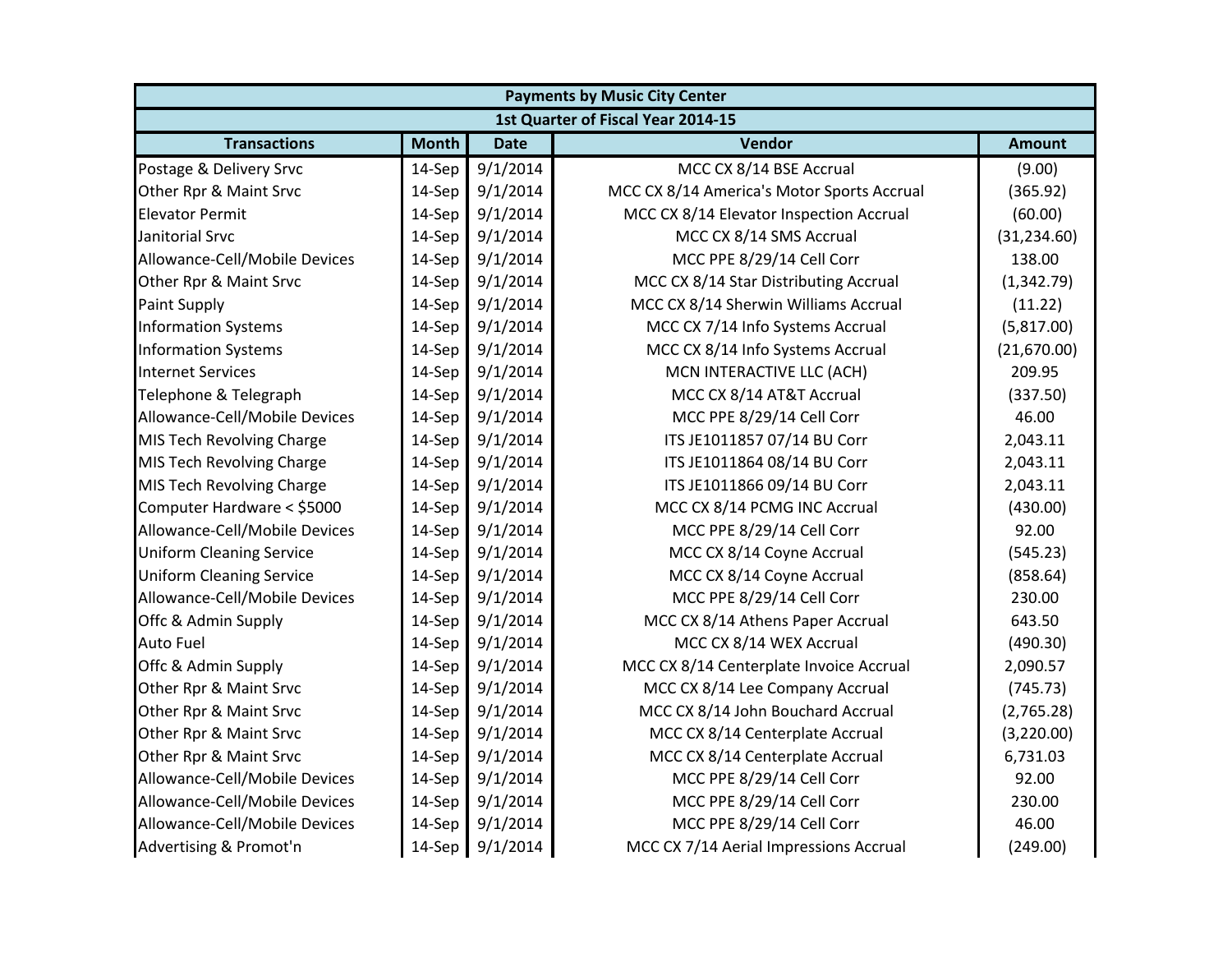| <b>Payments by Music City Center</b> |              |             |                                      |               |
|--------------------------------------|--------------|-------------|--------------------------------------|---------------|
|                                      |              |             | 1st Quarter of Fiscal Year 2014-15   |               |
| <b>Transactions</b>                  | <b>Month</b> | <b>Date</b> | Vendor                               | <b>Amount</b> |
| <b>Postal Service</b>                | 14-Sep       | 9/1/2014    | MCC CX 7/14 Postal Accrual           | (125.00)      |
| <b>Surplus Property</b>              | 14-Sep       | 9/1/2014    | MCC CX 7/14 Surplus Property Accrual | (167.00)      |
| <b>Postal Service</b>                | 14-Sep       | 9/1/2014    | MCC CX 8/14 Postal Accrual           | (125.00)      |
| <b>Surplus Property</b>              | 14-Sep       | 9/1/2014    | MCC CX 8/14 Surplus Property Accrual | (167.00)      |
| Allowance-Cell/Mobile Devices        | 14-Sep       | 9/1/2014    | MCC PPE 8/29/14 Cell Corr            | 92.00         |
| <b>Merchant Fees</b>                 | 14-Sep       | 9/1/2014    | MCC CX 8/14 FIS Accrual              | (14, 973.21)  |
| <b>Merchant Fees</b>                 | 14-Sep       | 9/1/2014    | MCC CX 8/14 FIS Refund Accrual       | 11,190.02     |
| Insurance-Vehicles                   | 14-Sep       | 9/1/2014    | MCC 09/14 INSURANCE RCLS             | 1,251.25      |
| Insurance-Workman's Comp             | 14-Sep       | 9/1/2014    | MCC 09/14 INSURANCE RCLS             | 8,142.58      |
| Insurance-Liability/PropDmg          | 14-Sep       | 9/1/2014    | MCC 09/14 INSURANCE RCLS             | 11,175.17     |
| Insurance-Liability/PropDmg          | 14-Sep       | 9/1/2014    | MCC 09/14 INSURANCE RCLS             | 2,234.33      |
| Insurance-Liability/PropDmg          | 14-Sep       | 9/1/2014    | MCC 09/14 INSURANCE RCLS             | 3,329.58      |
| Insurance-Liability/PropDmg          | 14-Sep       | 9/1/2014    | MCC 09/14 INSURANCE RCLS             | 3,050.83      |
| Insurance-Liability/PropDmg          | 14-Sep       | 9/1/2014    | MCC 09/14 INSURANCE RCLS             | 2,091.67      |
| Insurance-Liability/PropDmg          | 14-Sep       | 9/1/2014    | MCC 09/14 INSURANCE RCLS             | 2,125.25      |
| Insurance-Liability/PropDmg          | 14-Sep       | 9/1/2014    | MCC 09/14 INSURANCE RCLS             | 7,039.75      |
| Insurance-Liability/PropDmg          | 14-Sep       | 9/1/2014    | MCC 09/14 INSURANCE RCLS             | 570.50        |
| Insurance-Liability/PropDmg          | 14-Sep       | 9/1/2014    | MCC 09/14 INSURANCE RCLS             | 382.67        |
| Insurance-Liability/PropDmg          | 14-Sep       | 9/1/2014    | MCC 09/14 INSURANCE RCLS             | 2,494.75      |
| Insurance-Liability/PropDmg          | 14-Sep       | 9/1/2014    | MCC 09/14 INSURANCE RCLS             | 2,194.00      |
| Insurance-Liability/PropDmg          | 14-Sep       | 9/1/2014    | MCC 09/14 INSURANCE RCLS             | 682.08        |
| Transfer LOCAP reimbursement         | 14-Sep       | 9/1/2014    | ADM 09/14 FY15 LOCAP                 | 58.33         |
| Allowance-Cell/Mobile Devices        | 14-Sep       | 9/1/2014    | MCC PPE 8/29/14 Cell Corr            | 92.00         |
| Allowance-Cell/Mobile Devices        | 14-Sep       | 9/1/2014    | MCC PPE 8/29/14 Cell Corr            | 138.00        |
| Subscriptions                        | 14-Sep       | 9/1/2014    | MCC CX 8/14 The Tennessean Accrual   | (337.49)      |
| Allowance-Cell/Mobile Devices        | 14-Sep       | 9/1/2014    | MCC PPE 8/29/14 Cell Corr            | 92.00         |
| Allowance-Cell/Mobile Devices        | 14-Sep       | 9/1/2014    | MCC PPE 8/29/14 Cell Corr            | 138.00        |
| Rpr & Maint Srvc Access Ctrl         | 14-Sep       | 9/1/2014    | MCC - 9/14 SRVC CONTRACT RCLS        | 3,166.67      |
| Rpr & Maint Srvc CCTV                | 14-Sep       | 9/1/2014    | MCC - 9/14 SRVC CONTRACT RCLS        | 4,250.00      |
| Rpr & Maint Srvc Air Walls           | 14-Sep       | 9/1/2014    | MCC - 9/14 SRVC CONTRACT RCLS        | 3,000.00      |
| Rpr & Maint Srvc Generators          | 14-Sep       | 9/1/2014    | MCC - 8/14 SRVC CONTRACT ACCR        | (1, 250.34)   |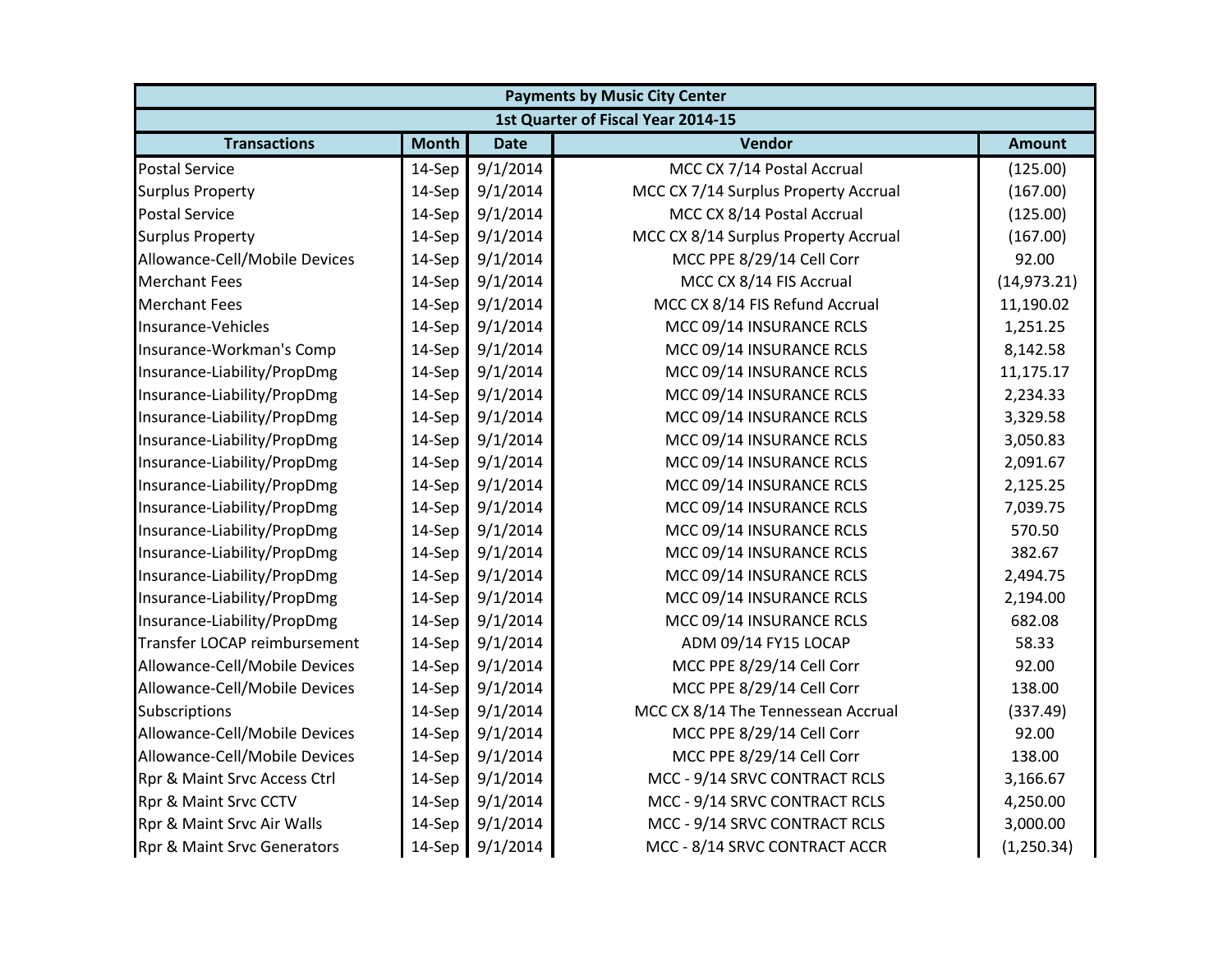| <b>Payments by Music City Center</b> |              |             |                                                |               |
|--------------------------------------|--------------|-------------|------------------------------------------------|---------------|
|                                      |              |             | 1st Quarter of Fiscal Year 2014-15             |               |
| <b>Transactions</b>                  | <b>Month</b> | <b>Date</b> | Vendor                                         | <b>Amount</b> |
| Rpr & Maint Srvc Solar Panel         | 14-Sep       | 9/1/2014    | MCC - 9/14 SRVC CONTRACT RCLS                  | 450.00        |
| Rpr & Maint Srvc Park Equip          | 14-Sep       | 9/1/2014    | MCC - 8/14 SRVC CONTRACT ACCR                  | (6, 200.00)   |
| Rpr & Maint Srvc Elev/Escel          | 14-Sep       | 9/1/2014    | MCC CX 8/14 Nashville Machine Elevator Accrual | (173.00)      |
| Rpr & Maint Srvc Park Equip          | 14-Sep       | 9/1/2014    | MCC CX 8/14 Amano McGann Accrual               | (465.00)      |
| Rpr & Maint Srvc Park Equip          | 14-Sep       | 9/1/2014    | MCC CX 8/14 Amano McGann Accrual               | (465.00)      |
| Rpr & Maint Srvc Park Equip          | 14-Sep       | 9/1/2014    | MCC CX 8/14 Amano McGann Accrual               | (135.00)      |
| Rpr & Maint Srvc Park Equip          | 14-Sep       | 9/1/2014    | MCC CX 8/14 Amano McGann Accrual               | (465.00)      |
| <b>Host &amp; Hostess ASAE</b>       | 14-Sep       | 9/1/2014    | MCC CX 8/14 SMS Accrual                        | (31,607.34)   |
| <b>Host &amp; Hostess ASAE</b>       | 14-Sep       | 9/1/2014    | MCC CX 8/14 Centerplate Accrual                | (213,870.50)  |
| Insurance                            | 14-Sep       | 9/1/2014    | MCC CX 8/14 Water Damage Deductible Accrual    | (100,000.00)  |
|                                      | 14-Sep       | 9/1/2014    | MCC CX 7/14 LOCAP Accrual                      | 58.33         |
|                                      | 14-Sep       | 9/1/2014    | MCC CX 8/14 LOCAP Accrual                      | 58.33         |
| MIS Tech Revolving Charge            | 14-Sep       | 9/1/2014    | MCC CX 6/14 MIS Revolving 1/14 Accrual         | (731.26)      |
| MIS Tech Revolving Charge            | 14-Sep       | 9/1/2014    | MCC CX 6/14 MIS Revolving 2/14 Accrual         | (731.26)      |
| MIS Tech Revolving Charge            | 14-Sep       | 9/1/2014    | MCC CX 6/14 MIS Revolving 3/14 Accrual         | (731.26)      |
| MIS Tech Revolving Charge            | 14-Sep       | 9/1/2014    | MCC CX 6/14 MIS Revolving 4/14 Accrual         | (731.26)      |
| MIS Tech Revolving Charge            | 14-Sep       | 9/1/2014    | MCC CX 6/14 MIS Revolving 5/14 Accrual         | (731.26)      |
| MIS Tech Revolving Charge            | 14-Sep       | 9/1/2014    | MCC CX 6/14 MIS Revolving 6/14 Accrual         | (731.26)      |
| <b>HVAC Supply</b>                   | 14-Sep       | 9/2/2014    | W W GRAINGER (P#)                              | 155.80        |
| Offc & Admin Supply                  | 14-Sep       | 9/2/2014    | A Z OFFICE RESOURCE INC (ACH)                  | 9.64          |
| Offc & Admin Supply                  | 14-Sep       | 9/2/2014    | A Z OFFICE RESOURCE INC (ACH)                  | 7.14          |
| Offc & Admin Supply                  | 14-Sep       | 9/2/2014    | A Z OFFICE RESOURCE INC (ACH)                  | 20.25         |
| Offc & Admin Supply                  | 14-Sep       | 9/2/2014    | A Z OFFICE RESOURCE INC (ACH)                  | 24.20         |
| Offc & Admin Supply                  | 14-Sep       | 9/2/2014    | A Z OFFICE RESOURCE INC (ACH)                  | 13.99         |
| Offc & Admin Supply                  | 14-Sep       | 9/2/2014    | A Z OFFICE RESOURCE INC (ACH)                  | 13.99         |
| Offc & Admin Supply                  | 14-Sep       | 9/2/2014    | A Z OFFICE RESOURCE INC (ACH)                  | 7.25          |
| <b>Legal Services</b>                | 14-Sep       | 9/2/2014    | <b>BONE MCALLESTER NORTON PLLC</b>             | 10,000.00     |
| Mngt Cnsltnt Srvc                    | 14-Sep       | 9/2/2014    | <b>CUSHION EMPLOYER SER (ACH)</b>              | 875.00        |
| Landscaping Srvc-Indoor              | 14-Sep       | 9/3/2014    | PLANTS ALIVE (ACH)                             | 510.00        |
| Repair & Maint Supply                | 14-Sep       | 9/4/2014    | FERGUSON ENTERPRISES (ACH)                     | 324.64        |
| Offc & Admin Supply                  | 14-Sep       | 9/4/2014    | A Z OFFICE RESOURCE INC (ACH)                  | 10.72         |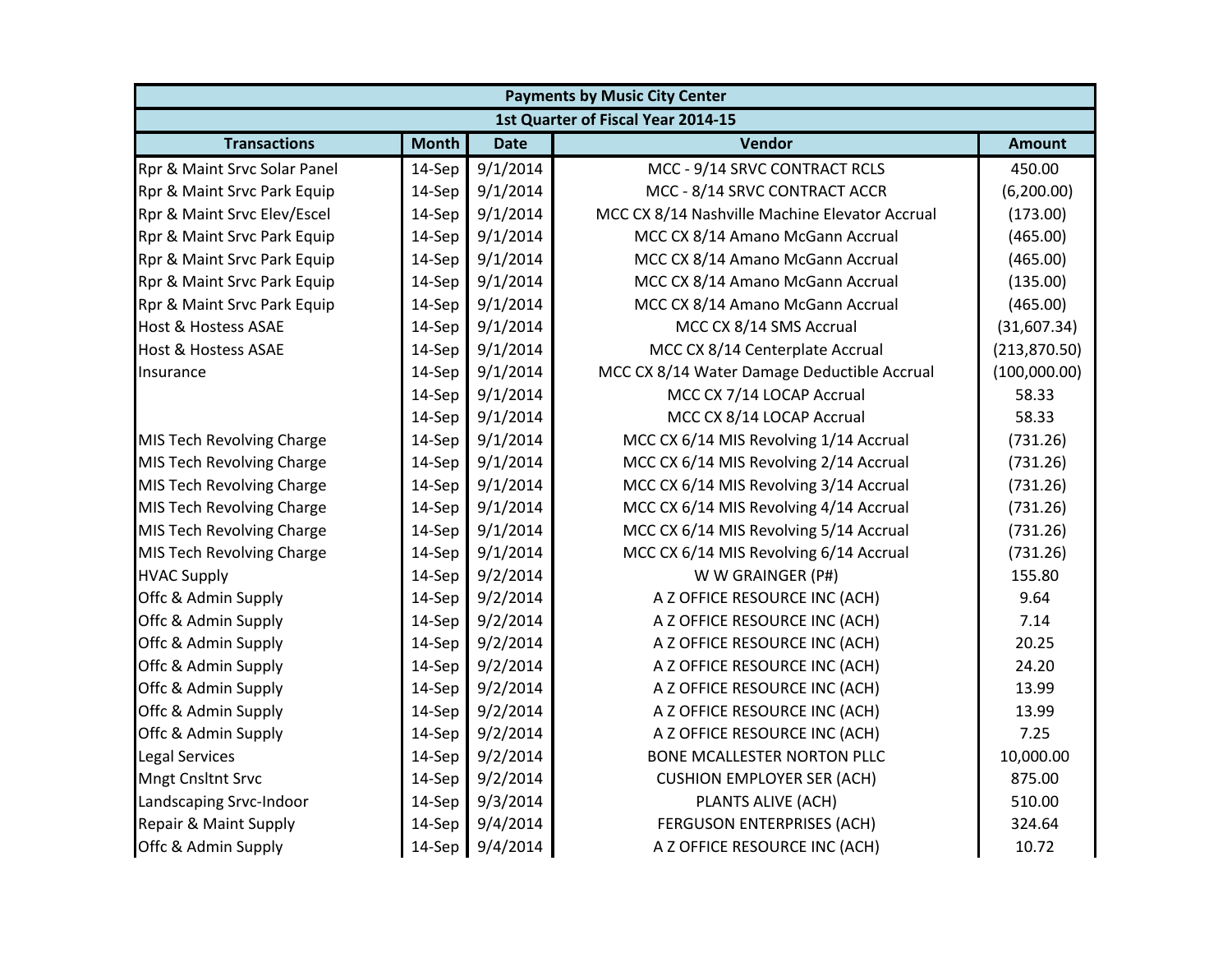| <b>Payments by Music City Center</b> |              |             |                                    |               |
|--------------------------------------|--------------|-------------|------------------------------------|---------------|
|                                      |              |             | 1st Quarter of Fiscal Year 2014-15 |               |
| <b>Transactions</b>                  | <b>Month</b> | <b>Date</b> | Vendor                             | <b>Amount</b> |
| Offc & Admin Supply                  | 14-Sep       | 9/4/2014    | A Z OFFICE RESOURCE INC (ACH)      | 1.67          |
| Offc & Admin Supply                  | 14-Sep       | 9/4/2014    | A Z OFFICE RESOURCE INC (ACH)      | 20.50         |
| Offc & Admin Supply                  | 14-Sep       | 9/4/2014    | A Z OFFICE RESOURCE INC (ACH)      | 4.04          |
| Offc & Admin Supply                  | 14-Sep       | 9/4/2014    | A Z OFFICE RESOURCE INC (ACH)      | 8.22          |
| Offc & Admin Supply                  | 14-Sep       | 9/4/2014    | A Z OFFICE RESOURCE INC (ACH)      | 16.44         |
| Offc & Admin Supply                  | 14-Sep       | 9/4/2014    | A Z OFFICE RESOURCE INC (ACH)      | 17.99         |
| Offc & Admin Supply                  | 14-Sep       | 9/4/2014    | A Z OFFICE RESOURCE INC (ACH)      | 61.11         |
| Offc & Admin Supply                  | 14-Sep       | 9/4/2014    | A Z OFFICE RESOURCE INC (ACH)      | 20.37         |
| Offc & Admin Supply                  | 14-Sep       | 9/4/2014    | A Z OFFICE RESOURCE INC (ACH)      | 11.49         |
| Offc & Admin Supply                  | 14-Sep       | 9/4/2014    | A Z OFFICE RESOURCE INC (ACH)      | 2.33          |
| Offc & Admin Supply                  | 14-Sep       | 9/4/2014    | A Z OFFICE RESOURCE INC (ACH)      | 7.88          |
| Offc & Admin Supply                  | 14-Sep       | 9/4/2014    | A Z OFFICE RESOURCE INC (ACH)      | 2.78          |
| Offc & Admin Supply                  | 14-Sep       | 9/4/2014    | A Z OFFICE RESOURCE INC (ACH)      | 7.25          |
| Offc & Admin Supply                  | 14-Sep       | 9/4/2014    | A Z OFFICE RESOURCE INC (ACH)      | 13.99         |
| Offc & Admin Supply                  | 14-Sep       | 9/4/2014    | A Z OFFICE RESOURCE INC (ACH)      | 29.98         |
| Offc & Admin Supply                  | 14-Sep       | 9/4/2014    | A Z OFFICE RESOURCE INC (ACH)      | 5.62          |
| Offc & Admin Supply                  | 14-Sep       | 9/4/2014    | A Z OFFICE RESOURCE INC (ACH)      | 48.03         |
| Offc & Admin Supply                  | 14-Sep       | 9/4/2014    | A Z OFFICE RESOURCE INC (ACH)      | 11.35         |
| Offc & Admin Supply                  | 14-Sep       | 9/4/2014    | A Z OFFICE RESOURCE INC (ACH)      | 9.03          |
| Offc & Admin Supply                  | 14-Sep       | 9/4/2014    | A Z OFFICE RESOURCE INC (ACH)      | 38.98         |
| Offc & Admin Supply                  | 14-Sep       | 9/4/2014    | A Z OFFICE RESOURCE INC (ACH)      | 19.49         |
| Offc & Admin Supply                  | 14-Sep       | 9/4/2014    | A Z OFFICE RESOURCE INC (ACH)      | 45.84         |
| Offc & Admin Supply                  | 14-Sep       | 9/4/2014    | A Z OFFICE RESOURCE INC (ACH)      | 51.84         |
| Offc & Admin Supply                  | 14-Sep       | 9/4/2014    | A Z OFFICE RESOURCE INC (ACH)      | 3.47          |
| Offc & Admin Supply                  | 14-Sep       | 9/4/2014    | A Z OFFICE RESOURCE INC (ACH)      | 3.47          |
| Offc & Admin Supply                  | 14-Sep       | 9/4/2014    | A Z OFFICE RESOURCE INC (ACH)      | 3.56          |
| Offc & Admin Supply                  | $14-Sep$     | 9/4/2014    | A Z OFFICE RESOURCE INC (ACH)      | 29.99         |
| Offc & Admin Supply                  | $14-Sep$     | 9/4/2014    | A Z OFFICE RESOURCE INC (ACH)      | 12.58         |
| Offc & Admin Supply                  | 14-Sep       | 9/4/2014    | A Z OFFICE RESOURCE INC (ACH)      | 7.78          |
| <b>Merchant Fees</b>                 | 14-Sep       | 9/4/2014    | 7100 MCC Credit card               | (149.50)      |
| <b>HVAC Supply</b>                   | 14-Sep       | 9/5/2014    | TN ELECTRIC MOTOR CO (ACH)         | 621.66        |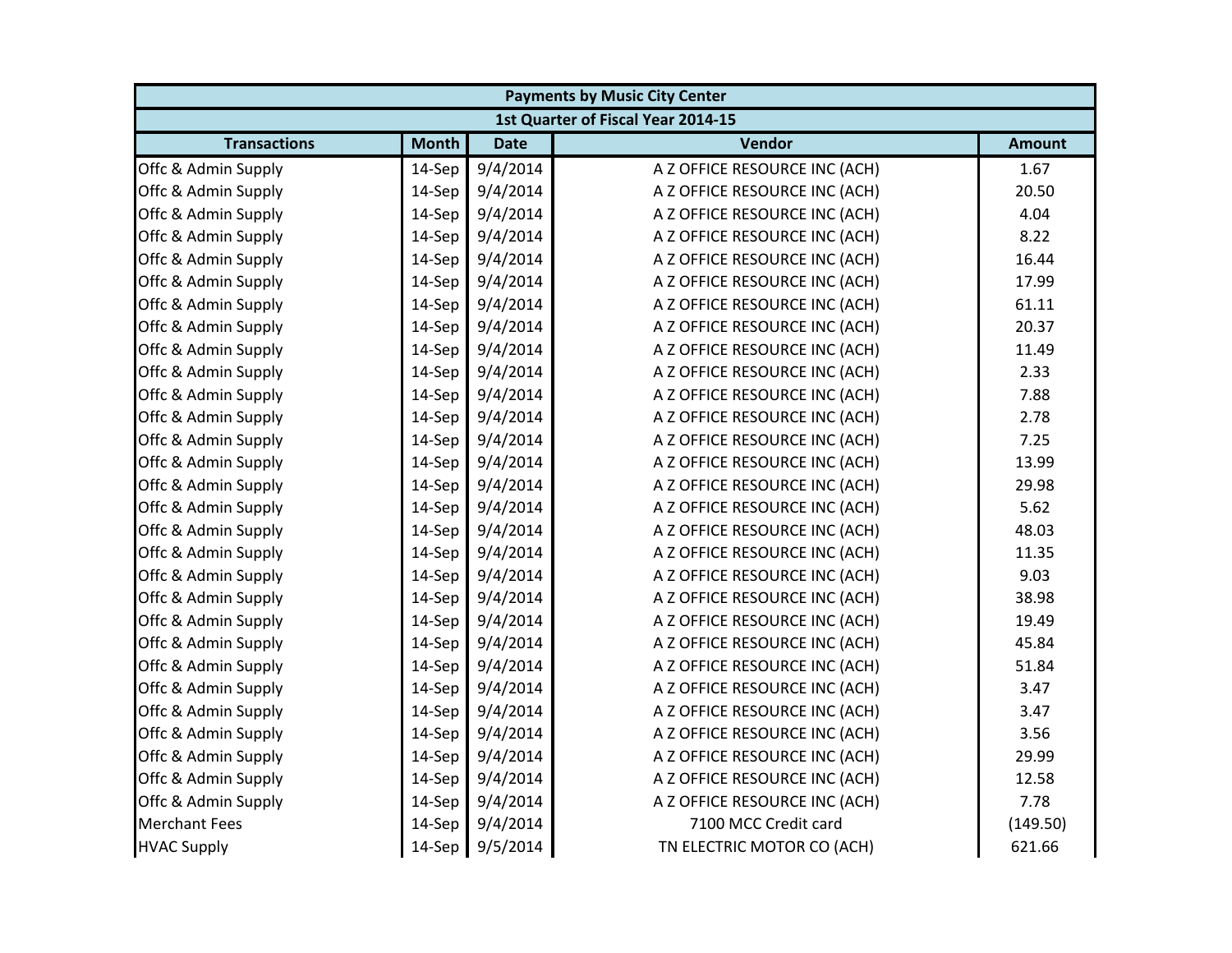| <b>Payments by Music City Center</b> |              |                  |                                    |               |
|--------------------------------------|--------------|------------------|------------------------------------|---------------|
|                                      |              |                  | 1st Quarter of Fiscal Year 2014-15 |               |
| <b>Transactions</b>                  | <b>Month</b> | <b>Date</b>      | Vendor                             | <b>Amount</b> |
| <b>HHold &amp; Jnitr Supply</b>      | 14-Sep       | 9/5/2014         | MERCURY SUPPLY CO INC (ACH)        | 866.25        |
| Computer Hardware < \$5000           | 14-Sep       | 9/5/2014         | PCMG INC (ACH)                     | 430.00        |
| <b>Medical Supply</b>                | 14-Sep       | 9/5/2014         | CINTAS CORP #051 MATS & RUGS(A     | (0.01)        |
| <b>Rent Equipment</b>                | 14-Sep       | 9/5/2014         | WIRELESS PLUS INC (ACH)            | 40.00         |
| <b>Rent Equipment</b>                | 14-Sep       | 9/5/2014         | WIRELESS PLUS INC (ACH)            | 2,400.00      |
| <b>Rent Equipment</b>                | 14-Sep       | 9/5/2014         | WIRELESS PLUS INC (ACH)            | 47.50         |
| <b>Elevator Permit</b>               | 14-Sep       | 9/8/2014         | TN DEPT OF LABOR DIV BOIL & EL     | 60.00         |
| <b>Laundry Services</b>              | 14-Sep       | 9/8/2014         | <b>ALSCO</b>                       | 1,062.52      |
| <b>Uniform Cleaning Service</b>      | 14-Sep       | 9/8/2014         | <b>COYNE TEXTILE SVCS</b>          | 555.55        |
| <b>Merchant Fees</b>                 | 14-Sep       | 9/8/2014         | 7100 MCC Cash receipts             | (11, 190.02)  |
| <b>Small Equipment Supply</b>        | 14-Sep       | 9/9/2014         | BATTERIES PLUS LLC (NASHVILLE)     | 51.00         |
| <b>Small Equipment Supply</b>        | 14-Sep       | 9/9/2014         | BATTERIES PLUS LLC (NASHVILLE)     | 11.00         |
| <b>Small Equipment Supply</b>        | 14-Sep       | 9/9/2014         | BATTERIES PLUS LLC (NASHVILLE)     | 55.00         |
| <b>Small Equipment Supply</b>        | 14-Sep       | 9/9/2014         | BATTERIES PLUS LLC (NASHVILLE)     | 13.73         |
| <b>Rent Storage/Safety Box</b>       | 14-Sep       | 9/9/2014         | <b>CONTRACT CARPETS SALES CO</b>   | 523.60        |
| <b>Small Equipment Supply</b>        | 14-Sep       | 9/9/2014         | BATTERIES PLUS LLC (NASHVILLE)     | 51.00         |
| <b>Small Equipment Supply</b>        | 14-Sep       | 9/9/2014         | BATTERIES PLUS LLC (NASHVILLE)     | 11.00         |
| <b>Small Equipment Supply</b>        | 14-Sep       | 9/9/2014         | BATTERIES PLUS LLC (NASHVILLE)     | 55.00         |
| <b>Small Equipment Supply</b>        | 14-Sep       | 9/9/2014         | BATTERIES PLUS LLC (NASHVILLE)     | 13.73         |
| <b>Medical Services</b>              | 14-Sep       | 9/9/2014         | MED STAR MEDICAL STAFFING INC      | 2,381.13      |
| <b>Safety Supply</b>                 | 14-Sep       | 9/9/2014         | WIRELESS PLUS INC (ACH)            | 60.00         |
| <b>Safety Supply</b>                 | 14-Sep       | 9/9/2014         | WIRELESS PLUS INC (ACH)            | 10.00         |
| <b>Small Equipment Supply</b>        | 14-Sep       | 9/9/2014         | BATTERIES PLUS LLC (NASHVILLE)     | 70.80         |
| <b>Small Equipment Supply</b>        | 14-Sep       | 9/9/2014         | BATTERIES PLUS LLC (NASHVILLE)     | 14.00         |
| <b>Small Equipment Supply</b>        | 14-Sep       | 9/9/2014         | BATTERIES PLUS LLC (NASHVILLE)     | 74.32         |
| <b>Small Equipment Supply</b>        | 14-Sep       | 9/9/2014         | BATTERIES PLUS LLC (NASHVILLE)     | 18.62         |
| Offc & Admin Supply                  | 14-Sep       | 9/9/2014         | A Z OFFICE RESOURCE INC (ACH)      | 33.98         |
| <b>Temporary Service</b>             | 14-Sep       | 9/9/2014         | LOOMIS FARGO & CO                  | 690.72        |
| <b>Merchant Fees</b>                 | 14-Sep       | 9/9/2014         | 7100 MCC Credit card               | (161.00)      |
| Rpr & Maint Srvc HVAC                | 14-Sep       | 9/9/2014         | JOHNSON CONTROLS INC/CARDKEY (     | 3,313.25      |
| Offc & Admin Supply                  |              | 14-Sep 9/10/2014 | A Z OFFICE RESOURCE INC (ACH)      | 6.30          |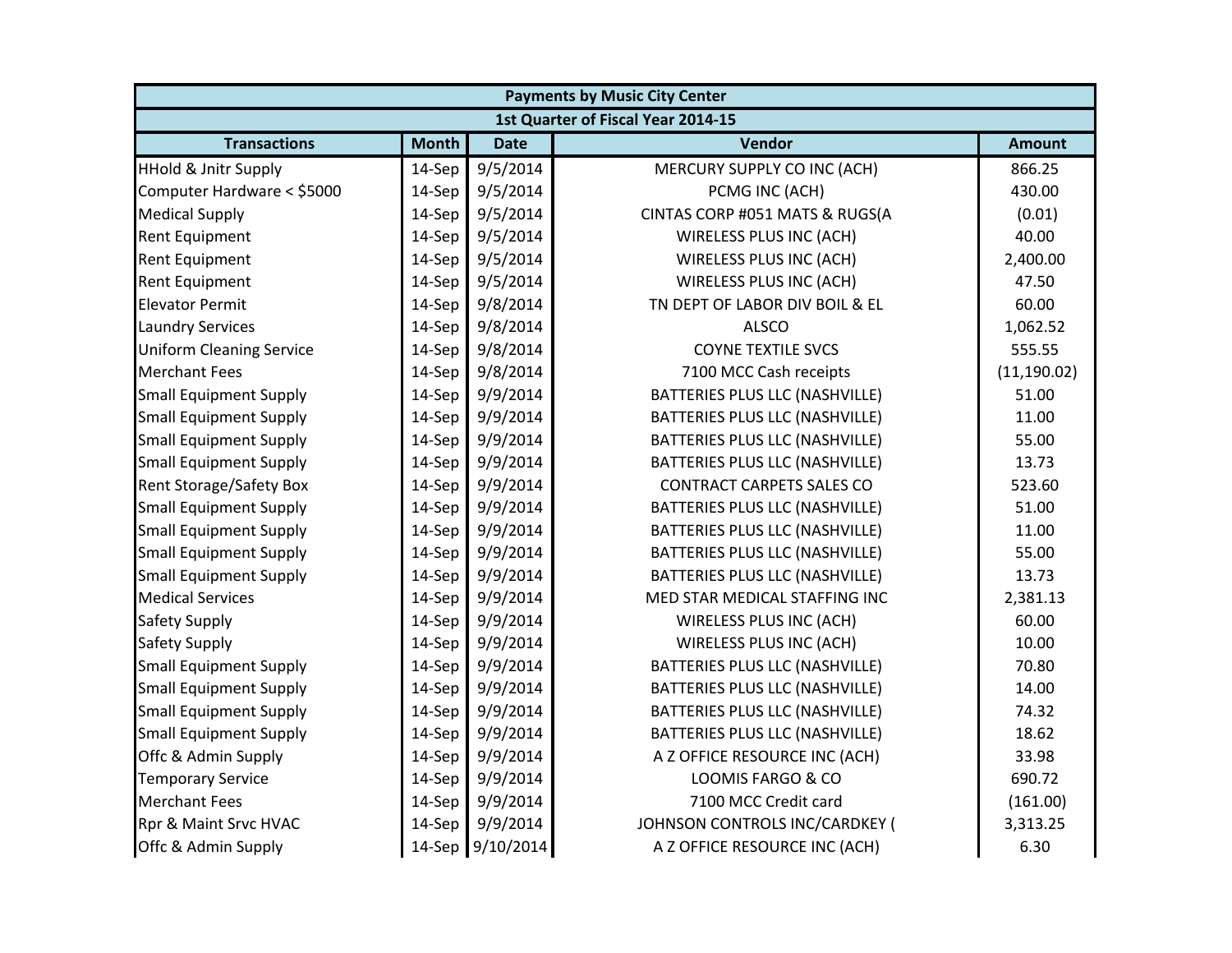| <b>Payments by Music City Center</b> |              |                  |                                      |               |
|--------------------------------------|--------------|------------------|--------------------------------------|---------------|
|                                      |              |                  | 1st Quarter of Fiscal Year 2014-15   |               |
| <b>Transactions</b>                  | <b>Month</b> | <b>Date</b>      | Vendor                               | <b>Amount</b> |
| Offc & Admin Supply                  | 14-Sep       | 9/10/2014        | A Z OFFICE RESOURCE INC (ACH)        | 5.28          |
| Offc & Admin Supply                  |              | 14-Sep 9/10/2014 | A Z OFFICE RESOURCE INC (ACH)        | 6.62          |
| <b>Floor Covering</b>                |              | 14-Sep 9/11/2014 | SPECTRA CONTRACT FLOORING (ACH       | 3,360.00      |
| <b>Floor Covering</b>                |              | 14-Sep 9/11/2014 | SPECTRA CONTRACT FLOORING (ACH       | 9,114.00      |
| <b>Floor Covering</b>                |              | 14-Sep 9/11/2014 | SPECTRA CONTRACT FLOORING (ACH       | 3,038.00      |
| <b>Medical Services</b>              |              | 14-Sep 9/11/2014 | MED STAR MEDICAL STAFFING INC        | 1,279.25      |
| Printing/Binding                     |              | 14-Sep 9/11/2014 | RICOH USA INC (ACH)                  | 46.00         |
| <b>Safety Supply</b>                 |              | 14-Sep 9/11/2014 | W W GRAINGER (P#)                    | 256.40        |
| <b>Safety Supply</b>                 |              | 14-Sep 9/11/2014 | W W GRAINGER (P#)                    | 245.88        |
| Printing/Binding                     |              | 14-Sep 9/11/2014 | RICOH USA INC (ACH)                  | 46.00         |
| <b>Regular Pay</b>                   |              | 14-Sep 9/12/2014 | Payroll Labor Distribution           | 19,647.11     |
| Leave Pay                            |              | 14-Sep 9/12/2014 | Payroll Labor Distribution           | 1,083.18      |
| <b>Holiday Pay</b>                   |              | 14-Sep 9/12/2014 | Payroll Labor Distribution           | 2,179.71      |
| <b>Overtime Pay</b>                  |              | 14-Sep 9/12/2014 | Payroll Labor Distribution           | 198.02        |
| <b>Employer OASDI</b>                |              | 14-Sep 9/12/2014 | <b>Actual Burden Journal Entries</b> | 1,349.04      |
| <b>Employer SSN Medical</b>          |              | 14-Sep 9/12/2014 | <b>Actual Burden Journal Entries</b> | 315.48        |
| <b>Employer Group Health</b>         |              | 14-Sep 9/12/2014 | <b>Actual Burden Journal Entries</b> | 3,701.09      |
| <b>Employer Dental Group</b>         |              | 14-Sep 9/12/2014 | <b>Actual Burden Journal Entries</b> | 158.37        |
| Cafe Plan Pre-Tax Savings            |              | 14-Sep 9/12/2014 | <b>Actual Burden Journal Entries</b> | 101.91        |
| CCA Employer 401K Plan               |              | 14-Sep 9/12/2014 | <b>Actual Burden Journal Entries</b> | 575.70        |
| <b>Regular Pay</b>                   |              | 14-Sep 9/12/2014 | Payroll Labor Distribution           | 2,524.45      |
| Leave Pay                            |              | 14-Sep 9/12/2014 | Payroll Labor Distribution           | 2,042.48      |
| <b>Holiday Pay</b>                   |              | 14-Sep 9/12/2014 | Payroll Labor Distribution           | 506.26        |
| <b>Employer OASDI</b>                |              | 14-Sep 9/12/2014 | <b>Actual Burden Journal Entries</b> | 291.88        |
| <b>Employer SSN Medical</b>          |              | 14-Sep 9/12/2014 | <b>Actual Burden Journal Entries</b> | 68.27         |
| <b>Employer Group Health</b>         |              | 14-Sep 9/12/2014 | <b>Actual Burden Journal Entries</b> | 981.38        |
| <b>Employer Dental Group</b>         |              | 14-Sep 9/12/2014 | <b>Actual Burden Journal Entries</b> | 24.75         |
| <b>Employer Pension</b>              |              | 14-Sep 9/12/2014 | <b>Actual Burden Journal Entries</b> | 912.51        |
| Cafe Plan Pre-Tax Savings            |              | 14-Sep 9/12/2014 | <b>Actual Burden Journal Entries</b> | 27.56         |
| <b>Regular Pay</b>                   |              | 14-Sep 9/12/2014 | Payroll Labor Distribution           | 27,856.33     |
| Leave Pay                            |              | 14-Sep 9/12/2014 | Payroll Labor Distribution           | 1,106.62      |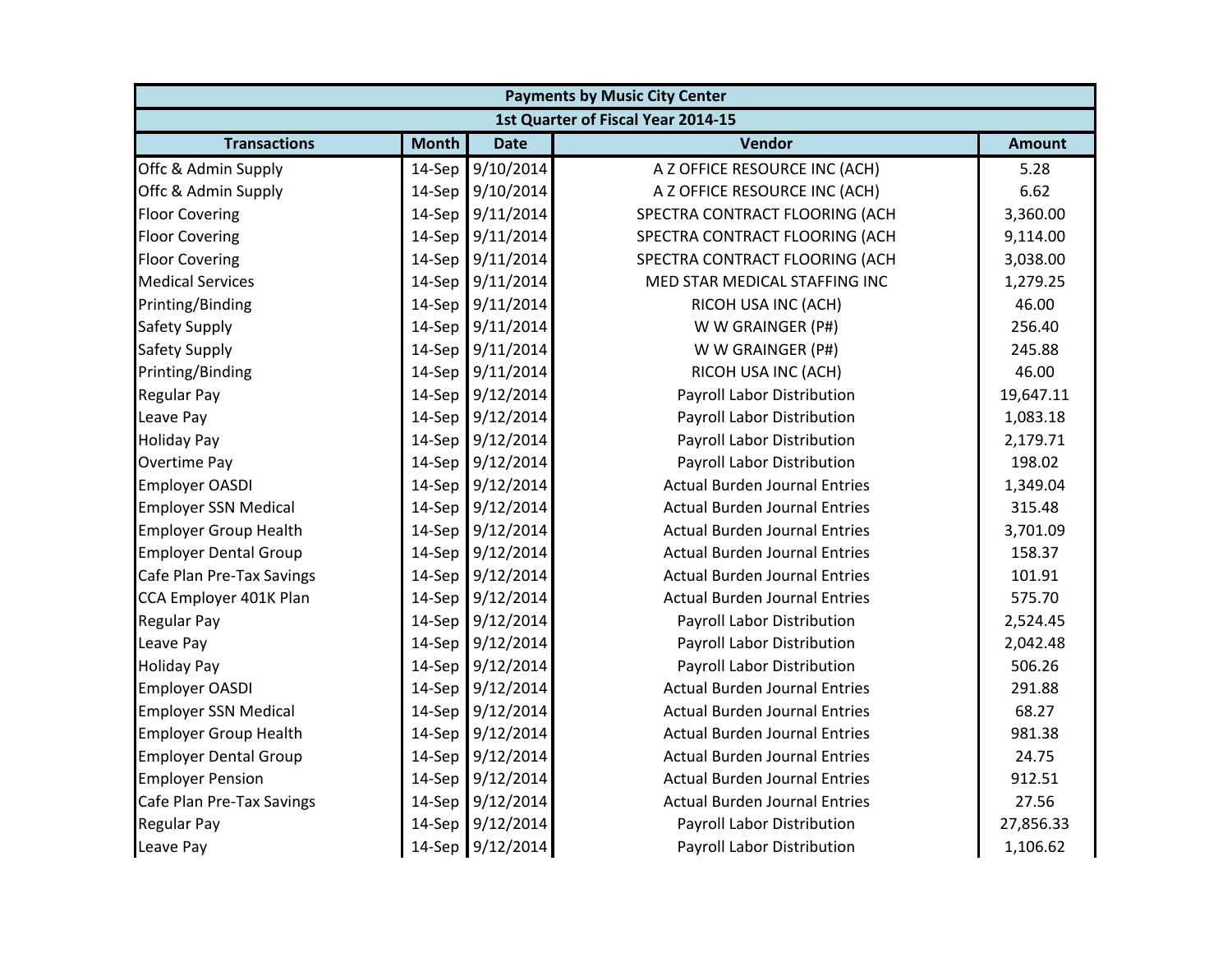| <b>Payments by Music City Center</b> |              |                  |                                      |               |
|--------------------------------------|--------------|------------------|--------------------------------------|---------------|
|                                      |              |                  | 1st Quarter of Fiscal Year 2014-15   |               |
| <b>Transactions</b>                  | <b>Month</b> | <b>Date</b>      | Vendor                               | <b>Amount</b> |
| <b>Holiday Pay</b>                   | 14-Sep       | 9/12/2014        | Payroll Labor Distribution           | 3,145.71      |
| <b>Overtime Pay</b>                  |              | 14-Sep 9/12/2014 | Payroll Labor Distribution           | 2,059.54      |
| Employer OASDI                       |              | 14-Sep 9/12/2014 | <b>Actual Burden Journal Entries</b> | 2,020.21      |
| <b>Employer SSN Medical</b>          |              | 14-Sep 9/12/2014 | <b>Actual Burden Journal Entries</b> | 472.48        |
| <b>Employer Group Health</b>         |              | 14-Sep 9/12/2014 | <b>Actual Burden Journal Entries</b> | 4,429.70      |
| <b>Employer Dental Group</b>         |              | 14-Sep 9/12/2014 | <b>Actual Burden Journal Entries</b> | 236.13        |
| Cafe Plan Pre-Tax Savings            |              | 14-Sep 9/12/2014 | <b>Actual Burden Journal Entries</b> | 120.22        |
| CCA Employer 401K Plan               |              | 14-Sep 9/12/2014 | <b>Actual Burden Journal Entries</b> | 843.37        |
| Other Rpr & Maint Srvc               |              | 14-Sep 9/12/2014 | AMERICAS MOTOR SPORTS (NOLENSV       | 729.10        |
| Other Rpr & Maint Srvc               |              | 14-Sep 9/12/2014 | AMERICAS MOTOR SPORTS (NOLENSV       | 365.92        |
| <b>Regular Pay</b>                   |              | 14-Sep 9/12/2014 | Payroll Labor Distribution           | 36,137.53     |
| Leave Pay                            |              | 14-Sep 9/12/2014 | Payroll Labor Distribution           | 1,302.39      |
| <b>Holiday Pay</b>                   |              | 14-Sep 9/12/2014 | Payroll Labor Distribution           | 4,004.17      |
| <b>Overtime Pay</b>                  |              | 14-Sep 9/12/2014 | Payroll Labor Distribution           | 189.63        |
| <b>Employer OASDI</b>                |              | 14-Sep 9/12/2014 | <b>Actual Burden Journal Entries</b> | 2,367.02      |
| <b>Employer SSN Medical</b>          |              | 14-Sep 9/12/2014 | <b>Actual Burden Journal Entries</b> | 553.62        |
| <b>Employer Group Health</b>         |              | 14-Sep 9/12/2014 | <b>Actual Burden Journal Entries</b> | 9,735.60      |
| <b>Employer Dental Group</b>         |              | 14-Sep 9/12/2014 | <b>Actual Burden Journal Entries</b> | 434.11        |
| Cafe Plan Pre-Tax Savings            |              | 14-Sep 9/12/2014 | <b>Actual Burden Journal Entries</b> | 262.91        |
| CCA Employer 401K Plan               |              | 14-Sep 9/12/2014 | <b>Actual Burden Journal Entries</b> | 952.99        |
| <b>Temporary Service</b>             |              | 14-Sep 9/12/2014 | INDUSTRIAL STAFFING OF TN (ACH       | 1,987.04      |
| <b>HHold &amp; Jnitr Supply</b>      |              | 14-Sep 9/12/2014 | AMERICAN PAPER & TWINE CO (ACH       | 795.90        |
| <b>Regular Pay</b>                   |              | 14-Sep 9/12/2014 | Payroll Labor Distribution           | 3,037.11      |
| Leave Pay                            |              | 14-Sep 9/12/2014 | Payroll Labor Distribution           | 384.00        |
| <b>Holiday Pay</b>                   |              | 14-Sep 9/12/2014 | Payroll Labor Distribution           | 380.00        |
| <b>Overtime Pay</b>                  |              | 14-Sep 9/12/2014 | Payroll Labor Distribution           | 9.14          |
| <b>Employer OASDI</b>                |              | 14-Sep 9/12/2014 | <b>Actual Burden Journal Entries</b> | 218.04        |
| <b>Employer SSN Medical</b>          |              | 14-Sep 9/12/2014 | <b>Actual Burden Journal Entries</b> | 50.99         |
| <b>Employer Group Health</b>         |              | 14-Sep 9/12/2014 | <b>Actual Burden Journal Entries</b> | 831.76        |
| <b>Employer Dental Group</b>         |              | 14-Sep 9/12/2014 | <b>Actual Burden Journal Entries</b> | 35.35         |
| <b>Employer Pension</b>              |              | 14-Sep 9/12/2014 | <b>Actual Burden Journal Entries</b> | 227.72        |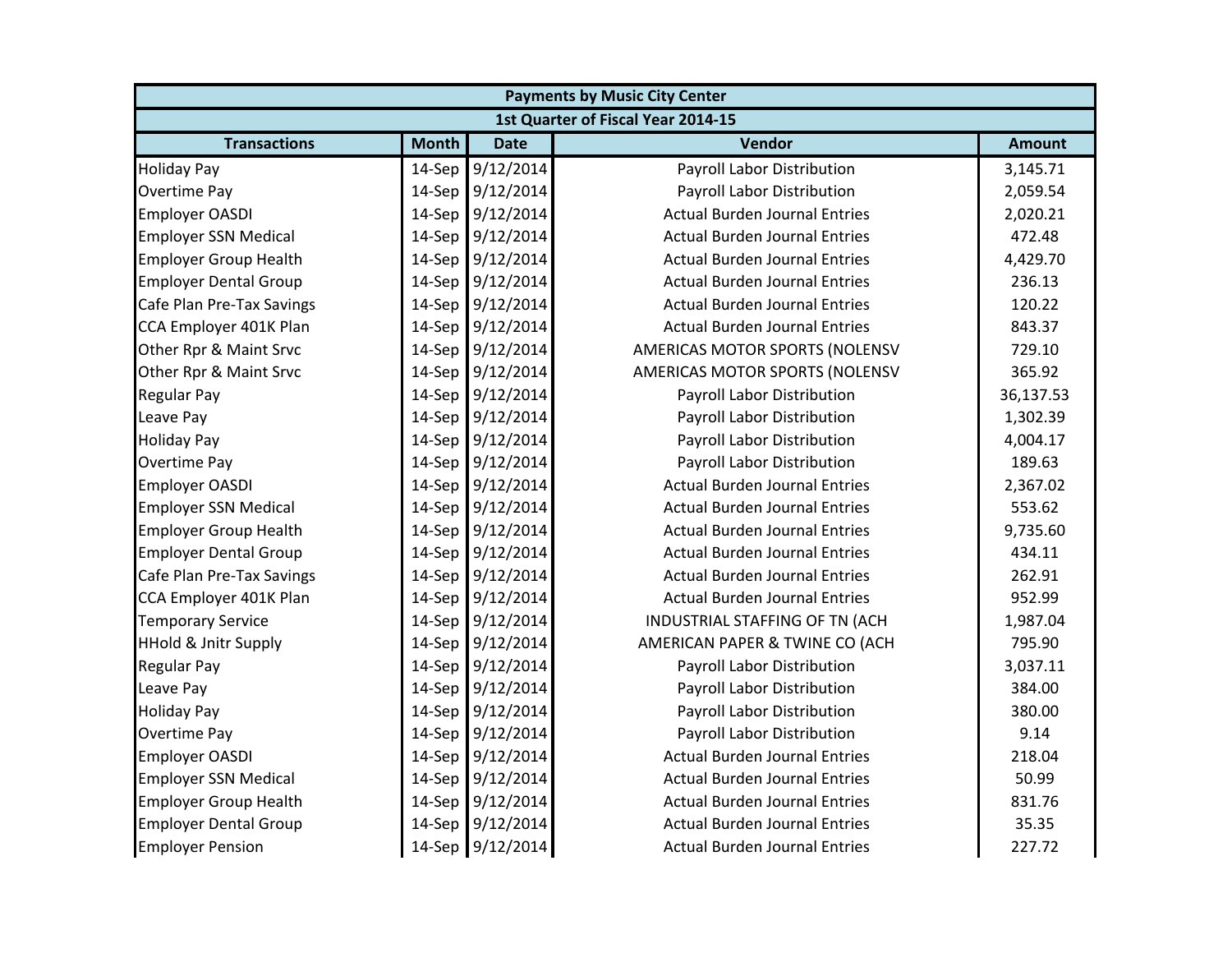| <b>Payments by Music City Center</b> |              |                  |                                      |               |
|--------------------------------------|--------------|------------------|--------------------------------------|---------------|
|                                      |              |                  | 1st Quarter of Fiscal Year 2014-15   |               |
| <b>Transactions</b>                  | <b>Month</b> | <b>Date</b>      | Vendor                               | <b>Amount</b> |
| Cafe Plan Pre-Tax Savings            | 14-Sep       | 9/12/2014        | <b>Actual Burden Journal Entries</b> | 22.30         |
| CCA Employer 401K Plan               |              | 14-Sep 9/12/2014 | <b>Actual Burden Journal Entries</b> | 50.56         |
| <b>Regular Pay</b>                   |              | 14-Sep 9/12/2014 | Payroll Labor Distribution           | 7,551.57      |
| Leave Pay                            |              | 14-Sep 9/12/2014 | Payroll Labor Distribution           | 1,292.01      |
| <b>Holiday Pay</b>                   |              | 14-Sep 9/12/2014 | Payroll Labor Distribution           | 981.79        |
| <b>Overtime Pay</b>                  |              | 14-Sep 9/12/2014 | Payroll Labor Distribution           | 238.69        |
| <b>Employer OASDI</b>                |              | 14-Sep 9/12/2014 | <b>Actual Burden Journal Entries</b> | 591.08        |
| <b>Employer SSN Medical</b>          |              | 14-Sep 9/12/2014 | <b>Actual Burden Journal Entries</b> | 138.23        |
| <b>Employer Group Health</b>         |              | 14-Sep 9/12/2014 | <b>Actual Burden Journal Entries</b> | 2,003.75      |
| <b>Employer Dental Group</b>         |              | 14-Sep 9/12/2014 | <b>Actual Burden Journal Entries</b> | 66.45         |
| Cafe Plan Pre-Tax Savings            |              | 14-Sep 9/12/2014 | <b>Actual Burden Journal Entries</b> | 40.07         |
| CCA Employer 401K Plan               |              | 14-Sep 9/12/2014 | <b>Actual Burden Journal Entries</b> | 335.08        |
| Telephone & Telegraph                |              | 14-Sep 9/12/2014 | AT&T (PO BOX 105320)(105262)(7       | 337.50        |
| Computer Hardware < \$5000           |              | 14-Sep 9/12/2014 | DELL MARKETING LP(ROUNDROCK TX       | 607.44        |
| <b>Regular Pay</b>                   |              | 14-Sep 9/12/2014 | Payroll Labor Distribution           | 4,335.92      |
| Leave Pay                            |              | 14-Sep 9/12/2014 | Payroll Labor Distribution           | 812.80        |
| <b>Holiday Pay</b>                   |              | 14-Sep 9/12/2014 | Payroll Labor Distribution           | 572.08        |
| <b>Employer OASDI</b>                |              | 14-Sep 9/12/2014 | <b>Actual Burden Journal Entries</b> | 334.11        |
| <b>Employer SSN Medical</b>          |              | 14-Sep 9/12/2014 | <b>Actual Burden Journal Entries</b> | 78.14         |
| <b>Employer Group Health</b>         |              | 14-Sep 9/12/2014 | <b>Actual Burden Journal Entries</b> | 793.50        |
| <b>Employer Dental Group</b>         |              | 14-Sep 9/12/2014 | <b>Actual Burden Journal Entries</b> | 28.28         |
| <b>Employer Pension</b>              |              | 14-Sep 9/12/2014 | <b>Actual Burden Journal Entries</b> | 1,029.00      |
| <b>FSA Pre-Tax Savings</b>           |              | 14-Sep 9/12/2014 | <b>Actual Burden Journal Entries</b> | 3.19          |
| Cafe Plan Pre-Tax Savings            |              | 14-Sep 9/12/2014 | <b>Actual Burden Journal Entries</b> | 22.04         |
| <b>Regular Pay</b>                   |              | 14-Sep 9/12/2014 | Payroll Labor Distribution           | 23,515.42     |
| Leave Pay                            |              | 14-Sep 9/12/2014 | Payroll Labor Distribution           | 717.55        |
| <b>Holiday Pay</b>                   |              | 14-Sep 9/12/2014 | Payroll Labor Distribution           | 1,302.43      |
| <b>Overtime Pay</b>                  |              | 14-Sep 9/12/2014 | Payroll Labor Distribution           | 232.79        |
| <b>Employer OASDI</b>                |              | 14-Sep 9/12/2014 | <b>Actual Burden Journal Entries</b> | 1,464.21      |
| <b>Employer SSN Medical</b>          |              | 14-Sep 9/12/2014 | <b>Actual Burden Journal Entries</b> | 342.45        |
| <b>Employer Group Health</b>         |              | 14-Sep 9/12/2014 | <b>Actual Burden Journal Entries</b> | 5,855.14      |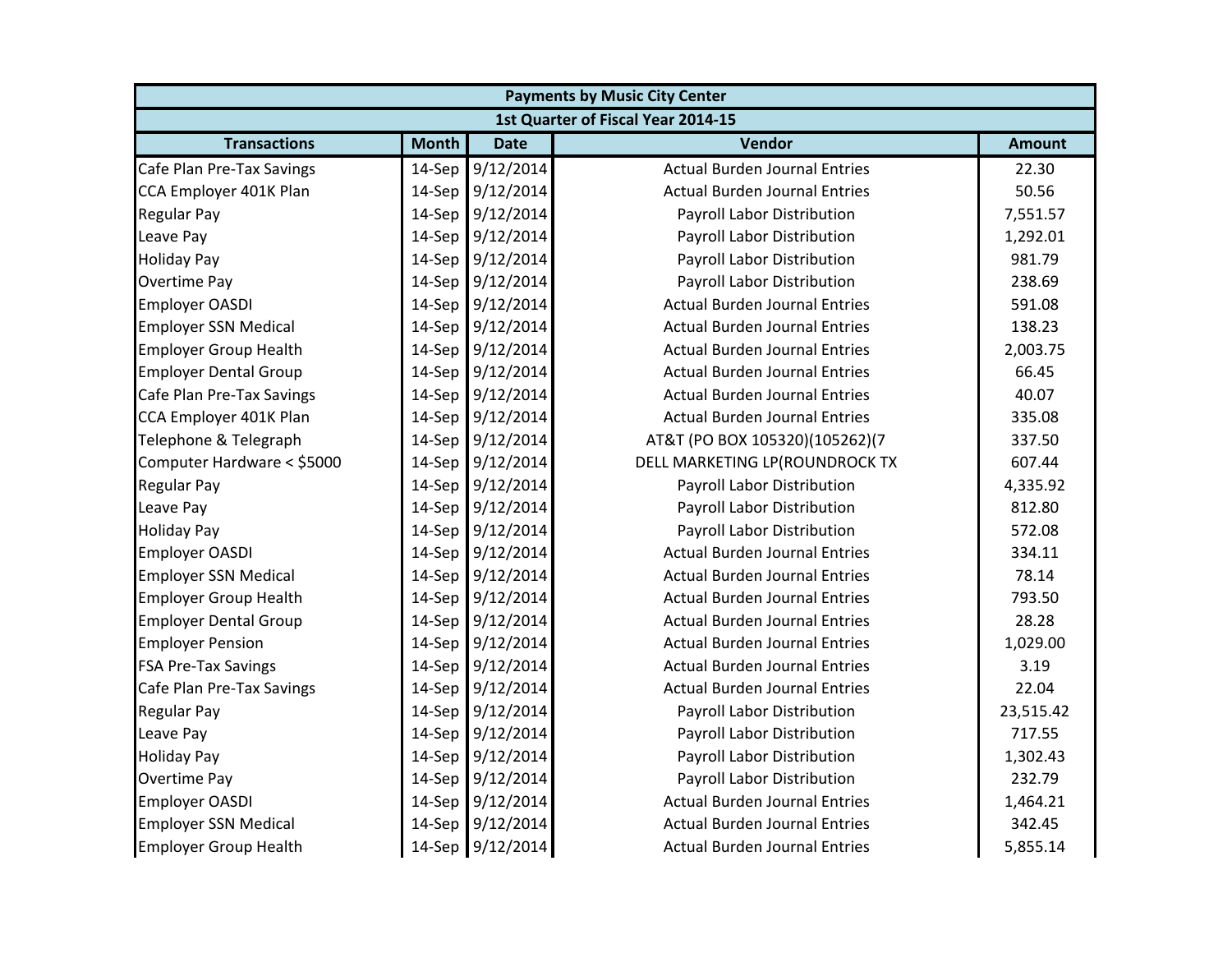| <b>Payments by Music City Center</b> |              |                  |                                      |               |
|--------------------------------------|--------------|------------------|--------------------------------------|---------------|
|                                      |              |                  | 1st Quarter of Fiscal Year 2014-15   |               |
| <b>Transactions</b>                  | <b>Month</b> | <b>Date</b>      | Vendor                               | <b>Amount</b> |
| <b>Employer Dental Group</b>         | 14-Sep       | 9/12/2014        | <b>Actual Burden Journal Entries</b> | 214.92        |
| <b>Employer Pension</b>              |              | 14-Sep 9/12/2014 | <b>Actual Burden Journal Entries</b> | 193.61        |
| Cafe Plan Pre-Tax Savings            |              | 14-Sep 9/12/2014 | <b>Actual Burden Journal Entries</b> | 161.92        |
| CCA Employer 401K Plan               |              | 14-Sep 9/12/2014 | <b>Actual Burden Journal Entries</b> | 465.21        |
| <b>Uniform Cleaning Service</b>      |              | 14-Sep 9/12/2014 | <b>COYNE TEXTILE SVCS</b>            | 561.26        |
| <b>Uniform Cleaning Service</b>      |              | 14-Sep 9/12/2014 | <b>COYNE TEXTILE SVCS</b>            | 545.23        |
| <b>Regular Pay</b>                   |              | 14-Sep 9/12/2014 | Payroll Labor Distribution           | 4,306.43      |
| Leave Pay                            |              | 14-Sep 9/12/2014 | Payroll Labor Distribution           | 259.60        |
| <b>Overtime Pay</b>                  |              | 14-Sep 9/12/2014 | Payroll Labor Distribution           | 101.56        |
| <b>Employer OASDI</b>                |              | 14-Sep 9/12/2014 | <b>Actual Burden Journal Entries</b> | 258.08        |
| <b>Employer SSN Medical</b>          |              | 14-Sep 9/12/2014 | <b>Actual Burden Journal Entries</b> | 60.37         |
| <b>Employer Group Health</b>         |              | 14-Sep 9/12/2014 | <b>Actual Burden Journal Entries</b> | 1,354.50      |
| <b>Employer Dental Group</b>         |              | 14-Sep 9/12/2014 | <b>Actual Burden Journal Entries</b> | 42.42         |
| <b>Employer Pension</b>              |              | 14-Sep 9/12/2014 | <b>Actual Burden Journal Entries</b> | 758.42        |
| Cafe Plan Pre-Tax Savings            |              | 14-Sep 9/12/2014 | <b>Actual Burden Journal Entries</b> | 37.43         |
| <b>Regular Pay</b>                   |              | 14-Sep 9/12/2014 | Payroll Labor Distribution           | 6,226.32      |
| Leave Pay                            |              | 14-Sep 9/12/2014 | Payroll Labor Distribution           | 225.92        |
| <b>Holiday Pay</b>                   |              | 14-Sep 9/12/2014 | Payroll Labor Distribution           | 716.16        |
| Overtime Pay                         |              | 14-Sep 9/12/2014 | Payroll Labor Distribution           | 4.59          |
| <b>Employer OASDI</b>                |              | 14-Sep 9/12/2014 | <b>Actual Burden Journal Entries</b> | 426.71        |
| <b>Employer SSN Medical</b>          |              | 14-Sep 9/12/2014 | <b>Actual Burden Journal Entries</b> | 99.80         |
| <b>Employer Group Health</b>         |              | 14-Sep 9/12/2014 | <b>Actual Burden Journal Entries</b> | 795.00        |
| <b>Employer Dental Group</b>         |              | 14-Sep 9/12/2014 | <b>Actual Burden Journal Entries</b> | 28.28         |
| Cafe Plan Pre-Tax Savings            |              | 14-Sep 9/12/2014 | <b>Actual Burden Journal Entries</b> | 21.72         |
| CCA Employer 401K Plan               |              | 14-Sep 9/12/2014 | <b>Actual Burden Journal Entries</b> | 286.93        |
| <b>Regular Pay</b>                   |              | 14-Sep 9/12/2014 | Payroll Labor Distribution           | 13,314.50     |
| Leave Pay                            |              | 14-Sep 9/12/2014 | Payroll Labor Distribution           | 2,324.56      |
| <b>Holiday Pay</b>                   |              | 14-Sep 9/12/2014 | Payroll Labor Distribution           | 1,734.08      |
| <b>Employer OASDI</b>                |              | 14-Sep 9/12/2014 | <b>Actual Burden Journal Entries</b> | 1,038.69      |
| <b>Employer SSN Medical</b>          |              | 14-Sep 9/12/2014 | <b>Actual Burden Journal Entries</b> | 242.93        |
| <b>Employer Group Health</b>         |              | 14-Sep 9/12/2014 | <b>Actual Burden Journal Entries</b> | 1,266.00      |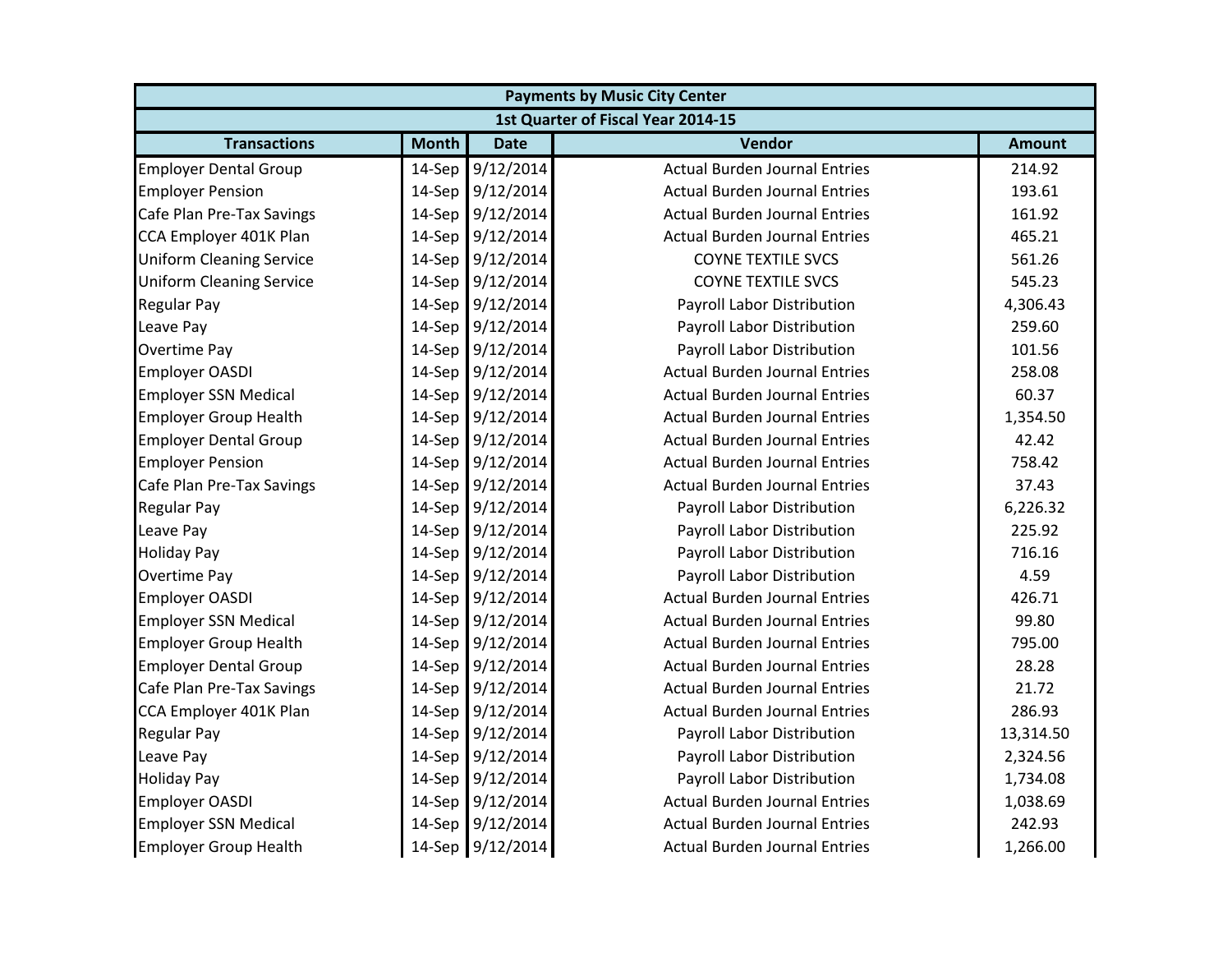|                              | <b>Payments by Music City Center</b> |                  |                                      |               |  |
|------------------------------|--------------------------------------|------------------|--------------------------------------|---------------|--|
|                              |                                      |                  | 1st Quarter of Fiscal Year 2014-15   |               |  |
| <b>Transactions</b>          | <b>Month</b>                         | <b>Date</b>      | Vendor                               | <b>Amount</b> |  |
| <b>Employer Dental Group</b> |                                      | 14-Sep 9/12/2014 | <b>Actual Burden Journal Entries</b> | 70.70         |  |
| <b>Employer Pension</b>      |                                      | 14-Sep 9/12/2014 | <b>Actual Burden Journal Entries</b> | 3,124.90      |  |
| <b>FSA Pre-Tax Savings</b>   |                                      | 14-Sep 9/12/2014 | <b>Actual Burden Journal Entries</b> | 11.47         |  |
| Cafe Plan Pre-Tax Savings    |                                      | 14-Sep 9/12/2014 | <b>Actual Burden Journal Entries</b> | 35.30         |  |
| <b>Regular Pay</b>           |                                      | 14-Sep 9/12/2014 | Payroll Labor Distribution           | 2,912.29      |  |
| Leave Pay                    |                                      | 14-Sep 9/12/2014 | Payroll Labor Distribution           | 234.32        |  |
| <b>Holiday Pay</b>           |                                      | 14-Sep 9/12/2014 | Payroll Labor Distribution           | 349.70        |  |
| Overtime Pay                 |                                      | 14-Sep 9/12/2014 | Payroll Labor Distribution           | 9.74          |  |
| <b>Employer OASDI</b>        |                                      | 14-Sep 9/12/2014 | <b>Actual Burden Journal Entries</b> | 205.26        |  |
| <b>Employer SSN Medical</b>  |                                      | 14-Sep 9/12/2014 | <b>Actual Burden Journal Entries</b> | 48.00         |  |
| <b>Employer Group Health</b> |                                      | 14-Sep 9/12/2014 | <b>Actual Burden Journal Entries</b> | 469.50        |  |
| <b>Employer Dental Group</b> |                                      | 14-Sep 9/12/2014 | <b>Actual Burden Journal Entries</b> | 28.28         |  |
| Cafe Plan Pre-Tax Savings    |                                      | 14-Sep 9/12/2014 | <b>Actual Burden Journal Entries</b> | 14.96         |  |
| CCA Employer 401K Plan       |                                      | 14-Sep 9/12/2014 | <b>Actual Burden Journal Entries</b> | 140.25        |  |
| <b>Regular Pay</b>           |                                      | 14-Sep 9/12/2014 | Payroll Labor Distribution           | 9,973.90      |  |
| Leave Pay                    |                                      | 14-Sep 9/12/2014 | Payroll Labor Distribution           | 392.16        |  |
| <b>Holiday Pay</b>           |                                      | 14-Sep 9/12/2014 | Payroll Labor Distribution           | 1,150.72      |  |
| Overtime Pay                 |                                      | 14-Sep 9/12/2014 | Payroll Labor Distribution           | 62.11         |  |
| <b>Employer OASDI</b>        |                                      | 14-Sep 9/12/2014 | <b>Actual Burden Journal Entries</b> | 672.21        |  |
| <b>Employer SSN Medical</b>  |                                      | 14-Sep 9/12/2014 | <b>Actual Burden Journal Entries</b> | 157.20        |  |
| <b>Employer Group Health</b> |                                      | 14-Sep 9/12/2014 | <b>Actual Burden Journal Entries</b> | 2,853.00      |  |
| <b>Employer Dental Group</b> |                                      | 14-Sep 9/12/2014 | <b>Actual Burden Journal Entries</b> | 127.26        |  |
| Cafe Plan Pre-Tax Savings    |                                      | 14-Sep 9/12/2014 | <b>Actual Burden Journal Entries</b> | 55.84         |  |
| CCA Employer 401K Plan       |                                      | 14-Sep 9/12/2014 | <b>Actual Burden Journal Entries</b> | 314.32        |  |
| <b>Temporary Service</b>     |                                      | 14-Sep 9/12/2014 | RANDSTAD USA LP (ACH)                | 821.44        |  |
| <b>Merchant Fees</b>         |                                      | 14-Sep 9/12/2014 | MCC RC1007574 09/14 Corr             | 127.55        |  |
| <b>Merchant Fees</b>         |                                      | 14-Sep 9/12/2014 | MCC RC1007574 09/14 Corr             | (127.65)      |  |
| <b>Merchant Fees</b>         |                                      | 14-Sep 9/12/2014 | 7100 MCC Credit card                 | (127.55)      |  |
| <b>Regular Pay</b>           |                                      | 14-Sep 9/12/2014 | Payroll Labor Distribution           | 3,361.00      |  |
| Leave Pay                    |                                      | 14-Sep 9/12/2014 | Payroll Labor Distribution           | 3,124.40      |  |
| <b>Holiday Pay</b>           |                                      | 14-Sep 9/12/2014 | Payroll Labor Distribution           | 718.56        |  |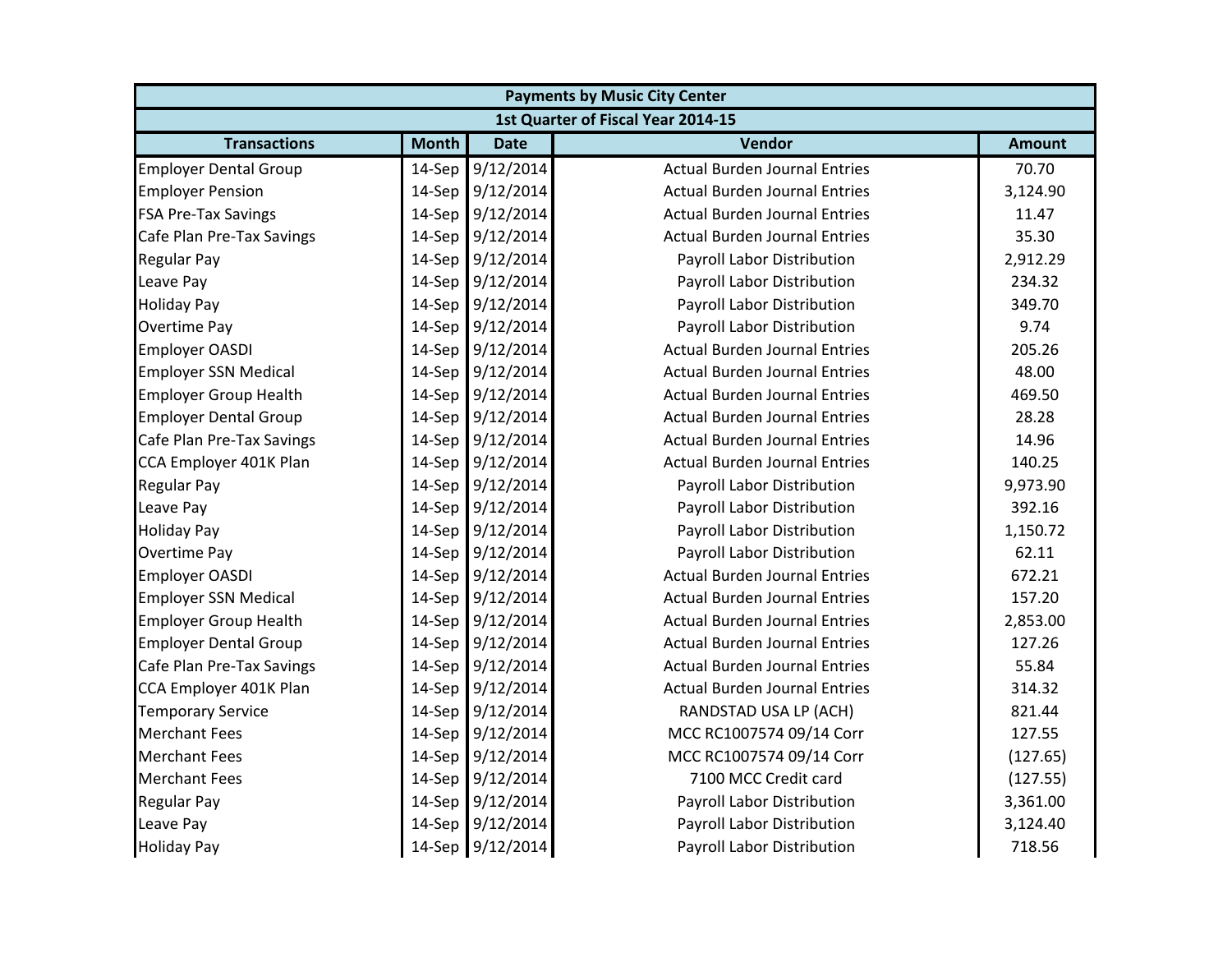| <b>Payments by Music City Center</b> |              |                  |                                      |               |
|--------------------------------------|--------------|------------------|--------------------------------------|---------------|
|                                      |              |                  | 1st Quarter of Fiscal Year 2014-15   |               |
| <b>Transactions</b>                  | <b>Month</b> | <b>Date</b>      | Vendor                               | <b>Amount</b> |
| <b>Overtime Pay</b>                  | 14-Sep       | 9/12/2014        | Payroll Labor Distribution           | 17.85         |
| <b>Employer OASDI</b>                |              | 14-Sep 9/12/2014 | <b>Actual Burden Journal Entries</b> | 429.59        |
| <b>Employer SSN Medical</b>          |              | 14-Sep 9/12/2014 | <b>Actual Burden Journal Entries</b> | 100.47        |
| <b>Employer Group Health</b>         |              | 14-Sep 9/12/2014 | <b>Actual Burden Journal Entries</b> | 795.00        |
| <b>Employer Dental Group</b>         |              | 14-Sep 9/12/2014 | <b>Actual Burden Journal Entries</b> | 42.42         |
| <b>Employer Pension</b>              |              | 14-Sep 9/12/2014 | <b>Actual Burden Journal Entries</b> | 1,298.99      |
| Cafe Plan Pre-Tax Savings            |              | 14-Sep 9/12/2014 | <b>Actual Burden Journal Entries</b> | 21.72         |
| <b>Regular Pay</b>                   |              | 14-Sep 9/12/2014 | Payroll Labor Distribution           | 9,382.33      |
| Leave Pay                            |              | 14-Sep 9/12/2014 | Payroll Labor Distribution           | 280.14        |
| <b>Holiday Pay</b>                   |              | 14-Sep 9/12/2014 | Payroll Labor Distribution           | 1,069.74      |
| <b>Overtime Pay</b>                  |              | 14-Sep 9/12/2014 | Payroll Labor Distribution           | 25.96         |
| <b>Employer OASDI</b>                |              | 14-Sep 9/12/2014 | <b>Actual Burden Journal Entries</b> | 656.91        |
| <b>Employer SSN Medical</b>          |              | 14-Sep 9/12/2014 | <b>Actual Burden Journal Entries</b> | 153.63        |
| <b>Employer Group Health</b>         |              | 14-Sep 9/12/2014 | <b>Actual Burden Journal Entries</b> | 471.00        |
| <b>Employer Dental Group</b>         |              | 14-Sep 9/12/2014 | <b>Actual Burden Journal Entries</b> | 56.56         |
| Cafe Plan Pre-Tax Savings            |              | 14-Sep 9/12/2014 | <b>Actual Burden Journal Entries</b> | 12.13         |
| CCA Employer 401K Plan               |              | 14-Sep 9/12/2014 | <b>Actual Burden Journal Entries</b> | 390.79        |
| <b>Regular Pay</b>                   |              | 14-Sep 9/12/2014 | Payroll Labor Distribution           | 14,497.97     |
| Leave Pay                            |              | 14-Sep 9/12/2014 | Payroll Labor Distribution           | 77.16         |
| <b>Holiday Pay</b>                   |              | 14-Sep 9/12/2014 | Payroll Labor Distribution           | 1,619.40      |
| <b>Employer OASDI</b>                |              | 14-Sep 9/12/2014 | <b>Actual Burden Journal Entries</b> | 483.26        |
| <b>Employer SSN Medical</b>          |              | 14-Sep 9/12/2014 | <b>Actual Burden Journal Entries</b> | 226.13        |
| <b>Employer Group Health</b>         |              | 14-Sep 9/12/2014 | <b>Actual Burden Journal Entries</b> | 1,357.50      |
| <b>Employer Dental Group</b>         |              | 14-Sep 9/12/2014 | <b>Actual Burden Journal Entries</b> | 42.42         |
| <b>Employer Pension</b>              |              | 14-Sep 9/12/2014 | <b>Actual Burden Journal Entries</b> | 2,912.91      |
| <b>FSA Pre-Tax Savings</b>           |              | 14-Sep 9/12/2014 | <b>Actual Burden Journal Entries</b> | 7.97          |
| Cafe Plan Pre-Tax Savings            |              | 14-Sep 9/12/2014 | <b>Actual Burden Journal Entries</b> | 37.87         |
| <b>Regular Pay</b>                   |              | 14-Sep 9/12/2014 | Payroll Labor Distribution           | 6,015.98      |
| Leave Pay                            |              | 14-Sep 9/12/2014 | Payroll Labor Distribution           | 147.28        |
| <b>Holiday Pay</b>                   |              | 14-Sep 9/12/2014 | Payroll Labor Distribution           | 688.72        |
| <b>Employer OASDI</b>                |              | 14-Sep 9/12/2014 | <b>Actual Burden Journal Entries</b> | 396.84        |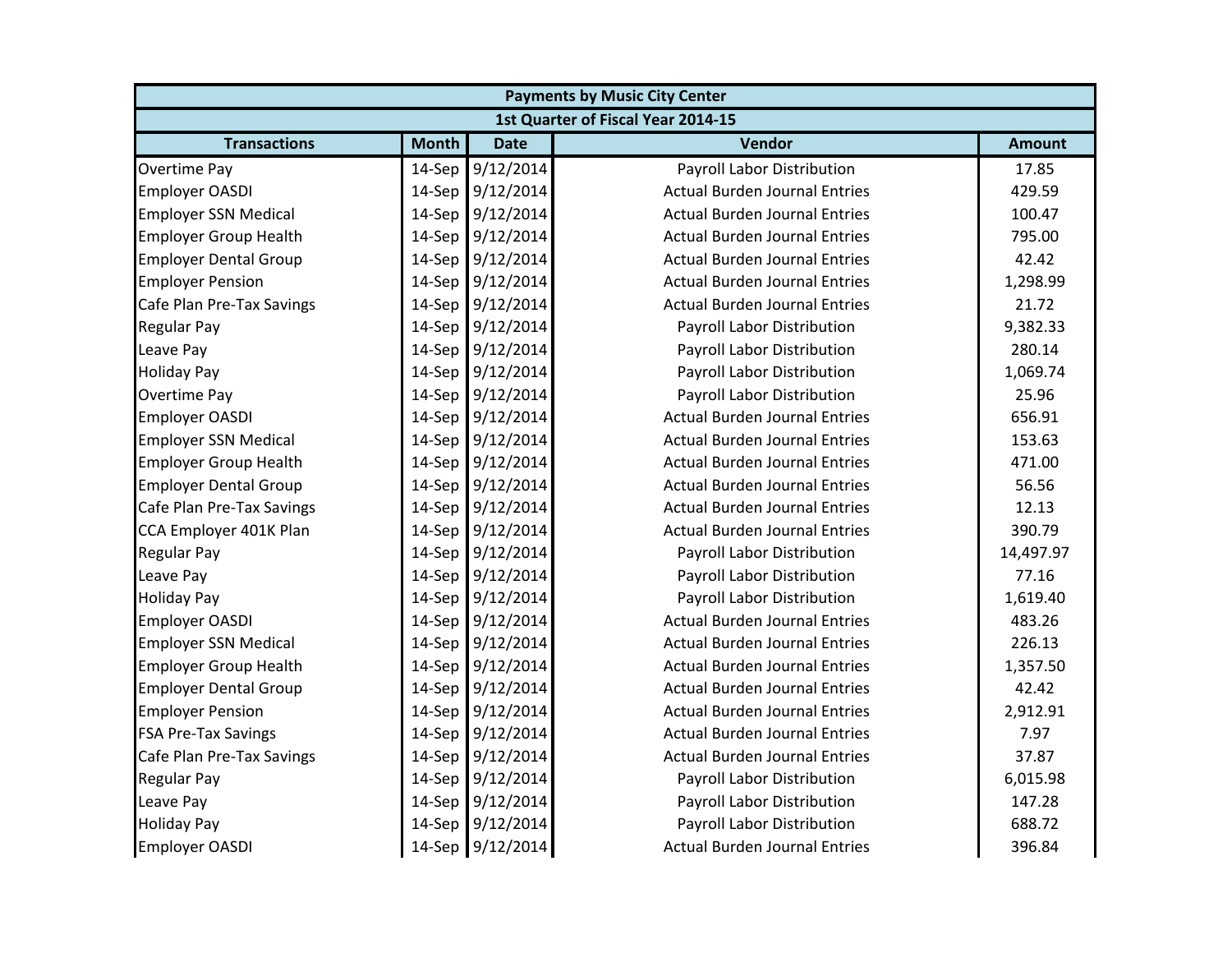|                                    |              |                  | <b>Payments by Music City Center</b>  |               |  |  |  |
|------------------------------------|--------------|------------------|---------------------------------------|---------------|--|--|--|
| 1st Quarter of Fiscal Year 2014-15 |              |                  |                                       |               |  |  |  |
| <b>Transactions</b>                | <b>Month</b> | <b>Date</b>      | Vendor                                | <b>Amount</b> |  |  |  |
| <b>Employer SSN Medical</b>        |              | 14-Sep 9/12/2014 | <b>Actual Burden Journal Entries</b>  | 92.80         |  |  |  |
| <b>Employer Group Health</b>       |              | 14-Sep 9/12/2014 | <b>Actual Burden Journal Entries</b>  | 1,264.50      |  |  |  |
| <b>Employer Dental Group</b>       |              | 14-Sep 9/12/2014 | <b>Actual Burden Journal Entries</b>  | 56.56         |  |  |  |
| Cafe Plan Pre-Tax Savings          |              | 14-Sep 9/12/2014 | <b>Actual Burden Journal Entries</b>  | 34.06         |  |  |  |
| CCA Employer 401K Plan             |              | 14-Sep 9/12/2014 | <b>Actual Burden Journal Entries</b>  | 123.68        |  |  |  |
| Rpr & Maint Srvc Elev/Escel        |              | 14-Sep 9/12/2014 | NASHVILLE MACHINE ELEVATOR CO         | 13,300.00     |  |  |  |
| Offc & Admin Supply                |              | 14-Sep 9/16/2014 | A Z OFFICE RESOURCE INC (ACH)         | 98.32         |  |  |  |
| <b>District Energy System</b>      |              | 14-Sep 9/17/2014 | DES REVENUE / US BANK (ACH)           | 394,804.19    |  |  |  |
| <b>Pest Control Srvc</b>           |              | 14-Sep 9/17/2014 | COOKS PEST CONTROL INC COMMERC        | 1,207.50      |  |  |  |
| Postage & Delivery Srvc            |              | 14-Sep 9/17/2014 | <b>BSE / HARRIS ELECTRIC (ACH)</b>    | 9.00          |  |  |  |
| Other Rpr & Maint Srvc             |              | 14-Sep 9/17/2014 | <b>ROTO ROOTER (ACH)</b>              | 304.95        |  |  |  |
| Other Rpr & Maint Srvc             |              | 14-Sep 9/17/2014 | <b>ROTO ROOTER (ACH)</b>              | 1,250.00      |  |  |  |
| <b>Laundry Services</b>            |              | 14-Sep 9/17/2014 | <b>ALSCO</b>                          | 927.11        |  |  |  |
| Janitorial Srvc                    |              | 14-Sep 9/17/2014 | SERVICE MANAGEMENT SYSTEMS            | 31,234.60     |  |  |  |
| <b>Paint Supply</b>                |              | 14-Sep 9/17/2014 | SHERWIN WILLIAMS CO INDUSTRIAL        | 11.22         |  |  |  |
| <b>Medical Services</b>            |              | 14-Sep 9/17/2014 | MED STAR MEDICAL STAFFING INC         | 1,032.00      |  |  |  |
| <b>Medical Services</b>            |              | 14-Sep 9/17/2014 | MED STAR MEDICAL STAFFING INC         | 311.75        |  |  |  |
| <b>Security Services</b>           |              | 14-Sep 9/17/2014 | <b>BRANTLEY SECURITY SERVICES INC</b> | 12,288.56     |  |  |  |
| <b>Security Services</b>           |              | 14-Sep 9/17/2014 | <b>BRANTLEY SECURITY SERVICES INC</b> | 5,456.49      |  |  |  |
| <b>Security Services</b>           |              | 14-Sep 9/17/2014 | <b>BRANTLEY SECURITY SERVICES INC</b> | 1,747.42      |  |  |  |
| <b>Security Services</b>           |              | 14-Sep 9/17/2014 | <b>BRANTLEY SECURITY SERVICES INC</b> | 595.85        |  |  |  |
| <b>Security Services</b>           |              | 14-Sep 9/17/2014 | <b>BRANTLEY SECURITY SERVICES INC</b> | 65.25         |  |  |  |
| <b>Temporary Service</b>           |              | 14-Sep 9/17/2014 | <b>BRANTLEY SECURITY SERVICES INC</b> | 2,151.93      |  |  |  |
| <b>Temporary Service</b>           |              | 14-Sep 9/17/2014 | <b>BRANTLEY SECURITY SERVICES INC</b> | 246.28        |  |  |  |
| <b>Temporary Service</b>           |              | 14-Sep 9/17/2014 | <b>BRANTLEY SECURITY SERVICES INC</b> | 525.66        |  |  |  |
| <b>Temporary Service</b>           |              | 14-Sep 9/17/2014 | <b>BRANTLEY SECURITY SERVICES INC</b> | 567.99        |  |  |  |
| <b>Auto Fuel</b>                   |              | 14-Sep 9/17/2014 | <b>WRIGHT EXPRESS FINANCIAL SVCS</b>  | 490.30        |  |  |  |
| Other Rpr & Maint Srvc             |              | 14-Sep 9/17/2014 | LEE CO (CONSTRUCTION) (P#) (AC        | 745.73        |  |  |  |
| Other Rpr & Maint Srvc             |              | 14-Sep 9/17/2014 | JOHN BOUCHARD & SONS CO (ACH)         | 2,765.28      |  |  |  |
| Advertising & Promot'n             |              | 14-Sep 9/17/2014 | AERIAL INNOVATIONS OF TN INC          | 1,100.00      |  |  |  |
| Subscriptions                      |              | 14-Sep 9/17/2014 | TENNESSEAN, THE (CIRCULATION O        | 337.49        |  |  |  |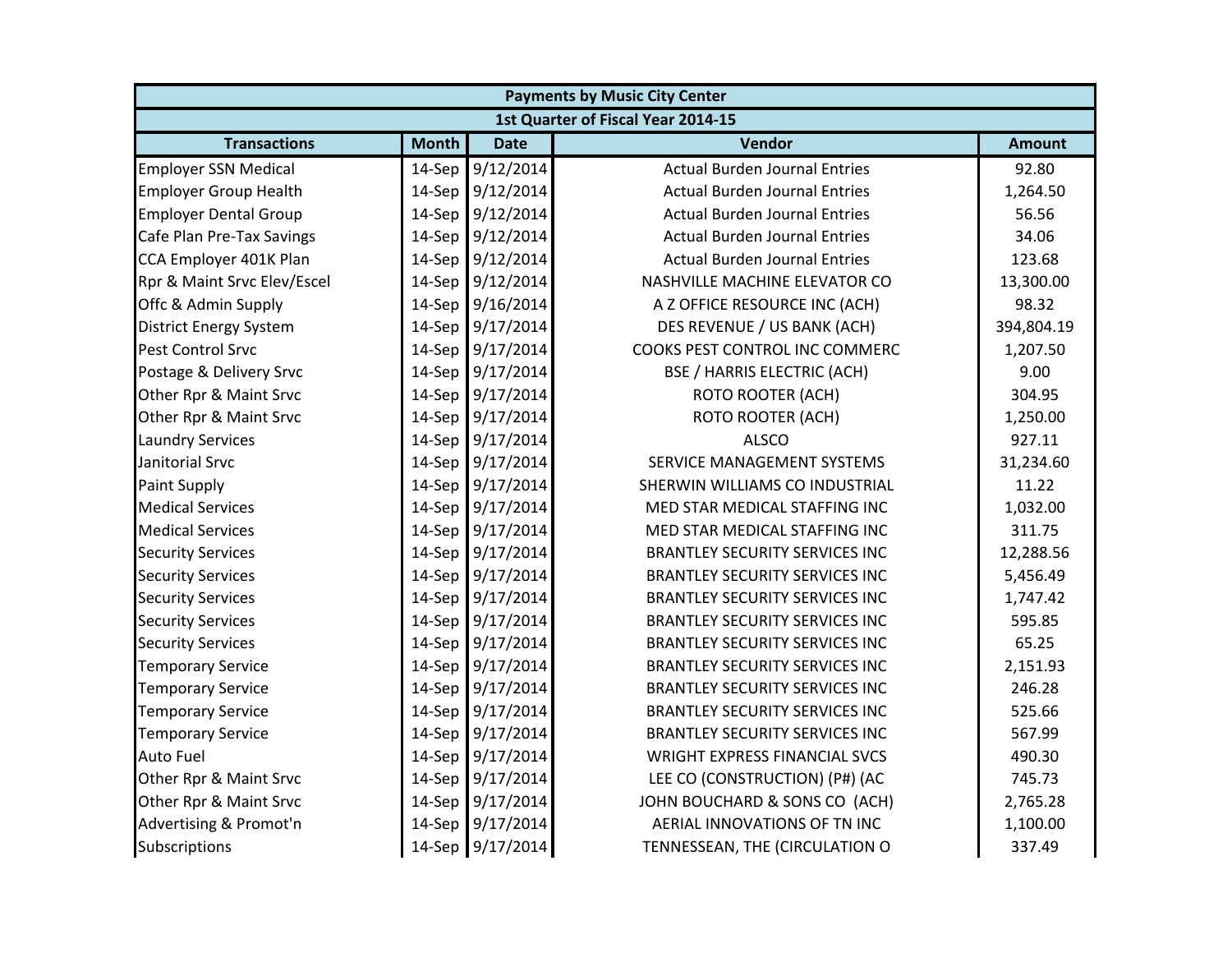| <b>Payments by Music City Center</b> |              |                  |                                       |               |  |
|--------------------------------------|--------------|------------------|---------------------------------------|---------------|--|
|                                      |              |                  | 1st Quarter of Fiscal Year 2014-15    |               |  |
| <b>Transactions</b>                  | <b>Month</b> | <b>Date</b>      | Vendor                                | <b>Amount</b> |  |
| Rpr & Maint Srvc Elev/Escel          | 14-Sep       | 9/17/2014        | NASHVILLE MACHINE ELEVATOR CO         | 173.00        |  |
| Janitorial Service ASAE              |              | 14-Sep 9/17/2014 | SERVICE MANAGEMENT SYSTEMS            | 31,607.34     |  |
| <b>Building Maintenance Srvc</b>     |              | 14-Sep 9/18/2014 | CRAWFORD DOOR SALES (ACH)             | 1,000.00      |  |
| <b>Temporary Service</b>             |              | 14-Sep 9/18/2014 | INDUSTRIAL STAFFING OF TN (ACH        | 4,528.11      |  |
| <b>Uniform Cleaning Service</b>      |              | 14-Sep 9/18/2014 | <b>COYNE TEXTILE SVCS</b>             | 554.17        |  |
| <b>Uniform Cleaning Service</b>      |              | 14-Sep 9/18/2014 | <b>COYNE TEXTILE SVCS</b>             | 858.64        |  |
| Printing/Binding                     |              | 14-Sep 9/18/2014 | MCC 09/14 Misc A/R Entry              | (92.00)       |  |
| Other Rpr & Maint Srvc               |              | 14-Sep 9/18/2014 | MCC 09/14 Misc A/R Entry              | (1, 184.58)   |  |
| Offc & Admin Supply                  |              | 14-Sep 9/18/2014 | MCC 09/14 Misc A/R Entry              | (813.99)      |  |
| Auto Oil/Lubricants                  |              | 14-Sep 9/19/2014 | <b>FERRELLGAS (ACH)</b>               | 127.10        |  |
| <b>Laundry Services</b>              |              | 14-Sep 9/22/2014 | <b>ALSCO</b>                          | 1,191.56      |  |
| <b>Laundry Services</b>              |              | 14-Sep 9/22/2014 | <b>ALSCO</b>                          | 596.24        |  |
| <b>Laundry Services</b>              |              | 14-Sep 9/22/2014 | <b>ALSCO</b>                          | 596.24        |  |
| <b>Medical Services</b>              |              | 14-Sep 9/22/2014 | MED STAR MEDICAL STAFFING INC         | 1,795.25      |  |
| <b>Medical Services</b>              |              | 14-Sep 9/22/2014 | MED STAR MEDICAL STAFFING INC         | 999.75        |  |
| <b>Medical Services</b>              |              | 14-Sep 9/22/2014 | MED STAR MEDICAL STAFFING INC         | 483.75        |  |
| <b>Security Services</b>             |              | 14-Sep 9/22/2014 | <b>BRANTLEY SECURITY SERVICES INC</b> | 447.17        |  |
| <b>Security Services</b>             |              | 14-Sep 9/22/2014 | <b>BRANTLEY SECURITY SERVICES INC</b> | 4,120.13      |  |
| <b>Security Services</b>             |              | 14-Sep 9/22/2014 | <b>BRANTLEY SECURITY SERVICES INC</b> | 706.05        |  |
| <b>Temporary Service</b>             |              | 14-Sep 9/22/2014 | RANDSTAD USA LP (ACH)                 | 1,013.97      |  |
| Repair & Maint Supply                |              | 14-Sep 9/23/2014 | W W GRAINGER (P#)                     | 200.80        |  |
| Repair & Maint Supply                |              | 14-Sep 9/23/2014 | W W GRAINGER (P#)                     | 19.67         |  |
| Repair & Maint Supply                |              | 14-Sep 9/23/2014 | W W GRAINGER (P#)                     | 29.20         |  |
| Repair & Maint Supply                |              | 14-Sep 9/23/2014 | W W GRAINGER (P#)                     | 35.55         |  |
| Repair & Maint Supply                |              | 14-Sep 9/23/2014 | W W GRAINGER (P#)                     | 171.48        |  |
| Repair & Maint Supply                |              | 14-Sep 9/23/2014 | W W GRAINGER (P#)                     | 12.74         |  |
| Repair & Maint Supply                |              | 14-Sep 9/23/2014 | <b>GRAYBAR ELECTRIC CO INC (ACH)</b>  | 622.00        |  |
| <b>Electrical Supply</b>             |              | 14-Sep 9/23/2014 | W W GRAINGER (P#)                     | 131.96        |  |
| Offc & Admin Supply                  |              | 14-Sep 9/23/2014 | A Z OFFICE RESOURCE INC (ACH)         | 39.99         |  |
| Offc & Admin Supply                  |              | 14-Sep 9/23/2014 | A Z OFFICE RESOURCE INC (ACH)         | 40.50         |  |
| Offc & Admin Supply                  |              | 14-Sep 9/23/2014 | A Z OFFICE RESOURCE INC (ACH)         | 67.99         |  |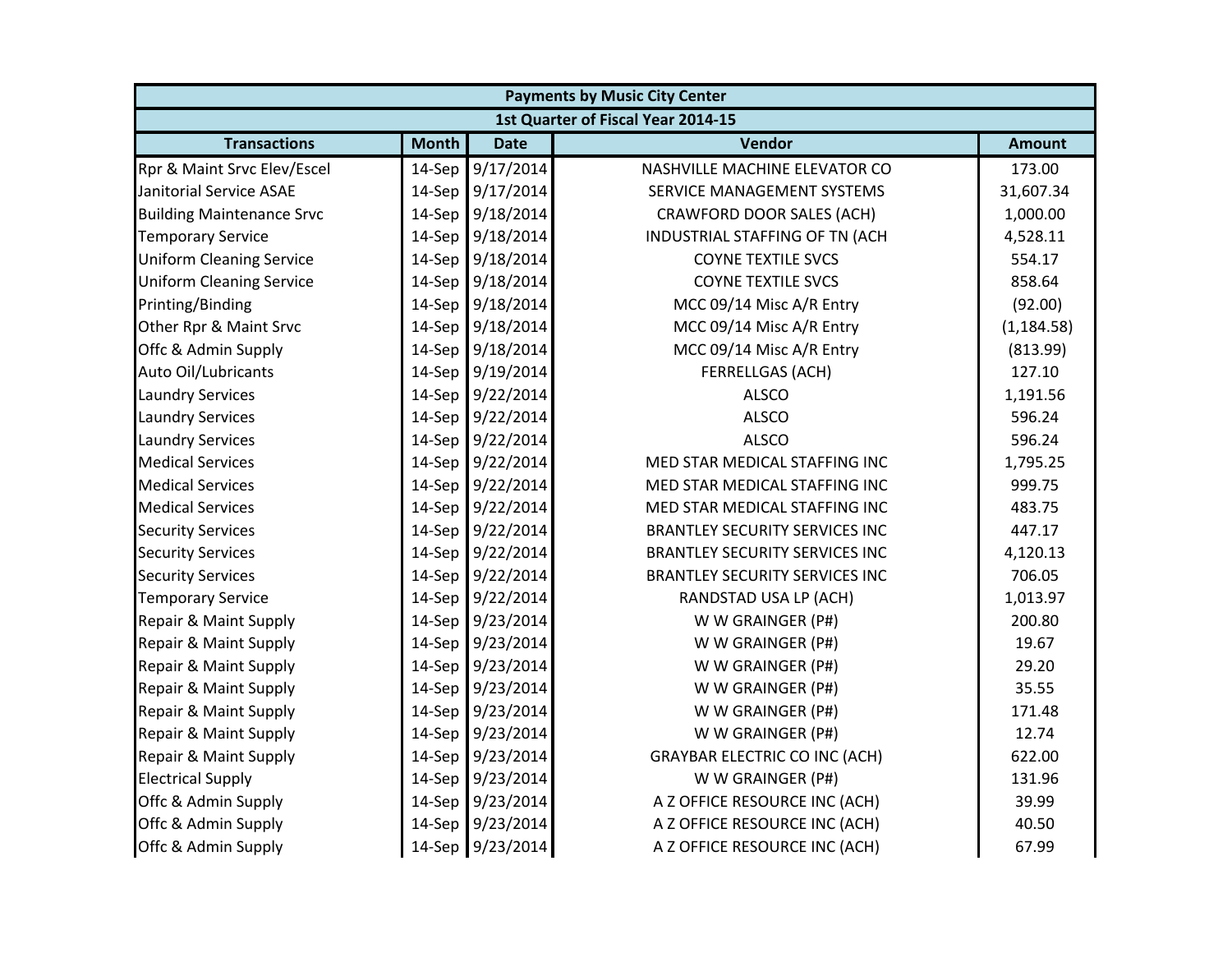| <b>Payments by Music City Center</b> |              |                  |                                       |               |  |
|--------------------------------------|--------------|------------------|---------------------------------------|---------------|--|
|                                      |              |                  | 1st Quarter of Fiscal Year 2014-15    |               |  |
| <b>Transactions</b>                  | <b>Month</b> | <b>Date</b>      | Vendor                                | <b>Amount</b> |  |
| Offc & Admin Supply                  | 14-Sep       | 9/23/2014        | A Z OFFICE RESOURCE INC (ACH)         | 62.96         |  |
| Offc & Admin Supply                  |              | 14-Sep 9/23/2014 | A Z OFFICE RESOURCE INC (ACH)         | 51.32         |  |
| Offc & Admin Supply                  |              | 14-Sep 9/23/2014 | A Z OFFICE RESOURCE INC (ACH)         | 19.99         |  |
| Offc & Admin Supply                  |              | 14-Sep 9/23/2014 | A Z OFFICE RESOURCE INC (ACH)         | 2.67          |  |
| Offc & Admin Supply                  |              | 14-Sep 9/23/2014 | A Z OFFICE RESOURCE INC (ACH)         | 45.98         |  |
| <b>Employee Award/Gift</b>           |              | 14-Sep 9/23/2014 | <b>TERRYBERRY CO LLC</b>              | 15.00         |  |
| <b>Employee Award/Gift</b>           |              | 14-Sep 9/23/2014 | <b>TERRYBERRY CO LLC</b>              | 105.74        |  |
| <b>Employee Award/Gift</b>           |              | 14-Sep 9/23/2014 | <b>TERRYBERRY CO LLC</b>              | 80.82         |  |
| Offc & Admin Supply                  |              | 14-Sep 9/24/2014 | ATHENS PAPER CO (ACH)                 | 83.75         |  |
| Offc & Admin Supply                  |              | 14-Sep 9/24/2014 | ATHENS PAPER CO (ACH)                 | 46.00         |  |
| Repair & Maint Supply                |              | 14-Sep 9/24/2014 | FERGUSON ENTERPRISES (ACH)            | 52.66         |  |
| Repair & Maint Supply                |              | 14-Sep 9/24/2014 | <b>FERGUSON ENTERPRISES (ACH)</b>     | 37.72         |  |
| Repair & Maint Supply                |              | 14-Sep 9/24/2014 | FERGUSON ENTERPRISES (ACH)            | 129.30        |  |
| Repair & Maint Supply                |              | 14-Sep 9/24/2014 | <b>FERGUSON ENTERPRISES (ACH)</b>     | 68.22         |  |
| Repair & Maint Supply                |              | 14-Sep 9/24/2014 | FERGUSON ENTERPRISES (ACH)            | 100.41        |  |
| Offc & Admin Supply                  |              | 14-Sep 9/24/2014 | ATHENS PAPER CO (ACH)                 | 18.00         |  |
| Telephone & Telegraph                |              | 14-Sep 9/24/2014 | <b>AT&amp;T CIRCUITS</b>              | 428.00        |  |
| Offc & Admin Supply                  |              | 14-Sep 9/24/2014 | ATHENS PAPER CO (ACH)                 | 18.00         |  |
| <b>Medical Services</b>              |              | 14-Sep 9/24/2014 | MED STAR MEDICAL STAFFING INC         | 999.75        |  |
| Offc & Admin Supply                  |              | 14-Sep 9/24/2014 | ATHENS PAPER CO (ACH)                 | 36.00         |  |
| Offc & Admin Supply                  |              | 14-Sep 9/24/2014 | <b>TOLEDO TICKET CO (ACH)</b>         | 3,640.26      |  |
| Offc & Admin Supply                  |              | 14-Sep 9/24/2014 | <b>TOLEDO TICKET CO (ACH)</b>         | 377.38        |  |
| <b>Safety Supply</b>                 |              | 14-Sep 9/24/2014 | <b>ISENHOUR DOOR PRODUCTS INC (AC</b> | 125.00        |  |
| <b>Safety Supply</b>                 |              | 14-Sep 9/24/2014 | <b>ISENHOUR DOOR PRODUCTS INC (AC</b> | 615.96        |  |
| <b>Rent Equipment</b>                |              | 14-Sep 9/24/2014 | WIRELESS PLUS INC (ACH)               | 15.00         |  |
| Offc & Admin Supply                  |              | 14-Sep 9/24/2014 | ATHENS PAPER CO (ACH)                 | 336.00        |  |
| Offc & Admin Supply                  |              | 14-Sep 9/24/2014 | ATHENS PAPER CO (ACH)                 | 48.00         |  |
| Offc & Admin Supply                  |              | 14-Sep 9/24/2014 | ATHENS PAPER CO (ACH)                 | 5.00          |  |
| Offc & Admin Supply                  |              | 14-Sep 9/24/2014 | ATHENS PAPER CO (ACH)                 | 64.00         |  |
| Offc & Admin Supply                  |              | 14-Sep 9/24/2014 | A Z OFFICE RESOURCE INC (ACH)         | 3.15          |  |
| <b>Merchant Fees</b>                 |              | 14-Sep 9/24/2014 | <b>FIS</b>                            | 12,761.73     |  |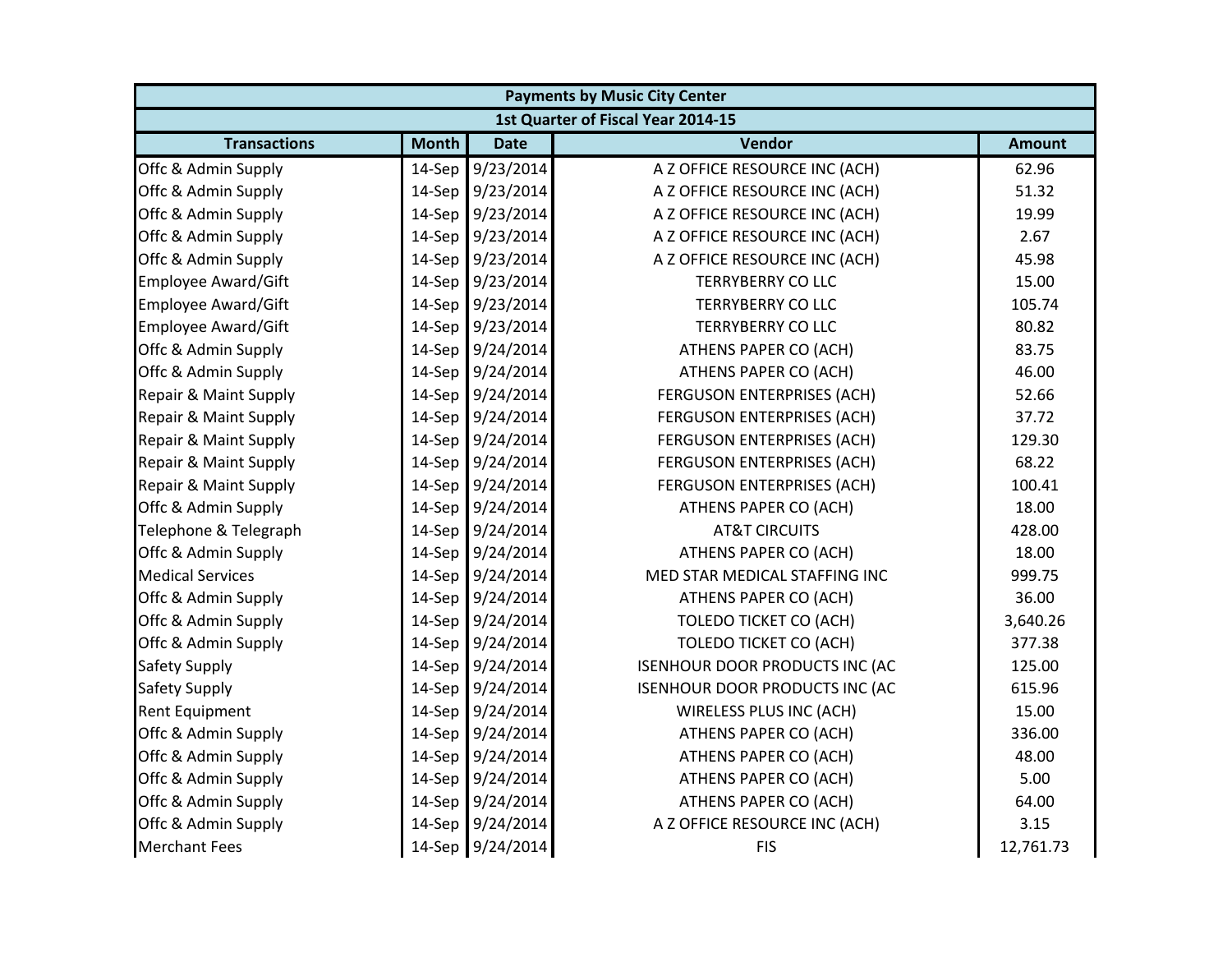| <b>Payments by Music City Center</b> |              |                  |                                      |               |  |
|--------------------------------------|--------------|------------------|--------------------------------------|---------------|--|
|                                      |              |                  | 1st Quarter of Fiscal Year 2014-15   |               |  |
| <b>Transactions</b>                  | <b>Month</b> | <b>Date</b>      | Vendor                               | <b>Amount</b> |  |
| <b>Mngt Cnsltnt Srvc</b>             | 14-Sep       | 9/24/2014        | <b>INQUIRIES INC (ACH)</b>           | 228.00        |  |
| Offc & Admin Supply                  |              | 14-Sep 9/24/2014 | ATHENS PAPER CO (ACH)                | 50.00         |  |
| Offc & Admin Supply                  |              | 14-Sep 9/24/2014 | ATHENS PAPER CO (ACH)                | 46.00         |  |
| Offc & Admin Supply                  |              | 14-Sep 9/24/2014 | A Z OFFICE RESOURCE INC (ACH)        | 14.49         |  |
| Offc & Admin Supply                  |              | 14-Sep 9/24/2014 | A Z OFFICE RESOURCE INC (ACH)        | 7.25          |  |
| Offc & Admin Supply                  |              | 14-Sep 9/24/2014 | A Z OFFICE RESOURCE INC (ACH)        | 43.96         |  |
| Offc & Admin Supply                  |              | 14-Sep 9/24/2014 | A Z OFFICE RESOURCE INC (ACH)        | 13.99         |  |
| Offc & Admin Supply                  |              | 14-Sep 9/24/2014 | A Z OFFICE RESOURCE INC (ACH)        | 13.99         |  |
| Offc & Admin Supply                  |              | 14-Sep 9/24/2014 | A Z OFFICE RESOURCE INC (ACH)        | 13.99         |  |
| Other Rpr & Maint Srvc               |              | 14-Sep 9/25/2014 | <b>ROTO ROOTER (ACH)</b>             | 947.95        |  |
| Printing/Binding                     |              | 14-Sep 9/25/2014 | RICOH USA INC (ACH)                  | 46.00         |  |
| <b>Merchant Fees</b>                 |              | 14-Sep 9/25/2014 | 7100 MCC Credit card                 | (11.50)       |  |
| Offc & Admin Supply                  |              | 14-Sep 9/25/2014 | A Z OFFICE RESOURCE INC (ACH)        | 24.16         |  |
| Offc & Admin Supply                  |              | 14-Sep 9/25/2014 | A Z OFFICE RESOURCE INC (ACH)        | 4.17          |  |
| <b>Regular Pay</b>                   |              | 14-Sep 9/26/2014 | Payroll Labor Distribution           | 22,506.61     |  |
| Leave Pay                            |              | 14-Sep 9/26/2014 | Payroll Labor Distribution           | 873.91        |  |
| <b>Overtime Pay</b>                  |              | 14-Sep 9/26/2014 | Payroll Labor Distribution           | 108.37        |  |
| <b>Employer OASDI</b>                |              | 14-Sep 9/26/2014 | <b>Actual Burden Journal Entries</b> | 1,385.46      |  |
| <b>Employer SSN Medical</b>          |              | 14-Sep 9/26/2014 | <b>Actual Burden Journal Entries</b> | 324.03        |  |
| <b>Employer Group Health</b>         |              | 14-Sep 9/26/2014 | <b>Actual Burden Journal Entries</b> | 3,138.60      |  |
| <b>Employer Dental Group</b>         |              | 14-Sep 9/26/2014 | <b>Actual Burden Journal Entries</b> | 158.37        |  |
| <b>Employer Group Life</b>           |              | 14-Sep 9/26/2014 | <b>Actual Burden Journal Entries</b> | 190.28        |  |
| Cafe Plan Pre-Tax Savings            |              | 14-Sep 9/26/2014 | <b>Actual Burden Journal Entries</b> | 86.12         |  |
| CCA Employer 401K Plan               |              | 14-Sep 9/26/2014 | <b>Actual Burden Journal Entries</b> | 573.32        |  |
| <b>Regular Pay</b>                   |              | 14-Sep 9/26/2014 | Payroll Labor Distribution           | 4,911.10      |  |
| Leave Pay                            |              | 14-Sep 9/26/2014 | Payroll Labor Distribution           | 154.00        |  |
| Employer OASDI                       |              | 14-Sep 9/26/2014 | <b>Actual Burden Journal Entries</b> | 291.40        |  |
| <b>Employer SSN Medical</b>          |              | 14-Sep 9/26/2014 | <b>Actual Burden Journal Entries</b> | 68.15         |  |
| <b>Employer Group Health</b>         |              | 14-Sep 9/26/2014 | <b>Actual Burden Journal Entries</b> | 981.37        |  |
| <b>Employer Dental Group</b>         |              | 14-Sep 9/26/2014 | <b>Actual Burden Journal Entries</b> | 24.74         |  |
| <b>Employer Group Life</b>           |              | 14-Sep 9/26/2014 | <b>Actual Burden Journal Entries</b> | 35.50         |  |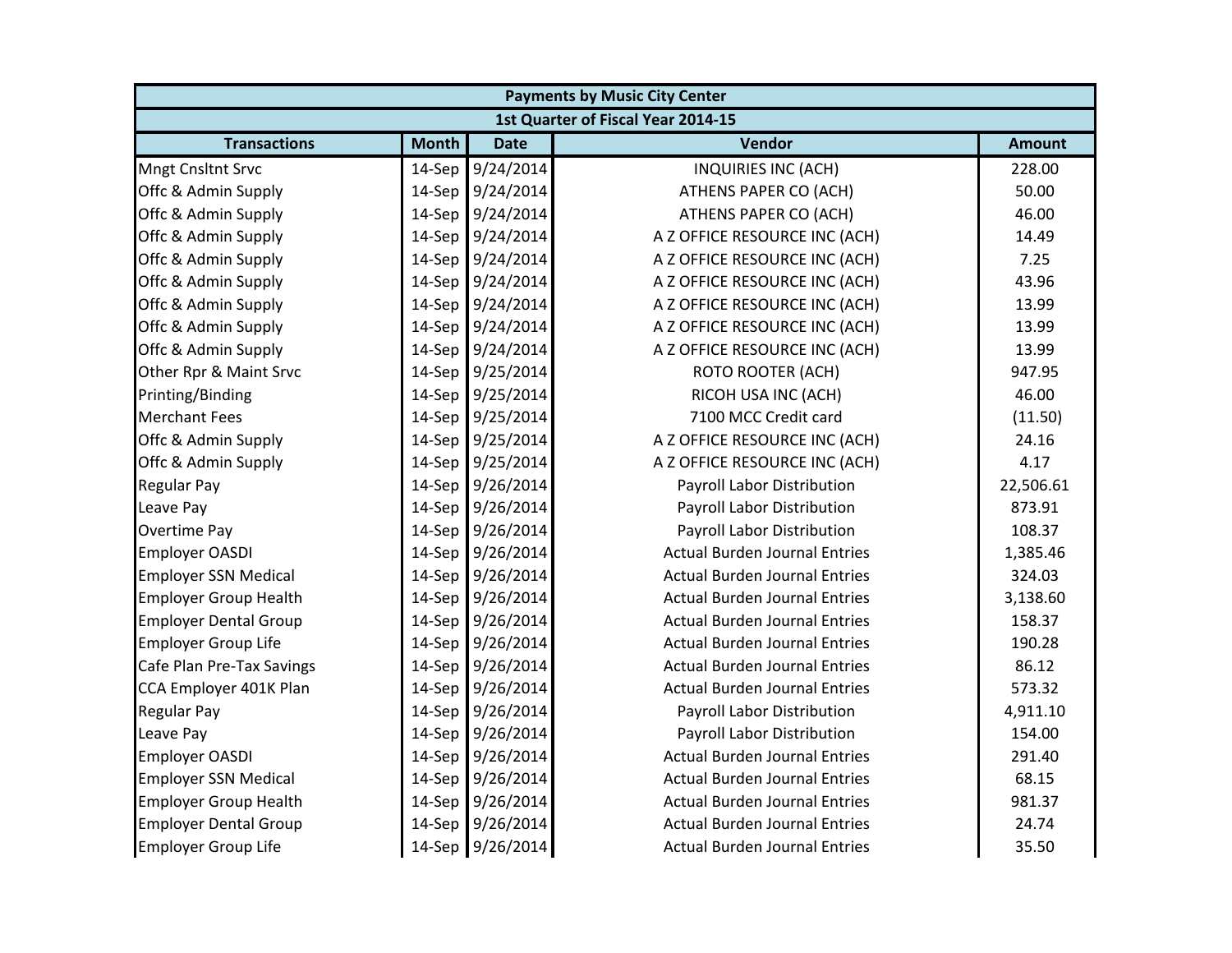| <b>Payments by Music City Center</b> |              |                  |                                      |               |  |
|--------------------------------------|--------------|------------------|--------------------------------------|---------------|--|
|                                      |              |                  | 1st Quarter of Fiscal Year 2014-15   |               |  |
| <b>Transactions</b>                  | <b>Month</b> | <b>Date</b>      | Vendor                               | <b>Amount</b> |  |
| <b>Employer Pension</b>              | 14-Sep       | 9/26/2014        | <b>Actual Burden Journal Entries</b> | 911.05        |  |
| Cafe Plan Pre-Tax Savings            | 14-Sep       | 9/26/2014        | <b>Actual Burden Journal Entries</b> | 27.55         |  |
| <b>Regular Pay</b>                   |              | 14-Sep 9/26/2014 | Payroll Labor Distribution           | 30,350.00     |  |
| Leave Pay                            |              | 14-Sep 9/26/2014 | Payroll Labor Distribution           | 1,097.28      |  |
| <b>Overtime Pay</b>                  |              | 14-Sep 9/26/2014 | Payroll Labor Distribution           | 922.37        |  |
| <b>Employer OASDI</b>                |              | 14-Sep 9/26/2014 | <b>Actual Burden Journal Entries</b> | 1,908.69      |  |
| <b>Employer SSN Medical</b>          | 14-Sep       | 9/26/2014        | <b>Actual Burden Journal Entries</b> | 446.38        |  |
| <b>Employer Group Health</b>         |              | 14-Sep 9/26/2014 | <b>Actual Burden Journal Entries</b> | 4,430.18      |  |
| <b>Employer Dental Group</b>         |              | 14-Sep 9/26/2014 | <b>Actual Burden Journal Entries</b> | 236.17        |  |
| <b>Employer Group Life</b>           |              | 14-Sep 9/26/2014 | <b>Actual Burden Journal Entries</b> | 254.20        |  |
| Cafe Plan Pre-Tax Savings            |              | 14-Sep 9/26/2014 | <b>Actual Burden Journal Entries</b> | 120.23        |  |
| CCA Employer 401K Plan               |              | 14-Sep 9/26/2014 | <b>Actual Burden Journal Entries</b> | 822.12        |  |
| <b>Building Maintenance Srvc</b>     |              | 14-Sep 9/26/2014 | <b>CONTRACTORS TILE CO</b>           | 2,394.00      |  |
| <b>Regular Pay</b>                   | 14-Sep       | 9/26/2014        | Payroll Labor Distribution           | 40,410.04     |  |
| Leave Pay                            |              | 14-Sep 9/26/2014 | Payroll Labor Distribution           | 1,197.10      |  |
| <b>Overtime Pay</b>                  |              | 14-Sep 9/26/2014 | Payroll Labor Distribution           | 340.72        |  |
| <b>Employer OASDI</b>                |              | 14-Sep 9/26/2014 | <b>Actual Burden Journal Entries</b> | 2,381.52      |  |
| <b>Employer SSN Medical</b>          |              | 14-Sep 9/26/2014 | <b>Actual Burden Journal Entries</b> | 556.90        |  |
| <b>Employer Group Health</b>         |              | 14-Sep 9/26/2014 | <b>Actual Burden Journal Entries</b> | 9,971.06      |  |
| <b>Employer Dental Group</b>         |              | 14-Sep 9/26/2014 | <b>Actual Burden Journal Entries</b> | 448.23        |  |
| <b>Employer Group Life</b>           |              | 14-Sep 9/26/2014 | <b>Actual Burden Journal Entries</b> | 509.78        |  |
| Cafe Plan Pre-Tax Savings            |              | 14-Sep 9/26/2014 | <b>Actual Burden Journal Entries</b> | 268.91        |  |
| CCA Employer 401K Plan               |              | 14-Sep 9/26/2014 | <b>Actual Burden Journal Entries</b> | 920.88        |  |
| <b>Regular Pay</b>                   |              | 14-Sep 9/26/2014 | Payroll Labor Distribution           | 2,016.84      |  |
| Leave Pay                            |              | 14-Sep 9/26/2014 | Payroll Labor Distribution           | 504.00        |  |
| <b>Overtime Pay</b>                  |              | 14-Sep 9/26/2014 | Payroll Labor Distribution           | 9.14          |  |
| <b>Employer OASDI</b>                |              | 14-Sep 9/26/2014 | <b>Actual Burden Journal Entries</b> | 143.66        |  |
| <b>Employer SSN Medical</b>          |              | 14-Sep 9/26/2014 | <b>Actual Burden Journal Entries</b> | 33.60         |  |
| <b>Employer Group Health</b>         |              | 14-Sep 9/26/2014 | <b>Actual Burden Journal Entries</b> | 596.23        |  |
| <b>Employer Dental Group</b>         |              | 14-Sep 9/26/2014 | <b>Actual Burden Journal Entries</b> | 21.22         |  |
| <b>Employer Group Life</b>           |              | 14-Sep 9/26/2014 | <b>Actual Burden Journal Entries</b> | 21.31         |  |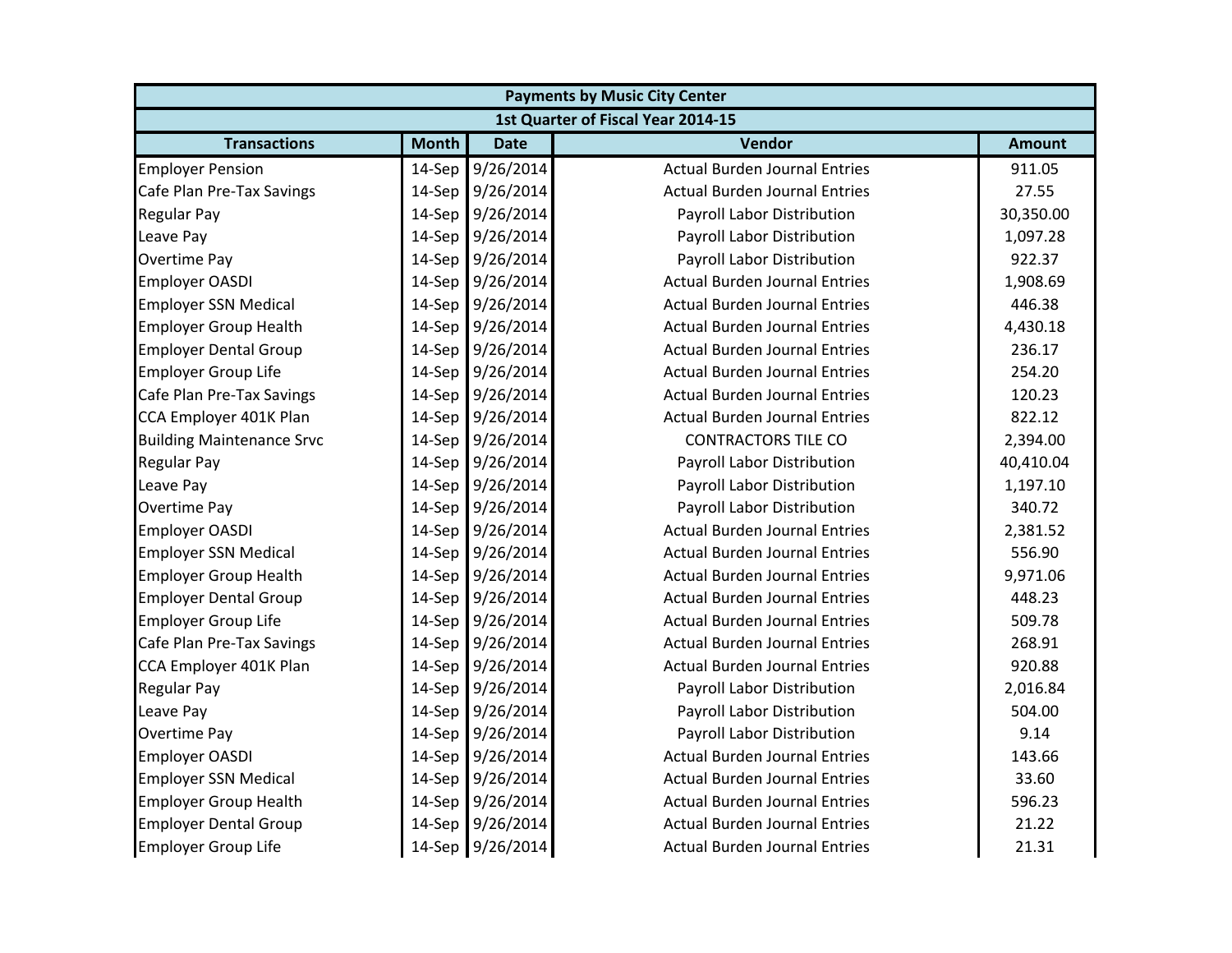| <b>Payments by Music City Center</b> |              |                  |                                      |               |  |
|--------------------------------------|--------------|------------------|--------------------------------------|---------------|--|
|                                      |              |                  | 1st Quarter of Fiscal Year 2014-15   |               |  |
| <b>Transactions</b>                  | <b>Month</b> | <b>Date</b>      | Vendor                               | <b>Amount</b> |  |
| <b>Employer Pension</b>              | 14-Sep       | 9/26/2014        | <b>Actual Burden Journal Entries</b> | 228.15        |  |
| Cafe Plan Pre-Tax Savings            |              | 14-Sep 9/26/2014 | <b>Actual Burden Journal Entries</b> | 16.29         |  |
| CCA Employer 401K Plan               |              | 14-Sep 9/26/2014 | <b>Actual Burden Journal Entries</b> | 50.46         |  |
| <b>Regular Pay</b>                   |              | 14-Sep 9/26/2014 | <b>Payroll Labor Distribution</b>    | 8,491.42      |  |
| Leave Pay                            |              | 14-Sep 9/26/2014 | Payroll Labor Distribution           | 1,322.79      |  |
| <b>Overtime Pay</b>                  |              | 14-Sep 9/26/2014 | Payroll Labor Distribution           | 21.14         |  |
| <b>Employer OASDI</b>                |              | 14-Sep 9/26/2014 | <b>Actual Burden Journal Entries</b> | 576.91        |  |
| <b>Employer SSN Medical</b>          |              | 14-Sep 9/26/2014 | <b>Actual Burden Journal Entries</b> | 134.91        |  |
| <b>Employer Group Health</b>         |              | 14-Sep 9/26/2014 | <b>Actual Burden Journal Entries</b> | 2,003.75      |  |
| <b>Employer Dental Group</b>         |              | 14-Sep 9/26/2014 | <b>Actual Burden Journal Entries</b> | 66.44         |  |
| <b>Employer Group Life</b>           |              | 14-Sep 9/26/2014 | <b>Actual Burden Journal Entries</b> | 83.77         |  |
| Cafe Plan Pre-Tax Savings            |              | 14-Sep 9/26/2014 | <b>Actual Burden Journal Entries</b> | 40.06         |  |
| CCA Employer 401K Plan               |              | 14-Sep 9/26/2014 | <b>Actual Burden Journal Entries</b> | 333.08        |  |
| <b>Regular Pay</b>                   |              | 14-Sep 9/26/2014 | Payroll Labor Distribution           | 5,720.80      |  |
| <b>Employer OASDI</b>                |              | 14-Sep 9/26/2014 | <b>Actual Burden Journal Entries</b> | 334.11        |  |
| <b>Employer SSN Medical</b>          |              | 14-Sep 9/26/2014 | <b>Actual Burden Journal Entries</b> | 78.14         |  |
| <b>Employer Group Health</b>         |              | 14-Sep 9/26/2014 | <b>Actual Burden Journal Entries</b> | 793.50        |  |
| <b>Employer Dental Group</b>         |              | 14-Sep 9/26/2014 | <b>Actual Burden Journal Entries</b> | 28.28         |  |
| <b>Employer Group Life</b>           |              | 14-Sep 9/26/2014 | <b>Actual Burden Journal Entries</b> | 28.40         |  |
| <b>Employer Pension</b>              |              | 14-Sep 9/26/2014 | <b>Actual Burden Journal Entries</b> | 1,029.00      |  |
| <b>FSA Pre-Tax Savings</b>           |              | 14-Sep 9/26/2014 | <b>Actual Burden Journal Entries</b> | 3.19          |  |
| Cafe Plan Pre-Tax Savings            |              | 14-Sep 9/26/2014 | <b>Actual Burden Journal Entries</b> | 22.04         |  |
| <b>Regular Pay</b>                   |              | 14-Sep 9/26/2014 | Payroll Labor Distribution           | 22,512.31     |  |
| Leave Pay                            |              | 14-Sep 9/26/2014 | Payroll Labor Distribution           | 1,516.52      |  |
| <b>Holiday Pay</b>                   |              | 14-Sep 9/26/2014 | Payroll Labor Distribution           | 842.00        |  |
| <b>Overtime Pay</b>                  |              | 14-Sep 9/26/2014 | Payroll Labor Distribution           | 861.86        |  |
| <b>Employer OASDI</b>                |              | 14-Sep 9/26/2014 | <b>Actual Burden Journal Entries</b> | 1,462.01      |  |
| <b>Employer SSN Medical</b>          |              | 14-Sep 9/26/2014 | <b>Actual Burden Journal Entries</b> | 341.92        |  |
| <b>Employer Group Health</b>         |              | 14-Sep 9/26/2014 | <b>Actual Burden Journal Entries</b> | 5,855.10      |  |
| <b>Employer Dental Group</b>         |              | 14-Sep 9/26/2014 | <b>Actual Burden Journal Entries</b> | 214.92        |  |
| <b>Employer Group Life</b>           |              | 14-Sep 9/26/2014 | <b>Actual Burden Journal Entries</b> | 242.11        |  |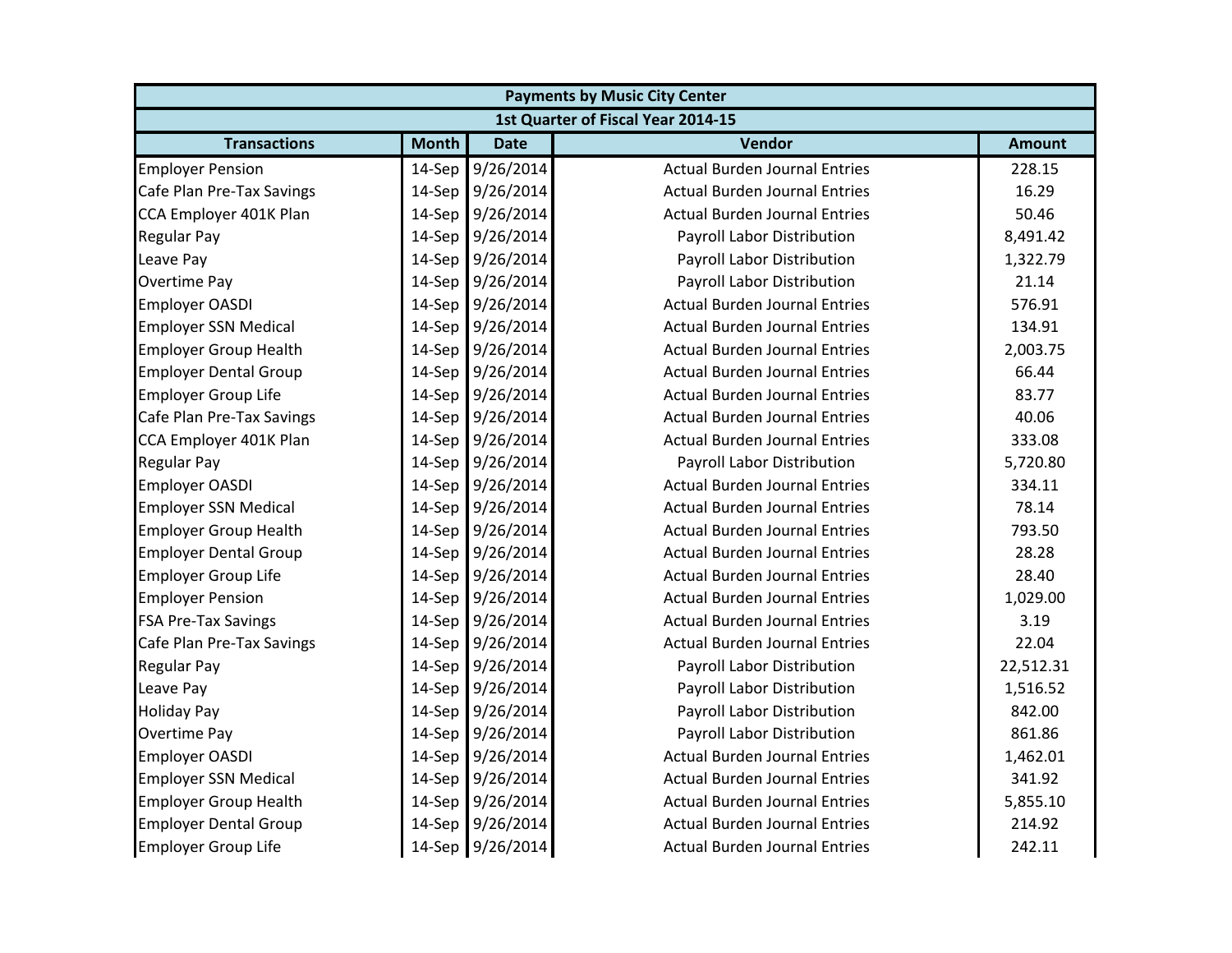|                                 |              |                  | <b>Payments by Music City Center</b> |               |
|---------------------------------|--------------|------------------|--------------------------------------|---------------|
|                                 |              |                  | 1st Quarter of Fiscal Year 2014-15   |               |
| <b>Transactions</b>             | <b>Month</b> | <b>Date</b>      | Vendor                               | <b>Amount</b> |
| <b>Employer Pension</b>         | 14-Sep       | 9/26/2014        | <b>Actual Burden Journal Entries</b> | 201.11        |
| Cafe Plan Pre-Tax Savings       |              | 14-Sep 9/26/2014 | <b>Actual Burden Journal Entries</b> | 161.92        |
| CCA Employer 401K Plan          |              | 14-Sep 9/26/2014 | <b>Actual Burden Journal Entries</b> | 455.56        |
| <b>Uniform Cleaning Service</b> |              | 14-Sep 9/26/2014 | <b>COYNE TEXTILE SVCS</b>            | 563.54        |
| <b>Regular Pay</b>              |              | 14-Sep 9/26/2014 | <b>Payroll Labor Distribution</b>    | 4,587.04      |
| Leave Pay                       |              | 14-Sep 9/26/2014 | Payroll Labor Distribution           | 152.00        |
| <b>Overtime Pay</b>             |              | 14-Sep 9/26/2014 | Payroll Labor Distribution           | 104.07        |
| <b>Employer OASDI</b>           |              | 14-Sep 9/26/2014 | <b>Actual Burden Journal Entries</b> | 268.96        |
| <b>Employer SSN Medical</b>     |              | 14-Sep 9/26/2014 | <b>Actual Burden Journal Entries</b> | 62.90         |
| <b>Employer Group Health</b>    |              | 14-Sep 9/26/2014 | <b>Actual Burden Journal Entries</b> | 1,354.50      |
| <b>Employer Dental Group</b>    |              | 14-Sep 9/26/2014 | <b>Actual Burden Journal Entries</b> | 42.42         |
| <b>Employer Group Life</b>      |              | 14-Sep 9/26/2014 | <b>Actual Burden Journal Entries</b> | 42.60         |
| <b>Employer Pension</b>         |              | 14-Sep 9/26/2014 | <b>Actual Burden Journal Entries</b> | 760.79        |
| Cafe Plan Pre-Tax Savings       |              | 14-Sep 9/26/2014 | <b>Actual Burden Journal Entries</b> | 37.43         |
| <b>Regular Pay</b>              |              | 14-Sep 9/26/2014 | Payroll Labor Distribution           | 7,149.70      |
| <b>Overtime Pay</b>             |              | 14-Sep 9/26/2014 | Payroll Labor Distribution           | 3.06          |
| <b>Employer OASDI</b>           |              | 14-Sep 9/26/2014 | <b>Actual Burden Journal Entries</b> | 425.45        |
| <b>Employer SSN Medical</b>     |              | 14-Sep 9/26/2014 | <b>Actual Burden Journal Entries</b> | 99.50         |
| <b>Employer Group Health</b>    |              | 14-Sep 9/26/2014 | <b>Actual Burden Journal Entries</b> | 795.00        |
| <b>Employer Dental Group</b>    |              | 14-Sep 9/26/2014 | <b>Actual Burden Journal Entries</b> | 28.28         |
| <b>Employer Group Life</b>      |              | 14-Sep 9/26/2014 | <b>Actual Burden Journal Entries</b> | 42.60         |
| Cafe Plan Pre-Tax Savings       |              | 14-Sep 9/26/2014 | <b>Actual Burden Journal Entries</b> | 21.72         |
| CCA Employer 401K Plan          |              | 14-Sep 9/26/2014 | <b>Actual Burden Journal Entries</b> | 286.12        |
| <b>Regular Pay</b>              |              | 14-Sep 9/26/2014 | Payroll Labor Distribution           | 15,963.38     |
| Leave Pay                       |              | 14-Sep 9/26/2014 | Payroll Labor Distribution           | 1,390.90      |
| <b>Overtime Pay</b>             |              | 14-Sep 9/26/2014 | Payroll Labor Distribution           | 7.80          |
| <b>Employer OASDI</b>           |              | 14-Sep 9/26/2014 | <b>Actual Burden Journal Entries</b> | 1,038.00      |
| <b>Employer SSN Medical</b>     |              | 14-Sep 9/26/2014 | <b>Actual Burden Journal Entries</b> | 242.76        |
| <b>Employer Group Health</b>    |              | 14-Sep 9/26/2014 | <b>Actual Burden Journal Entries</b> | 1,266.00      |
| <b>Employer Dental Group</b>    |              | 14-Sep 9/26/2014 | <b>Actual Burden Journal Entries</b> | 70.70         |
| <b>Employer Group Life</b>      |              | 14-Sep 9/26/2014 | <b>Actual Burden Journal Entries</b> | 85.20         |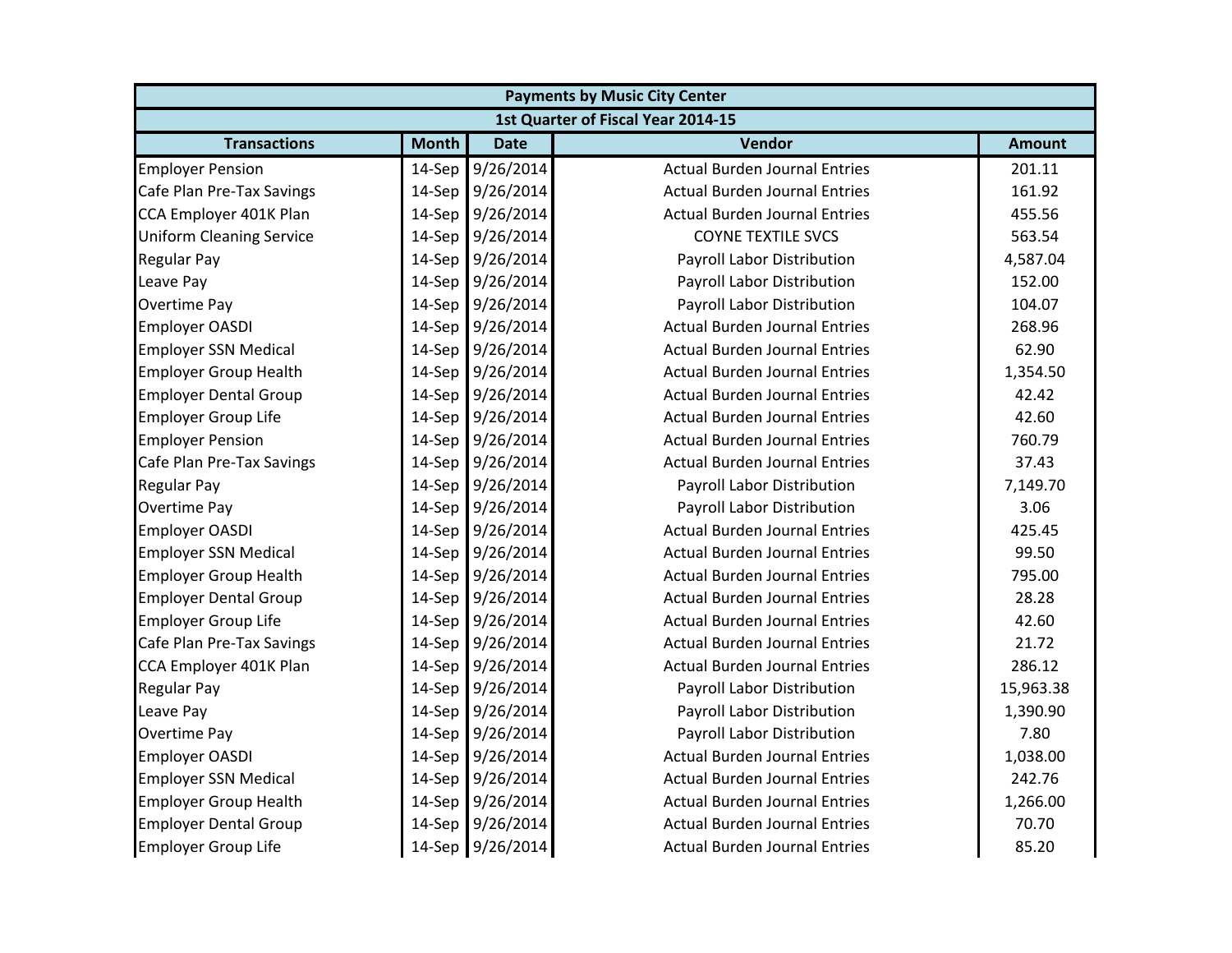| <b>Payments by Music City Center</b> |              |                  |                                      |               |  |
|--------------------------------------|--------------|------------------|--------------------------------------|---------------|--|
|                                      |              |                  | 1st Quarter of Fiscal Year 2014-15   |               |  |
| <b>Transactions</b>                  | <b>Month</b> | <b>Date</b>      | Vendor                               | <b>Amount</b> |  |
| <b>Employer Pension</b>              | 14-Sep       | 9/26/2014        | <b>Actual Burden Journal Entries</b> | 3,122.91      |  |
| <b>FSA Pre-Tax Savings</b>           |              | 14-Sep 9/26/2014 | <b>Actual Burden Journal Entries</b> | 11.47         |  |
| Cafe Plan Pre-Tax Savings            |              | 14-Sep 9/26/2014 | <b>Actual Burden Journal Entries</b> | 35.30         |  |
| <b>Regular Pay</b>                   |              | 14-Sep 9/26/2014 | <b>Payroll Labor Distribution</b>    | 3,495.31      |  |
| <b>Overtime Pay</b>                  |              | 14-Sep 9/26/2014 | Payroll Labor Distribution           | 9.09          |  |
| <b>Employer OASDI</b>                |              | 14-Sep 9/26/2014 | <b>Actual Burden Journal Entries</b> | 205.15        |  |
| <b>Employer SSN Medical</b>          |              | 14-Sep 9/26/2014 | <b>Actual Burden Journal Entries</b> | 47.98         |  |
| <b>Employer Group Health</b>         |              | 14-Sep 9/26/2014 | <b>Actual Burden Journal Entries</b> | 469.50        |  |
| <b>Employer Dental Group</b>         |              | 14-Sep 9/26/2014 | <b>Actual Burden Journal Entries</b> | 28.28         |  |
| <b>Employer Group Life</b>           |              | 14-Sep 9/26/2014 | <b>Actual Burden Journal Entries</b> | 28.40         |  |
| Cafe Plan Pre-Tax Savings            |              | 14-Sep 9/26/2014 | <b>Actual Burden Journal Entries</b> | 14.96         |  |
| CCA Employer 401K Plan               |              | 14-Sep 9/26/2014 | <b>Actual Burden Journal Entries</b> | 140.18        |  |
| <b>Regular Pay</b>                   | 14-Sep       | 9/26/2014        | <b>Payroll Labor Distribution</b>    | 10,937.87     |  |
| Leave Pay                            |              | 14-Sep 9/26/2014 | Payroll Labor Distribution           | 324.32        |  |
| <b>Holiday Pay</b>                   |              | 14-Sep 9/26/2014 | Payroll Labor Distribution           | 240.32        |  |
| <b>Overtime Pay</b>                  |              | 14-Sep 9/26/2014 | Payroll Labor Distribution           | 172.40        |  |
| <b>Employer OASDI</b>                |              | 14-Sep 9/26/2014 | <b>Actual Burden Journal Entries</b> | 678.17        |  |
| <b>Employer SSN Medical</b>          |              | 14-Sep 9/26/2014 | <b>Actual Burden Journal Entries</b> | 158.61        |  |
| <b>Employer Group Health</b>         |              | 14-Sep 9/26/2014 | <b>Actual Burden Journal Entries</b> | 2,853.00      |  |
| <b>Employer Dental Group</b>         |              | 14-Sep 9/26/2014 | <b>Actual Burden Journal Entries</b> | 127.26        |  |
| <b>Employer Group Life</b>           |              | 14-Sep 9/26/2014 | <b>Actual Burden Journal Entries</b> | 127.80        |  |
| Cafe Plan Pre-Tax Savings            |              | 14-Sep 9/26/2014 | <b>Actual Burden Journal Entries</b> | 55.84         |  |
| CCA Employer 401K Plan               |              | 14-Sep 9/26/2014 | <b>Actual Burden Journal Entries</b> | 313.40        |  |
| <b>Regular Pay</b>                   |              | 14-Sep 9/26/2014 | Payroll Labor Distribution           | 6,966.16      |  |
| <b>Holiday Pay</b>                   |              | 14-Sep 9/26/2014 | Payroll Labor Distribution           | 219.44        |  |
| <b>Overtime Pay</b>                  |              | 14-Sep 9/26/2014 | Payroll Labor Distribution           | 202.73        |  |
| <b>Employer OASDI</b>                |              | 14-Sep 9/26/2014 | <b>Actual Burden Journal Entries</b> | 439.93        |  |
| <b>Employer SSN Medical</b>          |              | 14-Sep 9/26/2014 | <b>Actual Burden Journal Entries</b> | 102.88        |  |
| <b>Employer Group Health</b>         |              | 14-Sep 9/26/2014 | <b>Actual Burden Journal Entries</b> | 795.00        |  |
| <b>Employer Dental Group</b>         |              | 14-Sep 9/26/2014 | <b>Actual Burden Journal Entries</b> | 42.42         |  |
| <b>Employer Group Life</b>           |              | 14-Sep 9/26/2014 | <b>Actual Burden Journal Entries</b> | 42.60         |  |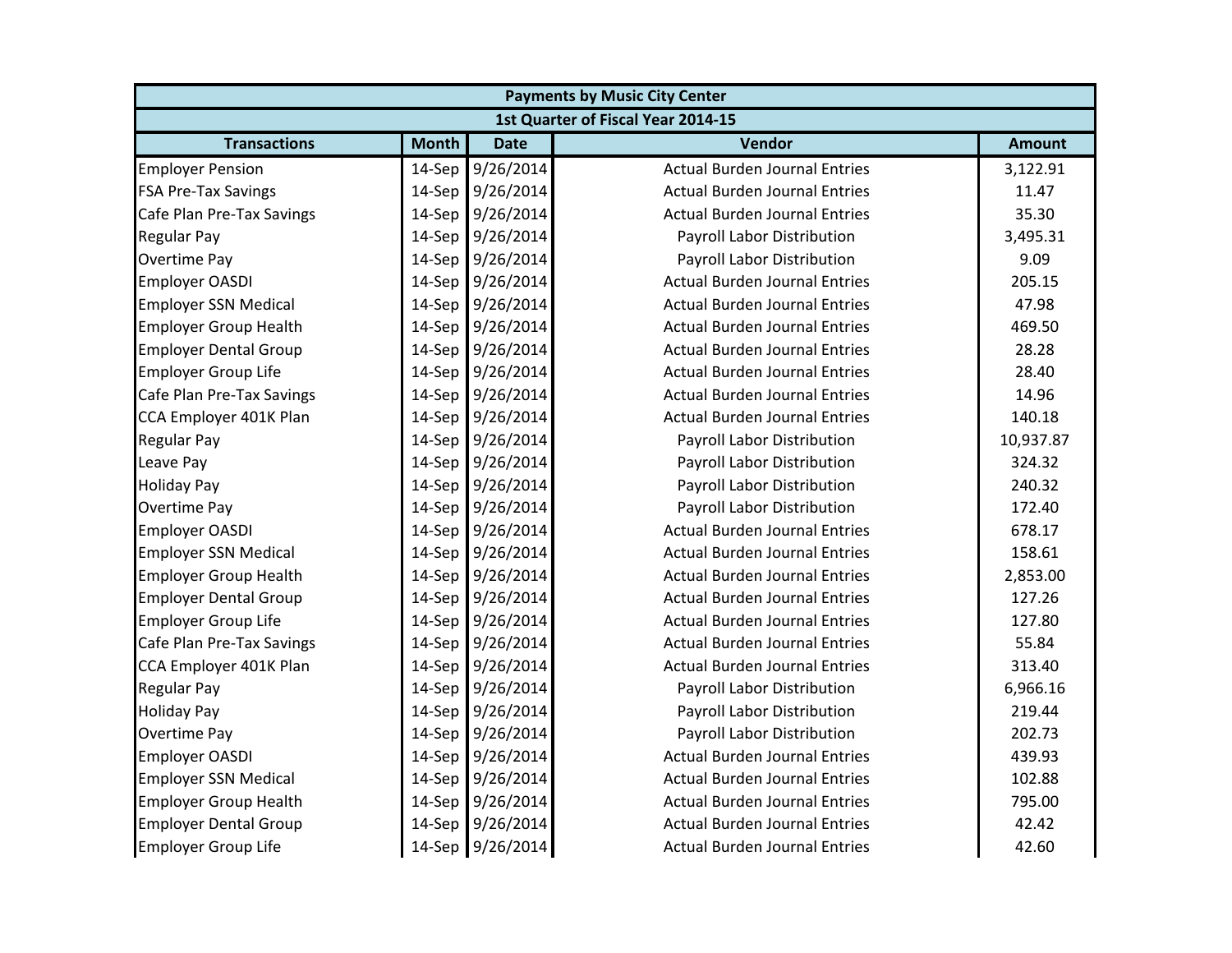| <b>Payments by Music City Center</b> |              |                  |                                      |               |  |
|--------------------------------------|--------------|------------------|--------------------------------------|---------------|--|
|                                      |              |                  | 1st Quarter of Fiscal Year 2014-15   |               |  |
| <b>Transactions</b>                  | <b>Month</b> | <b>Date</b>      | Vendor                               | <b>Amount</b> |  |
| <b>Employer Pension</b>              | 14-Sep       | 9/26/2014        | <b>Actual Burden Journal Entries</b> | 1,328.94      |  |
| Cafe Plan Pre-Tax Savings            |              | 14-Sep 9/26/2014 | <b>Actual Burden Journal Entries</b> | 21.72         |  |
| <b>Regular Pay</b>                   |              | 14-Sep 9/26/2014 | <b>Payroll Labor Distribution</b>    | 9,476.96      |  |
| Leave Pay                            |              | 14-Sep 9/26/2014 | Payroll Labor Distribution           | 251.32        |  |
| <b>Overtime Pay</b>                  |              | 14-Sep 9/26/2014 | Payroll Labor Distribution           | 36.22         |  |
| <b>Employer OASDI</b>                |              | 14-Sep 9/26/2014 | <b>Actual Burden Journal Entries</b> | 595.30        |  |
| <b>Employer SSN Medical</b>          |              | 14-Sep 9/26/2014 | <b>Actual Burden Journal Entries</b> | 139.23        |  |
| <b>Employer Group Health</b>         |              | 14-Sep 9/26/2014 | <b>Actual Burden Journal Entries</b> | 471.00        |  |
| <b>Employer Dental Group</b>         |              | 14-Sep 9/26/2014 | <b>Actual Burden Journal Entries</b> | 56.56         |  |
| <b>Employer Group Life</b>           |              | 14-Sep 9/26/2014 | <b>Actual Burden Journal Entries</b> | 71.00         |  |
| Cafe Plan Pre-Tax Savings            |              | 14-Sep 9/26/2014 | <b>Actual Burden Journal Entries</b> | 12.13         |  |
| CCA Employer 401K Plan               |              | 14-Sep 9/26/2014 | <b>Actual Burden Journal Entries</b> | 371.01        |  |
| <b>Employee Award/Gift</b>           | 14-Sep       | 9/26/2014        | <b>TERRYBERRY CO LLC</b>             | (5.20)        |  |
| <b>Regular Pay</b>                   |              | 14-Sep 9/26/2014 | Payroll Labor Distribution           | 12,256.34     |  |
| Leave Pay                            |              | 14-Sep 9/26/2014 | Payroll Labor Distribution           | 3,820.65      |  |
| <b>Employer OASDI</b>                |              | 14-Sep 9/26/2014 | <b>Actual Burden Journal Entries</b> | 475.96        |  |
| <b>Employer SSN Medical</b>          |              | 14-Sep 9/26/2014 | <b>Actual Burden Journal Entries</b> | 224.44        |  |
| <b>Employer Group Health</b>         |              | 14-Sep 9/26/2014 | <b>Actual Burden Journal Entries</b> | 1,357.50      |  |
| <b>Employer Dental Group</b>         |              | 14-Sep 9/26/2014 | <b>Actual Burden Journal Entries</b> | 42.42         |  |
| <b>Employer Group Life</b>           |              | 14-Sep 9/26/2014 | <b>Actual Burden Journal Entries</b> | 42.60         |  |
| <b>Employer Pension</b>              |              | 14-Sep 9/26/2014 | <b>Actual Burden Journal Entries</b> | 2,891.76      |  |
| FSA Pre-Tax Savings                  |              | 14-Sep 9/26/2014 | <b>Actual Burden Journal Entries</b> | 7.97          |  |
| Cafe Plan Pre-Tax Savings            |              | 14-Sep 9/26/2014 | <b>Actual Burden Journal Entries</b> | 37.87         |  |
| <b>Regular Pay</b>                   |              | 14-Sep 9/26/2014 | Payroll Labor Distribution           | 6,592.01      |  |
| Leave Pay                            |              | 14-Sep 9/26/2014 | Payroll Labor Distribution           | 284.48        |  |
| <b>Overtime Pay</b>                  |              | 14-Sep 9/26/2014 | Payroll Labor Distribution           | 35.91         |  |
| <b>Employer OASDI</b>                |              | 14-Sep 9/26/2014 | <b>Actual Burden Journal Entries</b> | 400.58        |  |
| <b>Employer SSN Medical</b>          |              | 14-Sep 9/26/2014 | <b>Actual Burden Journal Entries</b> | 93.68         |  |
| <b>Employer Group Health</b>         |              | 14-Sep 9/26/2014 | <b>Actual Burden Journal Entries</b> | 1,264.50      |  |
| <b>Employer Dental Group</b>         |              | 14-Sep 9/26/2014 | <b>Actual Burden Journal Entries</b> | 56.56         |  |
| <b>Employer Group Life</b>           |              | 14-Sep 9/26/2014 | <b>Actual Burden Journal Entries</b> | 56.80         |  |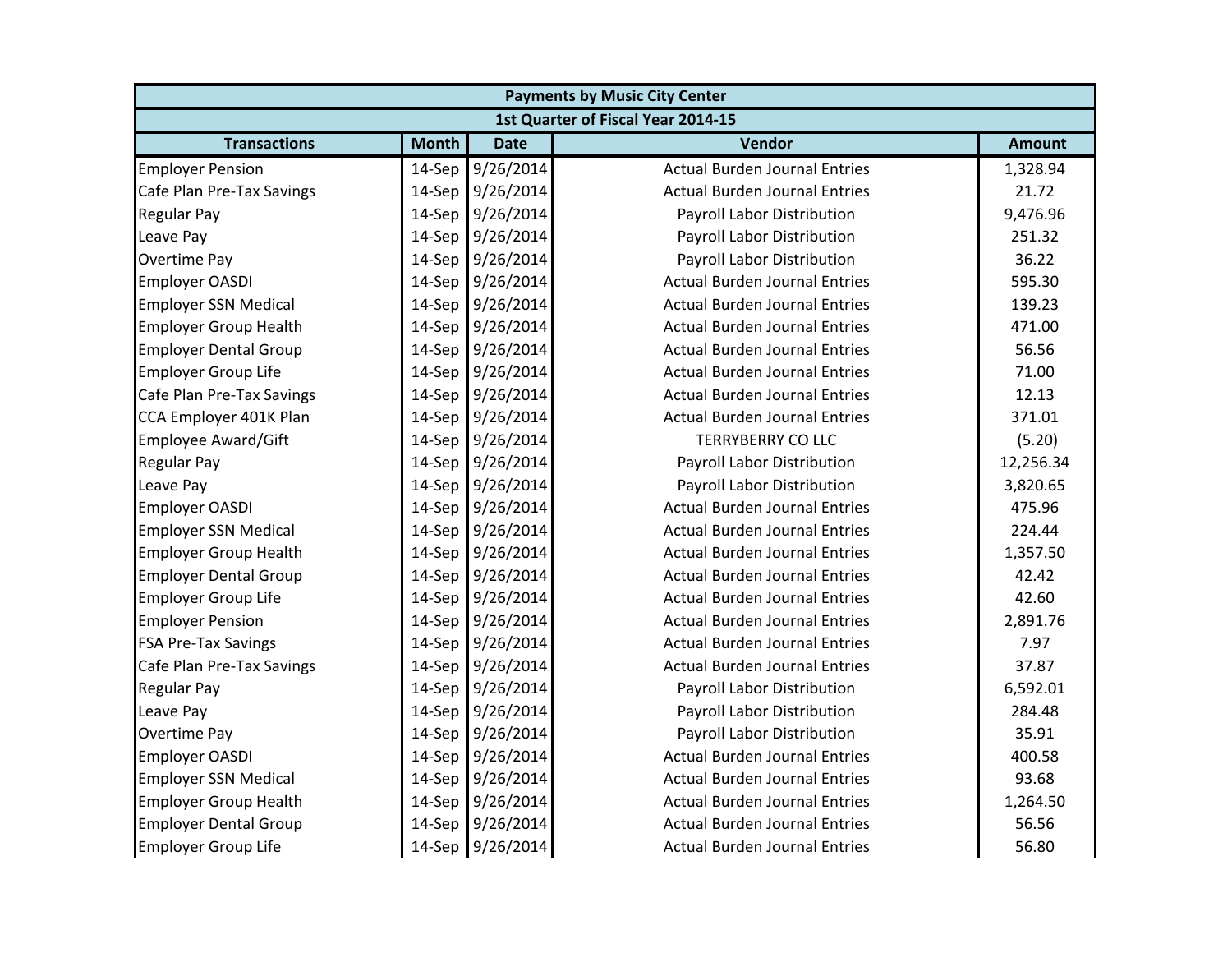| <b>Payments by Music City Center</b> |              |                  |                                      |               |  |
|--------------------------------------|--------------|------------------|--------------------------------------|---------------|--|
|                                      |              |                  | 1st Quarter of Fiscal Year 2014-15   |               |  |
| <b>Transactions</b>                  | <b>Month</b> | <b>Date</b>      | Vendor                               | <b>Amount</b> |  |
| Cafe Plan Pre-Tax Savings            |              | 14-Sep 9/26/2014 | <b>Actual Burden Journal Entries</b> | 34.06         |  |
| CCA Employer 401K Plan               |              | 14-Sep 9/26/2014 | <b>Actual Burden Journal Entries</b> | 124.88        |  |
| <b>Uniform Cleaning Service</b>      |              | 14-Sep 9/27/2014 | <b>COYNE TEXTILE SVCS</b>            | 25.89         |  |
| Food & Ice                           |              | 14-Sep 9/29/2014 | <b>CENTERPLATE MCC (ACH)</b>         | 43.77         |  |
| Repair & Maint Supply                |              | 14-Sep 9/29/2014 | <b>GRAYBAR ELECTRIC CO INC (ACH)</b> | 373.20        |  |
| <b>Electrical Supply</b>             |              | 14-Sep 9/29/2014 | WILLIAMS WHOLESALE SUPPLY OF N       | 1,428.50      |  |
| <b>Electrical Supply</b>             |              | 14-Sep 9/29/2014 | WILLIAMS WHOLESALE SUPPLY OF N       | 490.00        |  |
| <b>Electrical Supply</b>             |              | 14-Sep 9/29/2014 | WILLIAMS WHOLESALE SUPPLY OF N       | 686.00        |  |
| <b>HHold &amp; Jnitr Supply</b>      |              | 14-Sep 9/29/2014 | AMERICAN PAPER & TWINE CO (ACH       | 2,383.50      |  |
| <b>HHold &amp; Jnitr Supply</b>      |              | 14-Sep 9/29/2014 | AMERICAN PAPER & TWINE CO (ACH       | 1,860.00      |  |
| <b>Medical Services</b>              |              | 14-Sep 9/29/2014 | MED STAR MEDICAL STAFFING INC        | 1,714.13      |  |
| <b>Temporary Service</b>             |              | 14-Sep 9/29/2014 | RANDSTAD USA LP (ACH)                | 1,026.80      |  |
| Offc & Admin Supply                  |              | 14-Sep 9/29/2014 | A Z OFFICE RESOURCE INC (ACH)        | 15.99         |  |
| Offc & Admin Supply                  |              | 14-Sep 9/29/2014 | A Z OFFICE RESOURCE INC (ACH)        | 5.57          |  |
| Offc & Admin Supply                  |              | 14-Sep 9/29/2014 | A Z OFFICE RESOURCE INC (ACH)        | 39.57         |  |
| Offc & Admin Supply                  |              | 14-Sep 9/29/2014 | A Z OFFICE RESOURCE INC (ACH)        | 4.51          |  |
| Offc & Admin Supply                  |              | 14-Sep 9/29/2014 | A Z OFFICE RESOURCE INC (ACH)        | 11.49         |  |
| <b>Electrical Supply-Lamps</b>       |              | 14-Sep 9/29/2014 | WILLIAMS WHOLESALE SUPPLY OF N       | 390.00        |  |
| <b>Electrical Supply-Lamps</b>       |              | 14-Sep 9/29/2014 | WILLIAMS WHOLESALE SUPPLY OF N       | 840.00        |  |
| Food & Bev-Inhouse                   |              | 14-Sep 9/29/2014 | <b>CENTERPLATE MCC (ACH)</b>         | 293.60        |  |
| Food & Bev-Inhouse                   |              | 14-Sep 9/29/2014 | <b>CENTERPLATE MCC (ACH)</b>         | 188.02        |  |
| Food & Bev-Inhouse                   |              | 14-Sep 9/29/2014 | <b>CENTERPLATE MCC (ACH)</b>         | 288.30        |  |
| Food & Bev-Inhouse                   |              | 14-Sep 9/29/2014 | <b>CENTERPLATE MCC (ACH)</b>         | 197.10        |  |
| Food & Ice                           |              | 14-Sep 9/30/2014 | <b>CENTERPLATE MCC (ACH)</b>         | 51.73         |  |
| Food & Ice                           |              | 14-Sep 9/30/2014 | <b>CENTERPLATE MCC (ACH)</b>         | 46.16         |  |
| Electric                             |              | 14-Sep 9/30/2014 | NASHVILLE ELECTRIC SERVICE CO        | 155,737.86    |  |
| Water                                |              | 14-Sep 9/30/2014 | W&S / SEPT 2014 / WATER IDB          | 956.74        |  |
| Water                                |              | 14-Sep 9/30/2014 | W&S / SEPT 2014 / SEWER IDB          | 3,904.70      |  |
| Gas                                  |              | 14-Sep 9/30/2014 | PIEDMONT NATURAL GAS CO (METRO       | 4,450.27      |  |
| Postage & Delivery Srvc              |              | 14-Sep 9/30/2014 | <b>GRAYBAR ELECTRIC CO INC (ACH)</b> | 15.68         |  |
| Postage & Delivery Srvc              |              | 14-Sep 9/30/2014 | <b>GRAYBAR ELECTRIC CO INC (ACH)</b> | 13.96         |  |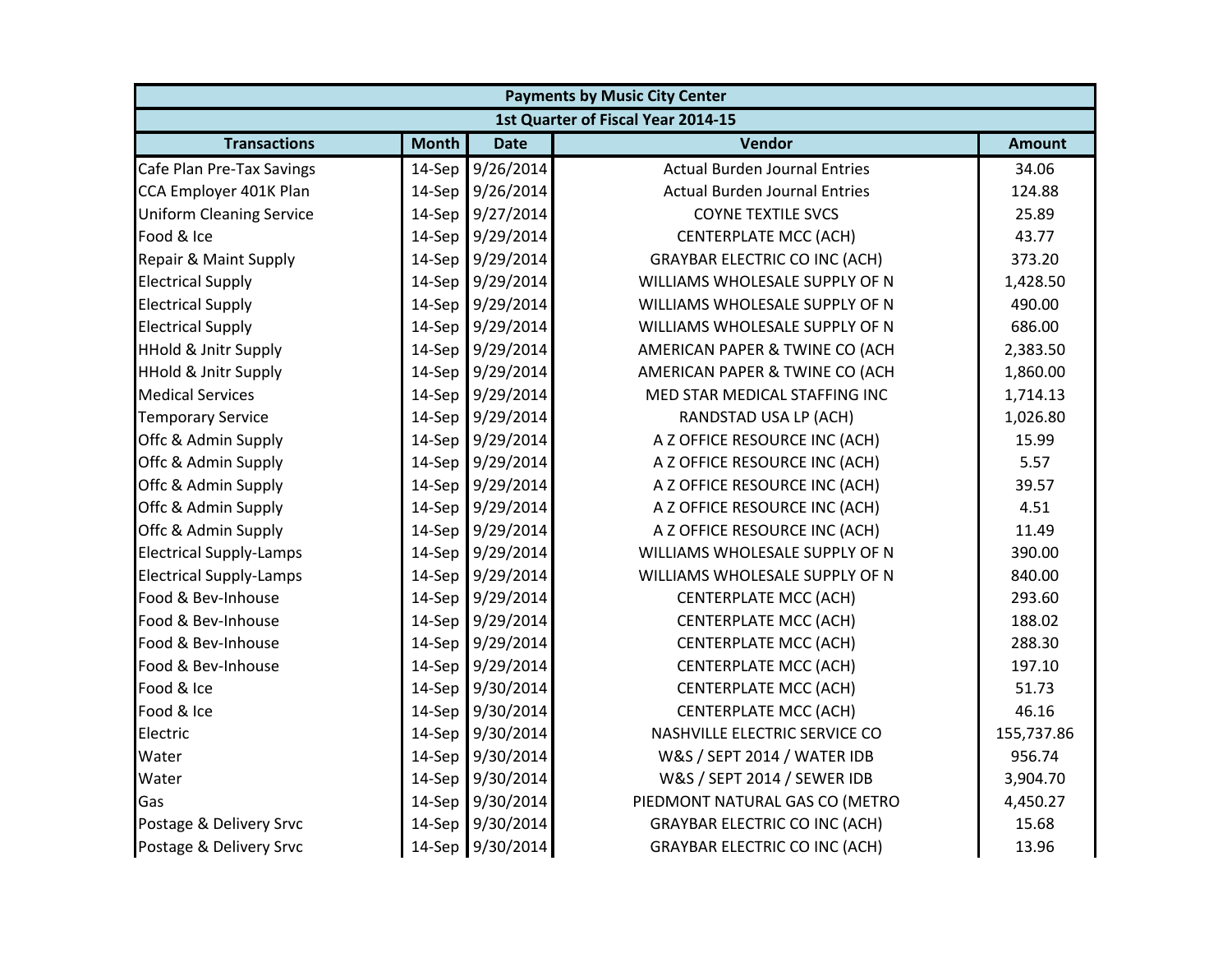| <b>Payments by Music City Center</b> |              |                  |                                    |               |  |
|--------------------------------------|--------------|------------------|------------------------------------|---------------|--|
|                                      |              |                  | 1st Quarter of Fiscal Year 2014-15 |               |  |
| <b>Transactions</b>                  | <b>Month</b> | <b>Date</b>      | Vendor                             | <b>Amount</b> |  |
| Postage & Delivery Srvc              | 14-Sep       | 9/30/2014        | MCC PCC MUSIC CITY CENTER          | 21.60         |  |
| <b>Building Maintenance Srvc</b>     | $14-Sep$     | 9/30/2014        | <b>WASCO INC</b>                   | 1,750.00      |  |
| <b>Building Maintenance Srvc</b>     |              | 14-Sep 9/30/2014 | CRAWFORD DOOR SALES (ACH)          | 775.00        |  |
| <b>Building Maintenance Srvc</b>     |              | 14-Sep 9/30/2014 | MCC PCC MUSIC CITY CENTER          | 31.74         |  |
| Other Rpr & Maint Srvc               |              | 14-Sep 9/30/2014 | Fifth Third 9/2014 CCard           | 21.00         |  |
| Other Rpr & Maint Srvc               |              | 14-Sep 9/30/2014 | ROTO ROOTER (ACH)                  | 350.00        |  |
| Other Rpr & Maint Srvc               |              | 14-Sep 9/30/2014 | <b>ROTO ROOTER (ACH)</b>           | 725.00        |  |
| Other Rpr & Maint Srvc               |              | 14-Sep 9/30/2014 | <b>WASCO INC</b>                   | 400.00        |  |
| Other Rpr & Maint Srvc               |              | 14-Sep 9/30/2014 | <b>BROADWAY ELECTRIC SVC CORP</b>  | 3,839.39      |  |
| Other Rpr & Maint Srvc               |              | 14-Sep 9/30/2014 | LEE CO (CONSTRUCTION) (P#) (AC     | 1,430.11      |  |
| Other Rpr & Maint Srvc               |              | 14-Sep 9/30/2014 | <b>ROTO ROOTER (ACH)</b>           | 435.00        |  |
| Other Rpr & Maint Srvc               |              | 14-Sep 9/30/2014 | <b>ROTO ROOTER (ACH)</b>           | 350.00        |  |
| <b>Electrical Supply</b>             |              | 14-Sep 9/30/2014 | MCC PCC MUSIC CITY CENTER          | 154.77        |  |
| <b>Electrical Supply</b>             |              | 14-Sep 9/30/2014 | MCC PCC MUSIC CITY CENTER          | 18.43         |  |
| <b>HVAC Supply</b>                   |              | 14-Sep 9/30/2014 | JOHNSON CONTROLS INC/CARDKEY (     | 249.38        |  |
| <b>HVAC Supply</b>                   |              | 14-Sep 9/30/2014 | JOHNSON CONTROLS INC/CARDKEY (     | 781.56        |  |
| <b>Small Equipment Supply</b>        |              | 14-Sep 9/30/2014 | CRAWFORD DOOR SALES (ACH)          | 120.00        |  |
| Damages and Small Claims             |              | 14-Sep 9/30/2014 | MCC 9/14 IMPREST CHECKING RCLS     | 659.98        |  |
| Refuse Disposal-Reimb                |              | 14-Sep 9/30/2014 | REPUBLIC SVCS NASH / ALLIED WAS    | 4,640.48      |  |
| <b>Temporary Service</b>             |              | 14-Sep 9/30/2014 | MCC 09/14 Temp Labor RCLS          | (1,512.86)    |  |
| <b>Temporary Service</b>             |              | 14-Sep 9/30/2014 | INDUSTRIAL STAFFING OF TN (ACH     | 4,757.22      |  |
| <b>Temporary Service</b>             |              | 14-Sep 9/30/2014 | INDUSTRIAL STAFFING OF TN (ACH     | 3,895.07      |  |
| <b>Laundry Services</b>              |              | 14-Sep 9/30/2014 | <b>ALSCO</b>                       | 596.24        |  |
| <b>Pest Control Srvc</b>             |              | 14-Sep 9/30/2014 | MCC PCC MUSIC CITY CENTER          | 16.39         |  |
| <b>Temporary Service-Reimb</b>       |              | 14-Sep 9/30/2014 | MCC 09/14 Temp Labor RCLS          | 1,512.86      |  |
| Other Rpr & Maint Srvc               |              | 14-Sep 9/30/2014 | FORKLIFT SYSTEMS INC (ACH)         | 172.00        |  |
| <b>Employee Award/Gift</b>           |              | 14-Sep 9/30/2014 | MCC PCC MUSIC CITY CENTER          | 100.70        |  |
| <b>Cable Television</b>              |              | 14-Sep 9/30/2014 | <b>COMCAST (ACH)</b>               | 657.01        |  |
| <b>Mngt Cnsltnt Srvc</b>             |              | 14-Sep 9/30/2014 | Fifth Third 9/2014 CCard           | 45.00         |  |
| Telephone & Telegraph                |              | 14-Sep 9/30/2014 | AT&T (PO BOX 105320)(105262)(7     | 342.71        |  |
| <b>Medical Services</b>              |              | 14-Sep 9/30/2014 | MED STAR MEDICAL STAFFING INC      | 1,644.75      |  |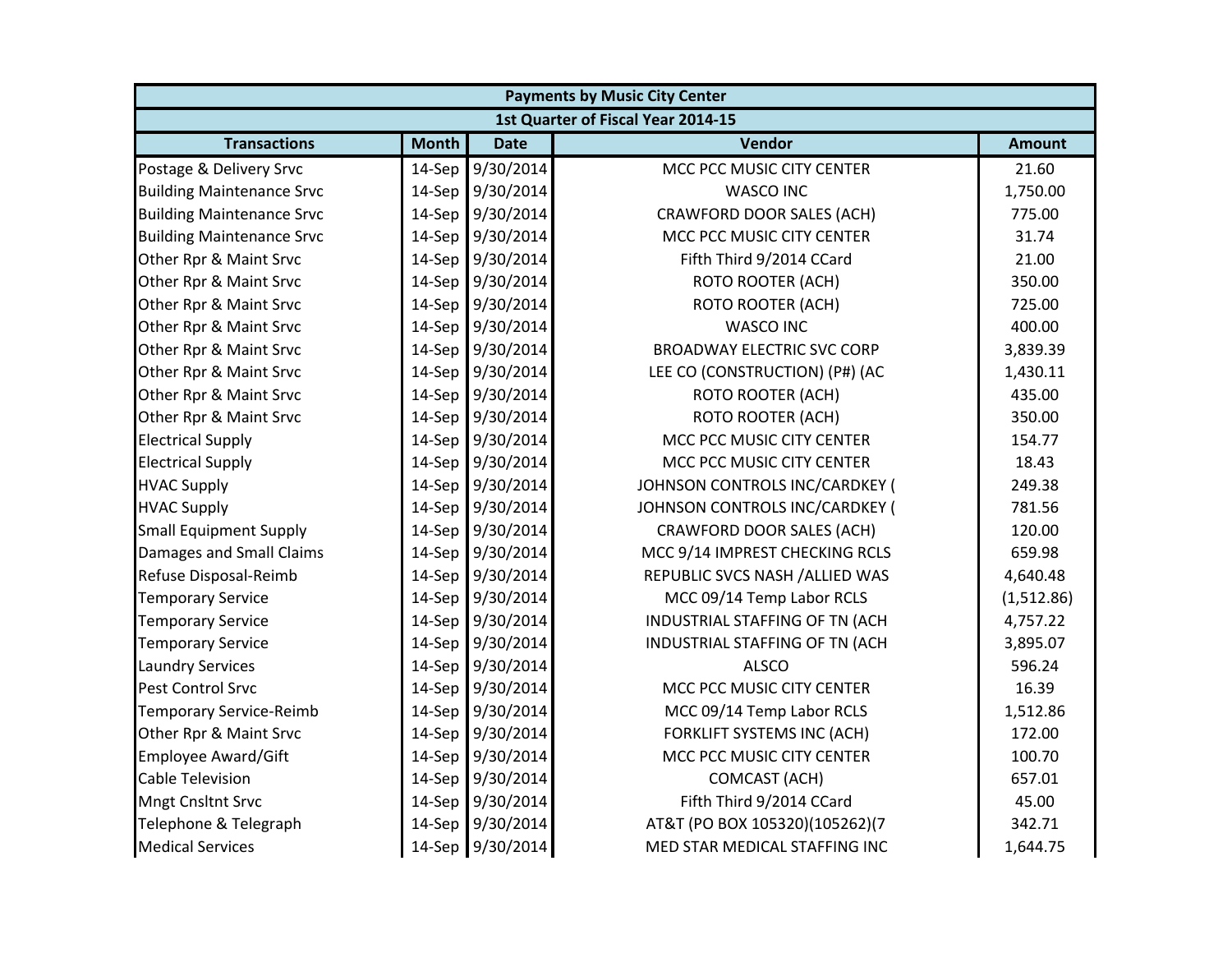| <b>Payments by Music City Center</b> |              |                  |                                       |               |  |
|--------------------------------------|--------------|------------------|---------------------------------------|---------------|--|
|                                      |              |                  | 1st Quarter of Fiscal Year 2014-15    |               |  |
| <b>Transactions</b>                  | <b>Month</b> | <b>Date</b>      | Vendor                                | <b>Amount</b> |  |
| <b>Security Services</b>             | 14-Sep       | 9/30/2014        | <b>BRANTLEY SECURITY SERVICES INC</b> | 1,360.45      |  |
| <b>Security Services</b>             |              | 14-Sep 9/30/2014 | <b>BRANTLEY SECURITY SERVICES INC</b> | 14,724.58     |  |
| <b>Security Services</b>             |              | 14-Sep 9/30/2014 | <b>BRANTLEY SECURITY SERVICES INC</b> | 384.25        |  |
| <b>Security Services</b>             |              | 14-Sep 9/30/2014 | <b>BRANTLEY SECURITY SERVICES INC</b> | 13,692.92     |  |
| <b>Temporary Service</b>             |              | 14-Sep 9/30/2014 | <b>BRANTLEY SECURITY SERVICES INC</b> | 547.10        |  |
| <b>Temporary Service</b>             |              | 14-Sep 9/30/2014 | <b>BRANTLEY SECURITY SERVICES INC</b> | 857.23        |  |
| <b>Temporary Service</b>             |              | 14-Sep 9/30/2014 | <b>BRANTLEY SECURITY SERVICES INC</b> | 665.81        |  |
| <b>Valet Services</b>                |              | 14-Sep 9/30/2014 | FAWKNOTSON GROUP INC (DBA) CIT        | 1,501.50      |  |
| <b>Building Maintenance Srvc</b>     |              | 14-Sep 9/30/2014 | MCC PCC MUSIC CITY CENTER             | 6.18          |  |
| Food & Bev Capital Reserve           |              | 14-Sep 9/30/2014 | MCC - 9/14 F&B MAINT RCLS             | (25, 385.40)  |  |
| Other Rpr & Maint Srvc               |              | 14-Sep 9/30/2014 | <b>CENTERPLATE MCC (ACH)</b>          | 3,220.00      |  |
| Other Rpr & Maint Srvc               |              | 14-Sep 9/30/2014 | <b>CENTERPLATE MCC (ACH)</b>          | 2,320.65      |  |
| Other Rpr & Maint Srvc               |              | 14-Sep 9/30/2014 | <b>CENTERPLATE MCC (ACH)</b>          | 7,178.74      |  |
| Other Rpr & Maint Srvc               |              | 14-Sep 9/30/2014 | <b>CENTERPLATE MCC (ACH)</b>          | 2,736.66      |  |
| Other Rpr & Maint Srvc               |              | 14-Sep 9/30/2014 | <b>ATECH INC</b>                      | 1,548.64      |  |
| Other Rpr & Maint Srvc               |              | 14-Sep 9/30/2014 | <b>ATECH INC</b>                      | 241.86        |  |
| Other Rpr & Maint Srvc               |              | 14-Sep 9/30/2014 | <b>ATECH INC</b>                      | 259.83        |  |
| <b>Employee Air Travel</b>           |              | 14-Sep 9/30/2014 | Fifth Third 9/2014 CCard              | 462.70        |  |
| Registration                         |              | 14-Sep 9/30/2014 | Fifth Third 9/2014 CCard              | 45.00         |  |
| Registration                         |              | 14-Sep 9/30/2014 | Fifth Third 9/2014 CCard              | 45.00         |  |
| Registration                         |              | 14-Sep 9/30/2014 | Fifth Third 9/2014 CCard              | 1,074.00      |  |
| Registration                         |              | 14-Sep 9/30/2014 | Fifth Third 9/2014 CCard              | 2,000.00      |  |
| <b>Membership Dues</b>               |              | 14-Sep 9/30/2014 | Fifth Third 9/2014 CCard              | 225.00        |  |
| <b>Membership Dues</b>               |              | 14-Sep 9/30/2014 | Fifth Third 9/2014 CCard              | 260.00        |  |
| <b>Membership Dues</b>               |              | 14-Sep 9/30/2014 | Fifth Third 9/2014 CCard              | 485.00        |  |
| <b>Membership Dues</b>               |              | 14-Sep 9/30/2014 | Fifth Third 9/2014 CCard              | 515.00        |  |
| <b>Host &amp; Hostess</b>            |              | 14-Sep 9/30/2014 | Fifth Third 9/2014 CCard              | 65.30         |  |
| Food & Ice                           |              | 14-Sep 9/30/2014 | <b>CENTERPLATE MCC (ACH)</b>          | 381.77        |  |
| Food & Ice                           |              | 14-Sep 9/30/2014 | <b>CENTERPLATE MCC (ACH)</b>          | 528.98        |  |
| Food & Ice                           |              | 14-Sep 9/30/2014 | <b>CENTERPLATE MCC (ACH)</b>          | 85.28         |  |
| Food & Ice                           |              | 14-Sep 9/30/2014 | <b>CENTERPLATE MCC (ACH)</b>          | 19.12         |  |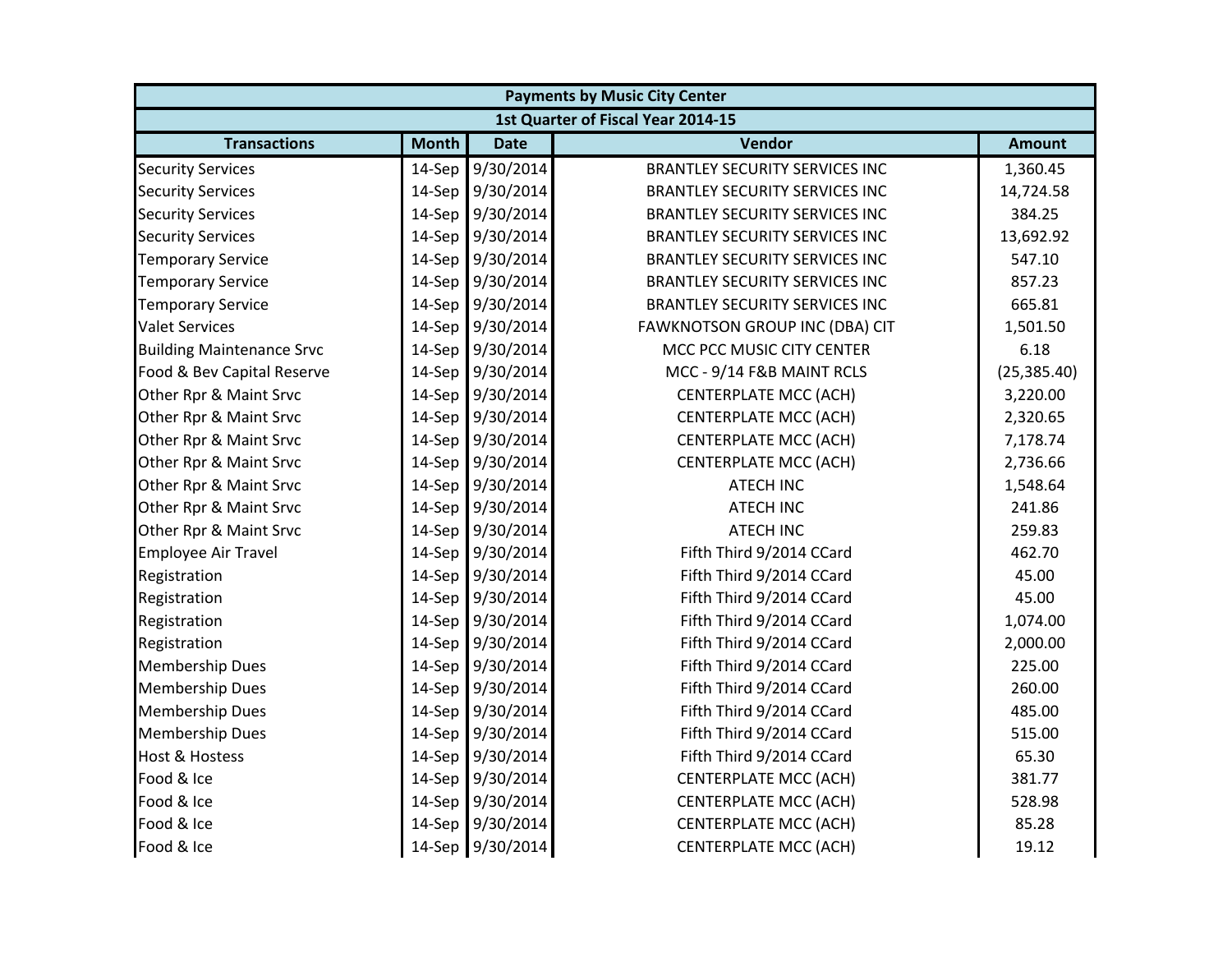| <b>Payments by Music City Center</b> |              |                  |                                    |               |  |
|--------------------------------------|--------------|------------------|------------------------------------|---------------|--|
|                                      |              |                  | 1st Quarter of Fiscal Year 2014-15 |               |  |
| <b>Transactions</b>                  | <b>Month</b> | <b>Date</b>      | Vendor                             | <b>Amount</b> |  |
| <b>Accounting Service</b>            | 14-Sep       | 9/30/2014        | MCC 9/14 IMPREST CHECKING RCLS     | 50,000.00     |  |
| <b>Temporary Service</b>             | $14-Sep$     | 9/30/2014        | RANDSTAD USA LP (ACH)              | 1,026.80      |  |
| <b>Merchant Fees</b>                 |              | 14-Sep 9/30/2014 | MCC 09/14 Exh Rev RCLS             | 0.01          |  |
| <b>Merchant Fees</b>                 |              | 14-Sep 9/30/2014 | MCC 09/14 Exh Rev RCLS             | 0.40          |  |
| <b>Merchant Fees</b>                 |              | 14-Sep 9/30/2014 | MCC 09/14 Exh Rev RCLS             | 0.01          |  |
| <b>Merchant Fees</b>                 |              | 14-Sep 9/30/2014 | MCC 09/14 Exh Rev RCLS             | 0.05          |  |
| <b>Merchant Fees</b>                 |              | 14-Sep 9/30/2014 | 7100 MCC Credit card               | (161.00)      |  |
| <b>Merchant Fees</b>                 |              | 14-Sep 9/30/2014 | 7100 MCC Credit card               | (224.26)      |  |
| <b>Indirect Cost</b>                 |              | 14-Sep 9/30/2014 | MCC PCC MUSIC CITY CENTER          | (0.01)        |  |
| <b>Mngt Cnsltnt Srvc</b>             |              | 14-Sep 9/30/2014 | <b>FIRSTLAB</b>                    | 33.00         |  |
| <b>Internet Services</b>             |              | 14-Sep 9/30/2014 | Fifth Third 9/2014 CCard           | 30.00         |  |
| <b>Internet Services</b>             | $14-Sep$     | 9/30/2014        | Fifth Third 9/2014 CCard           | 30.00         |  |
| <b>Employee Air Travel</b>           |              | 14-Sep 9/30/2014 | Fifth Third 9/2014 CCard           | 207.10        |  |
| <b>Employee Air Travel</b>           |              | 14-Sep 9/30/2014 | Fifth Third 9/2014 CCard           | 390.56        |  |
| <b>Employee Local Travel/Park</b>    |              | 14-Sep 9/30/2014 | Fifth Third 9/2014 CCard           | 10.00         |  |
| <b>Employee Local Travel/Park</b>    |              | 14-Sep 9/30/2014 | Fifth Third 9/2014 CCard           | 9.00          |  |
| <b>Employee Local Travel/Park</b>    |              | 14-Sep 9/30/2014 | Fifth Third 9/2014 CCard           | 22.94         |  |
| Subscriptions                        |              | 14-Sep 9/30/2014 | Fifth Third 9/2014 CCard           | 325.00        |  |
| Registration                         |              | 14-Sep 9/30/2014 | Fifth Third 9/2014 CCard           | 1,074.00      |  |
| Registration                         |              | 14-Sep 9/30/2014 | Fifth Third 9/2014 CCard           | 1,170.00      |  |
| Registration                         |              | 14-Sep 9/30/2014 | MCC PCC MUSIC CITY CENTER          | 9.00          |  |
| Registration                         |              | 14-Sep 9/30/2014 | MCC PCC MUSIC CITY CENTER          | 29.00         |  |
| Registration                         | $14-Sep$     | 9/30/2014        | MCC PCC MUSIC CITY CENTER          | 6.00          |  |
| <b>Membership Dues</b>               | $14-Sep$     | 9/30/2014        | Fifth Third 9/2014 CCard           | 635.00        |  |
| <b>Host &amp; Hostess</b>            |              | 14-Sep 9/30/2014 | Fifth Third 9/2014 CCard           | 18.69         |  |
| <b>Host &amp; Hostess</b>            |              | 14-Sep 9/30/2014 | Fifth Third 9/2014 CCard           | 58.19         |  |
| Food & Ice                           |              | 14-Sep 9/30/2014 | <b>CENTERPLATE MCC (ACH)</b>       | 410.50        |  |
| Rent Tradeshow Booth Expenses        |              | 14-Sep 9/30/2014 | Fifth Third 9/2014 CCard           | 1,243.04      |  |
| <b>Employee Award/Gift</b>           |              | 14-Sep 9/30/2014 | MCC PCC MUSIC CITY CENTER          | 50.00         |  |
| <b>Employee Award/Gift</b>           |              | 14-Sep 9/30/2014 | MCC PCC MUSIC CITY CENTER          | 12.02         |  |
| Rpr & Maint Srvc Generators          |              | 14-Sep 9/30/2014 | MCC - 9/14 SRVC CONTRACT ACCR      | 1,875.45      |  |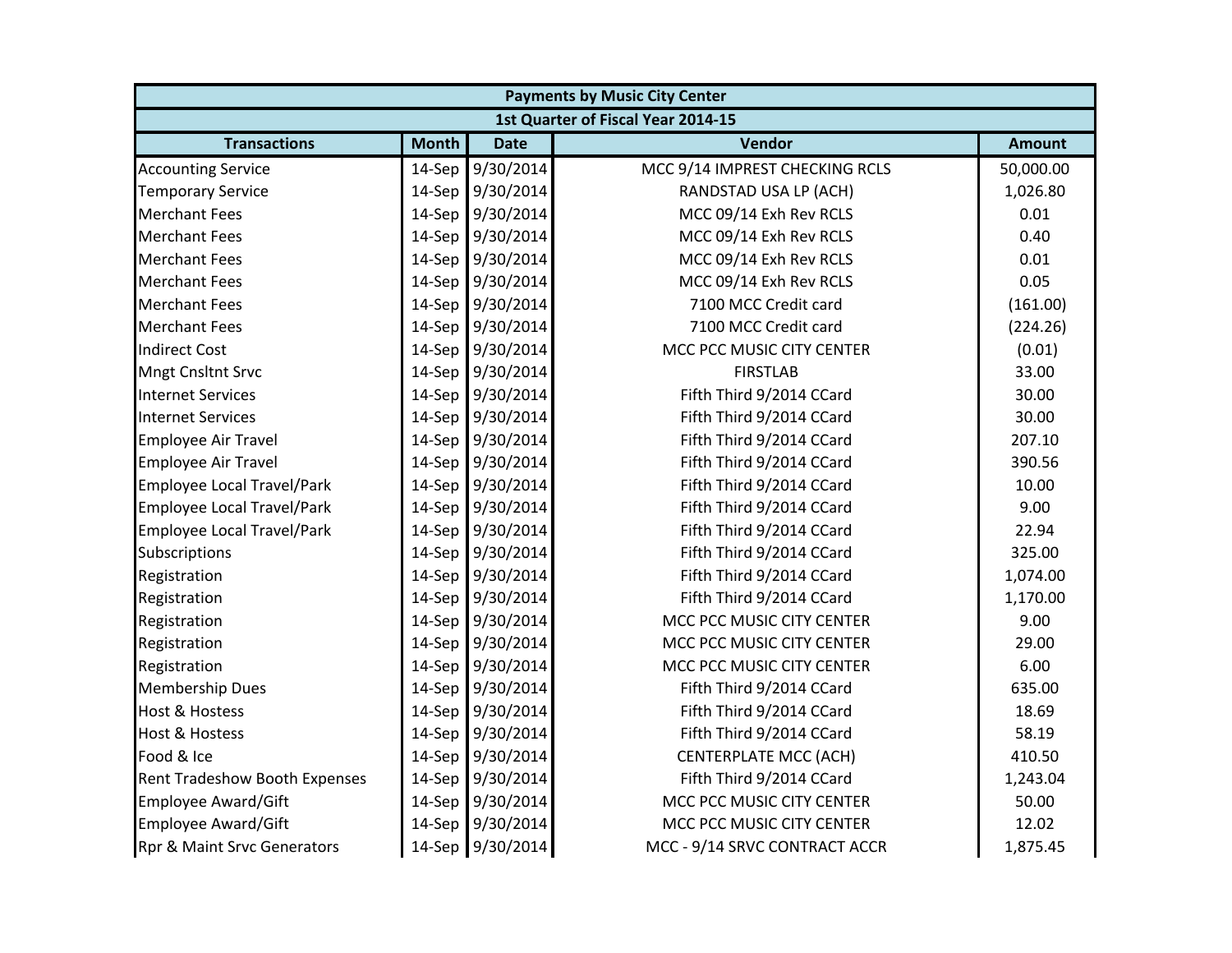| <b>Payments by Music City Center</b> |              |                  |                                     |               |  |  |  |
|--------------------------------------|--------------|------------------|-------------------------------------|---------------|--|--|--|
| 1st Quarter of Fiscal Year 2014-15   |              |                  |                                     |               |  |  |  |
| <b>Transactions</b>                  | <b>Month</b> | <b>Date</b>      | Vendor                              | <b>Amount</b> |  |  |  |
| Rpr & Maint Srvc Green Roof          | 14-Sep       | 9/30/2014        | <b>GREENRISE TECHNOLOGIES (ACH)</b> | 4,931.30      |  |  |  |
| Rpr & Maint Srvc Janus               |              | 14-Sep 9/30/2014 | MCC - 9/14 SRVC CONTRACT ACCR       | 2,130.00      |  |  |  |
| Rpr & Maint Srvc Park Equip          |              | 14-Sep 9/30/2014 | MCC - 9/14 SRVC CONTRACT ACCR       | 6,200.00      |  |  |  |
| Rpr & Maint Srvc Park Equip          |              | 14-Sep 9/30/2014 | MCGANN, AMANO (ACH)                 | 465.00        |  |  |  |
| Rpr & Maint Srvc Park Equip          |              | 14-Sep 9/30/2014 | MCGANN, AMANO (ACH)                 | 355.00        |  |  |  |
| <b>Host &amp; Hostess ASAE</b>       |              | 14-Sep 9/30/2014 | <b>CENTERPLATE MCC (ACH)</b>        | 41,115.49     |  |  |  |
| <b>Host &amp; Hostess ASAE</b>       |              | 14-Sep 9/30/2014 | <b>CENTERPLATE MCC (ACH)</b>        | 10,545.41     |  |  |  |
| <b>Host &amp; Hostess ASAE</b>       |              | 14-Sep 9/30/2014 | <b>CENTERPLATE MCC (ACH)</b>        | 157,841.59    |  |  |  |
| <b>Host &amp; Hostess ASAE</b>       |              | 14-Sep 9/30/2014 | <b>CENTERPLATE MCC (ACH)</b>        | 4,368.00      |  |  |  |
| Food & Bev-Inhouse                   |              | 14-Sep 9/30/2014 | <b>CENTERPLATE MCC (ACH)</b>        | 432.70        |  |  |  |
| Other Rpr & Maint Srvc               |              | 14-Sep 9/30/2014 | MCC CX 9/14 Roto Rooter Accrual     | 425.00        |  |  |  |
| Other Rpr & Maint Srvc               |              | 14-Sep 9/30/2014 | MCC CX 9/14 RICOH Accrual           | 39.63         |  |  |  |
| Electric                             |              | 14-Sep 9/30/2014 | DAS Year END Utility Reimbursement  | (2,000.00)    |  |  |  |
| <b>Merchant Fees</b>                 |              | 14-Sep 9/30/2014 | MCC CX 8/14 FIS Accrual             | 15,976.27     |  |  |  |
| <b>LOCAP</b>                         |              | 14-Sep 9/30/2014 | MCC CX 7/14 LOCAP Accrual           | (58.33)       |  |  |  |
| <b>LOCAP</b>                         |              | 14-Sep 9/30/2014 | MCC CX 8/14 LOCAP Accrual           | (58.33)       |  |  |  |
| <b>LOCAP</b>                         |              | 14-Sep 9/30/2014 | MCC CX 9/14 LOCAP Accrual           | (58.33)       |  |  |  |
| Other Rpr & Maint Srvc               |              | 14-Sep 9/30/2014 | MCC CX 9/14 RICOH Accrual           | 288.72        |  |  |  |
| Water                                |              | 14-Sep 9/30/2014 | MCC CX 9/14 Water Bill              | 7,351.00      |  |  |  |
| <b>District Energy System</b>        |              | 14-Sep 9/30/2014 | MCC CX 9/14 DES Accrual             | 298,999.31    |  |  |  |
| Janitorial Srvc                      |              | 14-Sep 9/30/2014 | MCC CX 9/14 SMS Accrual             | 32,070.50     |  |  |  |
| Other Rpr & Maint Srvc               |              | 14-Sep 9/30/2014 | MCC CX 9/14 RICOH Accrual           | 93.93         |  |  |  |
| <b>Information Systems</b>           |              | 14-Sep 9/30/2014 | MCC CX 7/14 Info Systems Accrual    | 3,817.00      |  |  |  |
| <b>Information Systems</b>           |              | 14-Sep 9/30/2014 | MCC CX 8/14 Info Systems Accrual    | 19,583.00     |  |  |  |
| <b>Information Systems</b>           |              | 14-Sep 9/30/2014 | MCC CX 9/14 Info Systems Accrual    | 3,900.00      |  |  |  |
| <b>Internet Services</b>             |              | 14-Sep 9/30/2014 | MCC CX 9/14 AT&T Accrual            | 5,965.59      |  |  |  |
| Telephone & Telegraph                |              | 14-Sep 9/30/2014 | MCC CX 9/14 AT&T Accrual            | 1,969.91      |  |  |  |
| Telephone & Telegraph                |              | 14-Sep 9/30/2014 | MCC CX 9/14 AT&T Accrual            | 154.60        |  |  |  |
| Other Rpr & Maint Srvc               |              | 14-Sep 9/30/2014 | MCC CX 9/14 RICOH Accrual           | 93.93         |  |  |  |
| <b>Temporary Service</b>             |              | 14-Sep 9/30/2014 | MCC CX 9/14 Brantley Accrual        | 3,887.92      |  |  |  |
| <b>Auto Fuel</b>                     |              | 14-Sep 9/30/2014 | MCC CX 9/14 WEX Accrual             | 453.19        |  |  |  |